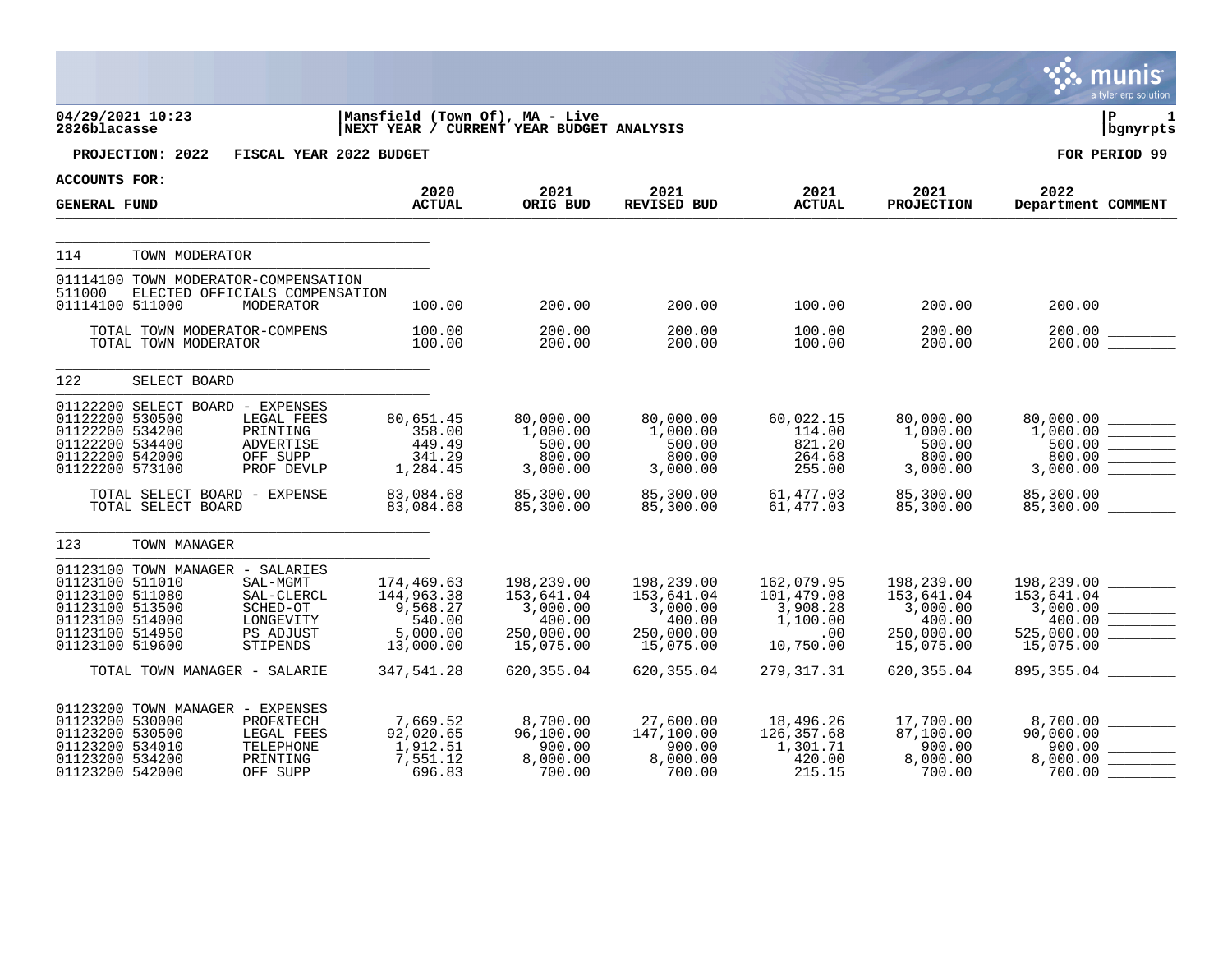

## **04/29/2021 10:23 |Mansfield (Town Of), MA - Live |P 2 2826blacasse |NEXT YEAR / CURRENT YEAR BUDGET ANALYSIS |bgnyrpts**



**PROJECTION: 2022 FISCAL YEAR 2022 BUDGET FOR PERIOD 99**

| ACCOUNIS FUR:                                                                                                                                                                                                                                                        | 2020                                                                                 | 2021                                                                                 | 2021                                                                                 | 2021                                                                            | 2021                                                                                 | 2022                                                                                                                                                                                                                                                                                                                                                                        |
|----------------------------------------------------------------------------------------------------------------------------------------------------------------------------------------------------------------------------------------------------------------------|--------------------------------------------------------------------------------------|--------------------------------------------------------------------------------------|--------------------------------------------------------------------------------------|---------------------------------------------------------------------------------|--------------------------------------------------------------------------------------|-----------------------------------------------------------------------------------------------------------------------------------------------------------------------------------------------------------------------------------------------------------------------------------------------------------------------------------------------------------------------------|
| <b>GENERAL FUND</b>                                                                                                                                                                                                                                                  | <b>ACTUAL</b>                                                                        | ORIG BUD                                                                             | REVISED BUD                                                                          | <b>ACTUAL</b>                                                                   | <b>PROJECTION</b>                                                                    | Department COMMENT                                                                                                                                                                                                                                                                                                                                                          |
| 01123200 549000<br>FOOD SUPP<br>01123200 551000<br>BOOKS/REF<br>01123200 571000<br>TRAVEL IN<br>01123200 572000<br>TRAVEL OUT<br>01123200 573000<br>DUES-MEMBS<br>01123200 573100<br>PROF DEVLP                                                                      | 292.40<br>954.05<br>8,562.86<br>393.18<br>.00<br>4,155.40                            | .00<br>1,000.00<br>.00<br>.00<br>.00<br>3,800.00                                     | .00<br>1,000.00<br>.00<br>.00<br>9,000.00<br>3,800.00                                | .00<br>550.58<br>.00<br>.00<br>325.00<br>5,520.50                               | .00<br>1,000.00<br>.00<br>.00<br>.00<br>3,800.00                                     | .00<br>1,000.00<br><u> Tanzania (h. 1878).</u><br>Naskiĝoj<br>5,100.00<br>1,000.00<br>3,800.00                                                                                                                                                                                                                                                                              |
| TOTAL TOWN MANAGER - EXPENSE                                                                                                                                                                                                                                         | 124,208.52                                                                           | 119,200.00                                                                           | 198,100.00                                                                           | 153,186.88                                                                      | 119,200.00                                                                           | 123,762.61                                                                                                                                                                                                                                                                                                                                                                  |
| 01123518 TOWN MANAGER - 2018 ARTICLES<br>01123518 530800<br>WEBSITE                                                                                                                                                                                                  | 3,604.25                                                                             | .00                                                                                  | 4,367.75                                                                             | .00                                                                             | 4,367.75                                                                             |                                                                                                                                                                                                                                                                                                                                                                             |
| TOTAL TOWN MANAGER - 2018 AR<br>TOTAL TOWN MANAGER                                                                                                                                                                                                                   | 3,604.25<br>475,354.05                                                               | .00<br>739,555.04                                                                    |                                                                                      |                                                                                 |                                                                                      | 4,367.75 00 4,367.75 00 4,367.75<br>822,822.79 432,504.19 743,922.79 1,019,117.65                                                                                                                                                                                                                                                                                           |
| 131<br>FINANCE COMMITTEE                                                                                                                                                                                                                                             |                                                                                      |                                                                                      |                                                                                      |                                                                                 |                                                                                      |                                                                                                                                                                                                                                                                                                                                                                             |
| 01131200 FINCOM - EXPENSES<br>01131200 573100<br>PROF DEVLP                                                                                                                                                                                                          | 280.00                                                                               | 2,000.00                                                                             | 2,000.00                                                                             | 280.00                                                                          |                                                                                      | $2,000.00$ $2,000.00$ $2,000.00$                                                                                                                                                                                                                                                                                                                                            |
| TOTAL FINCOM - EXPENSES                                                                                                                                                                                                                                              | 280.00                                                                               | 2,000.00                                                                             | 2,000.00                                                                             | 280.00                                                                          | 2,000.00                                                                             | $2,000.00$ ________                                                                                                                                                                                                                                                                                                                                                         |
| 01131700 FINCOM - RESERVE FUND<br>01131700 579000<br>RESERVE FD                                                                                                                                                                                                      | .00                                                                                  | 300,000.00                                                                           | 2,978,366.00                                                                         | .00                                                                             | 300,000.00                                                                           | 300,000.00 ________                                                                                                                                                                                                                                                                                                                                                         |
| TOTAL FINCOM - RESERVE FUND<br>TOTAL FINANCE COMMITTEE                                                                                                                                                                                                               | .00<br>280.00                                                                        | 300,000.00<br>302,000.00                                                             | 2,978,366.00<br>2,980,366.00                                                         | .00<br>280.00                                                                   | 300,000.00<br>302,000.00                                                             |                                                                                                                                                                                                                                                                                                                                                                             |
| 135<br>TOWN ACCOUNTANT                                                                                                                                                                                                                                               |                                                                                      |                                                                                      |                                                                                      |                                                                                 |                                                                                      |                                                                                                                                                                                                                                                                                                                                                                             |
| 01135100 TOWN ACCOUNTANT - SALARIES<br>01135100 511010<br>SAL-MGMT<br>01135100 511030<br>SAL-TECH<br>01135100 511080<br>SAL-CLERCL<br>01135100 513000<br>UNSCHED-OT<br>01135100 514000<br>LONGEVITY<br>01135100 514100<br>SICKLV INC<br>TOTAL TOWN ACCOUNTANT - SALA | 139,997.18<br>63,155.08<br>52,265.76<br>3,220.03<br>1,040.00<br>997.44<br>260,675.49 | 147,587.00<br>63,035.00<br>53,192.00<br>3,000.00<br>900.00<br>1,017.00<br>268,731.00 | 147,587.00<br>63,035.00<br>53,192.00<br>3,000.00<br>900.00<br>1,017.00<br>268,731.00 | 120,924.55<br>37,957.33<br>45,732.91<br>521.96<br>1,600.00<br>.00<br>206,736.75 | 147,587.00<br>63,035.00<br>53,192.00<br>3,000.00<br>900.00<br>1,017.00<br>268,731.00 | 148,548.00<br>53,090.00<br>$\begin{tabular}{ c c c c } \hline \quad \quad & \quad \quad & \quad \quad \\ \hline \quad \quad & \quad \quad & \quad \quad \\ \hline \quad \quad & \quad \quad & \quad \quad \\ \hline \quad \quad & \quad \quad & \quad \quad \\ \hline \end{tabular}$<br>3,000.00<br>1,700.00<br><b>Contract Contract Contract</b><br>1,017.00<br>272,130.00 |
| 01135200 TOWN ACCOUNTANT - EXPENSES<br>01135200 530000 PROF&TECH                                                                                                                                                                                                     |                                                                                      |                                                                                      |                                                                                      |                                                                                 |                                                                                      | $11,628.00$ $11,000.00$ $11,000.00$ $1,201.80$ $11,000.00$ $11,500.00$                                                                                                                                                                                                                                                                                                      |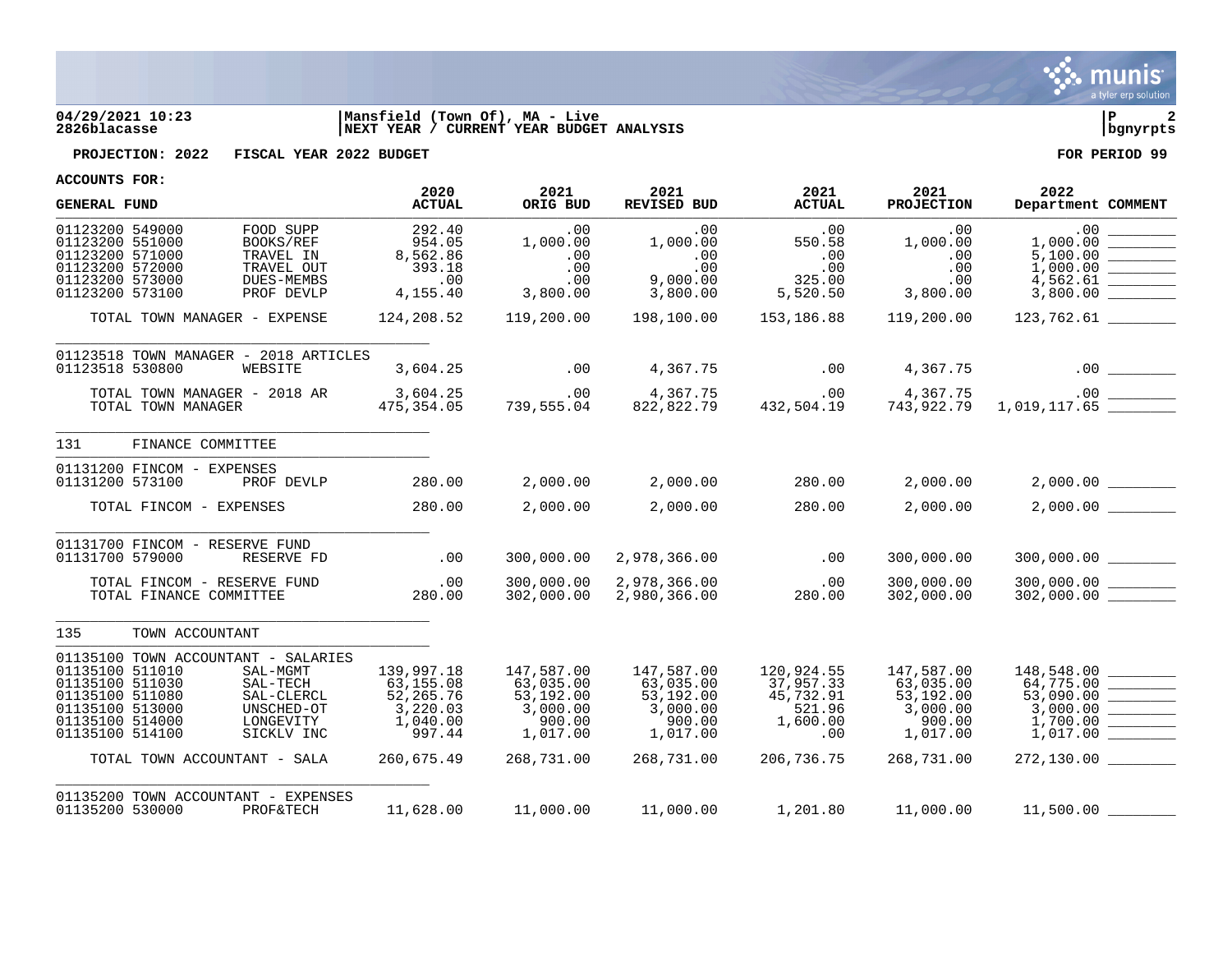

## **04/29/2021 10:23 |Mansfield (Town Of), MA - Live |P 3 2826blacasse |NEXT YEAR / CURRENT YEAR BUDGET ANALYSIS |bgnyrpts**



**PROJECTION: 2022 FISCAL YEAR 2022 BUDGET FOR PERIOD 99**

| <b>GENERAL FUND</b>                                                                                                                                                                                                                                                                                                                               | 2020<br><b>ACTUAL</b>                                                                                            | 2021<br>ORIG BUD                                                                                                  | 2021<br>REVISED BUD                                                                      | 2021<br><b>ACTUAL</b>                                                                     | 2021<br><b>PROJECTION</b>                                                                | 2022<br>Department COMMENT                                                                                                                                                                                                                                                                                                                                                                                                                                                           |
|---------------------------------------------------------------------------------------------------------------------------------------------------------------------------------------------------------------------------------------------------------------------------------------------------------------------------------------------------|------------------------------------------------------------------------------------------------------------------|-------------------------------------------------------------------------------------------------------------------|------------------------------------------------------------------------------------------|-------------------------------------------------------------------------------------------|------------------------------------------------------------------------------------------|--------------------------------------------------------------------------------------------------------------------------------------------------------------------------------------------------------------------------------------------------------------------------------------------------------------------------------------------------------------------------------------------------------------------------------------------------------------------------------------|
| 01135200 530100<br>EXT AUDIT<br>01135200 531500<br>SEMINAR<br>01135200 542000<br>OFF SUPP<br>01135200 573100<br>PROF DEVLP                                                                                                                                                                                                                        | 32,500.00<br>2,091.37<br>838.95<br>1,930.42                                                                      | 32,500.00<br>1,000.00<br>800.00<br>2,800.00                                                                       | 32,500.00<br>1,000.00<br>800.00<br>2,800.00                                              | 32,500.00<br>595.00<br>533.35<br>375.00                                                   | 32,500.00<br>1,000.00<br>800.00<br>2,800.00                                              | $\begin{array}{c} 32,500.00 \\ 1,000.00 \end{array} \begin{array}{c} \begin{array}{c} \begin{array}{c} \begin{array}{c} \begin{array}{c} \end{array} \end{array} \\ \begin{array}{c} \end{array} \end{array} \\ \begin{array}{c} \end{array} \end{array} \end{array}$<br>800.00                                                                                                                                                                                                      |
| TOTAL TOWN ACCOUNTANT - EXPE                                                                                                                                                                                                                                                                                                                      | 48,988.74                                                                                                        | 48,100.00                                                                                                         | 48,100.00                                                                                | 35,205.15                                                                                 | 48,100.00                                                                                | 48,600.00                                                                                                                                                                                                                                                                                                                                                                                                                                                                            |
| 01135518 TOWN ACCOUNTANT - 2018 ARTICLE<br>01135518 588000<br>MUNIS CONV                                                                                                                                                                                                                                                                          | 184, 212.82                                                                                                      | .00                                                                                                               | 114,787.18                                                                               | 94.50                                                                                     | 114,787.18                                                                               |                                                                                                                                                                                                                                                                                                                                                                                                                                                                                      |
| TOTAL TOWN ACCOUNTANT - 2018                                                                                                                                                                                                                                                                                                                      | 184,212.82                                                                                                       | .00                                                                                                               | 114,787.18                                                                               | 94.50                                                                                     | 114,787.18                                                                               | .00                                                                                                                                                                                                                                                                                                                                                                                                                                                                                  |
| 01135800 TOWN ACCOUNTANT ENCUMBRANCES<br>01135800 599999<br>ACC ENCUMB                                                                                                                                                                                                                                                                            | 9,552.67                                                                                                         | .00                                                                                                               | .00                                                                                      | .00                                                                                       | .00                                                                                      |                                                                                                                                                                                                                                                                                                                                                                                                                                                                                      |
| TOTAL TOWN ACCOUNTANT ENCUMB<br>TOTAL TOWN ACCOUNTANT                                                                                                                                                                                                                                                                                             | 9,552.67<br>503,429.72                                                                                           | .00<br>316,831.00                                                                                                 | .00<br>431,618.18                                                                        | .00<br>$\frac{1}{2}$ , $\frac{1}{2}$<br>242,036.40                                        | .00<br>431,618.18                                                                        |                                                                                                                                                                                                                                                                                                                                                                                                                                                                                      |
| 141<br>BOARD OF ASSESSORS                                                                                                                                                                                                                                                                                                                         |                                                                                                                  |                                                                                                                   |                                                                                          |                                                                                           |                                                                                          |                                                                                                                                                                                                                                                                                                                                                                                                                                                                                      |
| 01141100 ASSESSORS - SALARIES<br>01141100 511010<br>SAL-MGMT<br>01141100 511080<br>SAL-CLERCL<br>01141100 514000<br>LONGEVITY                                                                                                                                                                                                                     | 87,955.63<br>49,837.74<br>1,000.00                                                                               | 84,833.00<br>49,289.00<br>425.00                                                                                  | 84,833.00<br>49,289.00<br>425.00                                                         | 78,894.27<br>40,064.61<br>425.00                                                          | 84,833.00<br>50,496.90<br>425.00                                                         | $100, 707.99$ ________<br>50,496.90 ________<br>425.00                                                                                                                                                                                                                                                                                                                                                                                                                               |
| TOTAL ASSESSORS - SALARIES                                                                                                                                                                                                                                                                                                                        | 138,793.37                                                                                                       | 134,547.00                                                                                                        | 134,547.00                                                                               | 119,383.88                                                                                | 135,754.90                                                                               | 151,629.89                                                                                                                                                                                                                                                                                                                                                                                                                                                                           |
| 01141200 ASSESSORS -<br><b>EXPENSES</b><br>01141200 524100<br>EOP REPAIR<br>01141200 530000<br><b>PROF&amp;TECH</b><br>01141200 530200<br>ASSMT SRVC<br>01141200 530210<br>APPRAISAL<br>01141200 530220<br>SPEC SRVCS<br>01141200 531500<br>SEMINAR<br>01141200 542000<br>OFF SUPP<br>01141200 573100<br>PROF DEVLP<br>TOTAL ASSESSORS - EXPENSES | 285.95<br>.00<br>25,139.00<br>7,499.70<br>$\overline{\phantom{0}}$ .00<br>45.00<br>319.15<br>300.00<br>33,588.80 | 150.00<br>.00<br>28,076.00<br>7,500.00<br>$\overline{\phantom{0}}$ .00<br>800.00<br>560.00<br>800.00<br>37,886.00 | 150.00<br>.00<br>28,076.00<br>7,500.00<br>.00<br>800.00<br>560.00<br>800.00<br>37,886.00 | .00<br>6,696.00<br>8,072.00<br>3,163.50<br>.00<br>215.00<br>487.49<br>100.00<br>18,733.99 | 150.00<br>.00<br>28,076.00<br>7,500.00<br>.00<br>800.00<br>560.00<br>800.00<br>37,886.00 | 150.00<br>37,906.00<br>7,500.00<br>504.00<br>$\frac{1}{2} \left( \frac{1}{2} \frac{1}{2} \frac{1}{2} \frac{1}{2} \frac{1}{2} \frac{1}{2} \frac{1}{2} \frac{1}{2} \frac{1}{2} \frac{1}{2} \frac{1}{2} \frac{1}{2} \frac{1}{2} \frac{1}{2} \frac{1}{2} \frac{1}{2} \frac{1}{2} \frac{1}{2} \frac{1}{2} \frac{1}{2} \frac{1}{2} \frac{1}{2} \frac{1}{2} \frac{1}{2} \frac{1}{2} \frac{1}{2} \frac{1}{2} \frac{1}{2} \frac{1}{2} \frac{1}{2}$<br>400.00<br>560.00<br>400.00<br>49,920.00 |
| 01141500 ASSESSORS VALUATION SERVICES<br>01141500 530200<br>REVAL 5YR                                                                                                                                                                                                                                                                             | .00                                                                                                              | .00                                                                                                               | 80,000.00                                                                                | 66,544.00                                                                                 | 50,000.00                                                                                | .00                                                                                                                                                                                                                                                                                                                                                                                                                                                                                  |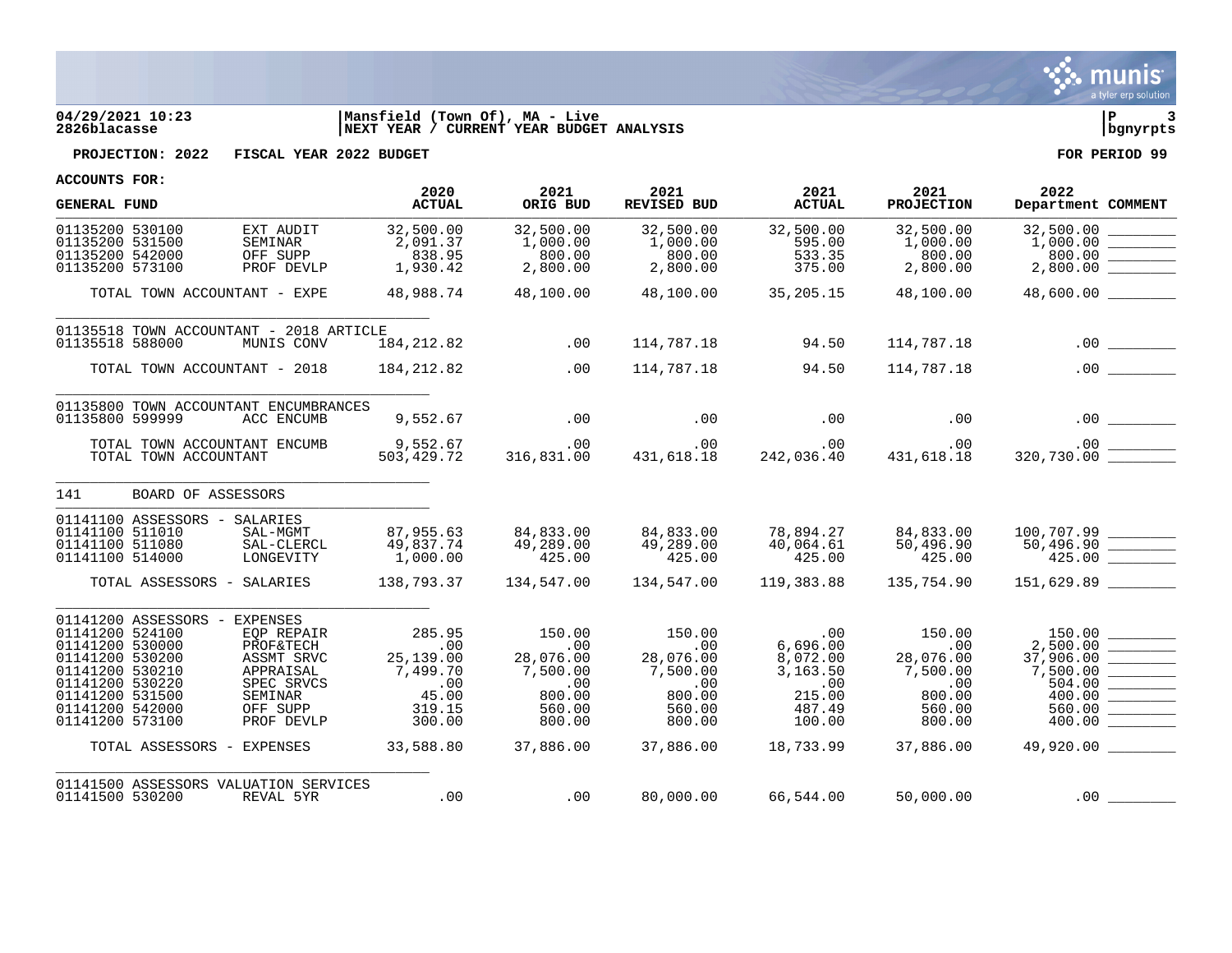

# **04/29/2021 10:23 |Mansfield (Town Of), MA - Live |P 4 2826blacasse |NEXT YEAR / CURRENT YEAR BUDGET ANALYSIS |bgnyrpts**



**PROJECTION: 2022 FISCAL YEAR 2022 BUDGET FOR PERIOD 99**

| <b>GENERAL FUND</b>                                                                                            |                          |                                                                                                                                                        | 2020<br><b>ACTUAL</b>                                                              | 2021<br>ORIG BUD                                                                   | 2021<br><b>REVISED BUD</b>                                                         | 2021<br><b>ACTUAL</b>                                                        | 2021<br><b>PROJECTION</b>                                                          | 2022<br>Department COMMENT                                                                                                                                                                                                                                                                                                                                                                                                                                                                                                                                                                   |
|----------------------------------------------------------------------------------------------------------------|--------------------------|--------------------------------------------------------------------------------------------------------------------------------------------------------|------------------------------------------------------------------------------------|------------------------------------------------------------------------------------|------------------------------------------------------------------------------------|------------------------------------------------------------------------------|------------------------------------------------------------------------------------|----------------------------------------------------------------------------------------------------------------------------------------------------------------------------------------------------------------------------------------------------------------------------------------------------------------------------------------------------------------------------------------------------------------------------------------------------------------------------------------------------------------------------------------------------------------------------------------------|
| 01141500 530220                                                                                                |                          | CYCLC INSP                                                                                                                                             | .00                                                                                | .00                                                                                | 120,000.00                                                                         | .00                                                                          | 80,000.00                                                                          | .00                                                                                                                                                                                                                                                                                                                                                                                                                                                                                                                                                                                          |
|                                                                                                                |                          | TOTAL ASSESSORS VALUATION SE                                                                                                                           | .00                                                                                | .00                                                                                | 200,000.00                                                                         | 66,544.00                                                                    | 130,000.00                                                                         | .00                                                                                                                                                                                                                                                                                                                                                                                                                                                                                                                                                                                          |
| 01141800 599999                                                                                                |                          | 01141800 ASSESSORS ENCUMBRANCES<br>ASSES ENCM                                                                                                          | 53.76                                                                              | .00                                                                                | .00                                                                                | .00                                                                          | .00                                                                                |                                                                                                                                                                                                                                                                                                                                                                                                                                                                                                                                                                                              |
|                                                                                                                | TOTAL BOARD OF ASSESSORS | TOTAL ASSESSORS ENCUMBRANCES                                                                                                                           | 53.76<br>172,435.93                                                                | .00<br>172,433.00                                                                  | .00<br>372,433.00                                                                  | .00<br>204,661.87                                                            | .00<br>303,640.90                                                                  |                                                                                                                                                                                                                                                                                                                                                                                                                                                                                                                                                                                              |
| 145                                                                                                            |                          | TREASURER-COLLECTOR                                                                                                                                    |                                                                                    |                                                                                    |                                                                                    |                                                                              |                                                                                    |                                                                                                                                                                                                                                                                                                                                                                                                                                                                                                                                                                                              |
| 01145100 511010<br>01145100 511020<br>01145100 511080<br>01145100 514000<br>01145100 514100                    |                          | 01145100 TREASURER/COLLECTOR - SALARIES<br>SAL-MGMT<br>SAL-SUPERV<br>SAL-CLERCL<br>LONGEVITY<br>SICKLV INC                                             | 102,161.64<br>70,969.95<br>151,011.18<br>800.00<br>3, 474.98                       | 104,275.00<br>71,552.00<br>151,717.00<br>1,225.00<br>3,475.00                      | 104,275.00<br>71,552.00<br>151,717.00<br>1,225.00<br>3,475.00                      | 84,711.31<br>59,794.73<br>117,000.95<br>1,225.00<br>$.00 \,$                 | 104,275.00<br>71,552.00<br>151,717.00<br>1,225.00<br>3,475.00                      | 104,275.00<br>71,552.00<br>154,863.00<br>800.00<br>$\begin{tabular}{ll} \multicolumn{3}{c} {\textbf{1}} & \multicolumn{3}{c} {\textbf{1}} & \multicolumn{3}{c} {\textbf{1}} \\ \multicolumn{3}{c} {\textbf{2}} & \multicolumn{3}{c} {\textbf{3}} & \multicolumn{3}{c} {\textbf{4}} \\ \multicolumn{3}{c} {\textbf{4}} & \multicolumn{3}{c} {\textbf{5}} & \multicolumn{3}{c} {\textbf{6}} \\ \multicolumn{3}{c} {\textbf{5}} & \multicolumn{3}{c} {\textbf{6}} & \multicolumn{3}{c} {\textbf{6}} \\ \multicolumn{3}{c} {\textbf{6}} & \multicolumn$<br>$3,408.00$ $\overline{\phantom{277}}$ |
|                                                                                                                |                          | TOTAL TREASURER/COLLECTOR -                                                                                                                            | 328, 417.75                                                                        | 332,244.00                                                                         | 332,244.00                                                                         | 262,731.99                                                                   | 332,244.00                                                                         | 334,898.00                                                                                                                                                                                                                                                                                                                                                                                                                                                                                                                                                                                   |
| 01145200 524100<br>01145200 530000<br>01145200 530500<br>01145200 534400<br>01145200 542000<br>01145200 573100 |                          | 01145200 TREASURER/COLLECTOR - EXPENSES<br>EOP REPAIR<br>PROF&TECH<br>LEGAL FEES<br>ADVERTISE<br>OFF SUPP<br>PROF DEVLP<br>TOTAL TREASURER/COLLECTOR - | 3,480.24<br>54,940.01<br>1,516.06<br>1,964.00<br>1,059.79<br>8,881.66<br>71,841.76 | 4,000.00<br>72,000.00<br>2,500.00<br>3,000.00<br>2,000.00<br>3,500.00<br>87,000.00 | 4,000.00<br>72,000.00<br>2,500.00<br>3,000.00<br>2,000.00<br>3,500.00<br>87,000.00 | 3,480.24<br>39,363.70<br>106.00<br>1,580.91<br>937.55<br>366.95<br>45,835.35 | 4,000.00<br>72,000.00<br>2,500.00<br>3,000.00<br>2,000.00<br>3,500.00<br>87,000.00 | 4,000.00<br>72,000.00<br>2,500.00<br>3,000.00<br>2,000.00<br>3,500.00<br>87,000.00                                                                                                                                                                                                                                                                                                                                                                                                                                                                                                           |
| 01145800 599999                                                                                                |                          | 01145800 TREAS/COLLECTOR - ENCUMBRANCE<br>T/C ENCUMB                                                                                                   | 1,829.75                                                                           | .00                                                                                | 4,549.95                                                                           | 3,874.10                                                                     | 4,549.95                                                                           |                                                                                                                                                                                                                                                                                                                                                                                                                                                                                                                                                                                              |
|                                                                                                                |                          | TOTAL TREAS/COLLECTOR - ENCU<br>TOTAL TREASURER-COLLECTOR                                                                                              | 1,829.75<br>402,089.26                                                             | .00<br>419,244.00                                                                  | 4,549.95<br>423,793.95                                                             | 3,874.10<br>312,441.44                                                       | 4,549.95<br>423,793.95                                                             |                                                                                                                                                                                                                                                                                                                                                                                                                                                                                                                                                                                              |
| 152                                                                                                            | PERSONNEL                |                                                                                                                                                        |                                                                                    |                                                                                    |                                                                                    |                                                                              |                                                                                    |                                                                                                                                                                                                                                                                                                                                                                                                                                                                                                                                                                                              |
| 01152100 511020                                                                                                |                          | 01152100 PERSONNEL - SALARIES<br>SAL-SUPV                                                                                                              | 26,724.00                                                                          | 28,006.65                                                                          | 28,006.65                                                                          | 22,272.61                                                                    | 28,006.65                                                                          | 27,360.63                                                                                                                                                                                                                                                                                                                                                                                                                                                                                                                                                                                    |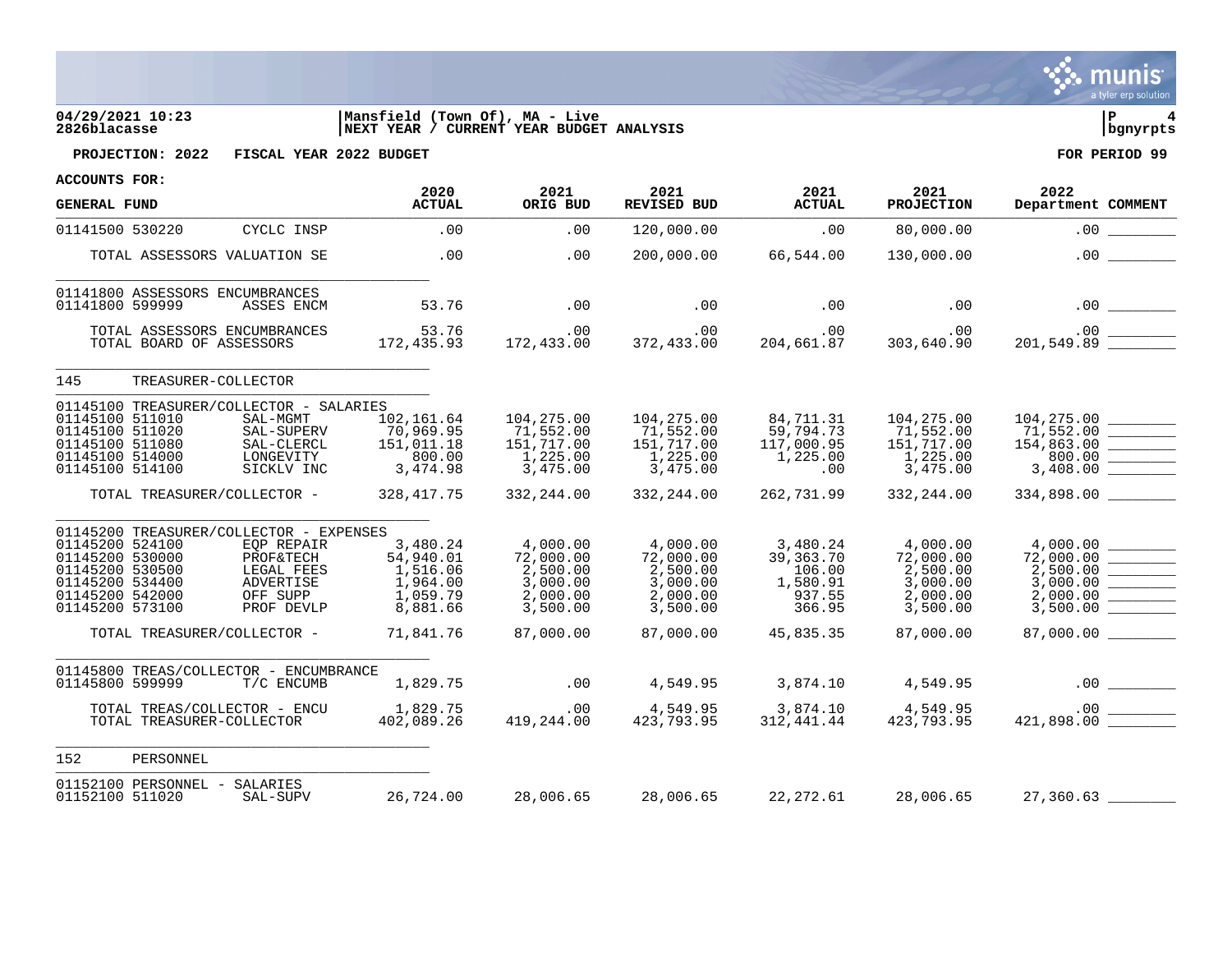

## **04/29/2021 10:23 |Mansfield (Town Of), MA - Live |P 5 2826blacasse |NEXT YEAR / CURRENT YEAR BUDGET ANALYSIS |bgnyrpts**



**PROJECTION: 2022 FISCAL YEAR 2022 BUDGET FOR PERIOD 99**

| <b>GENERAL FUND</b>                                                                                                                                                             |                                                                                                      | 2020<br><b>ACTUAL</b>                                                                         | 2021<br>ORIG BUD                                                                                | 2021<br>REVISED BUD                                                                             | 2021<br><b>ACTUAL</b>                                                                       | 2021<br><b>PROJECTION</b>                                                                       | 2022<br>Department COMMENT                                                                      |
|---------------------------------------------------------------------------------------------------------------------------------------------------------------------------------|------------------------------------------------------------------------------------------------------|-----------------------------------------------------------------------------------------------|-------------------------------------------------------------------------------------------------|-------------------------------------------------------------------------------------------------|---------------------------------------------------------------------------------------------|-------------------------------------------------------------------------------------------------|-------------------------------------------------------------------------------------------------|
| 01152100 511030                                                                                                                                                                 | TECH SUPPT                                                                                           | 22,612.79                                                                                     | 23,698.01                                                                                       | 23,698.01                                                                                       | 19,347.07                                                                                   | 23,698.01                                                                                       | 23,818.86                                                                                       |
| TOTAL PERSONNEL - SALARIES                                                                                                                                                      |                                                                                                      | 49,336.79                                                                                     | 51,704.66                                                                                       | 51,704.66                                                                                       | 41,619.68                                                                                   | 51,704.66                                                                                       | 51,179.49                                                                                       |
| 01152200 PERSONNEL -<br>01152200 530650<br>01152200 531500<br>01152200 542000<br>01152200 573100<br>01152200 573500                                                             | EXPENSES<br>TESTING<br>SEMINAR<br>OFF SUPP<br>PROF DEVLP<br>RECRUT-DEV                               | 5,330.80<br>17,312.50<br>538.65<br>484.00<br>2,338.40                                         | 5,000.00<br>2,500.00<br>800.00<br>900.00<br>5,000.00                                            | 5,000.00<br>2,500.00<br>800.00<br>900.00<br>5,000.00                                            | 3,260.65<br>.00<br>726.40<br>375.00<br>1,623.10                                             | 5,000.00<br>2,500.00<br>800.00<br>900.00<br>5,000.00                                            | 5,000.00<br>$\frac{5,000.00}{17,500.00}$ __________<br>800.00<br>900.00<br>5,000.00             |
| TOTAL PERSONNEL - EXPENSES                                                                                                                                                      |                                                                                                      | 26,004.35                                                                                     | 14,200.00                                                                                       | 14,200.00                                                                                       | 5,985.15                                                                                    | 14,200.00                                                                                       | 29,200.00                                                                                       |
| 01152519 PERSONNEL - 2019 ARTICLES<br>01152519 573500<br>TOTAL PERSONNEL - 2019 ARTIC<br>TOTAL PERSONNEL                                                                        | RECRUIT                                                                                              | 26.00<br>26.00<br>75,367.14                                                                   | .00<br>.00<br>65,904.66                                                                         | .00<br>.00<br>65,904.66                                                                         | .00<br>.00<br>47,604.83                                                                     | .00<br>.00<br>65,904.66                                                                         | .00                                                                                             |
| 155                                                                                                                                                                             | INFORMATION TECHNOLOGY                                                                               |                                                                                               |                                                                                                 |                                                                                                 |                                                                                             |                                                                                                 |                                                                                                 |
| 01155100 MIS - SALARIES<br>01155100 511010<br>01155100 511020<br>01155100 511030<br>01155100 511055<br>01155100 511080<br>01155100 513000<br>01155100 513500<br>01155100 514000 | SAL-MGMT<br>GIS MGR<br>TECH SUPPT<br>NETWRK REP<br>SAL-CLERCL<br>UNSCHED-OT<br>SCHED-OT<br>LONGEVITY | 82,837.51<br>48,586.12<br>74,866.27<br>14,595.97<br>14,624.56<br>102.21<br>2,698.33<br>425.00 | 84,832.00<br>70,731.00<br>76,937.00<br>30,125.00<br>15,081.00<br>3,000.00<br>3,000.00<br>425.00 | 84,832.00<br>70,731.00<br>76,937.00<br>30,125.00<br>15,081.00<br>3,000.00<br>3,000.00<br>425.00 | 68,925.47<br>57,468.41<br>62,510.68<br>11, 173.82<br>11,949.64<br>.00<br>1,765.30<br>425.00 | 84,832.00<br>70,731.00<br>76,937.00<br>30,125.00<br>15,081.00<br>3,000.00<br>3,000.00<br>425.00 | 84,670.05<br>74,579.27<br>76,790.06<br>25,066.13<br>15,020.52<br>3,000.00<br>3,000.00<br>850.00 |
| TOTAL MIS - SALARIES                                                                                                                                                            |                                                                                                      | 238,735.97                                                                                    | 284,131.00                                                                                      | 284, 131.00                                                                                     | 214, 218.32                                                                                 | 284,131.00                                                                                      | 282,976.03                                                                                      |
| 01155200 MIS - EXPENSES<br>01155200 524500<br>01155200 524510<br>01155200 524520<br>01155200 524530<br>01155200 524550<br>01155200 530000                                       | EOP REPAIR<br>NETWORK<br>ANNUAL MNT<br>GIS SRVCS<br>SOFTWR LIC<br><b>PROF&amp;TECH</b>               | 8,350.56<br>3,189.93<br>154, 337. 28<br>15,000.00<br>78,895.07<br>20, 315.87                  | 8,890.00<br>6,890.00<br>481,556.00<br>15,000.00<br>13,720.00<br>31,864.00                       | 8,890.00<br>6,890.00<br>489,060.00<br>15,000.00<br>13,720.00<br>31,864.00                       | 8,602.32<br>4,751.38<br>434,178.20<br>16,502.00<br>9,252.87<br>20,204.36                    | 8,890.00<br>6,890.00<br>481,556.00<br>15,000.00<br>13,720.00<br>31,864.00                       | 8,890.00<br>8,890.00<br>483,470.56<br>16,502.00<br>13,230.00<br>55,826.00                       |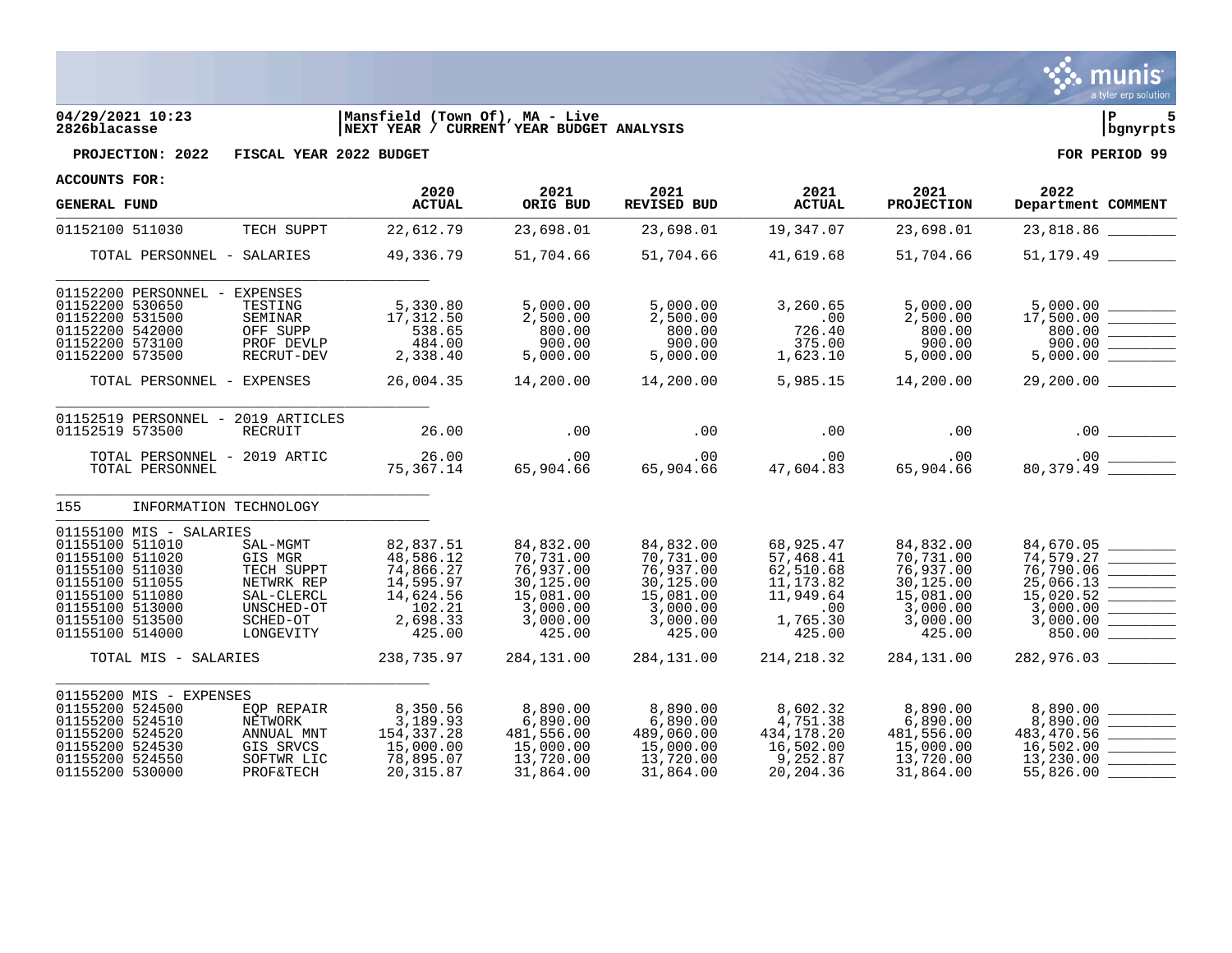

## **04/29/2021 10:23 |Mansfield (Town Of), MA - Live |P 6 2826blacasse |NEXT YEAR / CURRENT YEAR BUDGET ANALYSIS |bgnyrpts**

**PROJECTION: 2022 FISCAL YEAR 2022 BUDGET FOR PERIOD 99**

| ACCOUNTS LOK:                                                                                                                                        |                                                                                                    | 2020                                                                                     | 2021                                                                                           | 2021                                                                                            | 2021                                                                                    | 2021                                                                                           | 2022                                                                                                                                                                                                                                                                                                                                                        |
|------------------------------------------------------------------------------------------------------------------------------------------------------|----------------------------------------------------------------------------------------------------|------------------------------------------------------------------------------------------|------------------------------------------------------------------------------------------------|-------------------------------------------------------------------------------------------------|-----------------------------------------------------------------------------------------|------------------------------------------------------------------------------------------------|-------------------------------------------------------------------------------------------------------------------------------------------------------------------------------------------------------------------------------------------------------------------------------------------------------------------------------------------------------------|
| <b>GENERAL FUND</b>                                                                                                                                  |                                                                                                    | <b>ACTUAL</b>                                                                            | ORIG BUD                                                                                       | REVISED BUD                                                                                     | <b>ACTUAL</b>                                                                           | <b>PROJECTION</b>                                                                              | Department COMMENT                                                                                                                                                                                                                                                                                                                                          |
| 01155200 531500<br>01155200 534010<br>01155200 542000<br>01155200 542510<br>01155200 542520<br>01155200 543000<br>01155200 558000<br>01155200 573100 | SEMINAR<br>TELEPHONE<br>OFF SUPP<br>NETWRK SUP<br>GIS SUPPL<br>BLDG SUPP<br>OTH SUPP<br>PROF DEVLP | 22.00<br>1,749.51<br>2,090.63<br>6,200.65<br>1,473.38<br>6,179.86<br>16,101.61<br>149.54 | 3,000.00<br>2,500.00<br>2,400.00<br>11,500.00<br>1,500.00<br>5,300.00<br>12,700.00<br>1,300.00 | 74,197.00<br>2,500.00<br>2,400.00<br>11,500.00<br>1,500.00<br>5,300.00<br>12,700.00<br>1,300.00 | 74,197.00<br>1,187.71<br>440.45<br>3,022.94<br>835.39<br>5,867.86<br>16,707.03<br>45.00 | 3,000.00<br>2,500.00<br>2,400.00<br>11,500.00<br>1,500.00<br>5,300.00<br>12,700.00<br>1,300.00 | 10,000.00<br>2,500.00<br>2,400.00<br>$\begin{tabular}{ c c c c } \hline \quad \quad & \quad \quad & \quad \quad \\ \hline \quad \quad & \quad \quad & \quad \quad \\ \hline \quad \quad & \quad \quad & \quad \quad \\ \hline \quad \quad & \quad \quad & \quad \quad \\ \hline \end{tabular}$<br>7,100.00<br>1,500.00<br>5,300.00<br>12,700.00<br>3,500.00 |
| TOTAL MIS - EXPENSES                                                                                                                                 |                                                                                                    | 314,055.89                                                                               | 598,120.00                                                                                     | 676,821.00                                                                                      | 595,794.51                                                                              | 598,120.00                                                                                     | 631,808.56 ________                                                                                                                                                                                                                                                                                                                                         |
| 01155300 MIS - CAPITAL OUTLAY<br>01155300 558500                                                                                                     | OFFICE EOP                                                                                         | 11,328.31                                                                                | .00                                                                                            | .00                                                                                             | .00                                                                                     | .00                                                                                            |                                                                                                                                                                                                                                                                                                                                                             |
| TOTAL MIS - CAPITAL OUTLAY                                                                                                                           |                                                                                                    | 11,328.31                                                                                | .00                                                                                            | .00                                                                                             | .00                                                                                     | .00                                                                                            | 34,000.00                                                                                                                                                                                                                                                                                                                                                   |
| 01155517 MIS - 2017 ARTICLES<br>01155517 524500                                                                                                      | DIG RECRDS                                                                                         | 59,830.17                                                                                | .00                                                                                            | 100,169.83                                                                                      | .00                                                                                     | 100,169.83                                                                                     |                                                                                                                                                                                                                                                                                                                                                             |
| TOTAL MIS - 2017 ARTICLES                                                                                                                            |                                                                                                    | 59,830.17                                                                                | .00                                                                                            | 100,169.83                                                                                      | .00                                                                                     | 100,169.83                                                                                     | .00<br>$\mathcal{L}^{\text{max}}$ and $\mathcal{L}^{\text{max}}$                                                                                                                                                                                                                                                                                            |
| 01155519 MIS - 2019 ARTICLES<br>01155519 524520                                                                                                      | MIS PR YR                                                                                          | 3,056.57                                                                                 | .00                                                                                            | .00                                                                                             | .00                                                                                     | .00                                                                                            | .00<br>$\mathcal{L} = \{1,2,3,4,5\}$ .                                                                                                                                                                                                                                                                                                                      |
| TOTAL MIS - 2019 ARTICLES                                                                                                                            |                                                                                                    | 3,056.57                                                                                 | .00                                                                                            | .00                                                                                             | .00                                                                                     | .00                                                                                            | .00                                                                                                                                                                                                                                                                                                                                                         |
| 01155800 MIS - ENCUMBRANCE<br>01155800 599999                                                                                                        | MIS ENCUMB                                                                                         | 21,865.95                                                                                | .00                                                                                            | 14,432.48                                                                                       | 14,432.48                                                                               | 14,432.48                                                                                      | .00                                                                                                                                                                                                                                                                                                                                                         |
| TOTAL MIS - ENCUMBRANCE<br>TOTAL INFORMATION TECHNOLOGY                                                                                              |                                                                                                    | 21,865.95<br>648,872.86                                                                  | .00<br>882,251.00                                                                              | 14,432.48<br>1,075,554.31                                                                       | 14,432.48<br>824, 445.31                                                                | 14,432.48<br>996,853.31                                                                        |                                                                                                                                                                                                                                                                                                                                                             |
| TOWN CLERK<br>161                                                                                                                                    |                                                                                                    |                                                                                          |                                                                                                |                                                                                                 |                                                                                         |                                                                                                |                                                                                                                                                                                                                                                                                                                                                             |
| 01161100 TOWN CLERK -<br>01161100 511010<br>01161100 511020<br>01161100 511055<br>01161100 511080                                                    | SALARIES<br>SAL-MGMT<br>SAL-SUPERV<br>CLK-ELECT<br>SAL-CLERCL                                      | 84,234.05<br>61,492.94<br>13,222.75<br>49,789.47                                         | 84,074.00<br>61,376.00<br>35,328.00<br>49,694.00                                               | 84,074.00<br>61,376.00<br>35,328.00<br>49,694.00                                                | 68,308.89<br>49,867.17<br>21,675.50<br>40,376.40                                        | 84,074.00<br>61,376.00<br>35,328.00<br>49,694.00                                               | 85,839.96<br>11,776.00<br>51,069.04                                                                                                                                                                                                                                                                                                                         |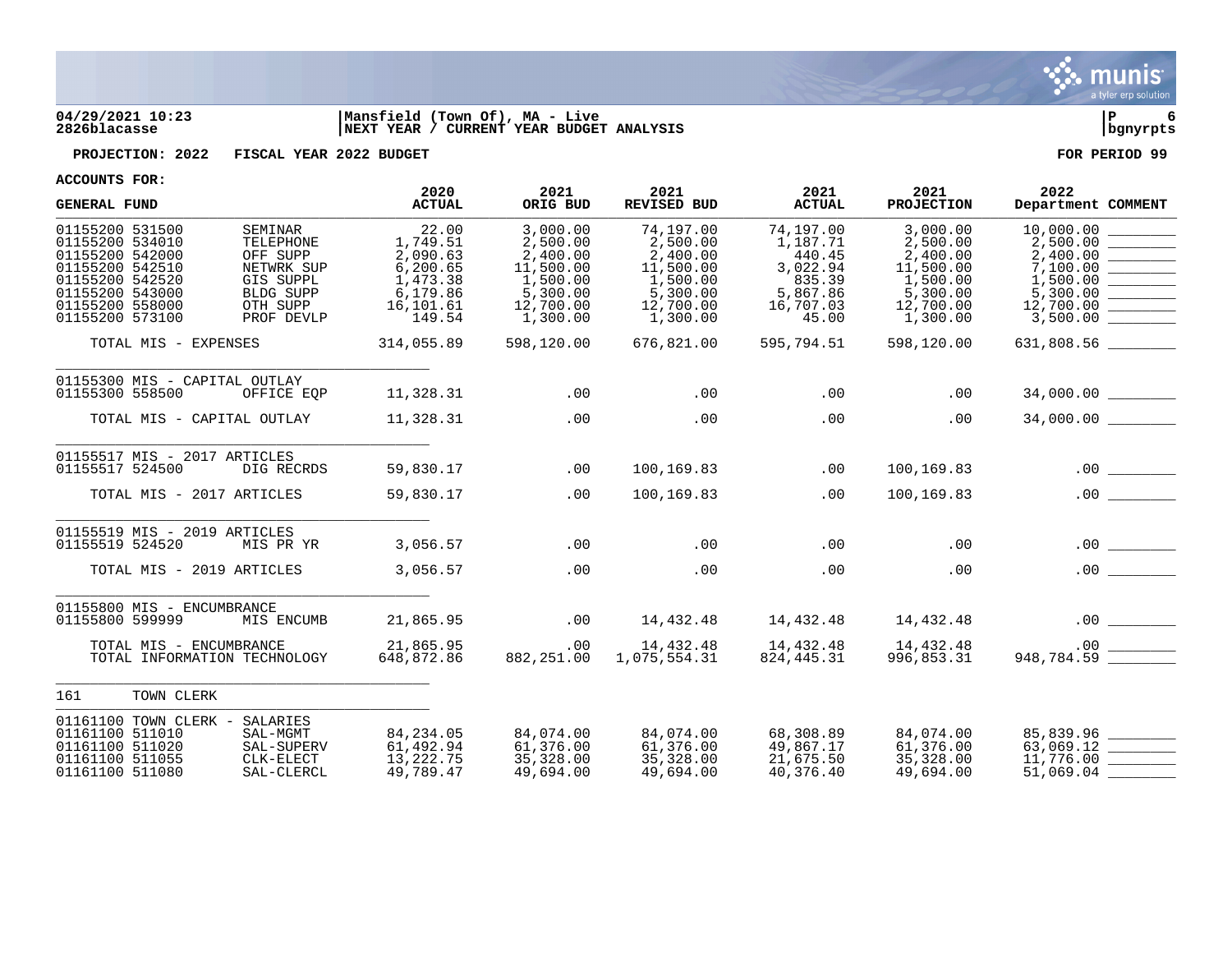

# **04/29/2021 10:23 |Mansfield (Town Of), MA - Live |P 7 2826blacasse |NEXT YEAR / CURRENT YEAR BUDGET ANALYSIS |bgnyrpts**

**PROJECTION: 2022 FISCAL YEAR 2022 BUDGET FOR PERIOD 99**

**ACCOUNTS FOR:**

| <b>GENERAL FUND</b>                                                                                                                                                                                                                                                                                                                                          | 2020<br><b>ACTUAL</b>                                                                             | 2021<br>ORIG BUD                                                                                      | 2021<br>REVISED BUD                                                                                   | 2021<br><b>ACTUAL</b>                                                                        | 2021<br><b>PROJECTION</b>                                                                             | 2022<br>Department COMMENT                                                                           |
|--------------------------------------------------------------------------------------------------------------------------------------------------------------------------------------------------------------------------------------------------------------------------------------------------------------------------------------------------------------|---------------------------------------------------------------------------------------------------|-------------------------------------------------------------------------------------------------------|-------------------------------------------------------------------------------------------------------|----------------------------------------------------------------------------------------------|-------------------------------------------------------------------------------------------------------|------------------------------------------------------------------------------------------------------|
| 01161100 513000<br>UNSCHED-OT<br>01161100 514000<br>LONGEVITY<br>01161100 514100<br>SICKLV INC<br>01161100 519600<br>STIPENDS                                                                                                                                                                                                                                | 2,528.12<br>900.00<br>643.01<br>838.00                                                            | 6, 161.00<br>1,325.00<br>.00<br>872.00                                                                | 6,161.00<br>1,325.00<br>.00<br>872.00                                                                 | 10,667.08<br>1,325.00<br>.00<br>838.00                                                       | 6,161.00<br>1,325.00<br>.00<br>872.00                                                                 | 2,053.67<br>1,325.00<br>3,381.33<br>921.35                                                           |
| TOTAL TOWN CLERK - SALARIES                                                                                                                                                                                                                                                                                                                                  | 213,648.34                                                                                        | 238,830.00                                                                                            | 238,830.00                                                                                            | 193,058.04                                                                                   | 238,830.00                                                                                            |                                                                                                      |
| 01161200 TOWN CLERK -<br>EXPENSES<br>01161200 524100<br>EQP REPAIR<br>01161200 530000<br><b>PROF&amp;TECH</b><br>01161200 530230<br><b>CENSUS</b><br>01161200 530900<br>SPEC SRVCS<br>01161200 531500<br>SEMINAR<br>01161200 531800<br>ELECT-REG<br>01161200 534200<br>PRINTING<br>01161200 542000<br>OFF SUPP<br>01161200 573100<br>PROF DEVLP              | 2,595.00<br>60.00<br>7,109.32<br>6,016.57<br>.00<br>6,609.70<br>1,712.72<br>2,102.50<br>125.00    | 2,300.00<br>3,000.00<br>4,000.00<br>15,025.00<br>1,000.00<br>500.00<br>9,200.00<br>1,500.00<br>300.00 | 2,300.00<br>3,000.00<br>4,000.00<br>15,025.00<br>1,000.00<br>500.00<br>9,200.00<br>1,500.00<br>300.00 | 3,190.00<br>.00<br>7,652.25<br>8,735.16<br>.00<br>7,456.59<br>2,158.34<br>4,758.75<br>100.00 | 2,300.00<br>3,000.00<br>4,000.00<br>15,025.00<br>1,000.00<br>500.00<br>9,200.00<br>1,500.00<br>300.00 | 6,000.00<br>3,000.00<br>6,800.00<br>5,008.00<br>1,500.00<br>500.00<br>9,200.00<br>1,500.00<br>300.00 |
| TOTAL TOWN CLERK - EXPENSES<br>TOTAL TOWN CLERK                                                                                                                                                                                                                                                                                                              | 26,330.81<br>239,979.15                                                                           | 36,825.00<br>275,655.00                                                                               | 36,825.00<br>275,655.00                                                                               | 34,051.09<br>227,109.13<br>227,109.13                                                        | 36,825.00<br>275 Fre                                                                                  | 33,808.00<br>253, 243. 47                                                                            |
| CONSERVATION COMMISSION<br>171                                                                                                                                                                                                                                                                                                                               |                                                                                                   |                                                                                                       |                                                                                                       |                                                                                              |                                                                                                       |                                                                                                      |
| 01171100 CONSERVATION - SALARIES<br>01171100 511030<br>TECH SUPPT<br>01171100 514000<br>LONGEVITY                                                                                                                                                                                                                                                            | 84,208.60<br>425.00                                                                               | 86,277.00<br>425.00                                                                                   | 86,277.00<br>425.00                                                                                   | 70,868.12<br>425.00                                                                          | 86,277.00<br>425.00                                                                                   | $88,669.62$<br>425.00                                                                                |
| TOTAL CONSERVATION - SALARIE                                                                                                                                                                                                                                                                                                                                 | 84,633.60                                                                                         | 86,702.00                                                                                             | 86,702.00                                                                                             | 71,293.12                                                                                    | 86,702.00                                                                                             | 89,094.62                                                                                            |
| 01171200 CONSERVATION - EXPENSES<br>01171200 524200<br>GRNDS MNT<br>01171200 531500<br>SEMINAR<br>01171200 534010<br>TELEPHONE<br>01171200 534200<br>PRINTING<br>01171200 534400<br>ADVERTISE<br>01171200 542000<br>OFF SUPP<br>01171200 551000<br>BOOKS/REF<br>01171200 557300<br>UNIFORMS<br>01171200 571000<br>TRAVEL IN<br>01171200 573100<br>PROF DEVLP | 19,680.00<br>.00<br>1,726.12<br>11.00<br>333.04<br>588.24<br>114.50<br>406.37<br>126.91<br>120.00 | .00<br>755.00<br>625.00<br>200.00<br>126.00<br>492.00<br>143.00<br>250.00<br>600.00<br>475.00         | .00<br>755.00<br>625.00<br>200.00<br>126.00<br>492.00<br>143.00<br>250.00<br>600.00<br>475.00         | .00<br>.00<br>414.65<br>149.70<br>.00<br>240.19<br>.00<br>219.94<br>.00<br>.00               | .00<br>755.00<br>625.00<br>200.00<br>126.00<br>492.00<br>143.00<br>250.00<br>600.00<br>475.00         | 5,000.00<br>600.00<br>625.00<br>200.00<br>126.00<br>492.00<br>143.00<br>254.00<br>600.00<br>475.00   |
| TOTAL CONSERVATION - EXPENSE<br>TOTAL CONSERVATION COMMISSIO                                                                                                                                                                                                                                                                                                 | 23,106.18<br>107 739 79<br>107,739.78                                                             | 3,666.00<br>90,368.00                                                                                 | 3,666.00<br>90.368.00<br>90,368.00                                                                    | 1,024.48<br>72,317.60                                                                        | 3,666.00<br>90,368.00                                                                                 | 8,515.00<br>97,609.62                                                                                |

 PLANNING BOARD \_\_\_\_\_\_\_\_\_\_\_\_\_\_\_\_\_\_\_\_\_\_\_\_\_\_\_\_\_\_\_\_\_\_\_\_\_\_\_\_\_\_\_\_

PLANNING BOARD - SALARIES

\_\_\_\_\_\_\_\_\_\_\_\_\_\_\_\_\_\_\_\_\_\_\_\_\_\_\_\_\_\_\_\_\_\_\_\_\_\_\_\_\_\_\_\_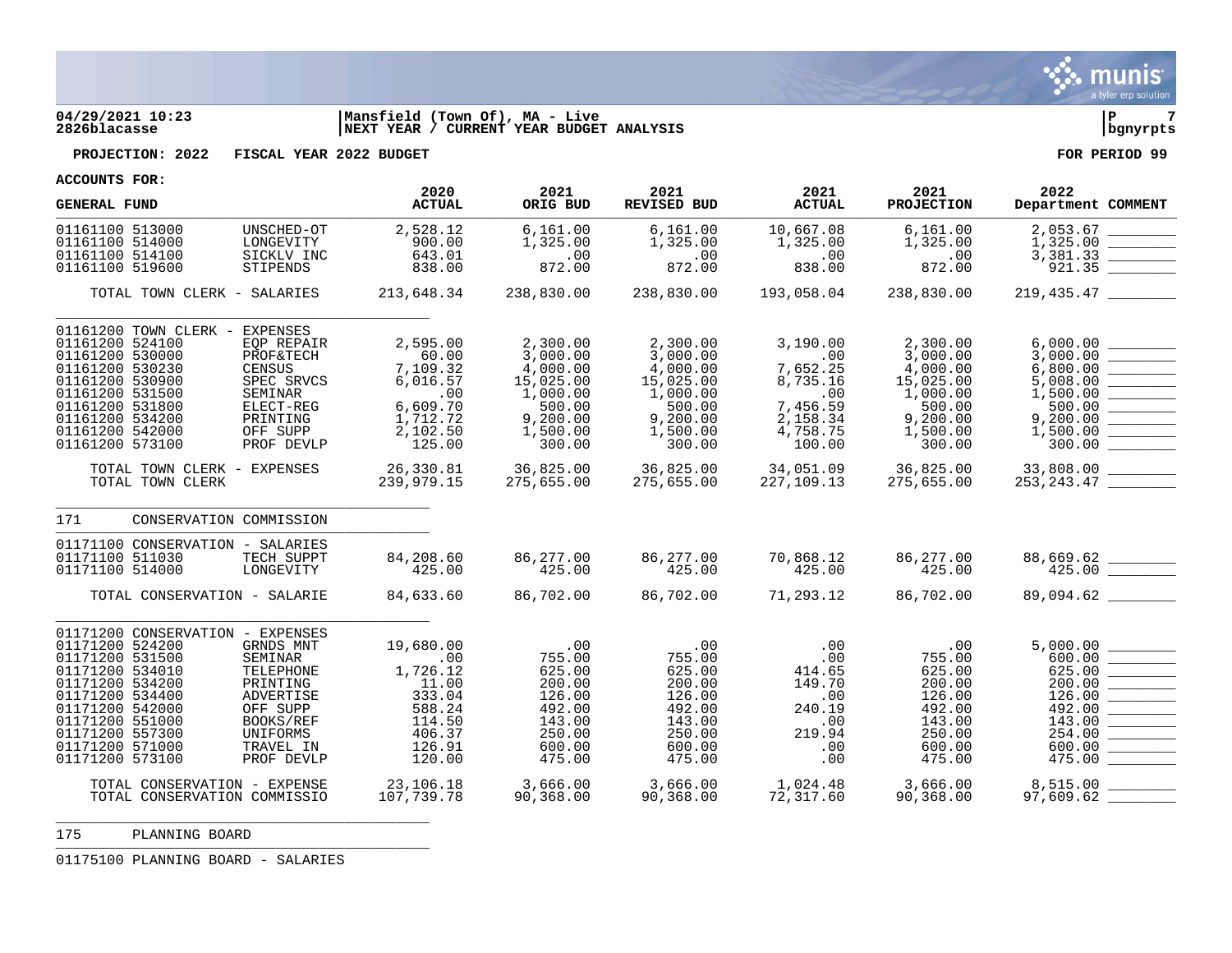

## **04/29/2021 10:23 |Mansfield (Town Of), MA - Live |P 8 2826blacasse |NEXT YEAR / CURRENT YEAR BUDGET ANALYSIS |bgnyrpts**



**PROJECTION: 2022 FISCAL YEAR 2022 BUDGET FOR PERIOD 99**

**ACCOUNTS FOR:**

| . הטכעטות המ<br><b>GENERAL FUND</b>                                                                                                                                                                                                                                                                                                         | 2020<br><b>ACTUAL</b>                                                                  | 2021<br>ORIG BUD                                                           | 2021<br>REVISED BUD                                                        | 2021<br><b>ACTUAL</b>                                      | 2021<br><b>PROJECTION</b>                                                  | 2022<br>Department COMMENT                                                                                                                                                                                                                                                               |
|---------------------------------------------------------------------------------------------------------------------------------------------------------------------------------------------------------------------------------------------------------------------------------------------------------------------------------------------|----------------------------------------------------------------------------------------|----------------------------------------------------------------------------|----------------------------------------------------------------------------|------------------------------------------------------------|----------------------------------------------------------------------------|------------------------------------------------------------------------------------------------------------------------------------------------------------------------------------------------------------------------------------------------------------------------------------------|
| 01175100 511010<br>SAL-MGMT<br>01175100 511080<br>SAL-CLERCL<br>01175100 512010<br>SECRETARY<br>01175100 514000<br>LONGEVITY<br>01175100 514100<br>SICKLV INC                                                                                                                                                                               | 119,933.12<br>$\begin{array}{c} \cdot & 00 \\ \cdot & 00 \end{array}$<br>725.00<br>.00 | 119,704.00<br>1.00<br>1.00<br>725.00<br>.00                                | 119,704.00<br>1.00<br>1.00<br>725.00                                       | 97,258.74<br>.00<br>.00<br>725.00<br>.00                   | 119,704.00<br>1.00<br>1.00<br>725.00<br>.00                                | 119,475.36<br>1.00<br>1.00<br><u> De Carlos de Carlos de Carlos de Carlos de Carlos de Carlos de Carlos de Carlos de Carlos de Carlos de Carlos de Carlos de Carlos de Carlos de Carlos de Carlos de Carlos de Carlos de Carlos de Carlos de Carlos de Carlos </u><br>725.00<br>2,757.00 |
| TOTAL PLANNING BOARD - SALAR                                                                                                                                                                                                                                                                                                                |                                                                                        |                                                                            |                                                                            |                                                            |                                                                            | $120,431.00$ $97,983.74$ $120,431.00$ $122,959.36$                                                                                                                                                                                                                                       |
| 01175200 PLANNING BOARD - EXPENSES<br>01175200 530000<br><b>PROF&amp;TECH</b><br>01175200 534200<br>PRINTING<br>01175200 534400<br>ADVERTISE<br>01175200 542000<br>OFF SUPP<br>01175200 551000<br>BOOKS/REF<br>01175200 557300<br>UNIFORMS<br>01175200 571000<br>TRAVEL IN<br>01175200 573100<br>PROF DEVLP<br>TOTAL PLANNING BOARD - EXPEN | 77.70<br>139.18<br>.00<br>.00<br>.00<br>.00<br>216.88                                  | 250.00<br>100.00<br>100.00<br>300.00<br>50.00<br>400.00<br>50.00<br>300.00 | 250.00<br>100.00<br>100.00<br>300.00<br>50.00<br>400.00<br>50.00<br>300.00 | .00<br>.00<br>.00<br>160.82<br>.00<br>.00<br>125.00<br>.00 | 250.00<br>100.00<br>100.00<br>300.00<br>50.00<br>400.00<br>50.00<br>300.00 | 250.00<br>100.00<br>$\begin{array}{ c c } \hline 100.00 & \hline \hline 300.00 & \hline \end{array}$<br>$\begin{array}{ c c c } \hline 400.00 & \hline \end{array}$<br>50.00<br>300.00<br>$1,550.00$ $1,550.00$ $285.82$ $1,550.00$ $1,550.00$ $1,550.00$                                |
| 01175518 PLANNING BOARD - 2018 ARTICLES<br>01175518 530000<br>MASTR PLAN                                                                                                                                                                                                                                                                    | 96,500.00                                                                              | .00                                                                        | $\sim$ 00                                                                  | $\sim$ 00                                                  | .00                                                                        | $.00 \,$                                                                                                                                                                                                                                                                                 |
| TOTAL PLANNING BOARD - 2018<br>TOTAL PLANNING BOARD                                                                                                                                                                                                                                                                                         |                                                                                        |                                                                            |                                                                            |                                                            |                                                                            |                                                                                                                                                                                                                                                                                          |
| 176<br>ZONING BOARD OF APPEALS                                                                                                                                                                                                                                                                                                              |                                                                                        |                                                                            |                                                                            |                                                            |                                                                            |                                                                                                                                                                                                                                                                                          |
| 01176100 APPEALS BOARD - SALARIES<br>01176100 511080<br>SAL-CLERCL                                                                                                                                                                                                                                                                          | .00                                                                                    | 1.00                                                                       | 1.00                                                                       | $\sim$ 00                                                  | 1.00                                                                       |                                                                                                                                                                                                                                                                                          |
| TOTAL APPEALS BOARD - SALARI                                                                                                                                                                                                                                                                                                                | .00                                                                                    | 1.00                                                                       | 1.00                                                                       | .00                                                        | 1.00                                                                       | 1.00                                                                                                                                                                                                                                                                                     |
| 01176200 APPEALS BOARD - EXPENSES<br>01176200 531500<br>SEMINAR<br>01176200 534200<br>PRINTING<br>01176200 534400<br>ADVERTISE<br>01176200 542000<br>OFF SUPP<br>01176200 551000<br>BOOKS/REF                                                                                                                                               | .00<br>$.00 \,$<br>$.00 \,$<br>$.00 \,$<br>.00                                         | 50.00<br>50.00<br>50.00<br>200.00<br>50.00                                 | 50.00<br>50.00<br>50.00<br>200.00<br>50.00                                 | .00<br>.00<br>$.00 \,$<br>.00<br>.00                       | 50.00<br>50.00<br>50.00<br>200.00<br>50.00                                 | 50.00<br>50.00<br>200.00<br>50.00                                                                                                                                                                                                                                                        |
| TOTAL APPEALS BOARD - EXPENS<br>TOTAL ZONING BOARD OF APPEAL                                                                                                                                                                                                                                                                                | .00<br>.00                                                                             | 400.00<br>401.00                                                           | 400.00<br>401.00                                                           | .00<br>.00                                                 | 400.00<br>401.00                                                           | 400.00<br><u> 1989 - Jan Jawa Barat, p</u><br>401.00                                                                                                                                                                                                                                     |

180 MUNICIPAL COMMITTEES

01180100 BOARDS/COMMITTEES - WAGES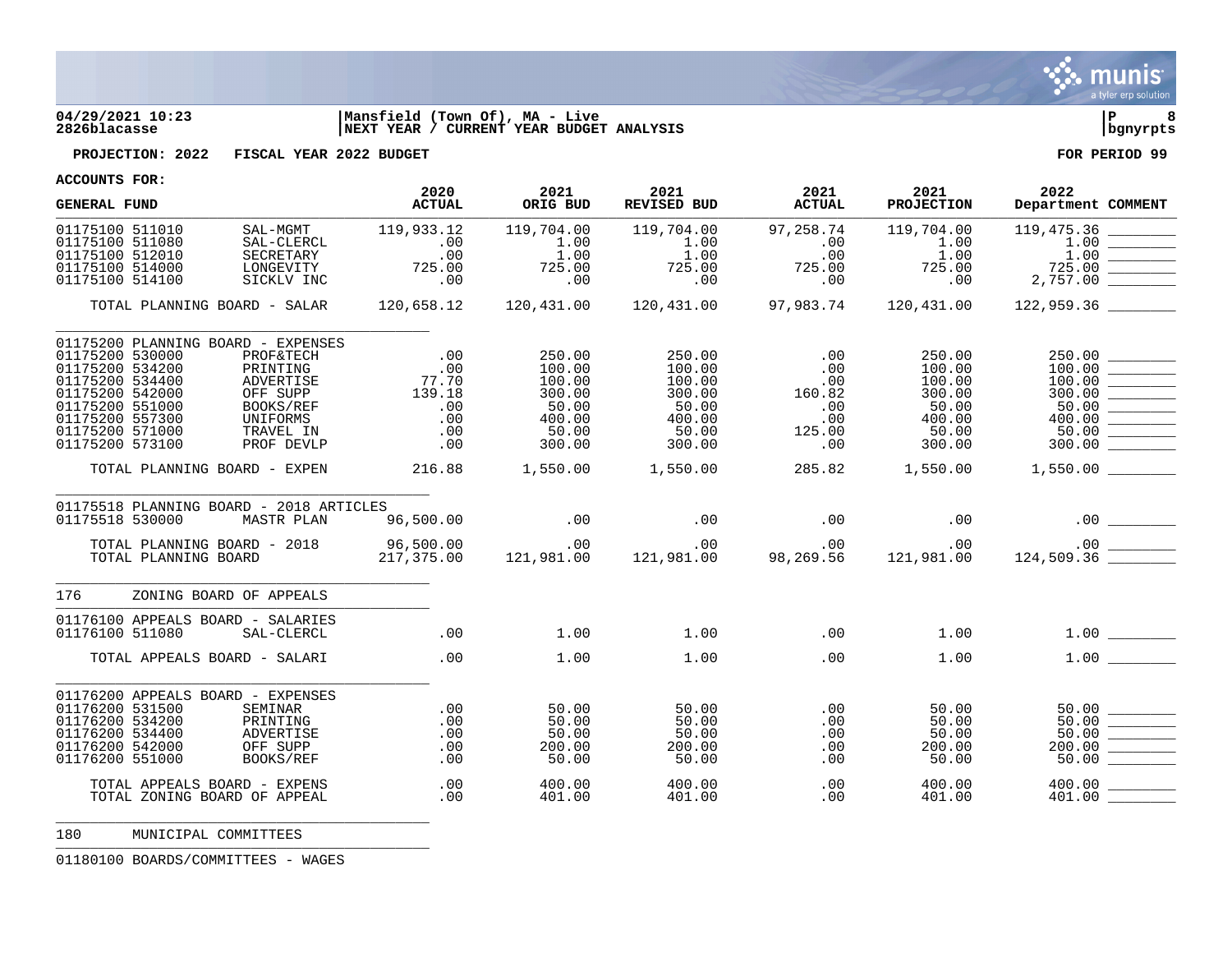

## **04/29/2021 10:23 |Mansfield (Town Of), MA - Live |P 9 2826blacasse |NEXT YEAR / CURRENT YEAR BUDGET ANALYSIS |bgnyrpts**



**PROJECTION: 2022 FISCAL YEAR 2022 BUDGET FOR PERIOD 99**

| <b>GENERAL FUND</b>                                                                                                                                                   | 2020<br><b>ACTUAL</b>           | 2021<br>ORIG BUD                        | 2021<br><b>REVISED BUD</b>              | 2021<br><b>ACTUAL</b>         | 2021<br><b>PROJECTION</b>               | 2022<br>Department COMMENT                  |
|-----------------------------------------------------------------------------------------------------------------------------------------------------------------------|---------------------------------|-----------------------------------------|-----------------------------------------|-------------------------------|-----------------------------------------|---------------------------------------------|
| 01180100 511080<br>SAL-CLERCL                                                                                                                                         | 4,900.00                        | 5,200.00                                | 5,200.00                                | 2,002.00                      | 5,200.00                                | 5,200.00                                    |
| TOTAL BOARDS/COMMITTEES - WA                                                                                                                                          | 4,900.00                        | 5,200.00                                | 5,200.00                                | 2,002.00                      | 5,200.00                                | 5,200.00                                    |
| 01180200 BOARDS/COMMITTEES - EXPENSES<br>01180200 534200<br>PRINTING<br>01180200 542000<br>OFF SUPP<br>01180200 573100<br>PROF DEVLP<br>01180200 578000<br>SCHLRSHP X | .00<br>31.98<br>.00<br>3,000.00 | 2,000.00<br>50.00<br>500.00<br>3,000.00 | 2,000.00<br>50.00<br>500.00<br>3,000.00 | .00<br>.00<br>.00<br>3,000.00 | 2,000.00<br>50.00<br>500.00<br>3,000.00 | 500.00                                      |
| TOTAL BOARDS/COMMITTEES - EX<br>TOTAL MUNICIPAL COMMITTEES                                                                                                            | 3,031.98<br>7,931.98            | 5,550.00<br>10,750.00                   | 5,550.00<br>10,750.00                   | 3,000.00<br>5,002.00          | $5,550.00$<br>10.750.00                 | $5,550.00$ _________<br>10,750.00 _________ |
| 182<br>ECONOMIC DEVELOPMENT                                                                                                                                           |                                 |                                         |                                         |                               |                                         |                                             |
| 01182200 ECONOMIC DEVELOPMENT -EXPENSES<br>01182200 530000<br>ECON-PROF                                                                                               | 54,387.97                       | .00                                     | 152,500.00                              | 1,185.00                      | .00                                     |                                             |
| TOTAL ECONOMIC DEVELOPMENT -                                                                                                                                          | 54,387.97                       | .00                                     | 152,500.00                              | 1,185.00                      | .00                                     | .00                                         |
| 01182800 ECONOMIC DEVELOPMENT - ENCUMB<br>01182800 599999<br>ECON ENCUM                                                                                               | .00                             | .00                                     | 10,612.03                               | .00                           | 10,612.03                               |                                             |
| TOTAL ECONOMIC DEVELOPMENT -<br>TOTAL ECONOMIC DEVELOPMENT                                                                                                            | .00<br>54,387.97                | .00<br>.00                              | 10,612.03<br>163,112.03                 | $\overline{00}$<br>1,185.00   | 10,612.03<br>10,612.03                  | $\frac{1}{1}$<br>.00<br>.00                 |
| 185<br>MUNICIPAL BUILDING COMM                                                                                                                                        |                                 |                                         |                                         |                               |                                         |                                             |
| 01185200 BUILDING COMMITTEE - EXPENSES<br>01185200 534200<br>PRINTING<br>01185200 542000<br>OFF SUPP                                                                  | .00<br>.00                      | 500.00<br>250.00                        | 500.00<br>250.00                        | .00<br>.00                    | 500.00<br>250.00                        | $\frac{500.00}{250.00}$                     |
| TOTAL BUILDING COMMITTEE - E<br>TOTAL MUNICIPAL BUILDING COM                                                                                                          | .00<br>.00                      | 750.00<br>750.00                        | 750.00<br>750.00                        | .00<br>.00                    | 750.00<br>750.00                        |                                             |
| PEG ACCESS & CABLE<br>190                                                                                                                                             |                                 |                                         |                                         |                               |                                         |                                             |
| 01190200 PEG ACCESS & CABLE - EXPENSES<br>01190200 570000<br>MISC EXP                                                                                                 | 191,288.83                      | 200,000.00                              | 200,000.00                              | 134,008.80                    | 200,000.00                              | 200,000.00                                  |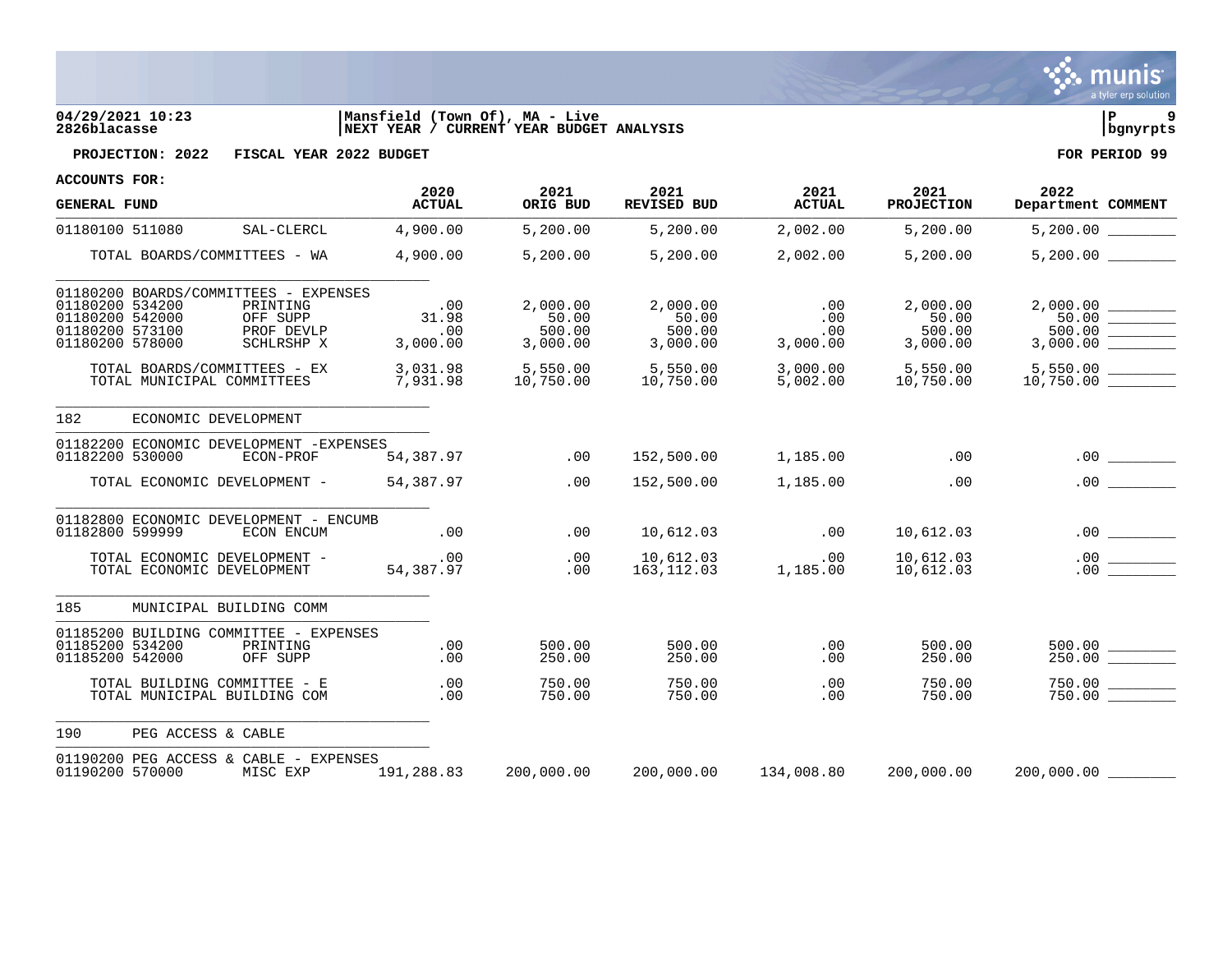|                                                                                                                                                                                                                                                                                                                                                                                                                                                                                                                                                                                                      |                                                                                                                                                                                                            |                                                                                                                                                                                                         |                                                                                                                                                                                                                                                     |                                                                                                                                                                                                           |                                                                                                                                                                                                   | a tyler erp solution                                                                                                                                                                         |
|------------------------------------------------------------------------------------------------------------------------------------------------------------------------------------------------------------------------------------------------------------------------------------------------------------------------------------------------------------------------------------------------------------------------------------------------------------------------------------------------------------------------------------------------------------------------------------------------------|------------------------------------------------------------------------------------------------------------------------------------------------------------------------------------------------------------|---------------------------------------------------------------------------------------------------------------------------------------------------------------------------------------------------------|-----------------------------------------------------------------------------------------------------------------------------------------------------------------------------------------------------------------------------------------------------|-----------------------------------------------------------------------------------------------------------------------------------------------------------------------------------------------------------|---------------------------------------------------------------------------------------------------------------------------------------------------------------------------------------------------|----------------------------------------------------------------------------------------------------------------------------------------------------------------------------------------------|
| 04/29/2021 10:23<br>2826blacasse                                                                                                                                                                                                                                                                                                                                                                                                                                                                                                                                                                     | Mansfield (Town Of), MA - Live<br>NEXT YEAR / CURRENT YEAR BUDGET ANALYSIS                                                                                                                                 |                                                                                                                                                                                                         |                                                                                                                                                                                                                                                     |                                                                                                                                                                                                           |                                                                                                                                                                                                   | l P<br>10<br>  bgnyrpts                                                                                                                                                                      |
| PROJECTION: 2022<br>FISCAL YEAR 2022 BUDGET                                                                                                                                                                                                                                                                                                                                                                                                                                                                                                                                                          |                                                                                                                                                                                                            |                                                                                                                                                                                                         |                                                                                                                                                                                                                                                     |                                                                                                                                                                                                           |                                                                                                                                                                                                   | FOR PERIOD 99                                                                                                                                                                                |
| <b>ACCOUNTS FOR:</b>                                                                                                                                                                                                                                                                                                                                                                                                                                                                                                                                                                                 | 2020                                                                                                                                                                                                       | 2021                                                                                                                                                                                                    | 2021                                                                                                                                                                                                                                                | 2021                                                                                                                                                                                                      | 2021                                                                                                                                                                                              | 2022                                                                                                                                                                                         |
| <b>GENERAL FUND</b>                                                                                                                                                                                                                                                                                                                                                                                                                                                                                                                                                                                  | <b>ACTUAL</b>                                                                                                                                                                                              | ORIG BUD                                                                                                                                                                                                | REVISED BUD                                                                                                                                                                                                                                         | <b>ACTUAL</b>                                                                                                                                                                                             | <b>PROJECTION</b>                                                                                                                                                                                 | Department COMMENT                                                                                                                                                                           |
| TOTAL PEG ACCESS & CABLE - E<br>TOTAL PEG ACCESS & CABLE                                                                                                                                                                                                                                                                                                                                                                                                                                                                                                                                             | 191,288.83<br>191,288.83                                                                                                                                                                                   | 200,000.00<br>200,000.00                                                                                                                                                                                | 200,000.00<br>200,000.00                                                                                                                                                                                                                            | 134,008.80<br>134,008.80                                                                                                                                                                                  | 200,000.00<br>200,000.00                                                                                                                                                                          | 200,000.00                                                                                                                                                                                   |
| 192<br>PUBLIC FACILITIES MAINT                                                                                                                                                                                                                                                                                                                                                                                                                                                                                                                                                                       |                                                                                                                                                                                                            |                                                                                                                                                                                                         |                                                                                                                                                                                                                                                     |                                                                                                                                                                                                           |                                                                                                                                                                                                   |                                                                                                                                                                                              |
| 01192100 MUNICIPAL BUILDINGS - SALARIES<br>01192100 511010<br>MGMT SAL<br>01192100 511030<br>TECH SUPPT<br>STAFF SAL<br>01192100 511050<br>01192100 512010<br>SEASONAL<br>01192100 513000<br>UNSCHED-OT<br>01192100 514000<br>LONGEVITY<br>01192100 514100<br>SICKLV INC                                                                                                                                                                                                                                                                                                                             | 70,798.67<br>57,615.95<br>170,271.55<br>$\overline{00}$<br>8,595.76<br>8,595.76<br>625.00<br>4,581.34                                                                                                      | 101,772.00<br>54,925.00<br>179,396.00<br>1,000.00<br>8,820.00<br>675.00<br>5,336.00<br>5,336.00                                                                                                         | 101,772.00<br>54,925.00<br>179,396.00<br>1,000.00<br>8,820.00<br>5, 275<br>5, 336.00<br>5,336.00                                                                                                                                                    | 82,470.19<br>52,165.92<br>146,450.32<br>$\overline{00}$<br>3,656.13<br>625.00<br>.00                                                                                                                      | 101,772.00<br>54,925.00<br>179,396.00<br>1,000.00<br>8,820.00<br>675.00<br>5,336.00                                                                                                               | 104,062.00<br>79,290.00<br>186,480.00<br>1,000.00<br>9,050.00<br>725.00<br>5,334.00                                                                                                          |
| TOTAL MUNICIPAL BUILDINGS -                                                                                                                                                                                                                                                                                                                                                                                                                                                                                                                                                                          | 312,488.27                                                                                                                                                                                                 | 351,924.00                                                                                                                                                                                              | 351,924.00                                                                                                                                                                                                                                          | 285,367.56                                                                                                                                                                                                | 351,924.00                                                                                                                                                                                        | 385,941.00                                                                                                                                                                                   |
| 01192200 MUNICIPAL BUILDINGS - EXPENSES<br>01192200 521010<br>ELECTRICTY<br>01192200 521050<br><b>HEAT</b><br>01192200 523000<br>SWR-WTR<br>01192200 524000<br>EQP REPAIR<br>01192200 524010<br>ANNUAL MNT<br>01192200 527000<br>RENTALS<br>01192200 529500<br>CNTRCT SRV<br>01192200 530900<br>SPEC SRVCS<br>01192200 531000<br>ENGNR/ARCH<br>01192200 531500<br>SEMINAR<br>01192200 534010<br>TELEPHONE<br>01192200 543500<br>TOOLS<br>01192200 548000<br>VEH SUPPL<br>01192200 551000<br>BOOKS/REF<br>01192200 557300<br>UNIFORMS<br>01192200 558000<br>OTH SUPP<br>01192200 573100<br>PROF DEVLP | 26,280.73<br>15,082.89<br>998.32<br>86,440.07<br>18,088.26<br>23,035.01<br>77,864.18<br>71,989.05<br>358.74<br>.00<br>3,634.91<br>976.56<br>125.00<br>$\overline{00}$<br>1,599.42<br>79,605.26<br>1,819.00 | 30,789.00<br>17,000.00<br>3,500.00<br>130,000.00<br>$\sim 00$<br>17,687.00<br>77,846.00<br>$\ldots$<br>5,000.00<br>1,000.00<br>4,000.00<br>1,300.00<br>.00<br>100.00<br>3,000.00<br>70,000.00<br>850.00 | 30,789.00<br>17,000.00<br>3,500.00<br>130,000.00<br>$\overline{\phantom{0}}$ .00<br>17,687.00<br>77,846.00<br>$\overline{\phantom{0}}$ .00<br>5,000.00<br>1,000.00<br>4,000.00<br>1,300.00<br>$\ldots$<br>100.00<br>4,668.00<br>70,000.00<br>850.00 | 18,107.78<br>11,772.94<br>1,437.91<br>88, 358.46<br>26, 716.68<br>23, 272.33<br>43, 421.58<br>37.00<br>32,435.00<br>160.00<br>2,607.20<br>89.00<br>45.00<br>$\ldots$<br>3,654.86<br>32,455.18<br>3,312.00 | 30,789.00<br>17,000.00<br>3,500.00<br>130,000.00<br>.00<br>17,687.00<br>77,846.00<br>$\ldots$<br>5,000.00<br>1,000.00<br>4,000.00<br>1,300.00<br>.00<br>100.00<br>3,000.00<br>70,000.00<br>850.00 | 30,789.00<br>17,000.00<br>3,500.00<br>131,500.00<br>.00<br>42,107.00<br>86,346.00<br>.00<br>5,000.00<br>850.00<br>4,000.00<br>1,300.00<br>.00<br>100.00<br>3,000.00<br>70,000.00<br>1,000.00 |
| TOTAL MUNICIPAL BUILDINGS -                                                                                                                                                                                                                                                                                                                                                                                                                                                                                                                                                                          | 407,897.40                                                                                                                                                                                                 | 362,072.00                                                                                                                                                                                              | 363,740.00                                                                                                                                                                                                                                          | 287,882.92                                                                                                                                                                                                | 362,072.00                                                                                                                                                                                        | 396,492.00                                                                                                                                                                                   |
| 01192513 MUNICIPAL BUILDINGS - 2013 ART<br>01192513 582020<br>TH IMPMTS                                                                                                                                                                                                                                                                                                                                                                                                                                                                                                                              | 8,709.44                                                                                                                                                                                                   | .00                                                                                                                                                                                                     | 66,729.61                                                                                                                                                                                                                                           | 11,868.68                                                                                                                                                                                                 | 66,729.61                                                                                                                                                                                         | .00                                                                                                                                                                                          |
| TOTAL MUNICIPAL BUILDINGS -                                                                                                                                                                                                                                                                                                                                                                                                                                                                                                                                                                          | 8,709.44                                                                                                                                                                                                   | .00                                                                                                                                                                                                     | 66,729.61                                                                                                                                                                                                                                           | 11,868.68                                                                                                                                                                                                 | 66,729.61                                                                                                                                                                                         | .00                                                                                                                                                                                          |
| 01192517 MUNICIPAL BUILDINGS - 2017 ART<br>01192517 582030<br>PLY FIR RE                                                                                                                                                                                                                                                                                                                                                                                                                                                                                                                             | 18,816.49                                                                                                                                                                                                  | .00                                                                                                                                                                                                     | .00                                                                                                                                                                                                                                                 | .00                                                                                                                                                                                                       | .00                                                                                                                                                                                               | .00                                                                                                                                                                                          |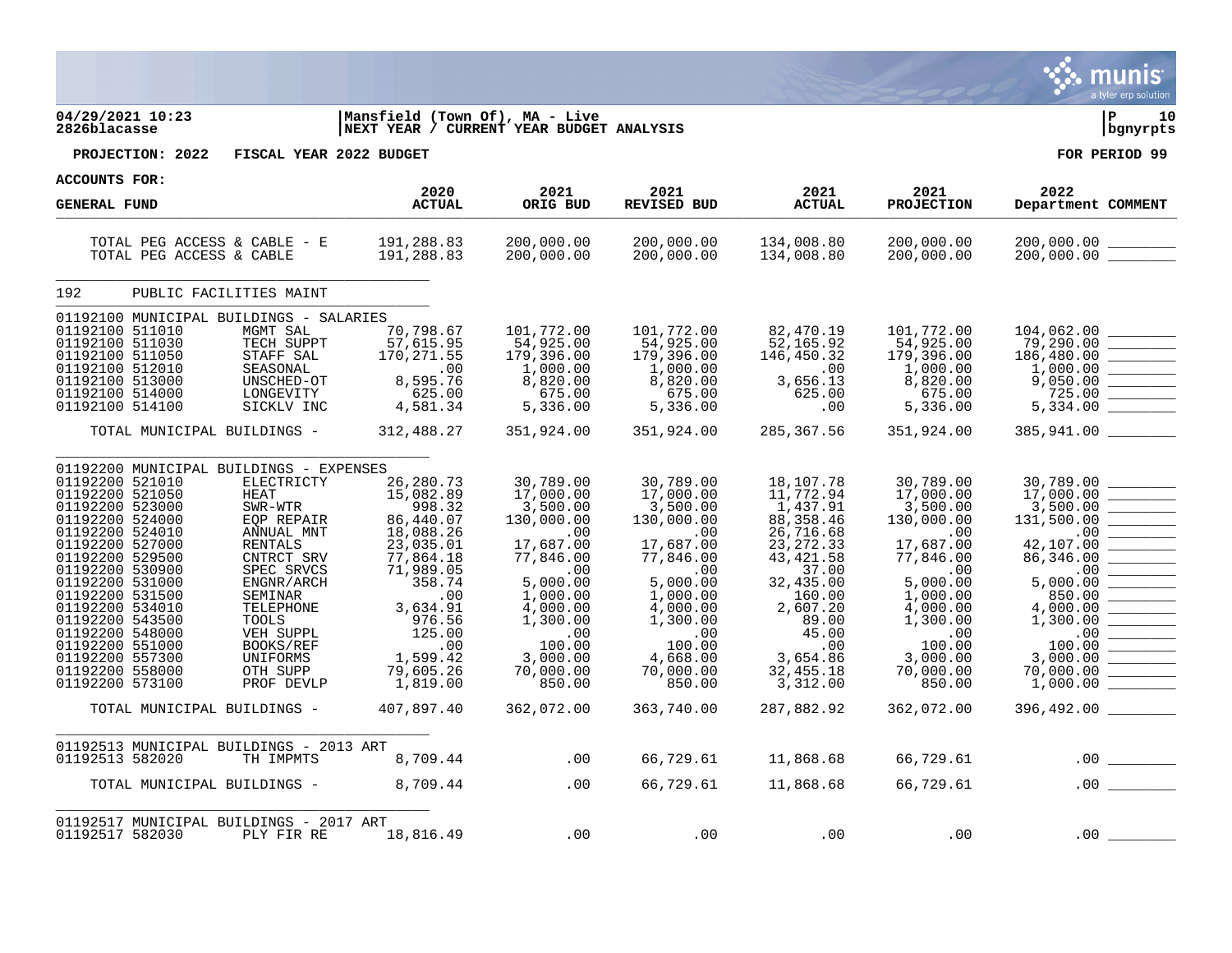| <b>ACCOUNTS FOR:</b><br>2020<br>2021<br>2021<br>2021<br>2021<br>2022<br><b>ACTUAL</b><br>ORIG BUD<br>REVISED BUD<br><b>ACTUAL</b><br><b>PROJECTION</b><br><b>GENERAL FUND</b><br>.00<br>.00<br>.00<br>18,816.49<br>.00<br>.00<br>TOTAL MUNICIPAL BUILDINGS -<br>01192518 MUNICIPAL BUILDINGS - 2018 ART<br>01192518 582020<br>PLY FIR IM<br>330,000.00<br>.00<br>.00<br>.00<br>.00<br>$.00 \,$<br>$\begin{tabular}{ c c c c } \hline \quad \quad & \quad \quad & \quad \quad \\ \hline \quad \quad & \quad \quad & \quad \quad \\ \hline \quad \quad & \quad \quad & \quad \quad \\ \hline \quad \quad & \quad \quad & \quad \quad \\ \hline \quad \quad & \quad \quad & \quad \quad \\ \hline \quad \quad & \quad \quad & \quad \quad \\ \hline \quad \quad & \quad \quad & \quad \quad \\ \hline \end{tabular}$<br>01192518 582030<br>FSHR-RCHSN<br>9,965.61<br>.00<br>.00<br>.00<br>.00<br>$.00\,$<br>.00<br>01192518 586500<br>31,643.37<br>TH CHILLER<br>.00<br>.00<br>31,643.37<br>.00<br>01192518 587000<br>PICKUP TRK<br>663.50<br>.00<br>.00<br>.00<br>.00<br>.00<br>.00<br>.00<br>340,629.11<br>31,643.37<br>.00<br>31,643.37<br>TOTAL MUNICIPAL BUILDINGS -<br>01192519 MUNICIPAL BUILDINGS - 2019 ART<br>25, 275.94<br>01192519 582010<br>10,552.42<br>25, 275.94<br>MHALL IMP<br>38,838.00<br>.00<br>01192519 582030<br>PLY 11/19<br>250,000.00<br>.00<br>.00<br>.00<br>$.00 \,$<br>01192519 584020<br>AIR CLEAN<br>350,746.79<br>.00<br>.00<br>.00<br>.00<br>.00<br>25,275.94<br>.00<br>639,584.79<br>25, 275.94 10, 552.42<br>TOTAL MUNICIPAL BUILDINGS -<br>01192800 MUNICIPAL BUILDINGS - ENCUMB<br>.00<br>01192800 599999<br>20,938.35<br>.00<br>.00<br>.00<br><b>BLDGS ENCU</b><br>TOTAL MUNICIPAL BUILDINGS - 20,938.35<br>.00<br>.00<br>839,312.92<br>00.<br>595,671.58<br>.00<br>837,644.92<br>1,749,063.85<br>713,996.00<br>TOTAL PUBLIC FACILITIES MAIN<br>210<br>POLICE<br>01210100 POLICE -<br>SALARIES<br>01210100 511010<br>SAL-MGMT<br>548,032.42<br>507,190.61<br>507,190.61<br>461, 215.28<br>507,190.61<br>536,195.00<br>$\begin{tabular}{ c c c c } \hline \quad \quad & \quad \quad & \quad \quad \\ \hline \quad \quad & \quad \quad & \quad \quad \\ \hline \quad \quad & \quad \quad & \quad \quad \\ \hline \quad \quad & \quad \quad & \quad \quad \\ \hline \end{tabular}$<br>01210100 511020<br>580,840.43<br>429,041.98<br>681, 427.00<br>661,763.00<br>681,427.00<br>681, 427.00<br>SAL-SUPERV<br>116,307.00<br>117,686.00<br>01210100 511030<br>110,236.33<br>116,307.00<br>116,307.00<br>87, 225. 53<br>SAL-TECH<br>01210100 511050<br>2,022,590.35<br>2,031,693.18<br>1,949,063.61<br>2,031,693.18<br>1,599,225.56<br>2,031,693.18<br>SAL-STAFF<br>01210100 511080<br>317,463.00<br>329,672.00<br>SAL-CLERCL<br>321, 141. 47<br>317,463.00<br>263,803.89<br>317,463.00<br>01210100 512010<br>7,969.50<br>14,196.00<br>13,104.00<br>13,104.00<br>6,639.00<br>13,104.00<br>SAL-TEMP<br>15,057.09<br>25,000.00<br>01210100 513000<br>25,000.00<br>25,000.00<br>16,714.75<br>25,000.00<br>UNSCHED-OT<br>3,377.53<br>6,700.00<br>01210100 513005<br>6,691.00<br>3,757.43<br>PRSNR TRFR<br>6,691.00<br>6,691.00<br>01210100 513010<br>45,016.02<br>75,549.66<br>75,549.66<br>61,625.31<br>90,844.00<br>INVEST OT<br>75,549.66<br>22, 298.18<br>01210100 513020<br>ADMIN OT<br>12,962.36<br>25,813.00<br>25,813.00<br>25,813.00<br>25,000.00 |                              |          |           |           |          |           |                                   |
|-------------------------------------------------------------------------------------------------------------------------------------------------------------------------------------------------------------------------------------------------------------------------------------------------------------------------------------------------------------------------------------------------------------------------------------------------------------------------------------------------------------------------------------------------------------------------------------------------------------------------------------------------------------------------------------------------------------------------------------------------------------------------------------------------------------------------------------------------------------------------------------------------------------------------------------------------------------------------------------------------------------------------------------------------------------------------------------------------------------------------------------------------------------------------------------------------------------------------------------------------------------------------------------------------------------------------------------------------------------------------------------------------------------------------------------------------------------------------------------------------------------------------------------------------------------------------------------------------------------------------------------------------------------------------------------------------------------------------------------------------------------------------------------------------------------------------------------------------------------------------------------------------------------------------------------------------------------------------------------------------------------------------------------------------------------------------------------------------------------------------------------------------------------------------------------------------------------------------------------------------------------------------------------------------------------------------------------------------------------------------------------------------------------------------------------------------------------------------------------------------------------------------------------------------------------------------------------------------------------------------------------------------------------------------------------------------------------------------------------------------------------------------------------------------------------------------------------------------------------------------------------------------------------------------------------------------------------------------------------------------------------------------------------------------------------------------------------------------------------------------------------------------------------------------------------------------------------------------------------------------------------------------------------------------------------------------------------------------------------------------------------|------------------------------|----------|-----------|-----------|----------|-----------|-----------------------------------|
|                                                                                                                                                                                                                                                                                                                                                                                                                                                                                                                                                                                                                                                                                                                                                                                                                                                                                                                                                                                                                                                                                                                                                                                                                                                                                                                                                                                                                                                                                                                                                                                                                                                                                                                                                                                                                                                                                                                                                                                                                                                                                                                                                                                                                                                                                                                                                                                                                                                                                                                                                                                                                                                                                                                                                                                                                                                                                                                                                                                                                                                                                                                                                                                                                                                                                                                                                                                     |                              |          |           |           |          |           |                                   |
|                                                                                                                                                                                                                                                                                                                                                                                                                                                                                                                                                                                                                                                                                                                                                                                                                                                                                                                                                                                                                                                                                                                                                                                                                                                                                                                                                                                                                                                                                                                                                                                                                                                                                                                                                                                                                                                                                                                                                                                                                                                                                                                                                                                                                                                                                                                                                                                                                                                                                                                                                                                                                                                                                                                                                                                                                                                                                                                                                                                                                                                                                                                                                                                                                                                                                                                                                                                     |                              |          |           |           |          |           | Department COMMENT                |
|                                                                                                                                                                                                                                                                                                                                                                                                                                                                                                                                                                                                                                                                                                                                                                                                                                                                                                                                                                                                                                                                                                                                                                                                                                                                                                                                                                                                                                                                                                                                                                                                                                                                                                                                                                                                                                                                                                                                                                                                                                                                                                                                                                                                                                                                                                                                                                                                                                                                                                                                                                                                                                                                                                                                                                                                                                                                                                                                                                                                                                                                                                                                                                                                                                                                                                                                                                                     |                              |          |           |           |          |           |                                   |
|                                                                                                                                                                                                                                                                                                                                                                                                                                                                                                                                                                                                                                                                                                                                                                                                                                                                                                                                                                                                                                                                                                                                                                                                                                                                                                                                                                                                                                                                                                                                                                                                                                                                                                                                                                                                                                                                                                                                                                                                                                                                                                                                                                                                                                                                                                                                                                                                                                                                                                                                                                                                                                                                                                                                                                                                                                                                                                                                                                                                                                                                                                                                                                                                                                                                                                                                                                                     |                              |          |           |           |          |           |                                   |
|                                                                                                                                                                                                                                                                                                                                                                                                                                                                                                                                                                                                                                                                                                                                                                                                                                                                                                                                                                                                                                                                                                                                                                                                                                                                                                                                                                                                                                                                                                                                                                                                                                                                                                                                                                                                                                                                                                                                                                                                                                                                                                                                                                                                                                                                                                                                                                                                                                                                                                                                                                                                                                                                                                                                                                                                                                                                                                                                                                                                                                                                                                                                                                                                                                                                                                                                                                                     |                              |          |           |           |          |           |                                   |
|                                                                                                                                                                                                                                                                                                                                                                                                                                                                                                                                                                                                                                                                                                                                                                                                                                                                                                                                                                                                                                                                                                                                                                                                                                                                                                                                                                                                                                                                                                                                                                                                                                                                                                                                                                                                                                                                                                                                                                                                                                                                                                                                                                                                                                                                                                                                                                                                                                                                                                                                                                                                                                                                                                                                                                                                                                                                                                                                                                                                                                                                                                                                                                                                                                                                                                                                                                                     |                              |          |           |           |          |           |                                   |
|                                                                                                                                                                                                                                                                                                                                                                                                                                                                                                                                                                                                                                                                                                                                                                                                                                                                                                                                                                                                                                                                                                                                                                                                                                                                                                                                                                                                                                                                                                                                                                                                                                                                                                                                                                                                                                                                                                                                                                                                                                                                                                                                                                                                                                                                                                                                                                                                                                                                                                                                                                                                                                                                                                                                                                                                                                                                                                                                                                                                                                                                                                                                                                                                                                                                                                                                                                                     |                              |          |           |           |          |           |                                   |
|                                                                                                                                                                                                                                                                                                                                                                                                                                                                                                                                                                                                                                                                                                                                                                                                                                                                                                                                                                                                                                                                                                                                                                                                                                                                                                                                                                                                                                                                                                                                                                                                                                                                                                                                                                                                                                                                                                                                                                                                                                                                                                                                                                                                                                                                                                                                                                                                                                                                                                                                                                                                                                                                                                                                                                                                                                                                                                                                                                                                                                                                                                                                                                                                                                                                                                                                                                                     |                              |          |           |           |          |           |                                   |
|                                                                                                                                                                                                                                                                                                                                                                                                                                                                                                                                                                                                                                                                                                                                                                                                                                                                                                                                                                                                                                                                                                                                                                                                                                                                                                                                                                                                                                                                                                                                                                                                                                                                                                                                                                                                                                                                                                                                                                                                                                                                                                                                                                                                                                                                                                                                                                                                                                                                                                                                                                                                                                                                                                                                                                                                                                                                                                                                                                                                                                                                                                                                                                                                                                                                                                                                                                                     |                              |          |           |           |          |           |                                   |
|                                                                                                                                                                                                                                                                                                                                                                                                                                                                                                                                                                                                                                                                                                                                                                                                                                                                                                                                                                                                                                                                                                                                                                                                                                                                                                                                                                                                                                                                                                                                                                                                                                                                                                                                                                                                                                                                                                                                                                                                                                                                                                                                                                                                                                                                                                                                                                                                                                                                                                                                                                                                                                                                                                                                                                                                                                                                                                                                                                                                                                                                                                                                                                                                                                                                                                                                                                                     |                              |          |           |           |          |           |                                   |
|                                                                                                                                                                                                                                                                                                                                                                                                                                                                                                                                                                                                                                                                                                                                                                                                                                                                                                                                                                                                                                                                                                                                                                                                                                                                                                                                                                                                                                                                                                                                                                                                                                                                                                                                                                                                                                                                                                                                                                                                                                                                                                                                                                                                                                                                                                                                                                                                                                                                                                                                                                                                                                                                                                                                                                                                                                                                                                                                                                                                                                                                                                                                                                                                                                                                                                                                                                                     |                              |          |           |           |          |           |                                   |
|                                                                                                                                                                                                                                                                                                                                                                                                                                                                                                                                                                                                                                                                                                                                                                                                                                                                                                                                                                                                                                                                                                                                                                                                                                                                                                                                                                                                                                                                                                                                                                                                                                                                                                                                                                                                                                                                                                                                                                                                                                                                                                                                                                                                                                                                                                                                                                                                                                                                                                                                                                                                                                                                                                                                                                                                                                                                                                                                                                                                                                                                                                                                                                                                                                                                                                                                                                                     |                              |          |           |           |          |           |                                   |
|                                                                                                                                                                                                                                                                                                                                                                                                                                                                                                                                                                                                                                                                                                                                                                                                                                                                                                                                                                                                                                                                                                                                                                                                                                                                                                                                                                                                                                                                                                                                                                                                                                                                                                                                                                                                                                                                                                                                                                                                                                                                                                                                                                                                                                                                                                                                                                                                                                                                                                                                                                                                                                                                                                                                                                                                                                                                                                                                                                                                                                                                                                                                                                                                                                                                                                                                                                                     |                              |          |           |           |          |           |                                   |
|                                                                                                                                                                                                                                                                                                                                                                                                                                                                                                                                                                                                                                                                                                                                                                                                                                                                                                                                                                                                                                                                                                                                                                                                                                                                                                                                                                                                                                                                                                                                                                                                                                                                                                                                                                                                                                                                                                                                                                                                                                                                                                                                                                                                                                                                                                                                                                                                                                                                                                                                                                                                                                                                                                                                                                                                                                                                                                                                                                                                                                                                                                                                                                                                                                                                                                                                                                                     |                              |          |           |           |          |           |                                   |
|                                                                                                                                                                                                                                                                                                                                                                                                                                                                                                                                                                                                                                                                                                                                                                                                                                                                                                                                                                                                                                                                                                                                                                                                                                                                                                                                                                                                                                                                                                                                                                                                                                                                                                                                                                                                                                                                                                                                                                                                                                                                                                                                                                                                                                                                                                                                                                                                                                                                                                                                                                                                                                                                                                                                                                                                                                                                                                                                                                                                                                                                                                                                                                                                                                                                                                                                                                                     |                              |          |           |           |          |           |                                   |
|                                                                                                                                                                                                                                                                                                                                                                                                                                                                                                                                                                                                                                                                                                                                                                                                                                                                                                                                                                                                                                                                                                                                                                                                                                                                                                                                                                                                                                                                                                                                                                                                                                                                                                                                                                                                                                                                                                                                                                                                                                                                                                                                                                                                                                                                                                                                                                                                                                                                                                                                                                                                                                                                                                                                                                                                                                                                                                                                                                                                                                                                                                                                                                                                                                                                                                                                                                                     |                              |          |           |           |          |           |                                   |
|                                                                                                                                                                                                                                                                                                                                                                                                                                                                                                                                                                                                                                                                                                                                                                                                                                                                                                                                                                                                                                                                                                                                                                                                                                                                                                                                                                                                                                                                                                                                                                                                                                                                                                                                                                                                                                                                                                                                                                                                                                                                                                                                                                                                                                                                                                                                                                                                                                                                                                                                                                                                                                                                                                                                                                                                                                                                                                                                                                                                                                                                                                                                                                                                                                                                                                                                                                                     |                              |          |           |           |          |           |                                   |
|                                                                                                                                                                                                                                                                                                                                                                                                                                                                                                                                                                                                                                                                                                                                                                                                                                                                                                                                                                                                                                                                                                                                                                                                                                                                                                                                                                                                                                                                                                                                                                                                                                                                                                                                                                                                                                                                                                                                                                                                                                                                                                                                                                                                                                                                                                                                                                                                                                                                                                                                                                                                                                                                                                                                                                                                                                                                                                                                                                                                                                                                                                                                                                                                                                                                                                                                                                                     |                              |          |           |           |          |           |                                   |
|                                                                                                                                                                                                                                                                                                                                                                                                                                                                                                                                                                                                                                                                                                                                                                                                                                                                                                                                                                                                                                                                                                                                                                                                                                                                                                                                                                                                                                                                                                                                                                                                                                                                                                                                                                                                                                                                                                                                                                                                                                                                                                                                                                                                                                                                                                                                                                                                                                                                                                                                                                                                                                                                                                                                                                                                                                                                                                                                                                                                                                                                                                                                                                                                                                                                                                                                                                                     |                              |          |           |           |          |           |                                   |
|                                                                                                                                                                                                                                                                                                                                                                                                                                                                                                                                                                                                                                                                                                                                                                                                                                                                                                                                                                                                                                                                                                                                                                                                                                                                                                                                                                                                                                                                                                                                                                                                                                                                                                                                                                                                                                                                                                                                                                                                                                                                                                                                                                                                                                                                                                                                                                                                                                                                                                                                                                                                                                                                                                                                                                                                                                                                                                                                                                                                                                                                                                                                                                                                                                                                                                                                                                                     |                              |          |           |           |          |           |                                   |
|                                                                                                                                                                                                                                                                                                                                                                                                                                                                                                                                                                                                                                                                                                                                                                                                                                                                                                                                                                                                                                                                                                                                                                                                                                                                                                                                                                                                                                                                                                                                                                                                                                                                                                                                                                                                                                                                                                                                                                                                                                                                                                                                                                                                                                                                                                                                                                                                                                                                                                                                                                                                                                                                                                                                                                                                                                                                                                                                                                                                                                                                                                                                                                                                                                                                                                                                                                                     |                              |          |           |           |          |           |                                   |
|                                                                                                                                                                                                                                                                                                                                                                                                                                                                                                                                                                                                                                                                                                                                                                                                                                                                                                                                                                                                                                                                                                                                                                                                                                                                                                                                                                                                                                                                                                                                                                                                                                                                                                                                                                                                                                                                                                                                                                                                                                                                                                                                                                                                                                                                                                                                                                                                                                                                                                                                                                                                                                                                                                                                                                                                                                                                                                                                                                                                                                                                                                                                                                                                                                                                                                                                                                                     |                              |          |           |           |          |           |                                   |
|                                                                                                                                                                                                                                                                                                                                                                                                                                                                                                                                                                                                                                                                                                                                                                                                                                                                                                                                                                                                                                                                                                                                                                                                                                                                                                                                                                                                                                                                                                                                                                                                                                                                                                                                                                                                                                                                                                                                                                                                                                                                                                                                                                                                                                                                                                                                                                                                                                                                                                                                                                                                                                                                                                                                                                                                                                                                                                                                                                                                                                                                                                                                                                                                                                                                                                                                                                                     |                              |          |           |           |          |           | <b>Contract Contract Contract</b> |
|                                                                                                                                                                                                                                                                                                                                                                                                                                                                                                                                                                                                                                                                                                                                                                                                                                                                                                                                                                                                                                                                                                                                                                                                                                                                                                                                                                                                                                                                                                                                                                                                                                                                                                                                                                                                                                                                                                                                                                                                                                                                                                                                                                                                                                                                                                                                                                                                                                                                                                                                                                                                                                                                                                                                                                                                                                                                                                                                                                                                                                                                                                                                                                                                                                                                                                                                                                                     |                              |          |           |           |          |           |                                   |
|                                                                                                                                                                                                                                                                                                                                                                                                                                                                                                                                                                                                                                                                                                                                                                                                                                                                                                                                                                                                                                                                                                                                                                                                                                                                                                                                                                                                                                                                                                                                                                                                                                                                                                                                                                                                                                                                                                                                                                                                                                                                                                                                                                                                                                                                                                                                                                                                                                                                                                                                                                                                                                                                                                                                                                                                                                                                                                                                                                                                                                                                                                                                                                                                                                                                                                                                                                                     |                              |          |           |           |          |           |                                   |
|                                                                                                                                                                                                                                                                                                                                                                                                                                                                                                                                                                                                                                                                                                                                                                                                                                                                                                                                                                                                                                                                                                                                                                                                                                                                                                                                                                                                                                                                                                                                                                                                                                                                                                                                                                                                                                                                                                                                                                                                                                                                                                                                                                                                                                                                                                                                                                                                                                                                                                                                                                                                                                                                                                                                                                                                                                                                                                                                                                                                                                                                                                                                                                                                                                                                                                                                                                                     |                              |          |           |           |          |           |                                   |
|                                                                                                                                                                                                                                                                                                                                                                                                                                                                                                                                                                                                                                                                                                                                                                                                                                                                                                                                                                                                                                                                                                                                                                                                                                                                                                                                                                                                                                                                                                                                                                                                                                                                                                                                                                                                                                                                                                                                                                                                                                                                                                                                                                                                                                                                                                                                                                                                                                                                                                                                                                                                                                                                                                                                                                                                                                                                                                                                                                                                                                                                                                                                                                                                                                                                                                                                                                                     |                              |          |           |           |          |           |                                   |
|                                                                                                                                                                                                                                                                                                                                                                                                                                                                                                                                                                                                                                                                                                                                                                                                                                                                                                                                                                                                                                                                                                                                                                                                                                                                                                                                                                                                                                                                                                                                                                                                                                                                                                                                                                                                                                                                                                                                                                                                                                                                                                                                                                                                                                                                                                                                                                                                                                                                                                                                                                                                                                                                                                                                                                                                                                                                                                                                                                                                                                                                                                                                                                                                                                                                                                                                                                                     | 01210100 513025<br>ANIMAL OT | 9,586.96 | 13,618.00 | 25,300.20 | 6,878.94 | 13,618.00 | 12,974.00                         |
| 25,611.17<br>25,387.00<br>25,387.00<br>38,729.06<br>25,387.00<br>30,000.00<br>01210100 513030<br>UNS SICK                                                                                                                                                                                                                                                                                                                                                                                                                                                                                                                                                                                                                                                                                                                                                                                                                                                                                                                                                                                                                                                                                                                                                                                                                                                                                                                                                                                                                                                                                                                                                                                                                                                                                                                                                                                                                                                                                                                                                                                                                                                                                                                                                                                                                                                                                                                                                                                                                                                                                                                                                                                                                                                                                                                                                                                                                                                                                                                                                                                                                                                                                                                                                                                                                                                                           |                              |          |           |           |          |           |                                   |

01210100 513035 SRO OT 15,870.10 35,967.00 35,967.00 8,941.06 35,967.00 35,900.00 \_\_\_\_\_\_\_\_

**PROJECTION: 2022 FISCAL YEAR 2022 BUDGET FOR PERIOD 99**

**04/29/2021 10:23 |Mansfield (Town Of), MA - Live |P 11 2826blacasse |NEXT YEAR / CURRENT YEAR BUDGET ANALYSIS |bgnyrpts**



a tyler erp solution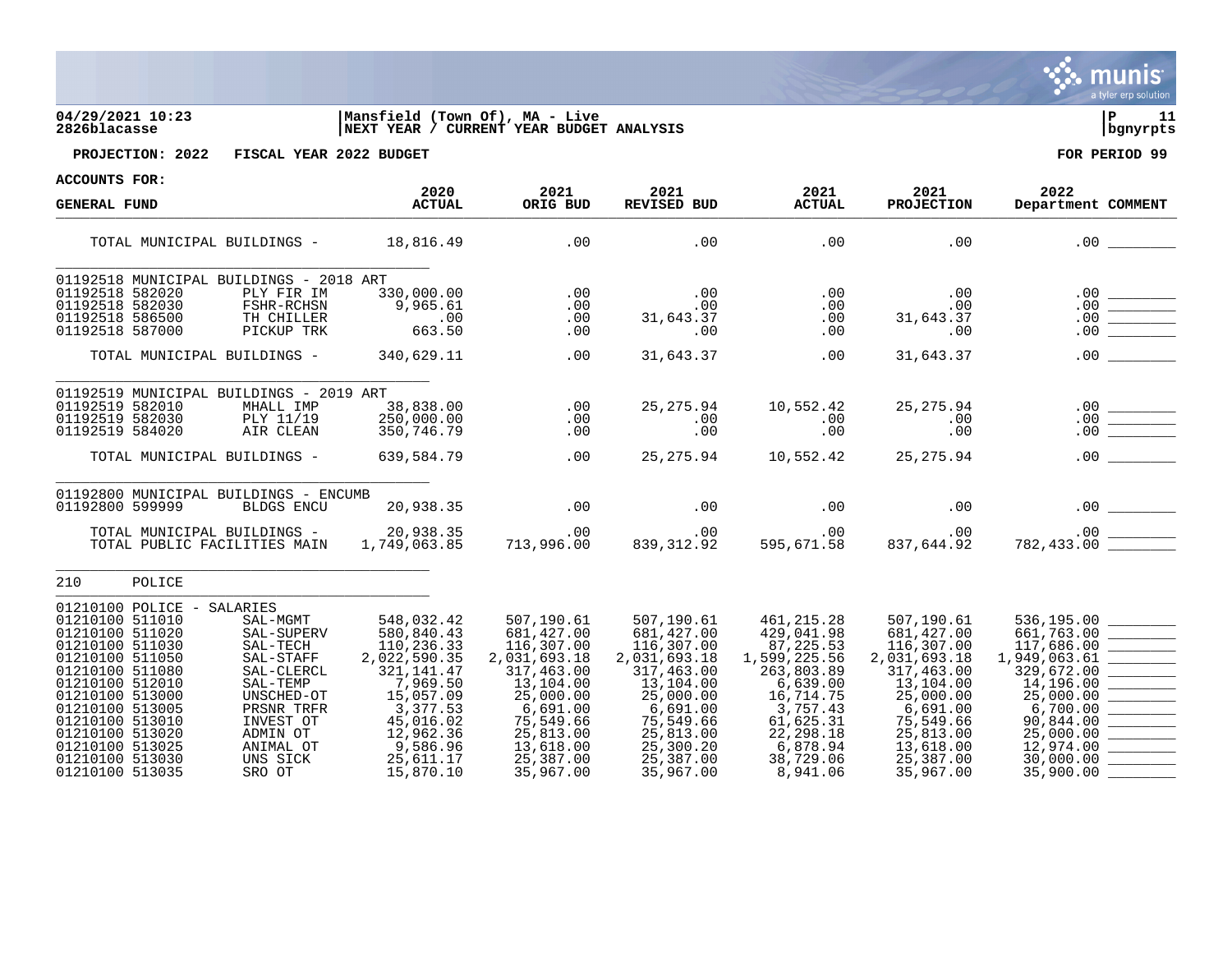

## **04/29/2021 10:23 |Mansfield (Town Of), MA - Live |P 12 2826blacasse |NEXT YEAR / CURRENT YEAR BUDGET ANALYSIS |bgnyrpts**

**PROJECTION: 2022 FISCAL YEAR 2022 BUDGET FOR PERIOD 99**

| <b>GENERAL FUND</b>                |                               | 2020<br><b>ACTUAL</b>  | 2021<br>ORIG BUD      | 2021<br><b>REVISED BUD</b> | 2021<br><b>ACTUAL</b> | 2021<br><b>PROJECTION</b> | 2022<br>Department COMMENT                                                                                                        |
|------------------------------------|-------------------------------|------------------------|-----------------------|----------------------------|-----------------------|---------------------------|-----------------------------------------------------------------------------------------------------------------------------------|
| 01210100 513040                    | HIRISK WAR                    | 15,620.95              | 56,315.00             | 56,315.00                  | 10,746.76             | 56, 315.00                | 56,315.00                                                                                                                         |
| 01210100 513045                    | METRO BARR                    | 2,288.87               | .00                   | .00                        | .00                   | .00                       | .00                                                                                                                               |
| 01210100 513055                    | POP-OD OT                     | 6,153.02               | 28,325.00             | 28,325.00                  | 14,550.75             | 28,325.00                 | 28,325.00                                                                                                                         |
| 01210100 513065                    | POP-CALL R                    | 1,601.45               | .00                   | .00                        | .00                   | .00                       | .00                                                                                                                               |
| 01210100 513070                    | SPEC EVENT                    | 943.32                 | .00                   | .00                        | .00                   | .00                       | .00                                                                                                                               |
| 01210100 513500                    | SCHED-OT                      | 7,024.93               | .00                   | .00                        | .00                   | .00                       | .00                                                                                                                               |
| 01210100 513505                    | TRAING OT                     | 117,122.80             | 99, 213. 26           | 99, 213. 26                | 93,403.34             | 99, 213. 26               | 121,523.00                                                                                                                        |
| 01210100 513510                    | HOLIDY PAY                    | 43,643.42              | 51,716.00             | 51,716.00                  | 37,758.01             | 51,716.00                 | 55,874.00                                                                                                                         |
| 01210100 513520                    | VAC-HD OT                     | 145,483.83             | 159,000.00            | 159,000.00                 | 159,943.87            | 159,000.00                | 167,444.00                                                                                                                        |
| 01210100 513525                    | COURT OT                      | 24, 123.95             | 41,939.00             | 41,939.00                  | 6,886.77              | 41,939.00                 | 41,939.00                                                                                                                         |
| 01210100 513535                    | COMM SRVC                     | 12,986.80              | 27,000.00             | 27,000.00                  | 1,078.12              | 27,000.00                 | 27,000.00                                                                                                                         |
| 01210100 513545                    | SICK-IOD                      | 1,367.06               | .00                   | .00                        | 902.28                | $.00 \,$                  | .00                                                                                                                               |
| 01210100 513550                    | INH TRAING                    | 11,342.41              | 33,924.00             | 33,924.00                  | 14,053.21             | 33,924.00                 | 34,000.00                                                                                                                         |
| 01210100 513555                    | DESK COVRG                    | 20,899.66              | 35,000.00             | 35,000.00                  | 27,934.22             | 35,000.00                 | 47,552.00                                                                                                                         |
| 01210100 514000                    | LONGEVITY                     | 14,700.00              | 17,700.00             | 17,700.00                  | 17,300.00             | 17,700.00                 | 17,625.00                                                                                                                         |
| 01210100 514100                    | SICKLV INC                    | 26,633.55              | 30,590.00             | 30,590.00                  | .00                   | 30,590.00                 | 37,166.00                                                                                                                         |
| 01210100 514200                    | OOG PAY                       | 6,782.26               | 10,264.00             | 10,264.00                  | 5,587.81              | 10,264.00                 | 10,264.00                                                                                                                         |
| 01210100 519100                    | TUIT REIMB                    | 38,963.22              | 53,250.00             | 53,250.00                  | 33,070.89             | 53,250.00                 | 93,000.00<br>$\frac{1}{2}$                                                                                                        |
| 01210100 519500                    | CLEANG ALW                    | 33,000.00              | 33,000.00             | 33,000.00                  | 32,150.00             | 33,000.00                 | 33,000.00                                                                                                                         |
| 01210100 519600                    | STIPENDS                      | 12,200.00              | 10,050.00             | 10,050.00                  | 19,603.86             | 10,050.00                 | 24,100.00                                                                                                                         |
| 01210100 519650                    | PF STIPEND                    | 18,000.00              | 25,000.00             | 25,000.00                  | .00                   | 25,000.00                 | 28,500.00                                                                                                                         |
| TOTAL POLICE - SALARIES            |                               | 4, 279, 173. 23        | 4,587,496.71          | 4,599,178.91               | 3,481,065.86          | 4,587,496.71              | 4,658,620.61                                                                                                                      |
|                                    |                               |                        |                       |                            |                       |                           |                                                                                                                                   |
| 01210200 POLICE - EXPENSES         |                               |                        |                       |                            |                       |                           |                                                                                                                                   |
| 01210200 521010                    | ELECTRICTY                    | 16,606.42              | 28,000.00             | 28,000.00                  | 6,753.58              | 28,000.00                 | 14,662.00                                                                                                                         |
| 01210200 521015                    | ELECTRICTY                    | 34,086.41              | 68,000.00             | 55,000.00                  | 26, 248.41            | 68,000.00                 | 47,190.00                                                                                                                         |
| 01210200 521050                    | <b>HEAT</b>                   | 21,926.93              | 55,000.00             | 68,000.00                  | 18,560.36             | 55,000.00                 | 35,585.00                                                                                                                         |
| 01210200 521055                    | HEAT                          | 6,121.21               | 10,000.00             | 10,000.00                  | 5,417.84              | 10,000.00                 | 8,850.00                                                                                                                          |
| 01210200 523000                    | SWR-WTR                       | 628.32                 | 1,620.00              | 1,620.00                   | 216.50                | 1,620.00                  | 740.00                                                                                                                            |
| 01210200 523010                    | SWR-WTR PS                    | 5,368.12               | 19,500.00             | 19,500.00                  | 10,174.59             | 19,500.00                 | 13,025.00                                                                                                                         |
| 01210200 524000                    | ANNUAL MNT                    | 47, 112.65             | 72,122.00             | 72,122.00                  | 41,718.81             | 72,122.00                 | 74,750.00                                                                                                                         |
| 01210200 524100                    | EQP REPAIR                    | 5,130.74               | 10,000.00             | 10,000.00                  | 79.99                 | 10,000.00                 | 10,000.00                                                                                                                         |
| 01210200 527000                    | <b>RENTALS</b>                | 4,730.18               | 8,000.00              | 8,000.00                   | 3,142.00              | 8,000.00                  | 6, 296.00                                                                                                                         |
| 01210200 531500                    | SEMINAR                       | 15,307.68              | 68,900.00             | 68,900.00                  | 21,460.00             | 68,900.00                 | 68,900.00                                                                                                                         |
| 01210200 531800                    | SEALER W&M                    | 5,000.00               | 5,250.00              | 5,250.00                   | .00                   | 5,250.00                  | 5,250.00                                                                                                                          |
| 01210200 534010                    | TELEPHONE                     | 33, 131.06             | 50,538.00             | 50,538.00                  | 26,038.57             | 50,538.00                 | 45,138.00                                                                                                                         |
| 01210200 534020                    | EMERG PHON                    | 1,229.67               | 1,248.00              | 1,248.00                   | 1,068.57              | 1,248.00                  | 1,380.00                                                                                                                          |
| 01210200 534200                    | PRINTING                      | 2,547.28               | 3,235.00              | 3,235.00                   | 2,054.92              | 3,235.00                  | <u> Tanzania esperantista en la propia de la propia de la propia de la propia de la propia de la propia de la pro</u><br>4,330.00 |
| 01210200 534400                    | ADVERTISE                     | 1,328.09               | 3,000.00              | 3,000.00                   | 862.13                | 3,000.00                  | 3,000.00<br>17,950.00                                                                                                             |
| 01210200 538000<br>01210200 542000 | ANIMAL CTR                    | 11,810.66<br>10,238.20 | 17,950.00<br>8,800.00 | 17,950.00<br>8,800.00      | 7,774.06<br>10,241.53 | 17,950.00<br>8,800.00     | 11,500.00                                                                                                                         |
| 01210200 545000                    | OFF SUPP<br><b>CUST SUPPL</b> | 1,001.46               |                       | 1,500.00                   |                       | 1,500.00                  | 2,200.00                                                                                                                          |
|                                    |                               |                        | 1,500.00              |                            | 962.61                |                           |                                                                                                                                   |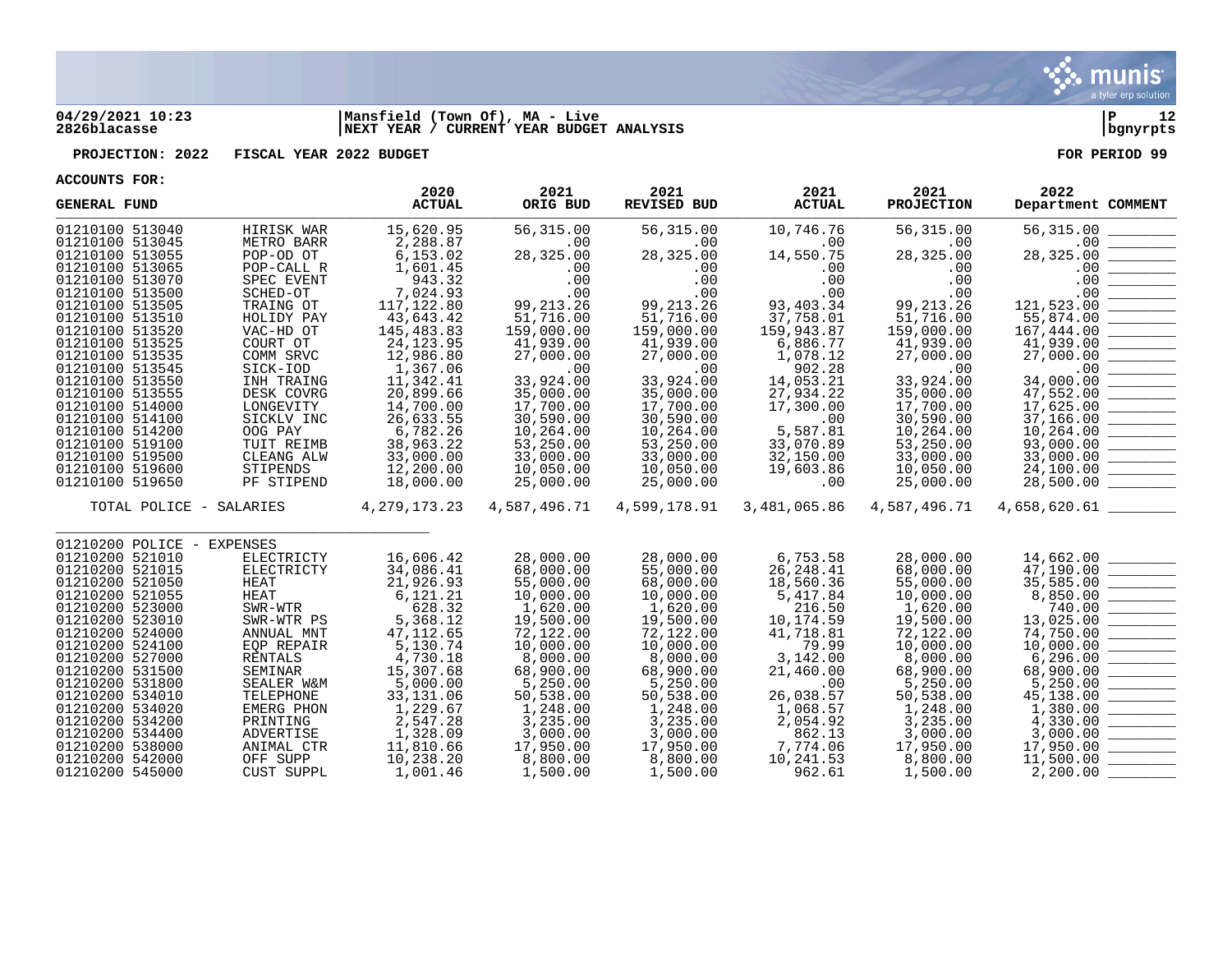

## **04/29/2021 10:23 |Mansfield (Town Of), MA - Live |P 13 2826blacasse |NEXT YEAR / CURRENT YEAR BUDGET ANALYSIS |bgnyrpts**

**PROJECTION: 2022 FISCAL YEAR 2022 BUDGET FOR PERIOD 99**

| <b>GENERAL FUND</b>                                                                                                                                                                                                                                                                                                                                            | 2020<br><b>ACTUAL</b>                                                                                                     | 2021<br>ORIG BUD                                                                                                             | 2021<br>REVISED BUD                                                                                                          | 2021<br><b>ACTUAL</b>                                                                                                | 2021<br><b>PROJECTION</b>                                                                                                    | 2022<br>Department COMMENT                                                                                                   |
|----------------------------------------------------------------------------------------------------------------------------------------------------------------------------------------------------------------------------------------------------------------------------------------------------------------------------------------------------------------|---------------------------------------------------------------------------------------------------------------------------|------------------------------------------------------------------------------------------------------------------------------|------------------------------------------------------------------------------------------------------------------------------|----------------------------------------------------------------------------------------------------------------------|------------------------------------------------------------------------------------------------------------------------------|------------------------------------------------------------------------------------------------------------------------------|
| 01210200 548000<br>VEH SUPPL<br>01210200 548500<br>VEH FUEL<br>01210200 549000<br>FOOD SUPP<br>01210200 549200<br>PRSNR LCKP<br>01210200 551000<br>BOOKS/REF<br>01210200 557100<br>AMMO SUPPL<br>01210200 557300<br>UNIFORMS<br>01210200 558000<br>OTH SUPP<br>01210200 570000<br>XFIN M-EXP<br>01210200 572000<br>TRAVEL OUT<br>01210200 573100<br>PROF DEVLP | 109.51<br>.00<br>640.18<br>3,633.00<br>3,963.54<br>42,499.09<br>43,840.23<br>35,025.33<br>11.60<br>12,989.38<br>22,098.00 | .00<br>2,500.00<br>1,500.00<br>10,000.00<br>5,500.00<br>42,500.00<br>71,680.00<br>53,850.00<br>.00<br>13,390.00<br>26,405.00 | .00<br>2,500.00<br>1,500.00<br>10,000.00<br>5,500.00<br>42,500.00<br>71,680.00<br>53,850.00<br>.00<br>13,390.00<br>26,405.00 | .00<br>.00<br>1,354.24<br>2,400.00<br>4,492.08<br>29, 375. 15<br>46,946.84<br>34,857.38<br>.00<br>53.31<br>12,288.00 | .00<br>2,500.00<br>1,500.00<br>10,000.00<br>5,500.00<br>42,500.00<br>71,680.00<br>53,850.00<br>.00<br>13,390.00<br>26,405.00 | .00<br>2,500.00<br>1,900.00<br>10,000.00<br>5,500.00<br>56,602.00<br>71,850.00<br>54,435.00<br>.00<br>13,500.00<br>27,780.00 |
| TOTAL POLICE - EXPENSES                                                                                                                                                                                                                                                                                                                                        | 388,114.94                                                                                                                | 659,988.00                                                                                                                   | 659,988.00                                                                                                                   | 314,541.47                                                                                                           | 659,988.00                                                                                                                   |                                                                                                                              |
| 01210300 POLICE - CAPITAL OUTLAY<br>01210300 587000<br>VEHICLES                                                                                                                                                                                                                                                                                                | 136,909.43                                                                                                                | .00                                                                                                                          | .00                                                                                                                          | .00                                                                                                                  | .00                                                                                                                          | .00                                                                                                                          |
| TOTAL POLICE - CAPITAL OUTLA                                                                                                                                                                                                                                                                                                                                   | 136,909.43                                                                                                                | .00                                                                                                                          | .00                                                                                                                          | .00                                                                                                                  | .00                                                                                                                          | .00                                                                                                                          |
| 01210518 POLICE - 2018 ARTICLES<br>01210518 584000<br>TRNG-RANGE<br>RADIO SYS<br>01210518 586500                                                                                                                                                                                                                                                               | .00<br>.00                                                                                                                | .00<br>.00                                                                                                                   | 17,302.92<br>60,000.00                                                                                                       | 5,404.00<br>.00                                                                                                      | 17,302.92<br>60,000.00                                                                                                       | .00<br>.00                                                                                                                   |
| TOTAL POLICE - 2018 ARTICLES                                                                                                                                                                                                                                                                                                                                   | .00                                                                                                                       | .00                                                                                                                          | 77,302.92                                                                                                                    | 5,404.00                                                                                                             | 77,302.92                                                                                                                    | .00                                                                                                                          |
| 01210519 POLICE -<br>2019 ARTICLES<br>01210519 557900<br>TASERS<br>01210519 586000<br>FIRARM SIM<br>01210519 586500<br>FNGRPT EQP<br>01210519 588500<br>LESSLETHAL                                                                                                                                                                                             | 36,000.00<br>50,500.00<br>10,237.00<br>15,000.00                                                                          | .00<br>.00<br>.00<br>.00                                                                                                     | .00<br>.00<br>.00<br>.00                                                                                                     | .00<br>.00<br>.00<br>.00                                                                                             | .00<br>.00<br>.00<br>.00                                                                                                     | .00<br>.00<br>.00<br>.00                                                                                                     |
| TOTAL POLICE - 2019 ARTICLES                                                                                                                                                                                                                                                                                                                                   | 111,737.00                                                                                                                | .00                                                                                                                          | .00                                                                                                                          | .00                                                                                                                  | .00                                                                                                                          | .00                                                                                                                          |
| 01210520 POLICE - 2020 ARTICLES<br>01210520 530000<br>ASSESSMENT<br>01210520 587000<br>LEASE PAY                                                                                                                                                                                                                                                               | .00<br>.00                                                                                                                | .00<br>.00                                                                                                                   | 25,000.00<br>58,221.00                                                                                                       | 12,050.00<br>58,221.00                                                                                               | 25,000.00<br>58,221.00                                                                                                       | .00<br>.00                                                                                                                   |
| TOTAL POLICE - 2020 ARTICLES                                                                                                                                                                                                                                                                                                                                   | .00                                                                                                                       | .00                                                                                                                          | 83,221.00                                                                                                                    | 70,271.00                                                                                                            | 83,221.00                                                                                                                    | .00<br><u> 1999 - Jan Ja</u>                                                                                                 |
| 01210800 POLICE ENCUMBRANCES<br>01210800 599999<br>POL ENCUMB                                                                                                                                                                                                                                                                                                  | 34,873.92                                                                                                                 | .00                                                                                                                          | 20,000.00                                                                                                                    | 8,982.76                                                                                                             | 20,000.00                                                                                                                    | .00                                                                                                                          |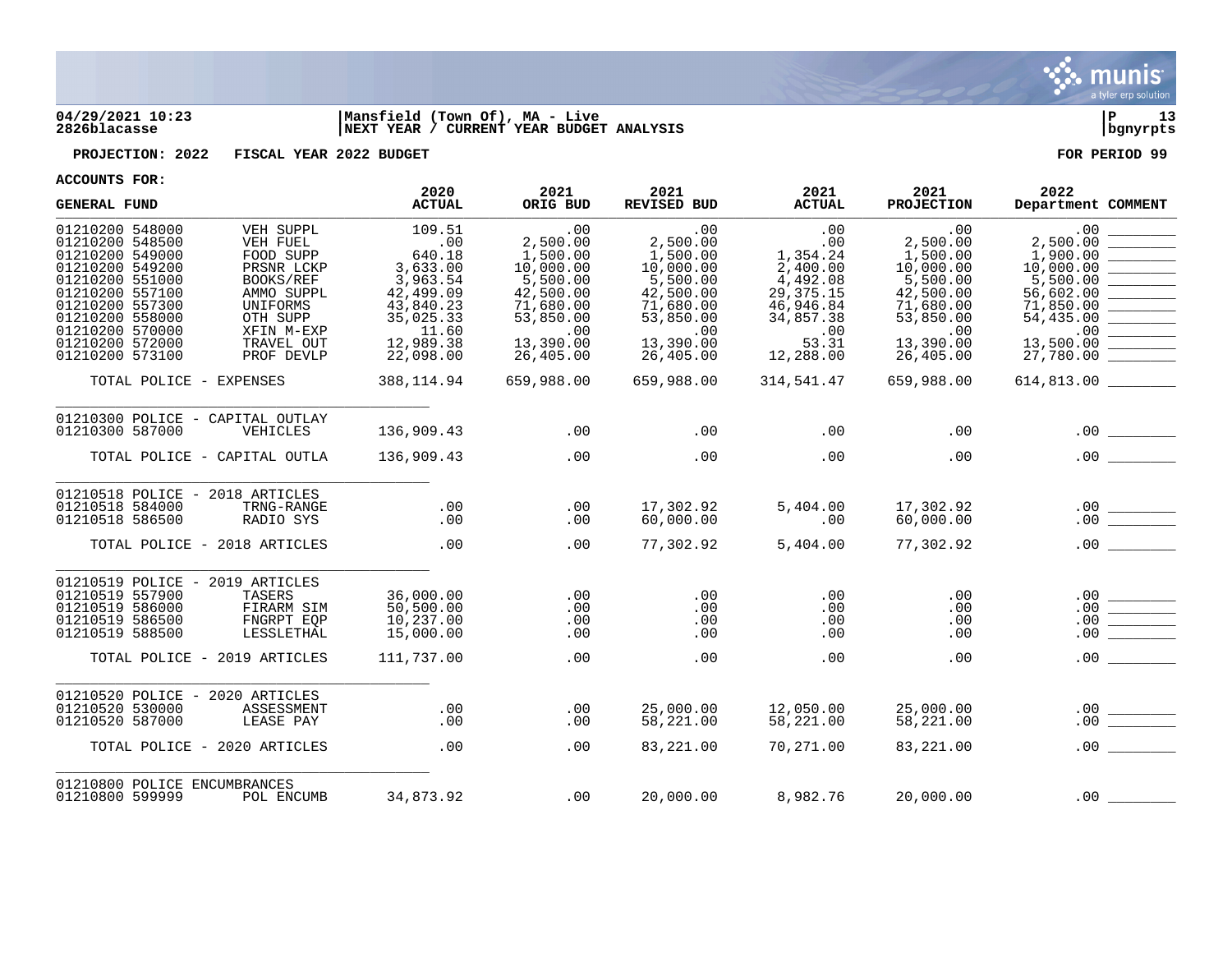|                                                                                                                                                                                                                                                                                                                                                                                                                                                                                                                                                                                                                                                                                                                                                                                           |                                                                                                                                                                                                                                                                                                              |                                                                                                                                                                                                                                                                                                           |                                                                                                                                                                                                                                                                                                             |                                                                                                                                                                                                                                                                                                                   |                                                                                                                                                                                                                                                                                                           | <b>nis</b><br>a tyler erp solution                                                                                                                                                                                                                                                                         |
|-------------------------------------------------------------------------------------------------------------------------------------------------------------------------------------------------------------------------------------------------------------------------------------------------------------------------------------------------------------------------------------------------------------------------------------------------------------------------------------------------------------------------------------------------------------------------------------------------------------------------------------------------------------------------------------------------------------------------------------------------------------------------------------------|--------------------------------------------------------------------------------------------------------------------------------------------------------------------------------------------------------------------------------------------------------------------------------------------------------------|-----------------------------------------------------------------------------------------------------------------------------------------------------------------------------------------------------------------------------------------------------------------------------------------------------------|-------------------------------------------------------------------------------------------------------------------------------------------------------------------------------------------------------------------------------------------------------------------------------------------------------------|-------------------------------------------------------------------------------------------------------------------------------------------------------------------------------------------------------------------------------------------------------------------------------------------------------------------|-----------------------------------------------------------------------------------------------------------------------------------------------------------------------------------------------------------------------------------------------------------------------------------------------------------|------------------------------------------------------------------------------------------------------------------------------------------------------------------------------------------------------------------------------------------------------------------------------------------------------------|
| 04/29/2021 10:23<br>2826blacasse                                                                                                                                                                                                                                                                                                                                                                                                                                                                                                                                                                                                                                                                                                                                                          | Mansfield (Town Of), MA - Live<br>NEXT YEAR / CURRENT YEAR BUDGET ANALYSIS                                                                                                                                                                                                                                   |                                                                                                                                                                                                                                                                                                           |                                                                                                                                                                                                                                                                                                             |                                                                                                                                                                                                                                                                                                                   |                                                                                                                                                                                                                                                                                                           | P<br>14<br>bgnyrpts                                                                                                                                                                                                                                                                                        |
| PROJECTION: 2022                                                                                                                                                                                                                                                                                                                                                                                                                                                                                                                                                                                                                                                                                                                                                                          | FISCAL YEAR 2022 BUDGET                                                                                                                                                                                                                                                                                      |                                                                                                                                                                                                                                                                                                           |                                                                                                                                                                                                                                                                                                             |                                                                                                                                                                                                                                                                                                                   |                                                                                                                                                                                                                                                                                                           | FOR PERIOD 99                                                                                                                                                                                                                                                                                              |
| ACCOUNTS FOR:                                                                                                                                                                                                                                                                                                                                                                                                                                                                                                                                                                                                                                                                                                                                                                             | 2020                                                                                                                                                                                                                                                                                                         | 2021                                                                                                                                                                                                                                                                                                      | 2021                                                                                                                                                                                                                                                                                                        | 2021                                                                                                                                                                                                                                                                                                              | 2021                                                                                                                                                                                                                                                                                                      | 2022                                                                                                                                                                                                                                                                                                       |
| <b>GENERAL FUND</b>                                                                                                                                                                                                                                                                                                                                                                                                                                                                                                                                                                                                                                                                                                                                                                       | <b>ACTUAL</b>                                                                                                                                                                                                                                                                                                | ORIG BUD                                                                                                                                                                                                                                                                                                  | <b>REVISED BUD</b>                                                                                                                                                                                                                                                                                          | <b>ACTUAL</b>                                                                                                                                                                                                                                                                                                     | <b>PROJECTION</b>                                                                                                                                                                                                                                                                                         | Department COMMENT                                                                                                                                                                                                                                                                                         |
| TOTAL POLICE ENCUMBRANCES<br>TOTAL POLICE                                                                                                                                                                                                                                                                                                                                                                                                                                                                                                                                                                                                                                                                                                                                                 | 34,873.92<br>4,950,808.52                                                                                                                                                                                                                                                                                    | .00<br>5, 247, 484. 71                                                                                                                                                                                                                                                                                    | 20,000.00<br>5,439,690.83                                                                                                                                                                                                                                                                                   | 8,982.76<br>3,880,265.09                                                                                                                                                                                                                                                                                          | 20,000.00<br>5,428,008.63                                                                                                                                                                                                                                                                                 |                                                                                                                                                                                                                                                                                                            |
| 220<br>FIRE                                                                                                                                                                                                                                                                                                                                                                                                                                                                                                                                                                                                                                                                                                                                                                               |                                                                                                                                                                                                                                                                                                              |                                                                                                                                                                                                                                                                                                           |                                                                                                                                                                                                                                                                                                             |                                                                                                                                                                                                                                                                                                                   |                                                                                                                                                                                                                                                                                                           |                                                                                                                                                                                                                                                                                                            |
| 01220100 FIRE - SALARIES<br>01220100 511010<br>SAL-MGMT<br>01220100 511020<br>SAL-SUPERV<br>01220100 511050<br>SAL-STAFF<br>01220100 511080<br>SAL-CLERCL<br>01220100 513000<br>UNSCHED-OT<br>01220100 513000 COVID VACCINE<br>01220100 513005<br>PERSLV OT<br>01220100 513005 COVID TESTING<br>01220100 513010<br>INJRYLV OT<br>01220100 513015<br>CALL COVRG<br>01220100 513020<br>UNS-OT GEN<br>01220100 513050<br>SCHED-OT<br>01220100 513500<br>TRAING OT<br>01220100 513505<br>HOLIDY PAY<br>01220100 514000<br>LONGEVITY<br>01220100 514100<br>SICKLV INC<br>01220100 514200<br>OOG PAY<br>01220100 519100<br>TUIT REIMB<br>01220100 519200<br>CAREER INC<br>01220100 519300<br>SICKLV BB<br>01220100 519500<br>CLEANG ALW<br>01220100 519600<br>STIPENDS<br>TOTAL FIRE - SALARIES | 245,661.40<br>1,023,896.43<br>1,847,299.71<br>63, 359.95<br>110,456.79<br>.00<br>134, 354.02<br>.00<br>55,030.53<br>39, 331.85<br>54, 523.82<br>275,800.13<br>4,229.99<br>177, 132.91<br>18,550.00<br>42,628.24<br>8,358.03<br>8,562.50<br>123,250.00<br>32,011.55<br>24,600.00<br>57,819.98<br>4,346,857.83 | 262,898.00<br>1,027,799.00<br>1,838,070.00<br>63,360.00<br>62,700.00<br>.00<br>149,720.00<br>.00<br>35,750.00<br>75,240.00<br>76,890.00<br>281,891.00<br>22,931.00<br>184,949.00<br>18,850.00<br>45,000.00<br>25,000.00<br>45,000.00<br>122,000.00<br>42,068.00<br>24,600.00<br>79,500.00<br>4,484,216.00 | 262,898.00<br>1,027,799.00<br>1,838,070.00<br>63,360.00<br>62,700.00<br>.00<br>149,720.00<br>.00<br>35,750.00<br>75,240.00<br>76,890.00<br>281,891.00<br>22,931.00<br>184,949.00<br>18,850.00<br>45,000.00<br>25,000.00<br>45,000.00<br>122,000.00<br>42,068.00<br>24,600.00<br>79,500.00<br>4, 484, 216.00 | 218, 355. 74<br>762,369.18<br>1,363,957.55<br>53, 411.24<br>121,735.91<br>7,253.57<br>106,795.51<br>1,019.23<br>29,188.54<br>13,437.64<br>55,207.97<br>181,838.29<br>9,134.04<br>157,306.24<br>2,900.00<br>.00<br>13,782.44<br>17,262.00<br>12,500.00<br>46, 223. 76<br>23,550.00<br>40,980.64<br>3, 238, 209. 49 | 262,898.00<br>1,027,799.00<br>1,838,070.00<br>63,360.00<br>62,700.00<br>.00<br>149,720.00<br>.00<br>35,750.00<br>75,240.00<br>76,890.00<br>281,891.00<br>22,931.00<br>184,949.00<br>18,850.00<br>45,000.00<br>25,000.00<br>45,000.00<br>122,000.00<br>42,068.00<br>24,600.00<br>79,500.00<br>4,484,216.00 | 273,973.04<br>1,022,588.60<br>2,079,098.34<br>67,033.99<br>77,691.00<br>.00<br>160,056.00<br>.00<br>37,050.00<br>30,913.00<br>79,686.00<br>306, 529.00<br>23,370.00<br>180,678.28<br>17,150.00<br>45,000.00<br>25,000.00<br>33,000.00<br>107,500.00<br>21,068.00<br>24,600.00<br>72,500.00<br>4,684,485.25 |
|                                                                                                                                                                                                                                                                                                                                                                                                                                                                                                                                                                                                                                                                                                                                                                                           |                                                                                                                                                                                                                                                                                                              |                                                                                                                                                                                                                                                                                                           |                                                                                                                                                                                                                                                                                                             |                                                                                                                                                                                                                                                                                                                   |                                                                                                                                                                                                                                                                                                           |                                                                                                                                                                                                                                                                                                            |
| 01220200 FIRE - EXPENSES<br>01220200 521010<br>ELECTRICTY<br>01220200 521050<br><b>HEAT</b><br>01220200 523000<br>SWR-WTR<br>01220200 524000<br>BLDG MNT<br>01220200 524010<br>ANNUAL MNT<br>01220200 524100<br>EQP REPAIR<br>01220200 524550<br>SOFTWR LIC<br>01220200 530900<br>SPEC SRVCS<br>01220200 531500<br>SEMINAR                                                                                                                                                                                                                                                                                                                                                                                                                                                                | 8,213.92<br>10,424.05<br>1,469.09<br>466.22<br>9,937.97<br>16,392.30<br>2,505.36<br>940.09<br>2,487.00                                                                                                                                                                                                       | 7,370.70<br>7,726.00<br>812.00<br>2,119.00<br>14,743.00<br>10,000.00<br>6,087.00<br>1,000.00<br>8,000.00                                                                                                                                                                                                  | 7,370.70<br>7,726.00<br>812.00<br>2,119.00<br>14,743.00<br>10,000.00<br>6,087.00<br>1,000.00<br>8,000.00                                                                                                                                                                                                    | 6,507.77<br>8,066.42<br>1,247.73<br>222.09<br>7,362.63<br>4,118.98<br>4,290.52<br>897.07<br>546.00                                                                                                                                                                                                                | 7,370.70<br>7,726.00<br>812.00<br>2,119.00<br>14,743.00<br>10,000.00<br>6,087.00<br>1,000.00<br>8,000.00                                                                                                                                                                                                  | 7,370.00<br>7,726.00<br>812.00<br>2,119.00<br>14,743.00<br>12,000.00<br>6,087.00<br>1,500.00<br>8,000.00                                                                                                                                                                                                   |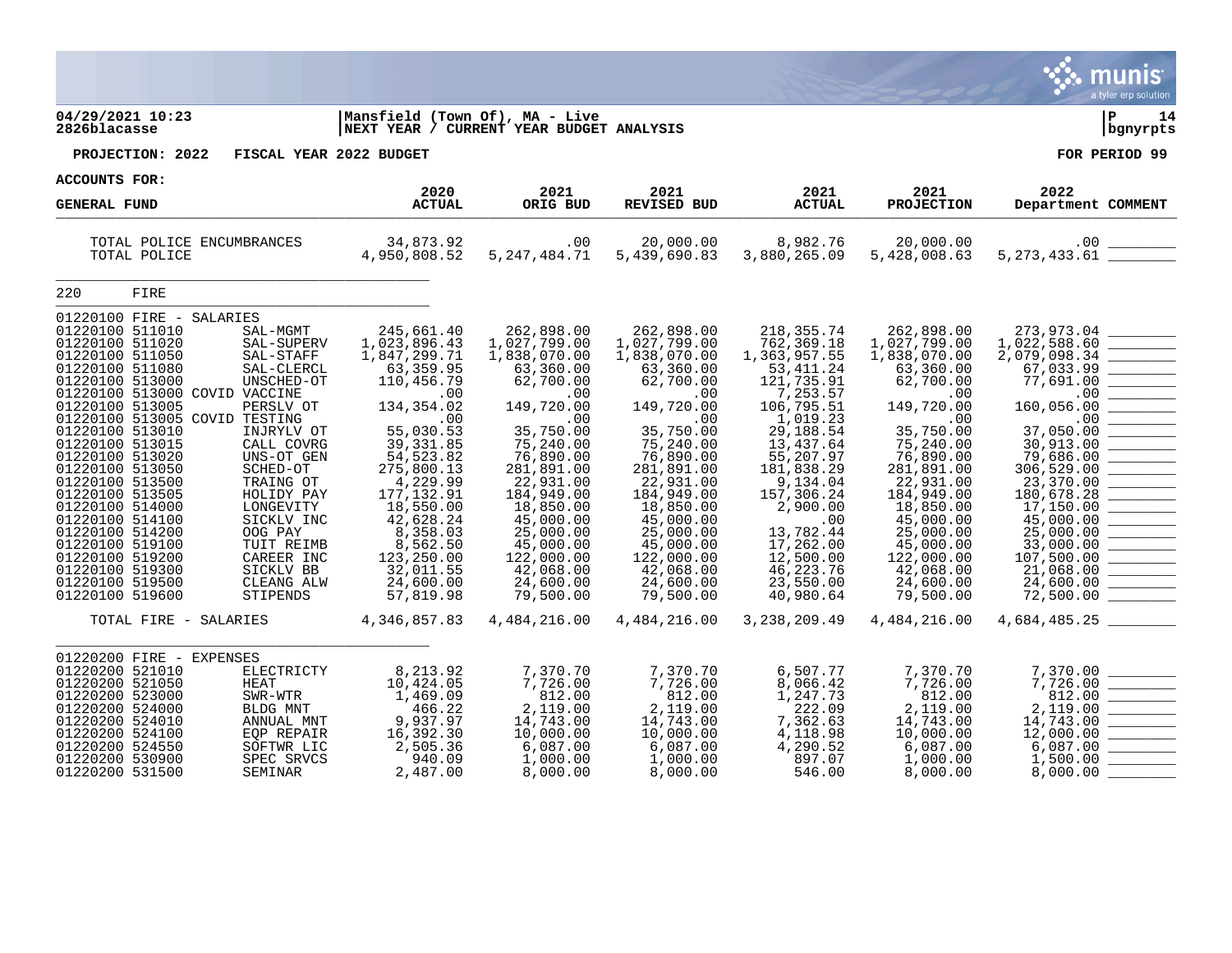

## **04/29/2021 10:23 |Mansfield (Town Of), MA - Live |P 15 2826blacasse |NEXT YEAR / CURRENT YEAR BUDGET ANALYSIS |bgnyrpts**

**PROJECTION: 2022 FISCAL YEAR 2022 BUDGET FOR PERIOD 99**

**ACCOUNTS FOR:**

| <b>GENERAL FUND</b>                                                                                                                                                                                                                                                                                                                                             | 2020<br><b>ACTUAL</b>                                                                                             | 2021<br>ORIG BUD                                                                                                    | 2021<br><b>REVISED BUD</b>                                                                                          | 2021<br><b>ACTUAL</b>                                                                                                         | 2021<br><b>PROJECTION</b>                                                                                           | 2022<br>Department COMMENT                                                                                   |
|-----------------------------------------------------------------------------------------------------------------------------------------------------------------------------------------------------------------------------------------------------------------------------------------------------------------------------------------------------------------|-------------------------------------------------------------------------------------------------------------------|---------------------------------------------------------------------------------------------------------------------|---------------------------------------------------------------------------------------------------------------------|-------------------------------------------------------------------------------------------------------------------------------|---------------------------------------------------------------------------------------------------------------------|--------------------------------------------------------------------------------------------------------------|
| 01220200 534010<br>TELEPHONE<br>01220200 540000 COVID SUPPLIES<br>01220200 542000<br>OFF SUPP<br>01220200 543000 COVID TESTING<br>01220200 545000<br>CUST SUPPL<br>01220200 548000<br>VEH SUPPL<br>01220200 549000<br>FOOD SUPP<br>01220200 557300<br>UNIFORMS<br>01220200 558000<br>OTH SUPP<br>01220200 573100<br>PROF DEVLP<br>01220200 573500<br>STFF RECRT | 8,414.46<br>.00<br>1,836.65<br>.00<br>438.26<br>2,952.51<br>.00<br>54,831.65<br>5,216.48<br>4,767.95<br>11,058.23 | 5,000.00<br>.00<br>1,500.00<br>.00<br>500.00<br>3,500.00<br>200.00<br>61,300.00<br>5,175.00<br>5,200.00<br>3,825.00 | 5,000.00<br>.00<br>1,500.00<br>.00<br>500.00<br>3,500.00<br>200.00<br>61,300.00<br>5,175.00<br>5,200.00<br>3,825.00 | 5,497.97<br>1,081.37<br>1,578.71<br>17,183.74<br>69.82<br>2,671.98<br>79.28<br>33, 213.96<br>2,239.49<br>4,530.21<br>2,068.40 | 5,000.00<br>.00<br>1,500.00<br>.00<br>500.00<br>3,500.00<br>200.00<br>61,300.00<br>5,175.00<br>5,200.00<br>3,825.00 | 12,000.00<br>.00<br>2,000.00<br>.00<br>500.00<br>3,700.00<br>800.00<br>61,300.00<br>5,300.00<br>5,200.00     |
| TOTAL FIRE - EXPENSES                                                                                                                                                                                                                                                                                                                                           | 142,352.19                                                                                                        | 144,057.70                                                                                                          | 144,057.70                                                                                                          | 103,474.14                                                                                                                    | 144,057.70                                                                                                          | 154,982.00                                                                                                   |
| 01220300 FIRE - CAPITAL OUTLAY<br>01220300 548000<br>FIR IMPMTS<br>01220300 558500<br>OFFICE EQP<br>01220300 586000<br>NONVEH EOP                                                                                                                                                                                                                               | 282.14<br>281.24<br>.00                                                                                           | .00<br>4,880.00<br>36,950.00                                                                                        | .00<br>4,880.00<br>36,950.00                                                                                        | .00<br>743.49<br>20,745.31                                                                                                    | $.00 \,$<br>4,880.00<br>36,950.00                                                                                   |                                                                                                              |
| TOTAL FIRE - CAPITAL OUTLAY                                                                                                                                                                                                                                                                                                                                     | 563.38                                                                                                            | 41,830.00                                                                                                           | 41,830.00                                                                                                           | 21,488.80                                                                                                                     | 41,830.00                                                                                                           | 38,830.00 ________                                                                                           |
| 01220518 FIRE - 2018 ARTICLES<br>01220518 586000<br>NONVEH EOP<br>01220518 587000<br>FIR ENGINE                                                                                                                                                                                                                                                                 | 3,774.41<br>327,747.00                                                                                            | .00<br>.00                                                                                                          | .00<br>.00                                                                                                          | .00<br>.00                                                                                                                    | .00<br>.00                                                                                                          | .00<br>$\frac{1}{\sqrt{1-\frac{1}{2}}\left(1-\frac{1}{2}\right)}\left(\frac{1}{2}-\frac{1}{2}\right)$<br>.00 |
| TOTAL FIRE - 2018 ARTICLES                                                                                                                                                                                                                                                                                                                                      | 331,521.41                                                                                                        | .00                                                                                                                 | .00                                                                                                                 | .00                                                                                                                           | .00                                                                                                                 | .00<br>$\mathcal{L}^{\text{max}}$ , where $\mathcal{L}^{\text{max}}$                                         |
| 01220519 FIRE - 2019 ARTICLES<br>01220519 586000<br>NONVEH EQP<br>01220519 586500<br>TURNOUT GR<br>01220519 587000<br>FIR ENGINE<br>01220519 587010<br>A#4 11/19<br>01220519 587020<br>MVEQP-B<br>01220519 587100<br>TWR 1 REP                                                                                                                                  | 33,554.15<br>179,600.00<br>536,872.00<br>326,090.22<br>43,045.92<br>200,000.00                                    | .00<br>.00<br>.00<br>.00<br>.00<br>.00                                                                              | 3,395.85<br>31,400.00<br>.00<br>3,909.78<br>.00<br>.00                                                              | 3,395.85<br>6,446.94<br>.00<br>3,877.74<br>.00<br>.00                                                                         | 3,395.85<br>31,400.00<br>$.00 \,$<br>3,909.78<br>.00<br>.00                                                         | .00<br>.00<br>.00<br>.00<br>.00<br>.00                                                                       |
| TOTAL FIRE - 2019 ARTICLES                                                                                                                                                                                                                                                                                                                                      | 1,319,162.29                                                                                                      | .00                                                                                                                 | 38,705.63                                                                                                           | 13,720.53                                                                                                                     | 38,705.63                                                                                                           | .00                                                                                                          |
| 01220800 FIRE<br>ENCUMBRANCES<br>01220800 599999<br>FIRE ENCMB                                                                                                                                                                                                                                                                                                  | 51,262.00                                                                                                         | .00                                                                                                                 | .00                                                                                                                 | .00                                                                                                                           | .00                                                                                                                 |                                                                                                              |
| TOTAL FIRE<br>ENCUMBRANCES<br>TOTAL FIRE                                                                                                                                                                                                                                                                                                                        | 51,262.00<br>6,191,719.10                                                                                         | $.00 \,$<br>4,670,103.70                                                                                            | $.00 \,$<br>4,708,809.33                                                                                            | .00<br>3,376,892.96                                                                                                           | $.00\,$<br>4,708,809.33                                                                                             | .00<br>4,878,297.25                                                                                          |

230 EMERGENCY MEDICAL SERVICES

\_\_\_\_\_\_\_\_\_\_\_\_\_\_\_\_\_\_\_\_\_\_\_\_\_\_\_\_\_\_\_\_\_\_\_\_\_\_\_\_\_\_\_\_

EMS - SALARIES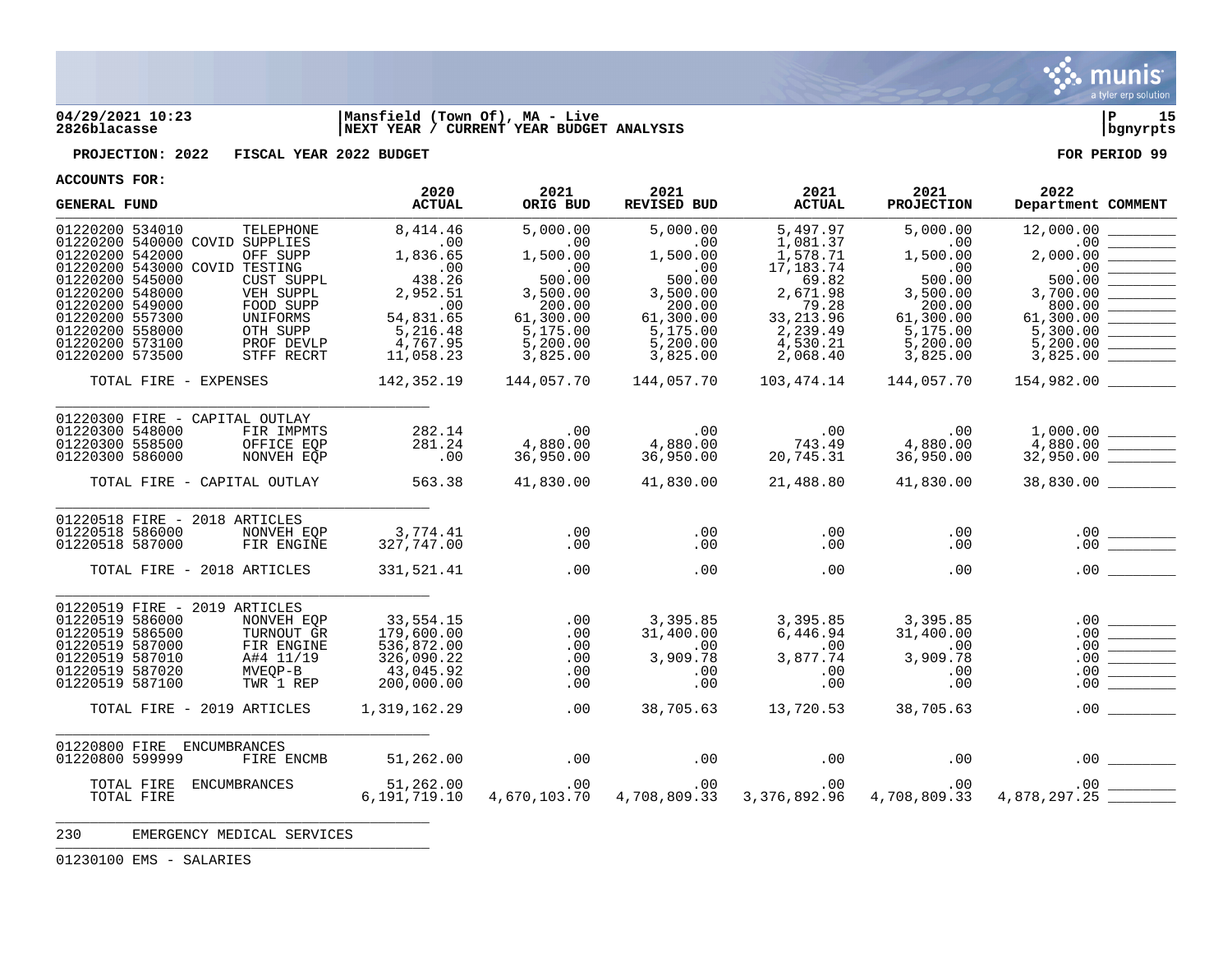

## **04/29/2021 10:23 |Mansfield (Town Of), MA - Live |P 16 2826blacasse |NEXT YEAR / CURRENT YEAR BUDGET ANALYSIS |bgnyrpts**

**PROJECTION: 2022 FISCAL YEAR 2022 BUDGET FOR PERIOD 99**

| ACCOUNTS LOK:                                                                                                                                                           |                                                 |                                                                                                                         |                                                                                                                    |                                                                                                                     |                                                                                                                          |                                                                                                                  |                                                                                                                     | 2022                                                                                                                                                                                                                                                                                                                                                                                                                         |
|-------------------------------------------------------------------------------------------------------------------------------------------------------------------------|-------------------------------------------------|-------------------------------------------------------------------------------------------------------------------------|--------------------------------------------------------------------------------------------------------------------|---------------------------------------------------------------------------------------------------------------------|--------------------------------------------------------------------------------------------------------------------------|------------------------------------------------------------------------------------------------------------------|---------------------------------------------------------------------------------------------------------------------|------------------------------------------------------------------------------------------------------------------------------------------------------------------------------------------------------------------------------------------------------------------------------------------------------------------------------------------------------------------------------------------------------------------------------|
| <b>GENERAL FUND</b>                                                                                                                                                     |                                                 |                                                                                                                         | 2020<br><b>ACTUAL</b>                                                                                              | 2021<br>ORIG BUD                                                                                                    | 2021<br><b>REVISED BUD</b>                                                                                               | 2021<br><b>ACTUAL</b>                                                                                            | 2021<br><b>PROJECTION</b>                                                                                           | Department COMMENT                                                                                                                                                                                                                                                                                                                                                                                                           |
| 01230100 513000<br>01230100 513005<br>01230100 513596<br>01230100 519600                                                                                                |                                                 | UNSCHED-OT<br>TRAING OT<br>COMM HLTH<br>STIPENDS                                                                        | 8,219.42<br>11,982.96<br>180.14<br>238,000.00                                                                      | 13,200.00<br>38,632.00<br>.00<br>256,600.00                                                                         | 13,200.00<br>38,632.00<br>22,766.00<br>256,600.00                                                                        | 6,680.37<br>10,573.81<br>10,385.72<br>218,408.34                                                                 | 13,200.00<br>38,632.00<br>.00<br>256,600.00                                                                         | 13,200.00<br>38,632.00<br>22,766.00<br>256,600.00                                                                                                                                                                                                                                                                                                                                                                            |
|                                                                                                                                                                         | TOTAL EMS - SALARIES                            |                                                                                                                         | 258,382.52                                                                                                         | 308,432.00                                                                                                          | 331,198.00                                                                                                               | 246,048.24                                                                                                       | 308,432.00                                                                                                          | 331,198.00                                                                                                                                                                                                                                                                                                                                                                                                                   |
| 01230200 524010<br>01230200 524100<br>01230200 524500<br>01230200 530600<br>01230200 534010<br>01230200 548000<br>01230200 551000<br>01230200 558000<br>01230200 573200 | 01230200 EMS - EXPENSES<br>TOTAL EMS - EXPENSES | ANNUAL MNT<br><b>EOP REPAIR</b><br>DP SRVCS<br>COMM HLTH<br>TELEPHONE<br>VEH SUPPL<br>BOOKS/REF<br>OTH SUPP<br>LICENSES | 6,079.66<br>88.20<br>67,874.05<br>978.99<br>3,191.63<br>1,316.41<br>611.80<br>35,903.96<br>11,680.00<br>127,724.70 | 11,700.00<br>4,500.00<br>52,000.00<br>.00<br>5,200.00<br>3,600.00<br>800.00<br>55,000.00<br>14,000.00<br>146,800.00 | 11,700.00<br>4,500.00<br>52,000.00<br>5,000.00<br>5,200.00<br>3,600.00<br>800.00<br>55,000.00<br>14,000.00<br>151,800.00 | 6,062.43<br>230.63<br>49,546.68<br>2,375.01<br>1,258.28<br>.00<br>109.41<br>33,151.60<br>12,280.00<br>105,014.04 | 11,700.00<br>4,500.00<br>52,000.00<br>.00<br>5,200.00<br>3,600.00<br>800.00<br>55,000.00<br>14,000.00<br>146,800.00 | 11,700.00<br>5.500.00<br>56,000.00<br>.00<br>4,000.00<br>800.00<br>$\begin{tabular}{ c c c c } \hline \quad \quad & \quad \quad & \quad \quad & \quad \quad \\ \hline \quad \quad & \quad \quad & \quad \quad & \quad \quad \\ \hline \quad \quad & \quad \quad & \quad \quad & \quad \quad \\ \hline \quad \quad & \quad \quad & \quad \quad & \quad \quad \\ \hline \end{tabular}$<br>58,000.00<br>14,000.00<br>155,000.00 |
|                                                                                                                                                                         | 01230300 EMS - CAPITAL OUTLAY                   |                                                                                                                         |                                                                                                                    |                                                                                                                     |                                                                                                                          |                                                                                                                  |                                                                                                                     |                                                                                                                                                                                                                                                                                                                                                                                                                              |
| 01230300 586000                                                                                                                                                         |                                                 | NONVEH EOP                                                                                                              | 4,335.37                                                                                                           | 4,500.00                                                                                                            | 4,500.00                                                                                                                 |                                                                                                                  | 1,152.39 4,500.00                                                                                                   | 4,500.00                                                                                                                                                                                                                                                                                                                                                                                                                     |
|                                                                                                                                                                         | TOTAL EMS - CAPITAL OUTLAY                      |                                                                                                                         | 4,335.37                                                                                                           | 4,500.00                                                                                                            | 4,500.00                                                                                                                 |                                                                                                                  | 1,152.39 4,500.00                                                                                                   |                                                                                                                                                                                                                                                                                                                                                                                                                              |
| 01230518 587000                                                                                                                                                         | 01230518 EMS - 2018 ARTICLES                    | AMBULANCE                                                                                                               | 100,000.00                                                                                                         | .00                                                                                                                 | .00                                                                                                                      | .00                                                                                                              | .00                                                                                                                 |                                                                                                                                                                                                                                                                                                                                                                                                                              |
|                                                                                                                                                                         | TOTAL EMS - 2018 ARTICLES                       |                                                                                                                         | 100,000.00                                                                                                         | .00                                                                                                                 | .00                                                                                                                      | .00                                                                                                              | .00                                                                                                                 | .00                                                                                                                                                                                                                                                                                                                                                                                                                          |
| 01230519 587000                                                                                                                                                         | 01230519 EMS - 2019 ARTICLES                    | AMB #33                                                                                                                 | 246,661.00                                                                                                         | .00                                                                                                                 | .00                                                                                                                      | .00                                                                                                              | .00                                                                                                                 |                                                                                                                                                                                                                                                                                                                                                                                                                              |
|                                                                                                                                                                         | TOTAL EMS - 2019 ARTICLES                       | TOTAL EMERGENCY MEDICAL SERV                                                                                            | 246,661.00<br>737,103.59                                                                                           | .00<br>459,732.00                                                                                                   | .00<br>487,498.00                                                                                                        | .00<br>352,214.67                                                                                                | $.00 \,$<br>459,732.00                                                                                              |                                                                                                                                                                                                                                                                                                                                                                                                                              |
| 235                                                                                                                                                                     |                                                 | PUBLIC SAFETY DISPATCH                                                                                                  |                                                                                                                    |                                                                                                                     |                                                                                                                          |                                                                                                                  |                                                                                                                     |                                                                                                                                                                                                                                                                                                                                                                                                                              |
| 01235200 578000                                                                                                                                                         |                                                 | 01235200 PUBLIC SAFETY DISPATCH - EXP<br>SEMREC EXP                                                                     | 497,552.55                                                                                                         | 300,000.00                                                                                                          | 300,000.00                                                                                                               | 300,000.00                                                                                                       | 300,000.00                                                                                                          |                                                                                                                                                                                                                                                                                                                                                                                                                              |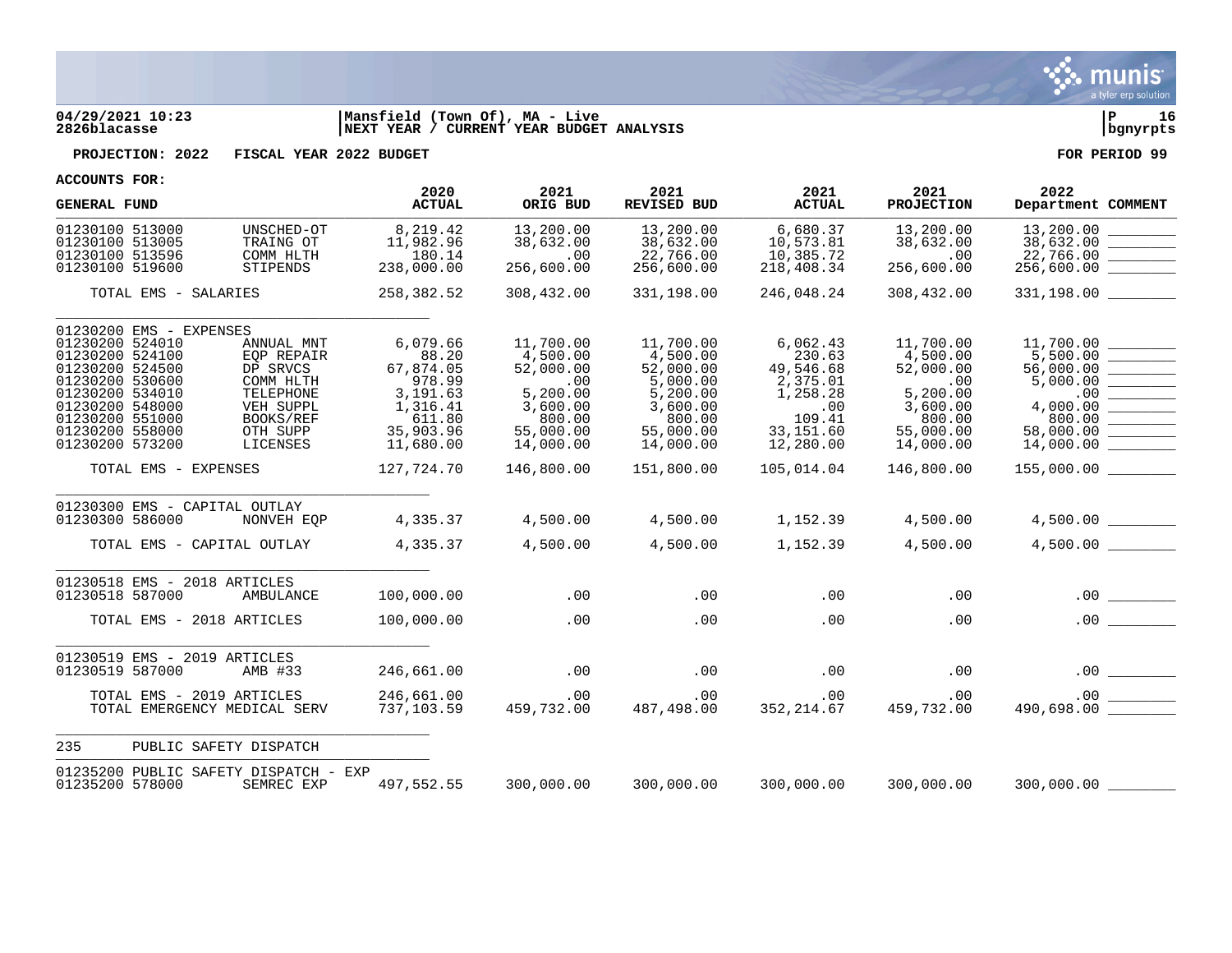|                                                                                                                                                                                                                                                                                                                                                                                                  |                                                                                           |                                                                                                                    |                                                                                                                    |                                                                                        |                                                                                                                    | a tyler erp solution                                                                                                                                                                                                                                                                                                                                                                                                                                                                                                                                                                                                                                                                                        |
|--------------------------------------------------------------------------------------------------------------------------------------------------------------------------------------------------------------------------------------------------------------------------------------------------------------------------------------------------------------------------------------------------|-------------------------------------------------------------------------------------------|--------------------------------------------------------------------------------------------------------------------|--------------------------------------------------------------------------------------------------------------------|----------------------------------------------------------------------------------------|--------------------------------------------------------------------------------------------------------------------|-------------------------------------------------------------------------------------------------------------------------------------------------------------------------------------------------------------------------------------------------------------------------------------------------------------------------------------------------------------------------------------------------------------------------------------------------------------------------------------------------------------------------------------------------------------------------------------------------------------------------------------------------------------------------------------------------------------|
| 04/29/2021 10:23<br>2826blacasse                                                                                                                                                                                                                                                                                                                                                                 | Mansfield (Town Of), MA - Live<br>NEXT YEAR / CURRENT YEAR BUDGET ANALYSIS                |                                                                                                                    |                                                                                                                    |                                                                                        |                                                                                                                    | l P<br>17<br>bgnyrpts                                                                                                                                                                                                                                                                                                                                                                                                                                                                                                                                                                                                                                                                                       |
| PROJECTION: 2022<br>FISCAL YEAR 2022 BUDGET                                                                                                                                                                                                                                                                                                                                                      |                                                                                           |                                                                                                                    |                                                                                                                    |                                                                                        |                                                                                                                    | FOR PERIOD 99                                                                                                                                                                                                                                                                                                                                                                                                                                                                                                                                                                                                                                                                                               |
| <b>ACCOUNTS FOR:</b>                                                                                                                                                                                                                                                                                                                                                                             | 2020                                                                                      | 2021                                                                                                               | 2021                                                                                                               | 2021                                                                                   | 2021                                                                                                               | 2022                                                                                                                                                                                                                                                                                                                                                                                                                                                                                                                                                                                                                                                                                                        |
| <b>GENERAL FUND</b>                                                                                                                                                                                                                                                                                                                                                                              | <b>ACTUAL</b>                                                                             | ORIG BUD                                                                                                           | <b>REVISED BUD</b>                                                                                                 | <b>ACTUAL</b>                                                                          | <b>PROJECTION</b>                                                                                                  | Department COMMENT                                                                                                                                                                                                                                                                                                                                                                                                                                                                                                                                                                                                                                                                                          |
| TOTAL PUBLIC SAFETY DISPATCH<br>TOTAL PUBLIC SAFETY DISPATCH                                                                                                                                                                                                                                                                                                                                     | 497,552.55<br>دد.∠לל ,497<br>497 ,552 .55                                                 | 300,000.00<br>300,000.00                                                                                           | 300,000.00<br>300,000.00                                                                                           | 300,000.00<br>300,000.00                                                               | 300,000.00<br>300,000.00                                                                                           | 300,000.00 _________<br>300,000.00                                                                                                                                                                                                                                                                                                                                                                                                                                                                                                                                                                                                                                                                          |
| 240<br>INSPECTIONAL SERVICES                                                                                                                                                                                                                                                                                                                                                                     |                                                                                           |                                                                                                                    |                                                                                                                    |                                                                                        |                                                                                                                    |                                                                                                                                                                                                                                                                                                                                                                                                                                                                                                                                                                                                                                                                                                             |
| 01240100 INSPECTION - SALARIES<br>01240100 511010<br>SAL-MGMT<br>01240100 511030<br>TECH SUPPT<br>01240100 511080<br>SAL-CLERCL<br>01240100 513000<br>UNSCHED-OT<br>01240100 514000<br>LONGEVITY<br>01240100 514100<br>SICKLV INC                                                                                                                                                                | 97,564.06<br>68,928.56<br>191,448.34<br>2,173.47<br>2,300.00<br>4,476.94                  | 97,378.00<br>68,797.00<br>192,946.00<br>4,000.00<br>2,300.00<br>7,557.00                                           | 97,378.00<br>68,797.00<br>192,946.00<br>4,000.00<br>2,300.00<br>7,557.00                                           | 79,118.76<br>55,897.03<br>156,759.22<br>2,680.85<br>2,300.00<br>.00                    | 97,378.00<br>68,797.00<br>192,946.00<br>4,000.00<br>2,300.00<br>7,557.00                                           | 99,707.20<br>196,243.80<br>4,000.00<br>————<br>————<br>2,675.00<br>8,428.23                                                                                                                                                                                                                                                                                                                                                                                                                                                                                                                                                                                                                                 |
| TOTAL INSPECTION - SALARIES                                                                                                                                                                                                                                                                                                                                                                      | 366,891.37                                                                                | 372,978.00                                                                                                         | 372,978.00                                                                                                         | 296,755.86                                                                             | 372,978.00                                                                                                         | 381,753.51                                                                                                                                                                                                                                                                                                                                                                                                                                                                                                                                                                                                                                                                                                  |
| 01240200 INSPECTION -<br>EXPENSES<br>01240200 524100<br>EQP REPAIR<br>01240200 529500<br>DEMO MAINT<br>01240200 530000<br>PROF&TECH<br>01240200 531500<br>SEMINAR<br>01240200 534010<br>TELEPHONE<br>01240200 542000<br>OFF SUPP<br>01240200 548000<br>VEH SUPPL<br>01240200 551000<br>BOOKS/REF<br>01240200 557300<br>UNIFORMS<br>01240200 571000<br>TRAVEL IN<br>01240200 573100<br>PROF DEVLP | .00<br>.00<br>.00<br>1,943.40<br>1,723.31<br>993.21<br>.00<br>376.95<br>.00<br>.00<br>.00 | 100.00<br>500.00<br>750.00<br>1,500.00<br>1,500.00<br>1,000.00<br>500.00<br>1,000.00<br>800.00<br>100.00<br>500.00 | 100.00<br>500.00<br>750.00<br>1,500.00<br>1,500.00<br>1,000.00<br>500.00<br>1,000.00<br>800.00<br>100.00<br>500.00 | .00<br>.00<br>15.16<br>345.00<br>1,153.97<br>499.72<br>.00<br>.00<br>.00<br>.00<br>.00 | 100.00<br>500.00<br>750.00<br>1,500.00<br>1,500.00<br>1,000.00<br>500.00<br>1,000.00<br>800.00<br>100.00<br>500.00 | $\frac{100.00}{500.00}$<br>750.00<br>$\overline{\phantom{a}}$ . The contract of $\overline{\phantom{a}}$<br>1,500.00<br>1,500.00<br>1,000.00<br>$\frac{1}{2} \left( \frac{1}{2} \right) \left( \frac{1}{2} \right) \left( \frac{1}{2} \right) \left( \frac{1}{2} \right) \left( \frac{1}{2} \right) \left( \frac{1}{2} \right) \left( \frac{1}{2} \right) \left( \frac{1}{2} \right) \left( \frac{1}{2} \right) \left( \frac{1}{2} \right) \left( \frac{1}{2} \right) \left( \frac{1}{2} \right) \left( \frac{1}{2} \right) \left( \frac{1}{2} \right) \left( \frac{1}{2} \right) \left( \frac{1}{2} \right) \left( \frac$<br>500.00<br>800.00<br>100.00<br>$\frac{500.00}{\frac{1000.00}{\frac{1}{200}}}}$ |
| TOTAL INSPECTION - EXPENSES<br>TOTAL INSPECTIONAL SERVICES                                                                                                                                                                                                                                                                                                                                       | 5,036.87<br>371,928.24                                                                    | 8,250.00<br>381,228.00                                                                                             | 8,250.00<br>381,228.00                                                                                             | 2,013.85<br>298.769.71                                                                 | 8,250.00<br>381,228.00                                                                                             | $8,250.00$ _________<br>390,003.51                                                                                                                                                                                                                                                                                                                                                                                                                                                                                                                                                                                                                                                                          |
| 291<br>EMERGENCY MANAGEMENT                                                                                                                                                                                                                                                                                                                                                                      |                                                                                           |                                                                                                                    |                                                                                                                    |                                                                                        |                                                                                                                    |                                                                                                                                                                                                                                                                                                                                                                                                                                                                                                                                                                                                                                                                                                             |
| 01291100 EMERGENCY MANAGEMNT - SALARIES<br>01291100 511010<br>SAL-MGMT                                                                                                                                                                                                                                                                                                                           | 4,498.00                                                                                  | 4,498.00                                                                                                           | 4,498.00                                                                                                           | 750.00                                                                                 | 4,498.00                                                                                                           | $4,500.00$ __________                                                                                                                                                                                                                                                                                                                                                                                                                                                                                                                                                                                                                                                                                       |
| TOTAL EMERGENCY MANAGEMNT -                                                                                                                                                                                                                                                                                                                                                                      | 4,498.00                                                                                  | 4,498.00                                                                                                           | 4,498.00                                                                                                           | 750.00                                                                                 | 4,498.00                                                                                                           | 4,500.00                                                                                                                                                                                                                                                                                                                                                                                                                                                                                                                                                                                                                                                                                                    |
| 01291200 EMERGENCY MANAGEMENT - EXPENSE<br>01291200 521010<br>ELECTRICTY                                                                                                                                                                                                                                                                                                                         | 3,706.89                                                                                  | 4,431.75                                                                                                           | 4,431.75                                                                                                           | 3,007.45                                                                               | 4,431.75                                                                                                           | 4,431.75                                                                                                                                                                                                                                                                                                                                                                                                                                                                                                                                                                                                                                                                                                    |

 $\ddot{\mathbf{w}}$  munis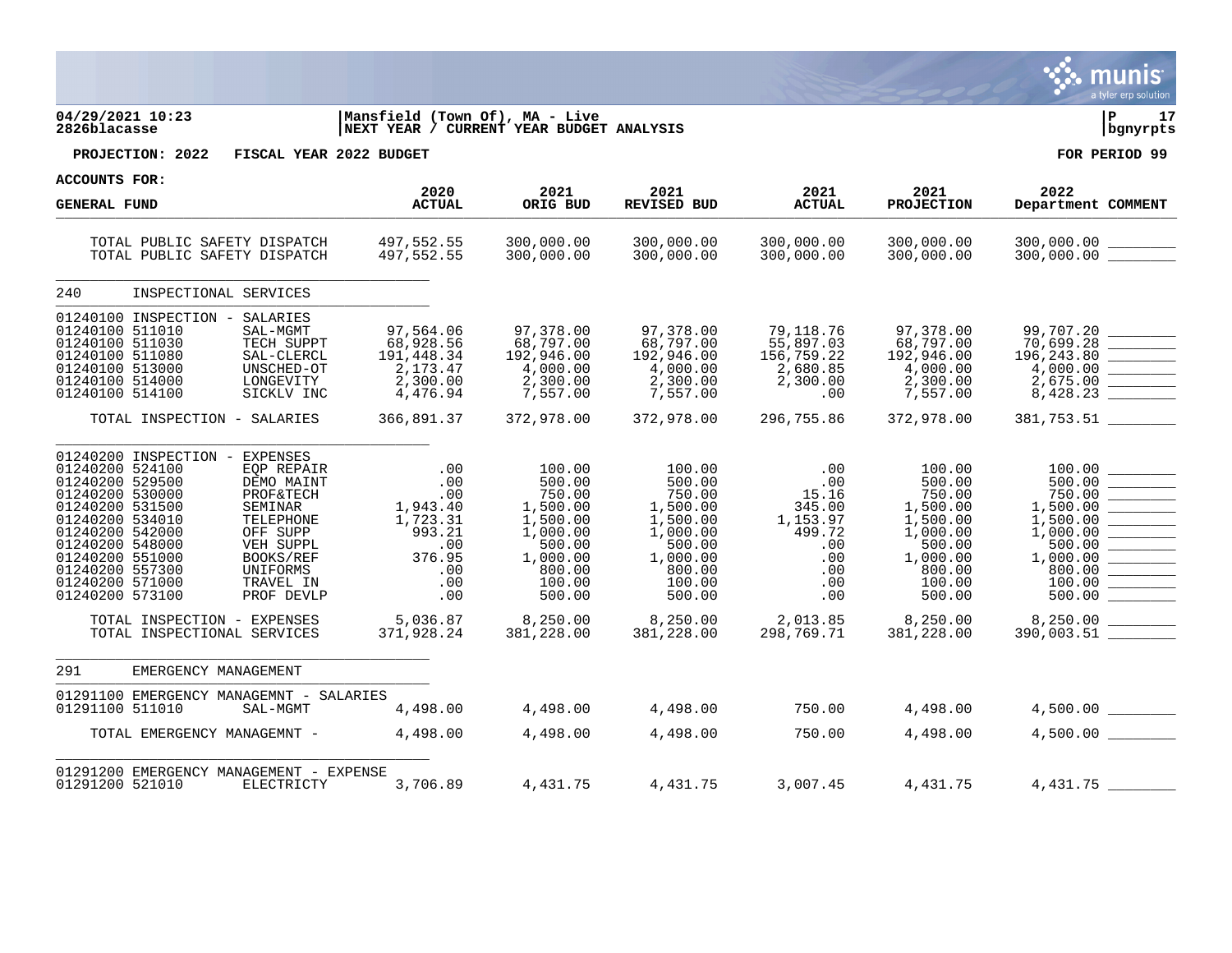

## **04/29/2021 10:23 |Mansfield (Town Of), MA - Live |P 18 2826blacasse |NEXT YEAR / CURRENT YEAR BUDGET ANALYSIS |bgnyrpts**

**PROJECTION: 2022 FISCAL YEAR 2022 BUDGET FOR PERIOD 99**

| <b>GENERAL FUND</b>                                                                                                                                                                                                                                                                                          |                                                                                                                                                                                                                      | 2020<br><b>ACTUAL</b>                                                                                                                                  | 2021<br>ORIG BUD                                                                                                                                                             | 2021<br><b>REVISED BUD</b>                                                                                                                                                   | 2021<br><b>ACTUAL</b>                                                                                                                                   | 2021<br><b>PROJECTION</b>                                                                                                                                                    | 2022<br>Department COMMENT                                                                                                                                                 |
|--------------------------------------------------------------------------------------------------------------------------------------------------------------------------------------------------------------------------------------------------------------------------------------------------------------|----------------------------------------------------------------------------------------------------------------------------------------------------------------------------------------------------------------------|--------------------------------------------------------------------------------------------------------------------------------------------------------|------------------------------------------------------------------------------------------------------------------------------------------------------------------------------|------------------------------------------------------------------------------------------------------------------------------------------------------------------------------|---------------------------------------------------------------------------------------------------------------------------------------------------------|------------------------------------------------------------------------------------------------------------------------------------------------------------------------------|----------------------------------------------------------------------------------------------------------------------------------------------------------------------------|
| 01291200 523000<br>01291200 524100<br>01291200 527000<br>01291200 530900<br>01291200 531500<br>01291200 534010<br>01291200 534200<br>01291200 534400<br>01291200 542000<br>01291200 543000<br>01291200 545000<br>01291200 548000<br>01291200 548500<br>01291200 551000<br>01291200 557300<br>01291200 557900 | SWR-WTR<br>EQP REPAIR<br><b>RENTALS</b><br>SPEC SRVCS<br>SEMINAR<br>TELEPHONE<br>PRINTING<br>ADVERTISE<br>OFF SUPP<br>BLDG SUPP<br>CUST SUPPL<br>VEH SUPPL<br>VEH FUEL<br><b>BOOKS/REF</b><br>UNIFORMS<br>TRAING SUP | 539.16<br>4,001.00<br>.00<br>.00<br>719.11<br>1,722.22<br>379.15<br>.00<br>3,662.62<br>3,138.70<br>.00<br>278.65<br>14.95<br>.00<br>5,813.24<br>387.73 | 1,000.00<br>14,500.00<br>900.00<br>200.00<br>1,000.00<br>1,500.00<br>1,000.00<br>100.00<br>500.00<br>3,000.00<br>200.00<br>3,750.00<br>.00<br>100.00<br>5,500.00<br>2,000.00 | 1,000.00<br>14,500.00<br>900.00<br>200.00<br>1,000.00<br>1,500.00<br>1,000.00<br>100.00<br>500.00<br>3,000.00<br>200.00<br>3,750.00<br>.00<br>100.00<br>5,500.00<br>2,000.00 | 821.06<br>1,807.68<br>400.00<br>190.90<br>185.67<br>747.55<br>230.00<br>.00<br>41.98<br>442.89<br>94.95<br>1,053.83<br>.00<br>.00<br>7,374.43<br>590.49 | 1,000.00<br>14,500.00<br>900.00<br>200.00<br>1,000.00<br>1,500.00<br>1,000.00<br>100.00<br>500.00<br>3,000.00<br>200.00<br>3,750.00<br>.00<br>100.00<br>5,500.00<br>2,000.00 | 1,000.00<br>14,500.00<br>900.00<br>.00<br>1,000.00<br>1,500.00<br>1,000.00<br>100.00<br>500.00<br>3,000.00<br>200.00<br>3,750.00<br>.00<br>100.00<br>6, 200.00<br>2,000.00 |
| 01291200 558000<br>01291200 573500                                                                                                                                                                                                                                                                           | OTH SUPP<br>RECRUT-DEV                                                                                                                                                                                               | 133.30<br>135.00                                                                                                                                       | 2,500.00<br>500.00                                                                                                                                                           | 2,500.00<br>500.00                                                                                                                                                           | 2,081.89<br>.00                                                                                                                                         | 2,500.00<br>500.00                                                                                                                                                           | 2,500.00<br>.00                                                                                                                                                            |
| TOTAL EMERGENCY MANAGEMENT -<br>01291300 EMERGENCY MANAGEMENT - CAPITAL<br>01291300 586000<br>TOTAL EMERGENCY MANAGEMENT -<br>TOTAL EMERGENCY MANAGEMENT                                                                                                                                                     | NONVEH EOP                                                                                                                                                                                                           | 24,631.72<br>2,767.02<br>2,767.02<br>31,896.74                                                                                                         | 42,681.75<br>3,000.00<br>3,000.00<br>50,179.75                                                                                                                               | 42,681.75<br>3,000.00<br>3,000.00<br>50,179.75                                                                                                                               | 19,070.77<br>551.72<br>551.72<br>20,372.49                                                                                                              | 42,681.75<br>3,000.00<br>3,000.00<br>50,179.75                                                                                                                               | 42,681.75<br>3,500.00<br>3,500.00<br>$3,500.00$<br>50,681.75                                                                                                               |
| 300                                                                                                                                                                                                                                                                                                          | MANSFIELD PUBLIC SCHOOLS                                                                                                                                                                                             |                                                                                                                                                        |                                                                                                                                                                              |                                                                                                                                                                              |                                                                                                                                                         |                                                                                                                                                                              |                                                                                                                                                                            |
| 01333516 SCHOOL - 2016 ARTICLES JJ<br>01333516 582010                                                                                                                                                                                                                                                        | JJ WINDOWS                                                                                                                                                                                                           | .00                                                                                                                                                    | .00                                                                                                                                                                          | 88,550.00                                                                                                                                                                    | 15,600.00                                                                                                                                               | 88,550.00                                                                                                                                                                    | .00                                                                                                                                                                        |
| TOTAL SCHOOL - 2016 ARTICLES                                                                                                                                                                                                                                                                                 |                                                                                                                                                                                                                      | .00                                                                                                                                                    | .00                                                                                                                                                                          | 88,550.00                                                                                                                                                                    | 15,600.00                                                                                                                                               | 88,550.00                                                                                                                                                                    | .00                                                                                                                                                                        |
| 01333518 SCHOOL - 2018 ARTICLES JJ<br>01333518 582010                                                                                                                                                                                                                                                        | JJ GENERTR                                                                                                                                                                                                           | .00                                                                                                                                                    | .00                                                                                                                                                                          | 20,374.96                                                                                                                                                                    | 20,374.96                                                                                                                                               | 20,374.96                                                                                                                                                                    | .00<br><u>Contractor and the contractor</u>                                                                                                                                |
| TOTAL SCHOOL - 2018 ARTICLES                                                                                                                                                                                                                                                                                 |                                                                                                                                                                                                                      | .00                                                                                                                                                    | .00                                                                                                                                                                          | 20,374.96                                                                                                                                                                    | 20,374.96                                                                                                                                               | 20,374.96                                                                                                                                                                    | .00                                                                                                                                                                        |
| 01333519 SCHOOL - 2019 ARTICLES JJ<br>01333519 584000                                                                                                                                                                                                                                                        | HVAC CONT                                                                                                                                                                                                            | .00                                                                                                                                                    | .00                                                                                                                                                                          | 100,000.00                                                                                                                                                                   | 54,638.88                                                                                                                                               | 100,000.00                                                                                                                                                                   |                                                                                                                                                                            |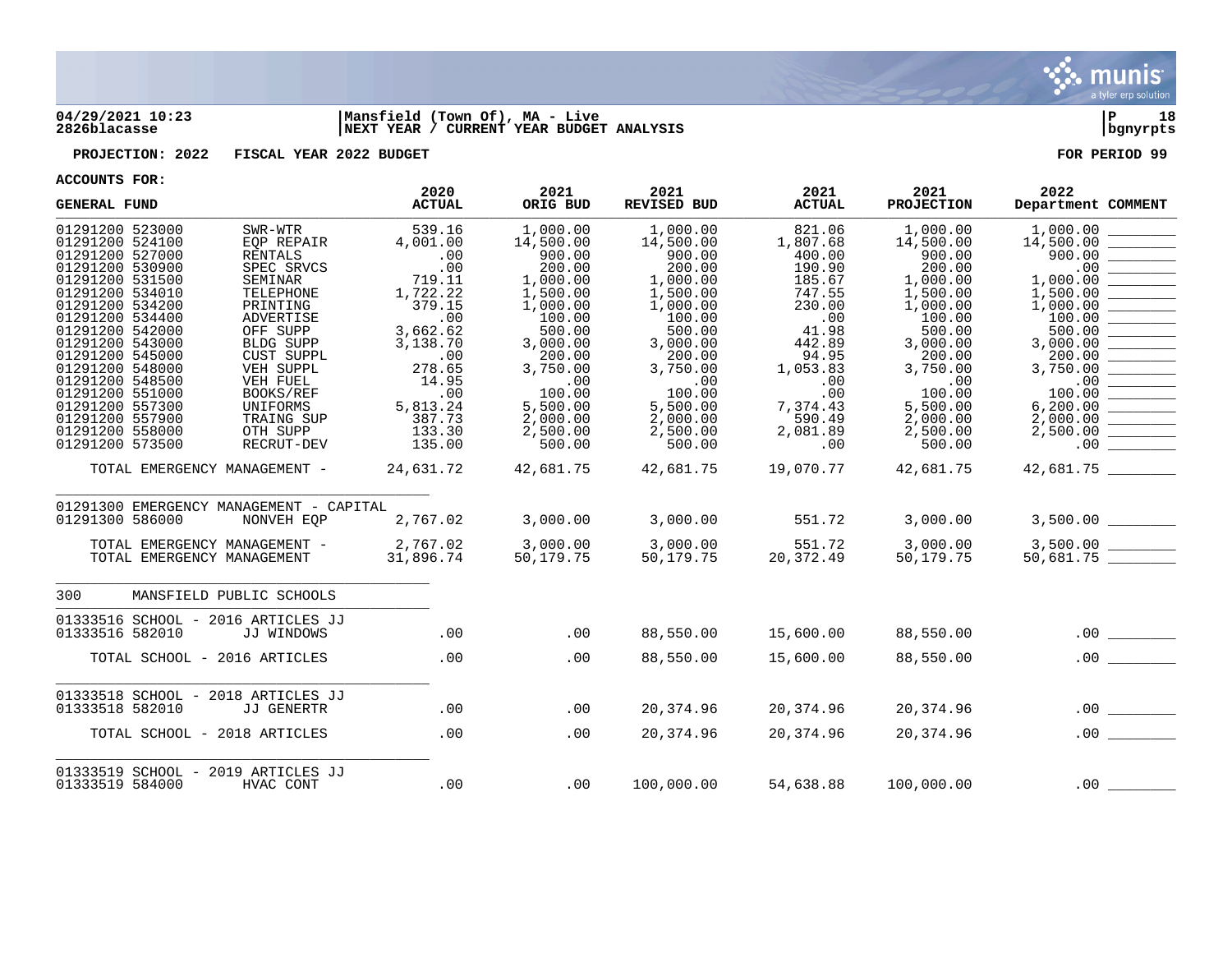| $\sim$ munis $^{\prime}$ |
|--------------------------|
| a tyler erp solution     |

## **04/29/2021 10:23 |Mansfield (Town Of), MA - Live |P 19 2826blacasse |NEXT YEAR / CURRENT YEAR BUDGET ANALYSIS |bgnyrpts**



**PROJECTION: 2022 FISCAL YEAR 2022 BUDGET FOR PERIOD 99**

| ACCOUNTS FOR:<br><b>GENERAL FUND</b>                                                                                              | 2020<br><b>ACTUAL</b>             | 2021<br>ORIG BUD  | 2021<br><b>REVISED BUD</b> | 2021<br><b>ACTUAL</b> | 2021<br><b>PROJECTION</b>    | 2022<br>Department COMMENT |
|-----------------------------------------------------------------------------------------------------------------------------------|-----------------------------------|-------------------|----------------------------|-----------------------|------------------------------|----------------------------|
| TOTAL SCHOOL - 2019 ARTICLES                                                                                                      | .00                               | .00               | 100,000.00                 | 54,638.88             | 100,000.00                   | .00                        |
| 01334518 SCHOOL - 2018 ARTICLES OMS<br>01334518 586500<br>OMS LIFTS                                                               | 50,000.00                         | .00               | .00                        | .00                   | .00                          | .00                        |
| TOTAL SCHOOL - 2018 ARTICLES                                                                                                      | 50,000.00                         | .00               | .00                        | .00                   | .00                          | .00                        |
| 01335516 SCHOOL - 2016 ARTICLES MHS<br>01335516 588500<br>MHS SWITCH                                                              | 64,580.82                         | $.00 \,$          | .00                        | .00                   | .00                          | .00                        |
| TOTAL SCHOOL - 2016 ARTICLES                                                                                                      | 64,580.82                         | .00               | .00                        | .00                   | .00                          | .00                        |
| 01335517 SCHOOL - 2017 ARTICLES MHS<br>01335517 582010<br>MHS PANELS                                                              | 80,326.72                         | .00               | 107,273.08                 | 8,994.18              | 107,273.08                   | .00                        |
| TOTAL SCHOOL - 2017 ARTICLES                                                                                                      | 80,326.72                         | .00               | 107,273.08                 | 8,994.18              | 107,273.08                   | .00                        |
| 01335518 SCHOOL - 2018 ARTICLES MHS<br>01335518 582030<br>P-ADDRESS                                                               | 2,172.00                          | $.00\,$           | 6,634.54                   | 552.50                | 6,634.54                     | .00                        |
| TOTAL SCHOOL - 2018 ARTICLES                                                                                                      | 2,172.00                          | .00               | 6,634.54                   | 552.50                | 6,634.54                     | .00                        |
| 01335519 SCHOOL - 2019 ARTICLES MHS<br>01335519 584000<br>JJ-MH PAVE                                                              | 202,982.75                        | .00               |                            |                       | 16,447.61                    | .00                        |
| TOTAL SCHOOL - 2019 ARTICLES                                                                                                      | 202,982.75                        | .00               | 16,447.61                  | 16,447.61             | 16,447.61                    | .00                        |
| 01335520 SCHOOL - 2020 ARTICLES MHS<br>01335520 551300<br>TEXTBOOKS                                                               | .00                               | .00               | 100,000.00                 | 91,819.65             | 100,000.00                   | .00                        |
| TOTAL SCHOOL - 2020 ARTICLES                                                                                                      | .00                               | .00               | 100,000.00                 | 91,819.65             | 100,000.00                   | .00                        |
| 01339518 SCHOOL - 2018 ARTICLES DIST<br>01339518 531000<br>CONS ARCH<br>01339518 582010<br>DOOR SEC<br>01339518 582020<br>CAMERAS | $.00\,$<br>57,553.87<br>70,000.00 | .00<br>.00<br>.00 | 10,000.00<br>.00<br>.00    | .00<br>.00<br>.00     | 10,000.00<br>$.00 \,$<br>.00 | .00<br>.00<br>.00          |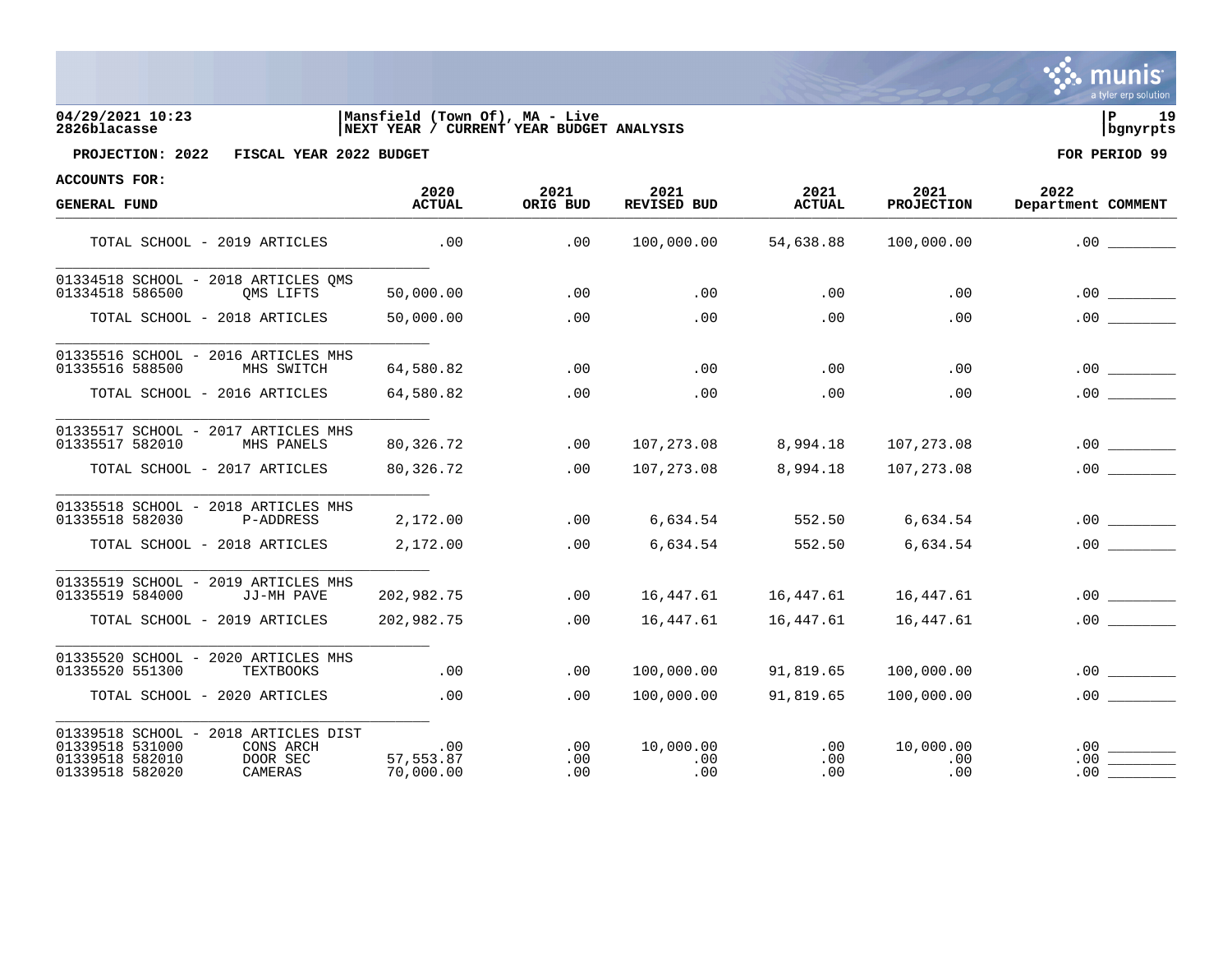

# **04/29/2021 10:23 |Mansfield (Town Of), MA - Live |P 20 2826blacasse |NEXT YEAR / CURRENT YEAR BUDGET ANALYSIS |bgnyrpts**



**PROJECTION: 2022 FISCAL YEAR 2022 BUDGET FOR PERIOD 99**

| <b>GENERAL FUND</b>                                                                                                                                                                                                                          | 2020<br><b>ACTUAL</b>                                               | 2021<br>ORIG BUD                       | 2021<br><b>REVISED BUD</b>                                            | 2021<br><b>ACTUAL</b>                                        | 2021<br><b>PROJECTION</b>                                                   | 2022<br>Department COMMENT                                                                   |
|----------------------------------------------------------------------------------------------------------------------------------------------------------------------------------------------------------------------------------------------|---------------------------------------------------------------------|----------------------------------------|-----------------------------------------------------------------------|--------------------------------------------------------------|-----------------------------------------------------------------------------|----------------------------------------------------------------------------------------------|
| 01339518 582040<br>VISITR SYS<br>01339518 584000<br>SEALCOAT                                                                                                                                                                                 | 30,457.00<br>19,660.00                                              | .00<br>.00                             | 1,713.00<br>37,699.78                                                 | .00<br>18,850.00                                             | 1,713.00<br>37,699.78                                                       |                                                                                              |
| TOTAL SCHOOL - 2018 ARTICLES                                                                                                                                                                                                                 | 177,670.87                                                          | .00                                    | 49, 412.78                                                            | 18,850.00                                                    | 49,412.78                                                                   | $.00$ $\qquad \qquad$                                                                        |
| 01339519 SCHOOL - 2019 ARTICLES DIST<br>01339519 582010<br><b>BATHROOMS</b><br>01339519 584000<br>PAVING 19<br>01339519 584010<br>HVAC MASTR<br>01339519 587100<br>SPED M-BUS<br>01339519 588500<br>DIST TECH<br>01339519 588510<br>1-1 TECH | 34,134.88<br>.00<br>$.00 \,$<br>65,900.00<br>99,999.98<br>55,344.00 | .00<br>.00<br>.00<br>.00<br>.00<br>.00 | 103,091.93<br>159, 335. 32<br>100,000.00<br>4,100.00<br>.00<br>186.00 | 31,614.00<br>159,335.32<br>94,913.94<br>686.94<br>.00<br>.00 | 103,091.93<br>159,335.32<br>100,000.00<br>4,100.00<br>$.00 \ \rm$<br>186.00 | .00<br>.00<br>.00<br>.00<br>.00<br>.00                                                       |
| TOTAL SCHOOL - 2019 ARTICLES                                                                                                                                                                                                                 | 255,378.86                                                          | .00                                    | 366,713.25                                                            | 286,550.20                                                   | 366,713.25                                                                  | .00                                                                                          |
| 01339520 SCHOOL - 2020 ARTICLES DIST<br>01339520 524500<br>DW TECH<br>TOTAL SCHOOL - 2020 ARTICLES                                                                                                                                           | .00<br>$\sim$ 00                                                    | .00<br>.00                             | 100,000.00<br>100,000.00                                              | 100,000.00<br>100,000.00                                     | 100,000.00<br>100,000.00                                                    | .00                                                                                          |
| 10300100 SCHOOL SALARIES<br>SCHL SAL<br>10300100 510000                                                                                                                                                                                      |                                                                     |                                        |                                                                       |                                                              |                                                                             | .00 42,798,150.88 42,798,150.88 29,416,720.06 42,798,150.88 54,814,117.00 _______            |
| TOTAL SCHOOL SALARIES                                                                                                                                                                                                                        |                                                                     |                                        |                                                                       |                                                              |                                                                             | .00 42,798,150.88 42,798,150.88 29,416,720.06 42,798,150.88 54,814,117.00                    |
| 10300800 SCHOOL ENCUMBRANCES<br>10300800 599999<br>SCH ENCUMB                                                                                                                                                                                | .00                                                                 | .00                                    |                                                                       | 438,629.57 216,126.66 438,629.57                             |                                                                             |                                                                                              |
| TOTAL SCHOOL ENCUMBRANCES<br>TOTAL MANSFIELD PUBLIC SCHOO                                                                                                                                                                                    | $\sim$ 00                                                           |                                        | $100 \qquad 438,629.57 \qquad 216,126.66 \qquad 438,629.57$           |                                                              |                                                                             | $833,112.02$ $42,798,150.88$ $44,192,186.67$ $30,246,674.70$ $44,192,186.67$ $54,814,117.00$ |
| EDUCATION - REGULAR DAY<br>301                                                                                                                                                                                                               |                                                                     |                                        |                                                                       |                                                              |                                                                             |                                                                                              |
| 11243012 RG GENERAL INSTR SUPPLIES<br>11243012 558000 304<br>RG LANGART<br>11243012 558000 310<br>RG PE SUPP<br>11243012 558000 315<br>RG TESTING                                                                                            | 113.93<br>.00<br>450.17                                             | .00<br>.00                             | .00<br>$.00 \,$<br>.00<br>.00                                         | .00<br>$-46.83$<br>.00                                       | .00<br>.00<br>.00                                                           | $.00 \,$<br>.00<br>.00                                                                       |
| TOTAL RG GENERAL INSTR SUPPL                                                                                                                                                                                                                 | 564.10                                                              | .00                                    | .00                                                                   |                                                              | $-46.83$<br>.00                                                             | .00                                                                                          |
| 12241012 ROB INSTR TEXTS-SOFTWARE<br>12241012 551300 301<br>ROB K-TEXT                                                                                                                                                                       | 4,189.59                                                            | 13,759.00                              | 13,759.00                                                             | 8,249.64                                                     | 13,759.00                                                                   | .00                                                                                          |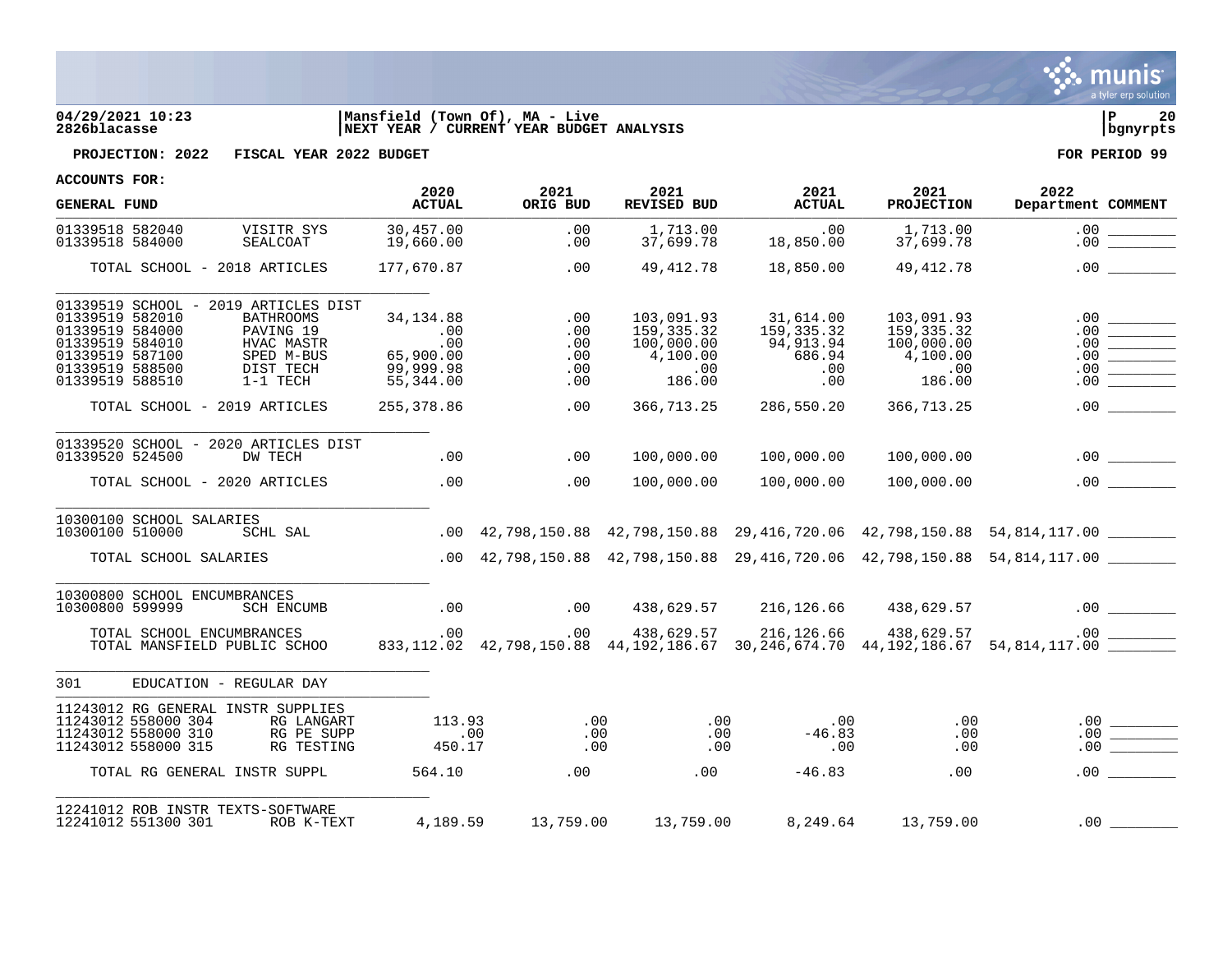

## **04/29/2021 10:23 |Mansfield (Town Of), MA - Live |P 21 2826blacasse |NEXT YEAR / CURRENT YEAR BUDGET ANALYSIS |bgnyrpts**

**PROJECTION: 2022 FISCAL YEAR 2022 BUDGET FOR PERIOD 99**

| ACCOUNTS FOR.<br><b>GENERAL FUND</b>                                                                                                                                                                                        |                                                                                                             | 2020<br><b>ACTUAL</b>                                                                         | 2021<br>ORIG BUD                                                                            | 2021<br>REVISED BUD                                                                         | 2021<br><b>ACTUAL</b>                                                                        | 2021<br><b>PROJECTION</b>                                                                   | 2022<br>Department COMMENT                                                                                                                                                                                                                                                                                                                                                                                                    |
|-----------------------------------------------------------------------------------------------------------------------------------------------------------------------------------------------------------------------------|-------------------------------------------------------------------------------------------------------------|-----------------------------------------------------------------------------------------------|---------------------------------------------------------------------------------------------|---------------------------------------------------------------------------------------------|----------------------------------------------------------------------------------------------|---------------------------------------------------------------------------------------------|-------------------------------------------------------------------------------------------------------------------------------------------------------------------------------------------------------------------------------------------------------------------------------------------------------------------------------------------------------------------------------------------------------------------------------|
| 12241012 551300 304<br>12241012 551300 307<br>12241012 551300 308<br>12241012 551300 316<br>12241012 551350 308                                                                                                             | ROB LANART<br>ROB SS TXT<br>ROB MATH<br>ROB G-TEXT<br>ROB SPED M                                            | 46.00<br>3,610.70<br>608.12<br>15,361.86<br>.00                                               | 19,550.00<br>3,600.00<br>3,400.00<br>21,450.00<br>.00                                       | 19,550.00<br>3,600.00<br>3,400.00<br>21,450.00<br>.00                                       | 4,611.17<br>4,549.10<br>.00<br>3,716.90<br>85.80                                             | 19,550.00<br>3,600.00<br>3,400.00<br>21,450.00<br>.00                                       | .00<br>.00<br>.00<br>.00<br>.00                                                                                                                                                                                                                                                                                                                                                                                               |
| TOTAL ROB INSTR TEXTS-SOFTWA 23,816.27 61,759.00                                                                                                                                                                            |                                                                                                             |                                                                                               |                                                                                             | 61,759.00                                                                                   | 21,212.61                                                                                    | 61,759.00                                                                                   | $\begin{tabular}{ccccc} \multicolumn{2}{c }{\textbf{1} & \textbf{2} & \textbf{3} & \textbf{4} & \textbf{5} & \textbf{5} & \textbf{6} & \textbf{6} & \textbf{7} & \textbf{8} & \textbf{8} & \textbf{9} & \textbf{10} & \textbf{10} & \textbf{10} & \textbf{10} & \textbf{10} & \textbf{10} & \textbf{10} & \textbf{10} & \textbf{10} & \textbf{10} & \textbf{10} & \textbf{10} & \textbf{10} & \textbf{10} & \textbf{1$<br>.00 |
| 12241512 ROB LIBRARY MATERIALS<br>12241512 530000 360<br>12241512 551000 360<br>TOTAL ROB LIBRARY MATERIALS 3,665.18 6,450.00 6,450.00 857.47                                                                               | ROB LIB SR<br>ROB LIB BK                                                                                    | 1,854.28<br>1,810.90                                                                          | 900.00<br>5,550.00                                                                          | 900.00<br>5,550.00                                                                          | 809.56<br>47.91                                                                              | 900.00<br>5,550.00<br>6,450.00                                                              | $\begin{array}{c}\n 0.00 \\  \hline\n 0.00\n \end{array}$<br>$.00$ $\qquad \qquad$                                                                                                                                                                                                                                                                                                                                            |
| 12242012 ROB INSTRUCTIONAL EOUIPMENT<br>12242012 558000 308<br>12242012 558000 310<br>12242012 558500 309                                                                                                                   | ROB MTH SU<br>ROB PE SUP<br>ROB MUS EQ                                                                      | 464.12<br>.00<br>951.09                                                                       | 8,640.00<br>1,900.00<br>1,200.00                                                            | 8,640.00<br>1,900.00<br>1,200.00                                                            | 523.86<br>$\sim$ 00<br>1,012.29                                                              | 8,640.00<br>1,900.00<br>1,200.00                                                            |                                                                                                                                                                                                                                                                                                                                                                                                                               |
| TOTAL ROB INSTRUCTIONAL EQUI 1,415.21 11,740.00 11,740.00                                                                                                                                                                   |                                                                                                             |                                                                                               |                                                                                             |                                                                                             | 1,536.15                                                                                     | 11,740.00                                                                                   | $.00$ $\qquad \qquad$                                                                                                                                                                                                                                                                                                                                                                                                         |
| 12243012 ROB GENERAL INSTR SUPPLIES<br>12243012 540000 301<br>12243012 540000 302<br>12243012 558000 301<br>12243012 558000 304<br>12243012 558000 306<br>12243012 558000 315<br>12243012 558000 316<br>12243012 558000 325 | ROB K-SUPP<br>ROB ART SU<br>ROB K-TSTG<br>ROB LA SUP<br>ROB SCI SU<br>ROB TESTG<br>ROB G-SUPL<br>ROB TEC SU | 9,935.05<br>18,442.48<br>2,646.61<br>1,789.52<br>454.08<br>4,914.53<br>40,165.96<br>12,527.50 | 14,800.00<br>13,100.00<br>750.00<br>8,500.00<br>4,884.00<br>800.00<br>40,200.00<br>9,000.00 | 14,800.00<br>13,100.00<br>750.00<br>8,500.00<br>4,884.00<br>800.00<br>40,200.00<br>9,000.00 | 10,317.40<br>9,823.35<br>1,093.70<br>219.93<br>1,537.89<br>2,748.82<br>25,691.93<br>6,918.47 | 14,800.00<br>13,100.00<br>750.00<br>8,500.00<br>4,884.00<br>800.00<br>40,200.00<br>9,000.00 | .00<br>.00<br>.00<br>.00<br>.00<br>.00<br>.00<br>.00                                                                                                                                                                                                                                                                                                                                                                          |
| TOTAL ROB GENERAL INSTR SUPP                                                                                                                                                                                                |                                                                                                             |                                                                                               |                                                                                             |                                                                                             | 58,351.49                                                                                    | 92,034.00                                                                                   | .00                                                                                                                                                                                                                                                                                                                                                                                                                           |
| 12245112 ROB CLASSROOM INSTR HARDWARE<br>12245112 530000 329<br>12245112 542500 325                                                                                                                                         | ROB ADM SV<br>ROB INSTEC                                                                                    | 3,295.00<br>45.854.30<br>45,854.30                                                            |                                                                                             | 00. 00<br>10,361.00    10,361.00    10,361.00                                               |                                                                                              | .00<br>10,361.00                                                                            | $\begin{array}{c c} .00 & \underline{\hspace{15em}} \\ .00 & \underline{\hspace{15em}} \end{array}$                                                                                                                                                                                                                                                                                                                           |
| TOTAL ROB CLASSROOM INSTR HA                                                                                                                                                                                                |                                                                                                             |                                                                                               |                                                                                             |                                                                                             | 45,209.58                                                                                    | 10,361.00                                                                                   |                                                                                                                                                                                                                                                                                                                                                                                                                               |
| 12271012 ROB GUIDANCE-ADJUSTMENT<br>12271012 558000 321                                                                                                                                                                     | ROB GUID-S                                                                                                  | .00                                                                                           | 375.00                                                                                      | 375.00                                                                                      |                                                                                              | .00<br>375.00                                                                               | .00                                                                                                                                                                                                                                                                                                                                                                                                                           |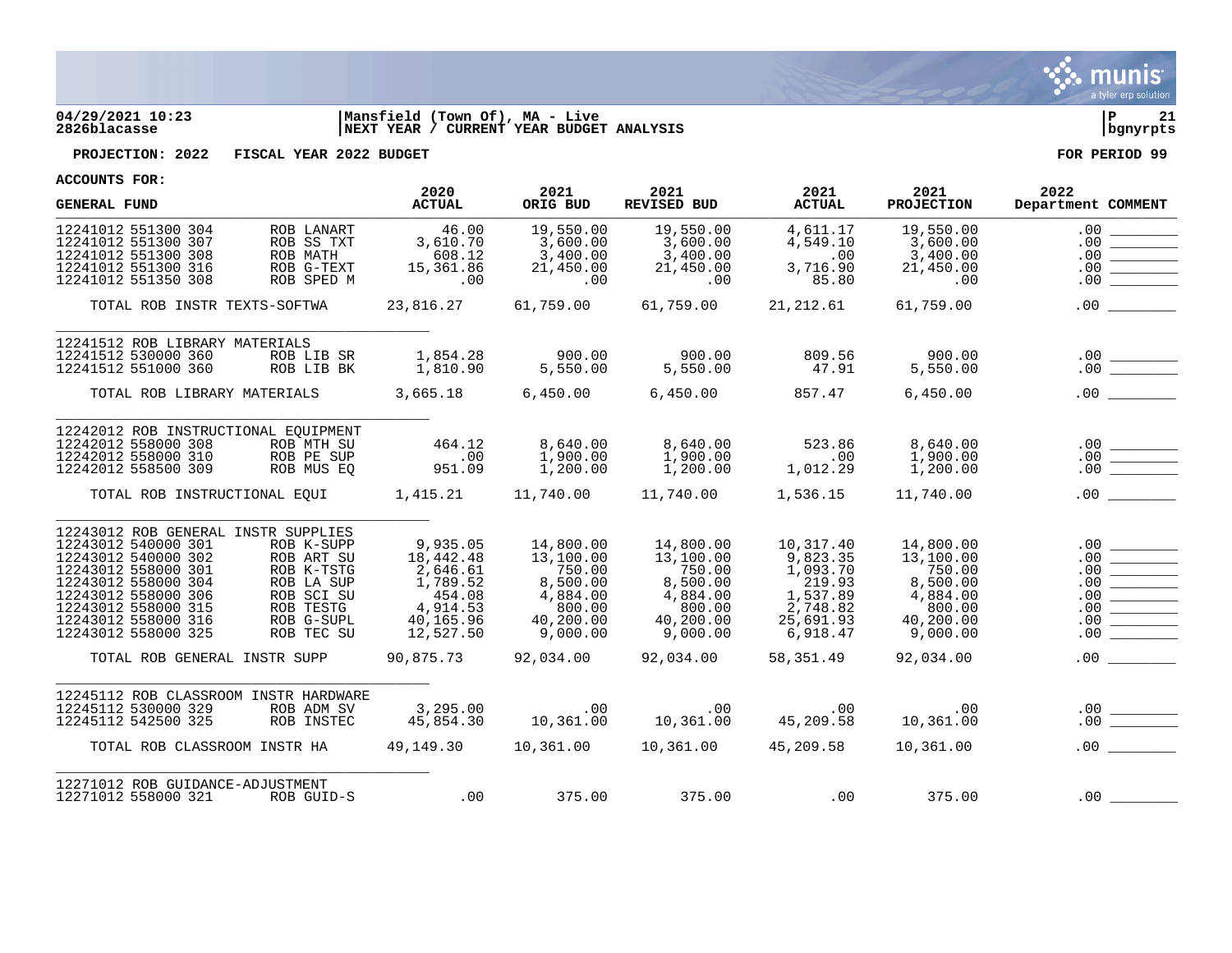| 04/29/2021 10:23<br>2826blacasse                                                                                                                                                                                                                                                                                                                                                                                                                     | Mansfield (Town Of), MA - Live<br>NEXT YEAR / CURRENT YEAR BUDGET ANALYSIS                                                        |                                                                                                                                       |                                                                                                                                  |                                                                                                                         |                                                                                                                                       | P<br>22<br>bgnyrpts                                                                                                                                                                                                                             |
|------------------------------------------------------------------------------------------------------------------------------------------------------------------------------------------------------------------------------------------------------------------------------------------------------------------------------------------------------------------------------------------------------------------------------------------------------|-----------------------------------------------------------------------------------------------------------------------------------|---------------------------------------------------------------------------------------------------------------------------------------|----------------------------------------------------------------------------------------------------------------------------------|-------------------------------------------------------------------------------------------------------------------------|---------------------------------------------------------------------------------------------------------------------------------------|-------------------------------------------------------------------------------------------------------------------------------------------------------------------------------------------------------------------------------------------------|
| PROJECTION: 2022<br>FISCAL YEAR 2022 BUDGET                                                                                                                                                                                                                                                                                                                                                                                                          |                                                                                                                                   |                                                                                                                                       |                                                                                                                                  |                                                                                                                         |                                                                                                                                       | FOR PERIOD 99                                                                                                                                                                                                                                   |
| ACCOUNTS FOR:                                                                                                                                                                                                                                                                                                                                                                                                                                        |                                                                                                                                   |                                                                                                                                       |                                                                                                                                  |                                                                                                                         |                                                                                                                                       |                                                                                                                                                                                                                                                 |
| <b>GENERAL FUND</b>                                                                                                                                                                                                                                                                                                                                                                                                                                  | 2020<br><b>ACTUAL</b>                                                                                                             | 2021<br>ORIG BUD                                                                                                                      | 2021<br>REVISED BUD                                                                                                              | 2021<br><b>ACTUAL</b>                                                                                                   | 2021<br><b>PROJECTION</b>                                                                                                             | 2022<br>Department COMMENT                                                                                                                                                                                                                      |
| TOTAL ROB GUIDANCE-ADJUSTMEN                                                                                                                                                                                                                                                                                                                                                                                                                         | .00                                                                                                                               | 375.00                                                                                                                                | 375.00                                                                                                                           | .00                                                                                                                     | 375.00                                                                                                                                | .00                                                                                                                                                                                                                                             |
| 13241012 JJ INSTR TEXTS-SOFTWARE<br>13241012 551300 304<br>JJ LA TXTS<br>13241012 551300 306<br>JJ SCI TXT<br>JJ SS TXTS<br>13241012 551300 307<br>JJ MTH TXT<br>13241012 551300 308<br>13241012 551300 316<br>JJ GEN TXT<br>TOTAL JJ INSTR TEXTS-SOFTWAR                                                                                                                                                                                            | 76,639.79<br>421.26<br>.00<br>355.40<br>4,245.52<br>81,661.97                                                                     | 81,167.00<br>2,525.00<br>5,000.00<br>1,380.00<br>4,760.00<br>94,832.00                                                                | 81,167.00<br>2,525.00<br>5,000.00<br>1,380.00<br>4,760.00<br>94,832.00 41,305.99                                                 | 40,654.99<br>.00<br>.00<br>.00<br>651.00                                                                                | 81,167.00<br>2,525.00<br>5,000.00<br>1,380.00<br>4,760.00<br>94,832.00                                                                | .00<br>$\begin{array}{ c c } \hline . & 0 & 0 & \hline \hline . & 0 & 0 & \hline \hline . & 0 & 0 & \hline \hline . & 0 & 0 & \hline \hline . & 0 & 0 & \hline \end{array}$<br>.00                                                              |
| 13241512 JJ LIBRARY MATERIALS<br>13241512 530000 360<br>JJ LIB SRV<br>13241512 551000 360<br>JJ LIB BKS<br>TOTAL JJ LIBRARY MATERIALS                                                                                                                                                                                                                                                                                                                | 1,451.09<br>3,542.14<br>4,993.23                                                                                                  | 1,905.00<br>6,325.00<br>8,230.00                                                                                                      | 1,905.00<br>6,325.00<br>8,230.00                                                                                                 | 2,825.90<br>$\sim 00$<br>2,825.90                                                                                       | 1,905.00<br>6,325.00<br>8,230.00                                                                                                      | $\begin{array}{c}\n 0.00 \\  \hline\n 0.00\n \end{array}$<br>.00                                                                                                                                                                                |
| 13242012 JJ INSTRUCTIONAL EOUIPMENT<br>13242012 558500 316<br>JJ GEN SUP<br>TOTAL JJ INSTRUCTIONAL EOUIP 1,567.13 00 00 00                                                                                                                                                                                                                                                                                                                           | 1,567.13                                                                                                                          | $.00$ . $.00$                                                                                                                         |                                                                                                                                  | .00<br>.00                                                                                                              | .00<br>.00                                                                                                                            | .00                                                                                                                                                                                                                                             |
| 13243012 JJ GENERAL INSTR SUPPLIES<br>13243012 558000 302<br>JJ ART SUP<br>13243012 558000 304<br>JJ LA SUPP<br>13243012 558000 306<br>JJ SCI SUP<br>13243012 558000 307<br>JJ SS SUPP<br>13243012 558000 308<br>JJ MTH SUP<br>13243012 558000 309<br>JJ MUS SUP<br>13243012 558000 310<br>JJ PE SUPP<br>13243012 558000 314<br>JJ HLT SUP<br>13243012 558000 316<br>JJ GED SUP<br>13243012 558000 318<br>JJ ESL SUP<br>TOTAL JJ GENERAL INSTR SUPPL | 13,416.39<br>22,421.72<br>4,964.60<br>5,323.27<br>7,860.68<br>5,251.96<br>3,601.42<br>694.72<br>44,912.74<br>317.31<br>108,764.81 | 14,180.00<br>17,495.00<br>9,275.00<br>8,135.00<br>1,735.00<br>7.635.00<br>3,400.00<br>1,010.00<br>50,165.00<br>$.00 \,$<br>113,030.00 | 14,180.00<br>17,495.00<br>9,275.00<br>8,135.00<br>1,735.00<br>7,635.00<br>3,400.00<br>1,010.00<br>50,165.00<br>.00<br>113,030.00 | 11,740.72<br>1,244.15<br>381.08<br>3,721.00<br>229.53<br>3,931.83<br>2,319.73<br>41.58<br>28,621.50<br>.00<br>52,231.12 | 14,180.00<br>17,495.00<br>9,275.00<br>8,135.00<br>1,735.00<br>7,635.00<br>3,400.00<br>1,010.00<br>50,165.00<br>$.00 \,$<br>113,030.00 | .00<br>$\begin{array}{ c c } \hline 0 & 0 & 0 & 0 \ \hline 0 & 0 & 0 & 0 \ \hline 0 & 0 & 0 & 0 \ \hline 0 & 0 & 0 & 0 \ \hline 0 & 0 & 0 & 0 \ \hline 0 & 0 & 0 & 0 \ \hline 0 & 0 & 0 & 0 \ \hline 0 & 0 & 0 & 0 \ \hline \end{array}$<br>.00 |
| 13245112 JJ CLASSROOM INSTR HARDWARE                                                                                                                                                                                                                                                                                                                                                                                                                 |                                                                                                                                   |                                                                                                                                       |                                                                                                                                  |                                                                                                                         |                                                                                                                                       |                                                                                                                                                                                                                                                 |

S. munis

a tyler erp solutio

13245112 530000 328 JJ TEC SRV .00 980.00 980.00 .00 980.00 .00 \_\_\_\_\_\_\_\_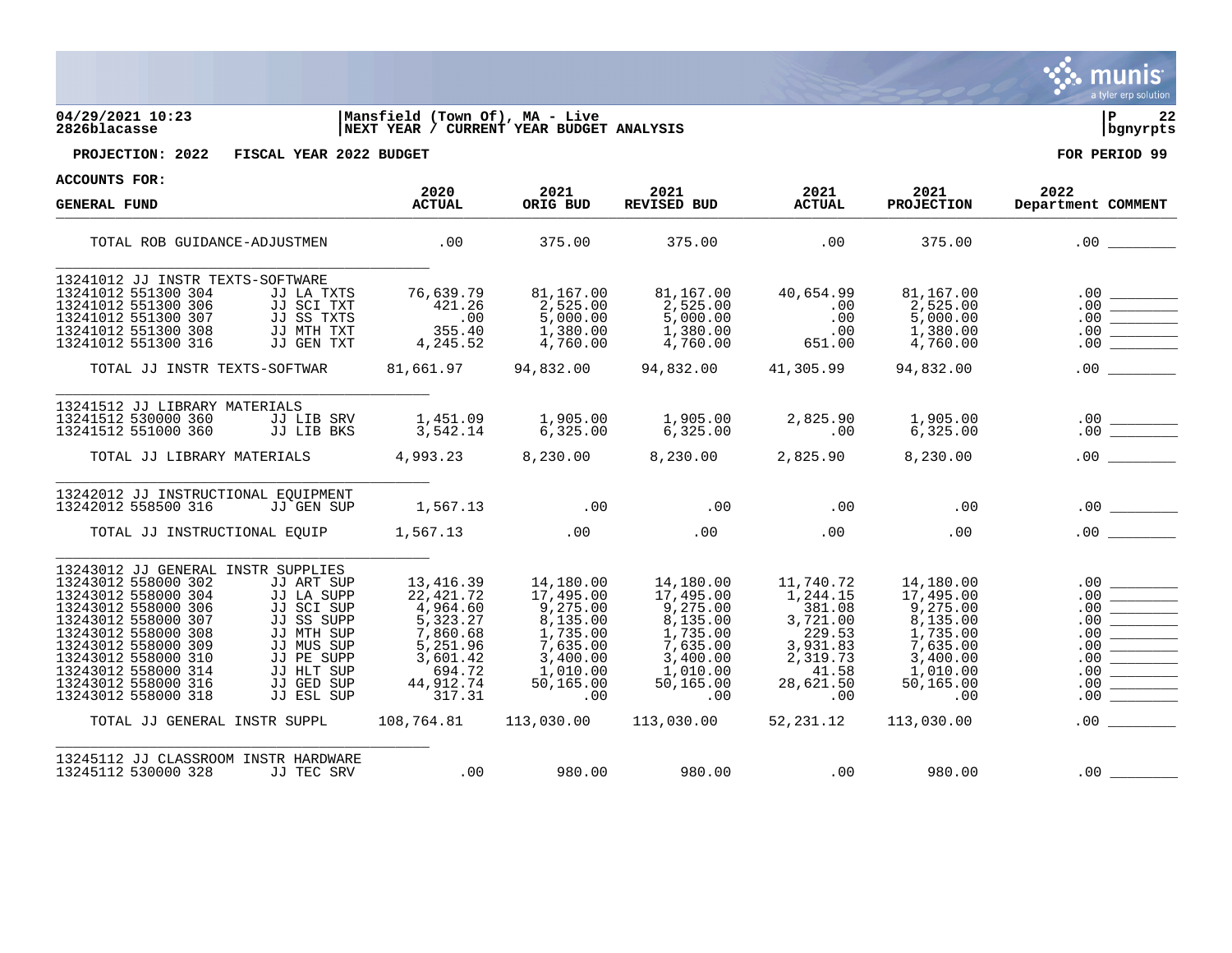

# **04/29/2021 10:23 |Mansfield (Town Of), MA - Live |P 23 2826blacasse |NEXT YEAR / CURRENT YEAR BUDGET ANALYSIS |bgnyrpts**



**PROJECTION: 2022 FISCAL YEAR 2022 BUDGET FOR PERIOD 99**

| <b>GENERAL FUND</b>                                                                                                                                                         |                                                                                | 2020<br><b>ACTUAL</b>                                            | 2021<br>ORIG BUD                                             | 2021<br><b>REVISED BUD</b>                                   | 2021<br><b>ACTUAL</b>                                           | 2021<br><b>PROJECTION</b>                                    | 2022<br>Department COMMENT             |
|-----------------------------------------------------------------------------------------------------------------------------------------------------------------------------|--------------------------------------------------------------------------------|------------------------------------------------------------------|--------------------------------------------------------------|--------------------------------------------------------------|-----------------------------------------------------------------|--------------------------------------------------------------|----------------------------------------|
| 13245112 542500 325                                                                                                                                                         | JJ TEC SUP                                                                     | 10,363.60                                                        | 33,530.00                                                    | 33,530.00                                                    | 19,256.29                                                       | 33,530.00                                                    | .00                                    |
| TOTAL JJ CLASSROOM INSTR HAR                                                                                                                                                |                                                                                |                                                                  |                                                              | $10,363.60$ $34,510.00$ $34,510.00$ $19,256.29$              |                                                                 | 34,510.00                                                    |                                        |
| 13271012 JJ GUIDANCE-ADJUSTMENT<br>13271012 558000 321                                                                                                                      | JJ GUID SU                                                                     | 2,718.16                                                         | 2,470.00                                                     | 2,470.00                                                     | 1,418.11 2,470.00                                               |                                                              |                                        |
| TOTAL JJ GUIDANCE-ADJUSTMENT                                                                                                                                                |                                                                                | 2,718.16 2,470.00                                                |                                                              | 2,470.00                                                     | 1,418.11                                                        | 2,470.00                                                     | .00                                    |
| 14241012 OMS INSTR TEXTS-SOFTWARE<br>14241012 551300 304<br>14241012 551300 305<br>14241012 551300 306<br>14241012 551300 307<br>14241012 551300 308<br>14241012 551300 314 | OM LA TXTS<br>OM WL TXTS<br>OM SCI TXT<br>OM SS TXTS<br>QM MTH TXT<br>OMS TEXT | 5,952.36<br>4,039.50<br>$\sim 00$<br>8,559.85<br>3,304.24<br>.00 | 29,730.00<br>1,000.00<br>29,000.00<br>.00<br>.00<br>2,400.00 | 29,730.00<br>1,000.00<br>29,000.00<br>.00<br>.00<br>2,400.00 | 23, 451.54<br>.00<br>30,623.22<br>30.13<br>2,947.28<br>2,745.00 | 29,730.00<br>1,000.00<br>29,000.00<br>.00<br>.00<br>2,400.00 | .00<br>.00<br>.00<br>.00<br>.00<br>.00 |
| TOTAL OMS INSTR TEXTS-SOFTWA                                                                                                                                                |                                                                                | 21,855.95                                                        | 62,130.00                                                    | 62,130.00                                                    | 59,797.17                                                       | 62,130.00                                                    | .00                                    |
| 14241512 QMS LIBRARY MATERIALS<br>14241512 530000 360<br>14241512 551300 360<br>TOTAL OMS LIBRARY MATERIALS 6,674.98 7,757.00                                               | QM LIB SRV<br>OM LIB SUP                                                       | $3, 54$<br>3, 129.74                                             | 4,057.00<br>3,700.00                                         | 4,057.00<br>3,700.00<br>7,757.00                             | 3,622.14<br>2,047.91<br>5,670.05                                | 4,057.00<br>3,700.00<br>7,757.00                             | .00<br>$.00$ $\qquad \qquad$           |
|                                                                                                                                                                             |                                                                                |                                                                  |                                                              |                                                              |                                                                 |                                                              |                                        |
| 14242012 QMS INSTRUCTIONAL EQUIPMENT<br>14242012 558000 325<br>14242012 558500 305<br>14242012 558500 306<br>14242012 558500 308<br>14242012 558500 309                     | OM TEC SUP<br>OM WL EOP<br>OM SCI EOP<br>OM MTH EOP<br>QM MUS EQP              | .00<br>998.00<br>3,505.31<br>460.00<br>2,988.24                  | 3,500.00<br>998.00<br>6,600.00<br>1,100.00<br>4,735.00       | 3,500.00<br>998.00<br>6,600.00<br>1,100.00<br>4,735.00       | 3,446.50<br>.00<br>6,025.00<br>454.00<br>3,599.17               | 3,500.00<br>998.00<br>6,600.00<br>1,100.00<br>4,735.00       | .00<br>.00<br>.00<br>.00<br>.00        |
| TOTAL OMS INSTRUCTIONAL EOUI                                                                                                                                                |                                                                                | 7,951.55 16,933.00                                               |                                                              | 16,933.00                                                    | 13,524.67                                                       | 16,933.00                                                    | .00                                    |
| 14243012 OMS GENERAL INSTR SUPPLIES<br>14243012 540000 302<br>14243012 558000 304<br>14243012 558000 305<br>14243012 558000 306                                             | OM ART SUP<br>QM LA SUPP<br>OM WL SUPP<br>OM SCI SUP                           | 10,224.65<br>2,611.97<br>1,410.08<br>9,591.87                    | 15,000.00<br>2,350.00<br>4,820.00<br>12,370.00               | 15,000.00<br>2,350.00<br>4,820.00<br>12,370.00               | 15,978.56<br>762.28<br>741.75<br>7,222.07                       | 15,000.00<br>2,350.00<br>4,820.00<br>12,370.00               | .00<br>.00<br>.00<br>.00.              |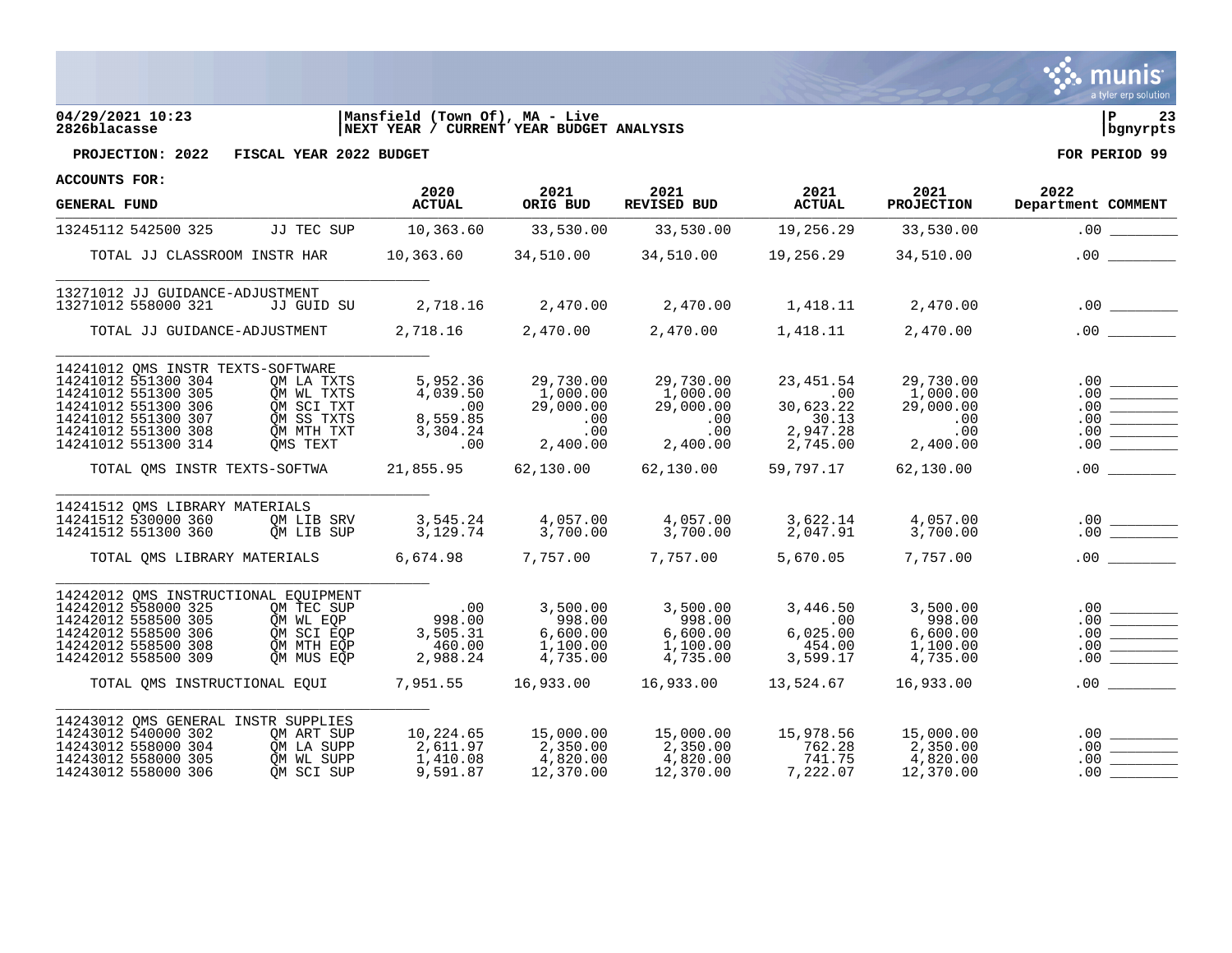

## **04/29/2021 10:23 |Mansfield (Town Of), MA - Live |P 24 2826blacasse |NEXT YEAR / CURRENT YEAR BUDGET ANALYSIS |bgnyrpts**

**PROJECTION: 2022 FISCAL YEAR 2022 BUDGET FOR PERIOD 99**

| ACCOUNIS FURI<br><b>GENERAL FUND</b>                                                                                                                                                                        |                                                                                                                            | 2020<br><b>ACTUAL</b>                                                                             | 2021<br>ORIG BUD                                                                                      | 2021<br>REVISED BUD                                                                                   | 2021<br><b>ACTUAL</b>                                                                              | 2021<br><b>PROJECTION</b>                                                                             | 2022<br>Department COMMENT                                  |
|-------------------------------------------------------------------------------------------------------------------------------------------------------------------------------------------------------------|----------------------------------------------------------------------------------------------------------------------------|---------------------------------------------------------------------------------------------------|-------------------------------------------------------------------------------------------------------|-------------------------------------------------------------------------------------------------------|----------------------------------------------------------------------------------------------------|-------------------------------------------------------------------------------------------------------|-------------------------------------------------------------|
| 14243012 558000 307<br>14243012 558000 308<br>14243012 558000 309<br>14243012 558000 310<br>14243012 558000 314<br>14243012 558000 316<br>14243012 558000 318<br>14243012 558000 324<br>14243012 558000 325 | OM SS SUPP<br>OM MTH SUP<br>OM MUS SUP<br>OM PE SUPP<br>OM HLT SUP<br>OM GEN SUP<br>OMS EL SUP<br>OM LSKILLS<br>OM TEC CUP | 3,353.66<br>3,306.39<br>3,461.02<br>2,737.21<br>787.89<br>52,913.74<br>.00<br>71.10<br>11, 158.35 | 6,800.00<br>5,700.00<br>7,500.00<br>4,000.00<br>1,360.00<br>57,100.00<br>200.00<br>500.00<br>2,250.00 | 6,800.00<br>5,700.00<br>7,500.00<br>4,000.00<br>1,360.00<br>57,100.00<br>200.00<br>500.00<br>2,250.00 | 2,448.15<br>1,835.32<br>4,383.55<br>3,038.68<br>1,132.59<br>29,300.11<br>469.98<br>.00<br>8,418.55 | 6,800.00<br>5,700.00<br>7,500.00<br>4,000.00<br>1,360.00<br>57,100.00<br>200.00<br>500.00<br>2,250.00 | .00<br>.00<br>.00<br>.00<br>.00<br>.00<br>.00<br>.00<br>.00 |
| TOTAL OMS GENERAL INSTR SUPP                                                                                                                                                                                |                                                                                                                            |                                                                                                   |                                                                                                       | $101,627.93$ $119,950.00$ $119,950.00$ $75,731.59$ $119,950.00$                                       |                                                                                                    |                                                                                                       |                                                             |
| 14244012 OMS OTHER INSTRUCTIONAL SERV<br>14244012 530000 306                                                                                                                                                | OM SCI SUP                                                                                                                 | 600.00                                                                                            |                                                                                                       | $4,500.00$ $4,500.00$ $3,250.20$ $4,500.00$                                                           |                                                                                                    |                                                                                                       |                                                             |
| TOTAL QMS OTHER INSTRUCTIONA                                                                                                                                                                                |                                                                                                                            | 600.00                                                                                            | 4,500.00                                                                                              | 4,500.00                                                                                              | 3,250.20                                                                                           | 4,500.00                                                                                              | .00                                                         |
| 14245112 QMS CLASSROOM INSTR HARDWARE<br>14245112 542500 325<br>14245112 558000 302                                                                                                                         | QM I-TEC S<br>OMS ART                                                                                                      | $5,092.00$<br>.00                                                                                 | 1,800.00<br>3,910.00                                                                                  | 1,800.00<br>3,910.00                                                                                  | 1,695.64<br>3,518.86                                                                               | 1,800.00<br>$\overline{3}'$ , 910.00                                                                  |                                                             |
| TOTAL OMS CLASSROOM INSTR HA 5,092.00 5,710.00                                                                                                                                                              |                                                                                                                            |                                                                                                   |                                                                                                       | 5,710.00                                                                                              | 5,214.50                                                                                           | 5,710.00                                                                                              |                                                             |
| 14271012 OMS GUIDANCE-ADJUSTMENT<br>14271012 558000 321<br>TOTAL QMS GUIDANCE-ADJUSTMEN 1,655.62 2,879.00                                                                                                   | OM GUID SU                                                                                                                 | 1,655.62                                                                                          |                                                                                                       |                                                                                                       | 2,879.00 1,171.79                                                                                  | 2,879.00                                                                                              | $.00$ $\qquad \qquad$                                       |
|                                                                                                                                                                                                             |                                                                                                                            |                                                                                                   |                                                                                                       |                                                                                                       |                                                                                                    |                                                                                                       |                                                             |
| 15234512 MHS DISTANCE LEARNING<br>15234512 530000 323                                                                                                                                                       |                                                                                                                            |                                                                                                   |                                                                                                       | HS DISTLRN 11,753.19 13,760.00 13,760.00 15,824.00 13,760.00                                          |                                                                                                    |                                                                                                       |                                                             |
| TOTAL MHS DISTANCE LEARNING 11,753.19 13,760.00 13,760.00 15,824.00 15,760.00                                                                                                                               |                                                                                                                            |                                                                                                   |                                                                                                       |                                                                                                       |                                                                                                    |                                                                                                       |                                                             |
| 15235812 MHS OUTSIDE PD PROVIDERS<br>15235812 570000 305                                                                                                                                                    | HS WL OTH                                                                                                                  | $108.74$ .00 .00                                                                                  |                                                                                                       |                                                                                                       | 360.00                                                                                             | $\sim$ 00                                                                                             | .00                                                         |
| TOTAL MHS OUTSIDE PD PROVIDE                                                                                                                                                                                |                                                                                                                            | 108.74                                                                                            | .00                                                                                                   | .00                                                                                                   | 360.00                                                                                             | .00                                                                                                   | .00                                                         |
| 15241012 MHS INSTR TEXTS-SOFTWARE<br>15241012 551300 302                                                                                                                                                    | HS ART TXT                                                                                                                 | 164.79                                                                                            | 500.00                                                                                                | 500.00                                                                                                | .00                                                                                                | 500.00                                                                                                |                                                             |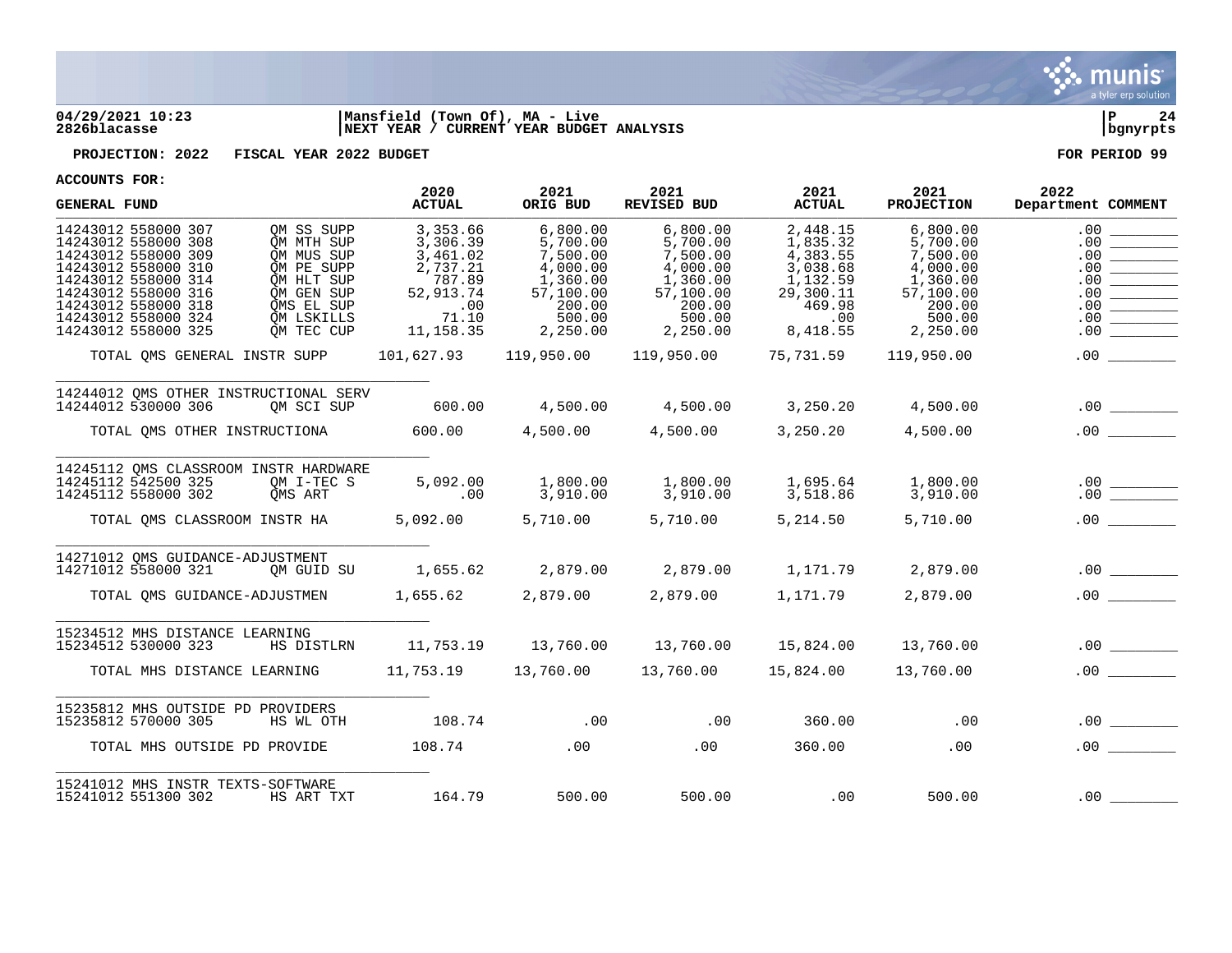

## **04/29/2021 10:23 |Mansfield (Town Of), MA - Live |P 25 2826blacasse |NEXT YEAR / CURRENT YEAR BUDGET ANALYSIS |bgnyrpts**

**PROJECTION: 2022 FISCAL YEAR 2022 BUDGET FOR PERIOD 99**

| ACCOUNTD LOW.                                                                                                                                                                                                                                                                                    |                                                                                                                                                        | 2020                                                                                                                              | 2021                                                                                                                                | 2021                                                                                                                                | 2021                                                                                                                  | 2021                                                                                                                                | 2022                                                                                                                                                                                                                                                                                                                                                                                                                                                                                                                                                                                                                                                                                                   |
|--------------------------------------------------------------------------------------------------------------------------------------------------------------------------------------------------------------------------------------------------------------------------------------------------|--------------------------------------------------------------------------------------------------------------------------------------------------------|-----------------------------------------------------------------------------------------------------------------------------------|-------------------------------------------------------------------------------------------------------------------------------------|-------------------------------------------------------------------------------------------------------------------------------------|-----------------------------------------------------------------------------------------------------------------------|-------------------------------------------------------------------------------------------------------------------------------------|--------------------------------------------------------------------------------------------------------------------------------------------------------------------------------------------------------------------------------------------------------------------------------------------------------------------------------------------------------------------------------------------------------------------------------------------------------------------------------------------------------------------------------------------------------------------------------------------------------------------------------------------------------------------------------------------------------|
| <b>GENERAL FUND</b>                                                                                                                                                                                                                                                                              |                                                                                                                                                        | <b>ACTUAL</b>                                                                                                                     | ORIG BUD                                                                                                                            | REVISED BUD                                                                                                                         | <b>ACTUAL</b>                                                                                                         | <b>PROJECTION</b>                                                                                                                   | Department COMMENT                                                                                                                                                                                                                                                                                                                                                                                                                                                                                                                                                                                                                                                                                     |
| 15241012 551300 303<br>15241012 551300 304<br>15241012 551300 305<br>15241012 551300 306<br>15241012 551300 307<br>15241012 551300 308<br>15241012 551300 309<br>15241012 551300 314                                                                                                             | HS BUS TXT<br>HS LA TXTS<br>HS WL TXTS<br>HS SCI TXT<br>HS SS TXTS<br>HS MTH TXT<br>HS MUS TXT<br>HS HLT TXT                                           | 7,684.74<br>13,982.66<br>104.65<br>7,643.94<br>11,353.82<br>23,621.84<br>1,387.38<br>.00                                          | 9,200.00<br>19,050.00<br>868.00<br>.00<br>2,200.00<br>.00<br>.00<br>300.00                                                          | 9,200.00<br>19,050.00<br>868.00<br>.00<br>2,200.00<br>.00<br>.00<br>300.00                                                          | 3,100.00<br>8,117.85<br>.00<br>30.00<br>2,570.31<br>.00<br>.00<br>.00                                                 | 9,200.00<br>19,050.00<br>868.00<br>.00<br>2,200.00<br>.00<br>.00<br>300.00                                                          | .00<br>.00<br>.00<br>.00<br>.00<br>.00<br>.00<br>.00                                                                                                                                                                                                                                                                                                                                                                                                                                                                                                                                                                                                                                                   |
| TOTAL MHS INSTR TEXTS-SOFTWA                                                                                                                                                                                                                                                                     |                                                                                                                                                        | 65,943.82                                                                                                                         | 32,118.00                                                                                                                           | 32,118.00                                                                                                                           | 13,818.16                                                                                                             | 32,118.00                                                                                                                           | .00                                                                                                                                                                                                                                                                                                                                                                                                                                                                                                                                                                                                                                                                                                    |
| 15241512 MHS LIBRARY MATERIALS<br>15241512 530000 360<br>15241512 558000 360                                                                                                                                                                                                                     | HS LIB SRV<br>HS LIB SUP                                                                                                                               | .00<br>10,833.23                                                                                                                  | $\overline{00}$<br>17,500.00                                                                                                        | .00<br>17,500.00                                                                                                                    | 8,299.30<br>10,727.32                                                                                                 | .00<br>17,500.00                                                                                                                    | .00                                                                                                                                                                                                                                                                                                                                                                                                                                                                                                                                                                                                                                                                                                    |
| TOTAL MHS LIBRARY MATERIALS                                                                                                                                                                                                                                                                      |                                                                                                                                                        |                                                                                                                                   |                                                                                                                                     |                                                                                                                                     | 19,026.62                                                                                                             | 17,500.00                                                                                                                           | .00<br>$\mathcal{L}^{\text{max}}$ , where $\mathcal{L}^{\text{max}}$                                                                                                                                                                                                                                                                                                                                                                                                                                                                                                                                                                                                                                   |
| 15242012 MHS INSTRUCTIONAL EQUIPMENT<br>15242012 558500 302<br>15242012 558500 304<br>15242012 558500 305<br>15242012 558500 306<br>15242012 558500 307<br>15242012 558500 308<br>15242012 558500 309<br>15242012 558500 314<br>TOTAL MHS INSTRUCTIONAL EQUI                                     | HS ART EOP<br>HS LA EQP<br>HS WL EQP<br>HS SCI EQP<br>HS SS EQP<br>HS MTH EOP<br>HS MUS EQP<br>HS HLT EOP                                              | 8,700.46<br>803.52<br>2,566.88<br>5,484.19<br>79.99<br>2,728.88<br>4,861.00<br>600.83<br>25,825.75                                | 7,200.00<br>.00<br>5,395.00<br>7,500.00<br>1,500.00<br>10,700.00<br>7,000.00<br>.00<br>39,295.00                                    | 7,200.00<br>.00<br>5,395.00<br>7,500.00<br>1,500.00<br>10,700.00<br>7,000.00<br>.00<br>39,295.00                                    | .00<br>.00<br>140.00<br>8,227.67<br>.00<br>1,566.33<br>2,069.92<br>.00<br>12,003.92                                   | 7,200.00<br>.00<br>5,395.00<br>7,500.00<br>1,500.00<br>10,700.00<br>7,000.00<br>.00<br>39,295.00                                    | .00<br>.00<br>.00<br>.00<br>.00<br><u> Tanzania</u><br>.00<br>.00<br>.00<br>$.00 \,$                                                                                                                                                                                                                                                                                                                                                                                                                                                                                                                                                                                                                   |
|                                                                                                                                                                                                                                                                                                  |                                                                                                                                                        |                                                                                                                                   |                                                                                                                                     |                                                                                                                                     |                                                                                                                       |                                                                                                                                     |                                                                                                                                                                                                                                                                                                                                                                                                                                                                                                                                                                                                                                                                                                        |
| 15243012 MHS GENERAL INSTR SUPPLIES<br>15243012 540000 302<br>15243012 558000 303<br>15243012 558000 304<br>15243012 558000 305<br>15243012 558000 306<br>15243012 558000 307<br>15243012 558000 308<br>15243012 558000 309<br>15243012 558000 310<br>15243012 558000 314<br>15243012 558000 316 | HS ART SUP<br>HS BUS SUP<br>HS LA SUPP<br>HS WL SUPP<br>HS SCI SUP<br>HS SS SUPP<br>HS MTH SUP<br>HS MUS SUP<br>HS PE SUPP<br>HS HLT SUP<br>HS GEN SUP | 12,247.81<br>1,037.36<br>3,059.85<br>9,975.03<br>18,091.40<br>2,188.80<br>2,858.03<br>5,438.10<br>2,226.72<br>642.54<br>29,981.30 | 18,200.00<br>2,500.00<br>2,850.00<br>6,800.00<br>17,020.00<br>1,200.00<br>5,550.00<br>6,500.00<br>4,000.00<br>2,700.00<br>31,000.00 | 18,200.00<br>2,500.00<br>2,850.00<br>6,800.00<br>17,020.00<br>1,200.00<br>5,550.00<br>6,500.00<br>4,000.00<br>2,700.00<br>31,000.00 | 13,626.51<br>419.33<br>1,296.43<br>2,113.68<br>12,933.32<br>.00<br>1,993.78<br>.00<br>1,564.18<br>328.10<br>15,207.43 | 18,200.00<br>2,500.00<br>2,850.00<br>6,800.00<br>17,020.00<br>1,200.00<br>5,550.00<br>6,500.00<br>4,000.00<br>2,700.00<br>31,000.00 | .00<br>.00<br>.00<br>.00<br>.00<br>.00<br>$\begin{tabular}{ c c c } \hline \quad \quad & \quad \quad & \quad \quad \\ \hline \quad \quad & \quad \quad & \quad \quad \\ \hline \quad \quad & \quad \quad & \quad \quad \\ \hline \quad \quad & \quad \quad & \quad \quad \\ \hline \end{tabular}$<br>.00<br>.00<br>$\begin{tabular}{ c c c c } \hline \quad \quad & \quad \quad & \quad \quad \\ \hline \quad \quad & \quad \quad & \quad \quad \\ \hline \quad \quad & \quad \quad & \quad \quad \\ \hline \quad \quad & \quad \quad & \quad \quad \\ \hline \quad \quad & \quad \quad & \quad \quad \\ \hline \quad \quad & \quad \quad & \quad \quad \\ \hline \end{tabular}$<br>.00<br>.00<br>.00. |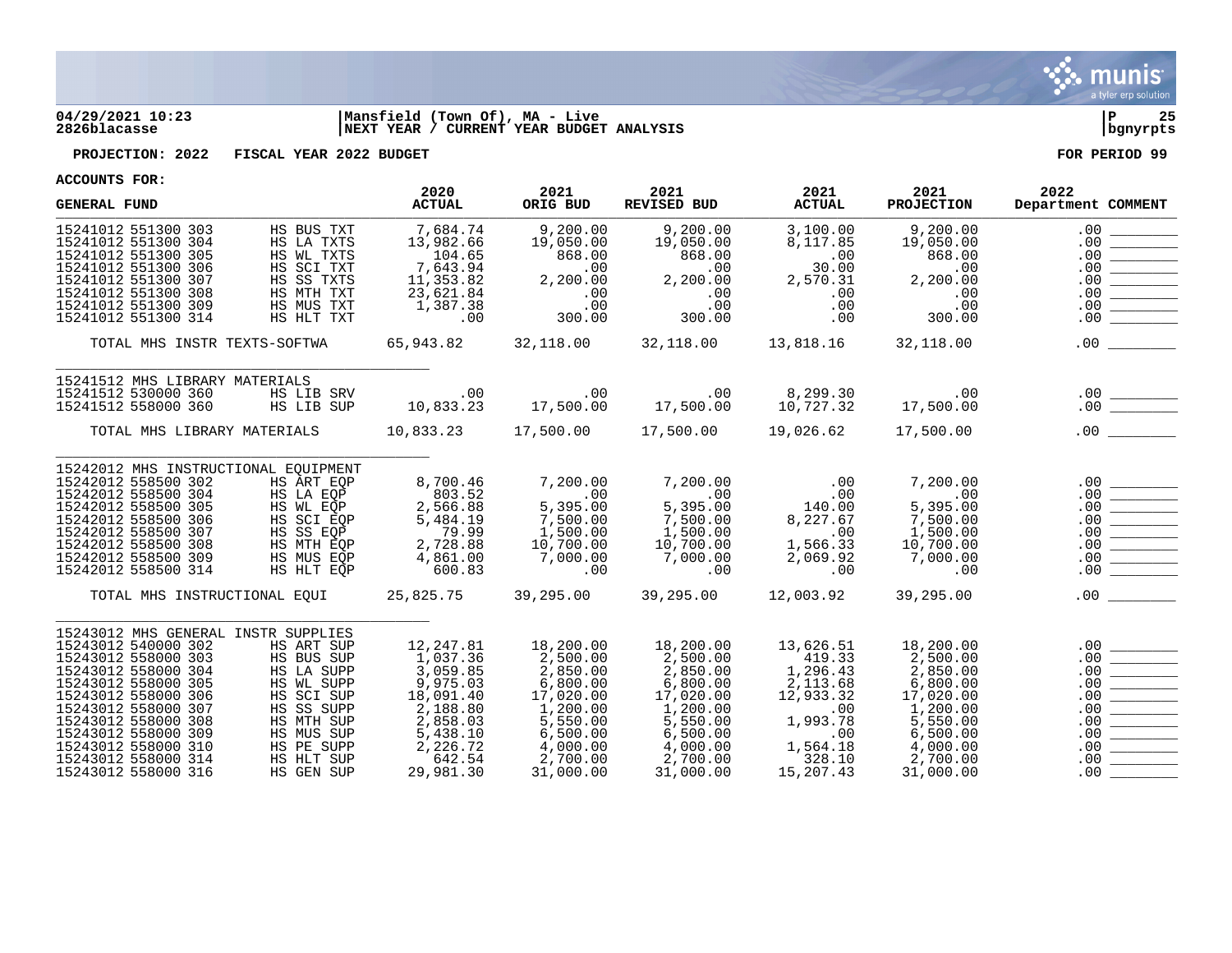

## **04/29/2021 10:23 |Mansfield (Town Of), MA - Live |P 26 2826blacasse |NEXT YEAR / CURRENT YEAR BUDGET ANALYSIS |bgnyrpts**



**PROJECTION: 2022 FISCAL YEAR 2022 BUDGET FOR PERIOD 99**

| <b>GENERAL FUND</b>                                                                                                                                                                                                                                  |                                                                                                                       | 2020<br><b>ACTUAL</b>                                                                               | 2021<br>ORIG BUD                                                                                   | 2021<br>REVISED BUD                                                                                | 2021<br><b>ACTUAL</b>                                                                         | 2021<br><b>PROJECTION</b>                                                                    | 2022<br>Department COMMENT                                                                                                                                                                                                                                                                                                                                                                                             |
|------------------------------------------------------------------------------------------------------------------------------------------------------------------------------------------------------------------------------------------------------|-----------------------------------------------------------------------------------------------------------------------|-----------------------------------------------------------------------------------------------------|----------------------------------------------------------------------------------------------------|----------------------------------------------------------------------------------------------------|-----------------------------------------------------------------------------------------------|----------------------------------------------------------------------------------------------|------------------------------------------------------------------------------------------------------------------------------------------------------------------------------------------------------------------------------------------------------------------------------------------------------------------------------------------------------------------------------------------------------------------------|
| 15243012 570000 305                                                                                                                                                                                                                                  | HS WL OTH                                                                                                             | .00                                                                                                 | .00                                                                                                | .00                                                                                                | 277.50                                                                                        | .00                                                                                          | .00                                                                                                                                                                                                                                                                                                                                                                                                                    |
| TOTAL MHS GENERAL INSTR SUPP 87,746.94 98,320.00 98,320.00 49,760.26 98,320.00                                                                                                                                                                       |                                                                                                                       |                                                                                                     |                                                                                                    |                                                                                                    |                                                                                               |                                                                                              |                                                                                                                                                                                                                                                                                                                                                                                                                        |
| 15245112 MHS CLASSROOM INSTR HARDWARE<br>15245112 542500 303<br>15245112 542500 304<br>15245112 542500 306<br>15245112 542500 307<br>15245112 542500 308<br>15245112 542500 309<br>15245112 542500 314<br>15245112 542500 316<br>15245112 542500 321 | HS BUS IT<br>HS LA ITEC<br>HS SCI IT<br>HS SS ITEC<br>HS MTH IT<br>HS MUS TEC<br>HS HLT IT<br>HS GEN IT<br>HS GUID IT | 304.00<br>6,975.14<br>.00<br>52.85<br>6,866.26<br>2,940.00<br>455.00<br>$\overline{00}$<br>4,355.00 | 700.00<br>9,200.00<br>.00<br>4,600.00<br>5,700.00<br>$\sim$ 00<br>1,200.00<br>2,000.00<br>4,188.00 | 700.00<br>9,200.00<br>$\sim 00$<br>4,600.00<br>5,700.00<br>.00<br>1,200.00<br>2,000.00<br>4,188.00 | 656.75<br>6, 156.20<br>1,570.00<br>2,820.70<br>4,662.65<br>.00<br>.00<br>1,722.76<br>4,905.00 | 700.00<br>9,200.00<br>.00<br>4,600.00<br>5,700.00<br>.00<br>1,200.00<br>2,000.00<br>4,188.00 | .00<br>.00<br>.00<br>.00<br>.00<br>.00<br>.00<br>.00<br>.00                                                                                                                                                                                                                                                                                                                                                            |
| 15245112 542500 360                                                                                                                                                                                                                                  | HS LIB IT                                                                                                             | 5,670.67                                                                                            | 2,650.00                                                                                           | 2,650.00                                                                                           | .00                                                                                           | 2,650.00                                                                                     | .00                                                                                                                                                                                                                                                                                                                                                                                                                    |
| TOTAL MHS CLASSROOM INSTR HA                                                                                                                                                                                                                         |                                                                                                                       |                                                                                                     |                                                                                                    | $27,618.92$ $30,238.00$ $30,238.00$                                                                | 22,494.06                                                                                     | 30,238.00                                                                                    | .00                                                                                                                                                                                                                                                                                                                                                                                                                    |
| 15271012 MHS GUIDANCE-ADJUSTMENT<br>15271012 558000 321<br>15271012 570000 321                                                                                                                                                                       | HS GUID SU<br>HS GUID OT                                                                                              | 10,584.40<br>13,329.00                                                                              |                                                                                                    |                                                                                                    | 13,374.00                                                                                     | 14,240.00<br>18,172.00                                                                       | $\begin{array}{c c} .00 & \rule{3cm}{2.5cm} \quad \rule{2cm}{0.5cm} \quad \rule{2cm}{0.5cm} \quad \rule{2cm}{0.5cm} \quad \rule{2cm}{0.5cm} \quad \rule{2cm}{0.5cm} \quad \rule{2cm}{0.5cm} \quad \rule{2cm}{0.5cm} \quad \rule{2cm}{0.5cm} \quad \rule{2cm}{0.5cm} \quad \rule{2cm}{0.5cm} \quad \rule{2cm}{0.5cm} \quad \rule{2cm}{0.5cm} \quad \rule{2cm}{0.5cm} \quad \rule{2cm}{0.5cm} \quad \rule{2cm}{0.5cm} \$ |
| TOTAL MHS GUIDANCE-ADJUSTMEN                                                                                                                                                                                                                         |                                                                                                                       |                                                                                                     |                                                                                                    | 23, 913.40 32, 412.00 32, 412.00                                                                   | 21,644.52                                                                                     | 32,412.00                                                                                    | .00                                                                                                                                                                                                                                                                                                                                                                                                                    |
| 15352012 MHS OTHER STUDENT ACTIVITIES<br>15352012 530000 307<br>TOTAL MHS OTHER STUDENT ACTI 2,305.00 4,675.00 4,675.00                                                                                                                              | HS SS SRV                                                                                                             | 2,305.00                                                                                            | 4,675.00                                                                                           | 4,675.00                                                                                           | 630.00<br>630.00                                                                              | 4,675.00<br>4,675.00                                                                         | $.00$ $\qquad \qquad$                                                                                                                                                                                                                                                                                                                                                                                                  |
| 19213012 DISTRICT WIDE INSTRUCT TECH<br>19213012 530000 316<br>19213012 570000 316                                                                                                                                                                   | DW INS TEC<br>DW INS TEC                                                                                              | 6,009.05<br>299.94                                                                                  | 4,950.00<br>7,100.00                                                                               |                                                                                                    |                                                                                               |                                                                                              |                                                                                                                                                                                                                                                                                                                                                                                                                        |
| TOTAL DISTRICT WIDE INSTRUCT                                                                                                                                                                                                                         |                                                                                                                       |                                                                                                     |                                                                                                    | $6,308.99$ $12,050.00$ $12,050.00$ $14,544.75$ $12,050.00$                                         |                                                                                               |                                                                                              | .00                                                                                                                                                                                                                                                                                                                                                                                                                    |
| 19235612 DISTRICT STAFF ATTEND PROF DEV<br>19235612 531500 330<br>19235612 542000 316<br>19235612 578000 316                                                                                                                                         | PD S-COURS<br>PD STF SUP<br>PD STF OTH                                                                                | 116,640.25<br>1,213.20<br>47,334.35                                                                 | 155,000.00<br>1,500.00<br>50.000.00<br>50,000.00                                                   | 155,000.00<br>1,500.00<br>50,000.00                                                                | 115,365.88<br>.00<br>13,850.35                                                                | 155,000.00<br>1,500.00<br>50,000.00                                                          | .00<br>.00<br>.00                                                                                                                                                                                                                                                                                                                                                                                                      |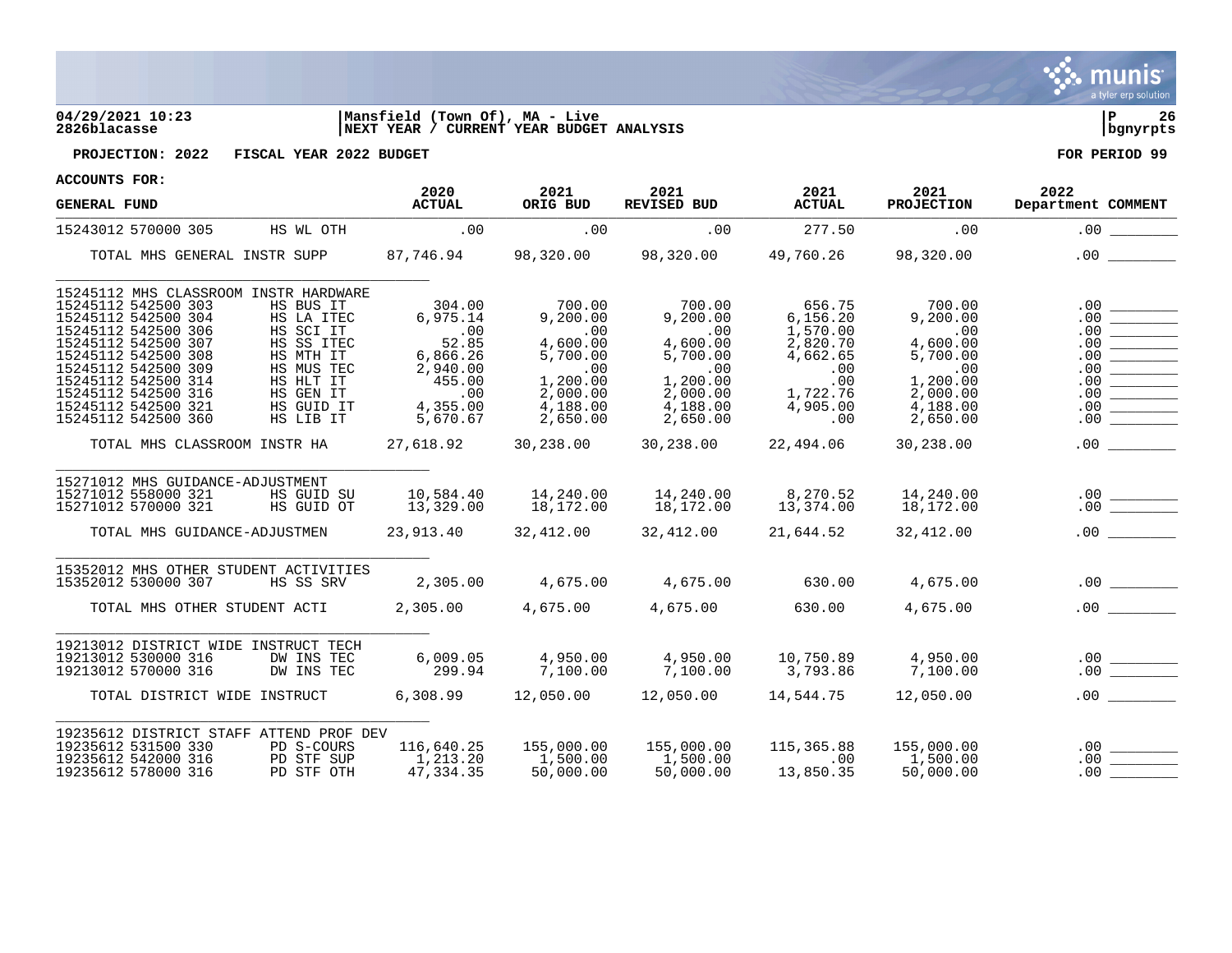

# **04/29/2021 10:23 |Mansfield (Town Of), MA - Live |P 27 2826blacasse |NEXT YEAR / CURRENT YEAR BUDGET ANALYSIS |bgnyrpts**



**PROJECTION: 2022 FISCAL YEAR 2022 BUDGET FOR PERIOD 99**

| <b>GENERAL FUND</b>                                                                                       |                                       | 2020<br><b>ACTUAL</b>         | 2021<br>ORIG BUD                                | 2021<br>REVISED BUD                                                           | 2021<br><b>ACTUAL</b>                             | 2021<br><b>PROJECTION</b>          | 2022<br>Department COMMENT                                                                                                                                                                                                                                                                                                                                                                               |
|-----------------------------------------------------------------------------------------------------------|---------------------------------------|-------------------------------|-------------------------------------------------|-------------------------------------------------------------------------------|---------------------------------------------------|------------------------------------|----------------------------------------------------------------------------------------------------------------------------------------------------------------------------------------------------------------------------------------------------------------------------------------------------------------------------------------------------------------------------------------------------------|
| 19235612 578000 330 PD A-COURS                                                                            |                                       | 12,388.00                     | 16,500.00                                       |                                                                               | 16,500.00   11,334.00                             | 16,500.00                          |                                                                                                                                                                                                                                                                                                                                                                                                          |
| TOTAL DISTRICT STAFF ATTEND                                                                               |                                       | 177,575.80                    | 223,000.00                                      | 223,000.00                                                                    | 140,550.23                                        | 223,000.00                         | .00                                                                                                                                                                                                                                                                                                                                                                                                      |
| 19235712 IT STAFF ATTEND PROF DEV<br>19235712 531500 325                                                  | TECH PD                               | 649.00                        | 500.00                                          | 500.00                                                                        | 789.00                                            | 500.00                             | .00                                                                                                                                                                                                                                                                                                                                                                                                      |
| TOTAL IT STAFF ATTEND PROF D                                                                              |                                       | 649.00                        | 500.00                                          | 500.00                                                                        | 789.00                                            | 500.00                             | .00                                                                                                                                                                                                                                                                                                                                                                                                      |
| 19235812 DIST OUTSIDE PROF DEV PROVIDRS<br>19235812 530000 316                                            | PD OUT SRV                            |                               | 61,483.97 84,000.00                             | 84,000.00                                                                     | 10,905.00                                         | 84,000.00                          | .00                                                                                                                                                                                                                                                                                                                                                                                                      |
| TOTAL DIST OUTSIDE PROF DEV                                                                               |                                       |                               | 61,483.97 84,000.00                             | 84,000.00                                                                     | 10,905.00                                         | 84,000.00                          | .00                                                                                                                                                                                                                                                                                                                                                                                                      |
| 19245112 DISTRICT CLASSROOM HARDWARE<br>19245112 524500 325<br>19245112 542500 325<br>19245112 570000 325 | I-TEC SRV<br>I-TEC SUPP<br>ED TEC OTH | 33,906.12<br>.00<br>60,434.17 | 67,824.00<br>9,823.00<br>17,630.00<br>17,630.00 | 9,823.00<br>17,630.00                                                         | $67,824.00$ $-4,991.80$<br>138,883.63<br>3,324.83 | 67,824.00<br>9,823.00<br>17,630.00 |                                                                                                                                                                                                                                                                                                                                                                                                          |
| TOTAL DISTRICT CLASSROOM HAR                                                                              |                                       |                               | 94,340.29 95,277.00                             | 95,277.00                                                                     | 137,216.66                                        | 95,277.00                          | .00                                                                                                                                                                                                                                                                                                                                                                                                      |
| 19310012 DISTRICT WIDE EL SUPPORT<br>19310012 578000 318                                                  | DW EL SUPP                            |                               | 1,785.61   1,100.00                             |                                                                               | 1,100.00 973.54 1,100.00                          |                                    | .00                                                                                                                                                                                                                                                                                                                                                                                                      |
| TOTAL DISTRICT WIDE EL SUPPO                                                                              |                                       |                               |                                                 | 1,100.00                                                                      | 973.54                                            | 1,100.00                           | .00                                                                                                                                                                                                                                                                                                                                                                                                      |
| 19330012 TRANSPORTATION SERVICES<br>19330012 533000 339<br>19330012 558000 339                            | TRANSP SRV<br>TRANSP SUP              | 1,573,732.66<br>4,983.69      |                                                 | 1,494,860.00    1,494,860.00    1,775,305.35    1,494,860.00<br>$.00$ . $.00$ | 871.57                                            | .00                                | $\begin{array}{c c} \hline \rule{0pt}{2ex} \rule[0pt]{0pt}{2ex} \rule[0pt]{0pt}{2ex} \rule[0pt]{0pt}{2ex} \rule[0pt]{0pt}{2ex} \rule[0pt]{0pt}{2ex} \rule[0pt]{0pt}{2ex} \rule[0pt]{0pt}{2ex} \rule[0pt]{0pt}{2ex} \rule[0pt]{0pt}{2ex} \rule[0pt]{0pt}{2ex} \rule[0pt]{0pt}{2ex} \rule[0pt]{0pt}{2ex} \rule[0pt]{0pt}{2ex} \rule[0pt]{0pt}{2ex} \rule[0pt]{0pt}{2ex} \rule[0pt]{0pt}{2ex} \rule[0pt]{0$ |
| TOTAL TRANSPORTATION SERVICE                                                                              |                                       |                               |                                                 | $1,578,716.35$ $1,494,860.00$ $1,494,860.00$ $1,776,176.92$ $1,494,860.00$    |                                                   |                                    | .00                                                                                                                                                                                                                                                                                                                                                                                                      |
| 19910012 VOC DAY TUITIONS<br>19910012 532010 338                                                          |                                       | MA VOC TUI 4,634.00           |                                                 | 15,451.00  15,451.00  2,417.00                                                |                                                   | 15,451.00                          |                                                                                                                                                                                                                                                                                                                                                                                                          |
| TOTAL VOC DAY TUITIONS                                                                                    |                                       |                               |                                                 | $4,634.00$ $15,451.00$ $15,451.00$                                            | 2,417.00                                          | 15,451.00                          | .00                                                                                                                                                                                                                                                                                                                                                                                                      |
| 19940012 PAYMENTS - REG COLLABORATIVES<br>19940012 532040 329                                             | COLLAB TUI                            | 8,147.00                      |                                                 | $9,600.00$ $9,600.00$ $7,877.50$                                              |                                                   | 9,600.00                           | .00                                                                                                                                                                                                                                                                                                                                                                                                      |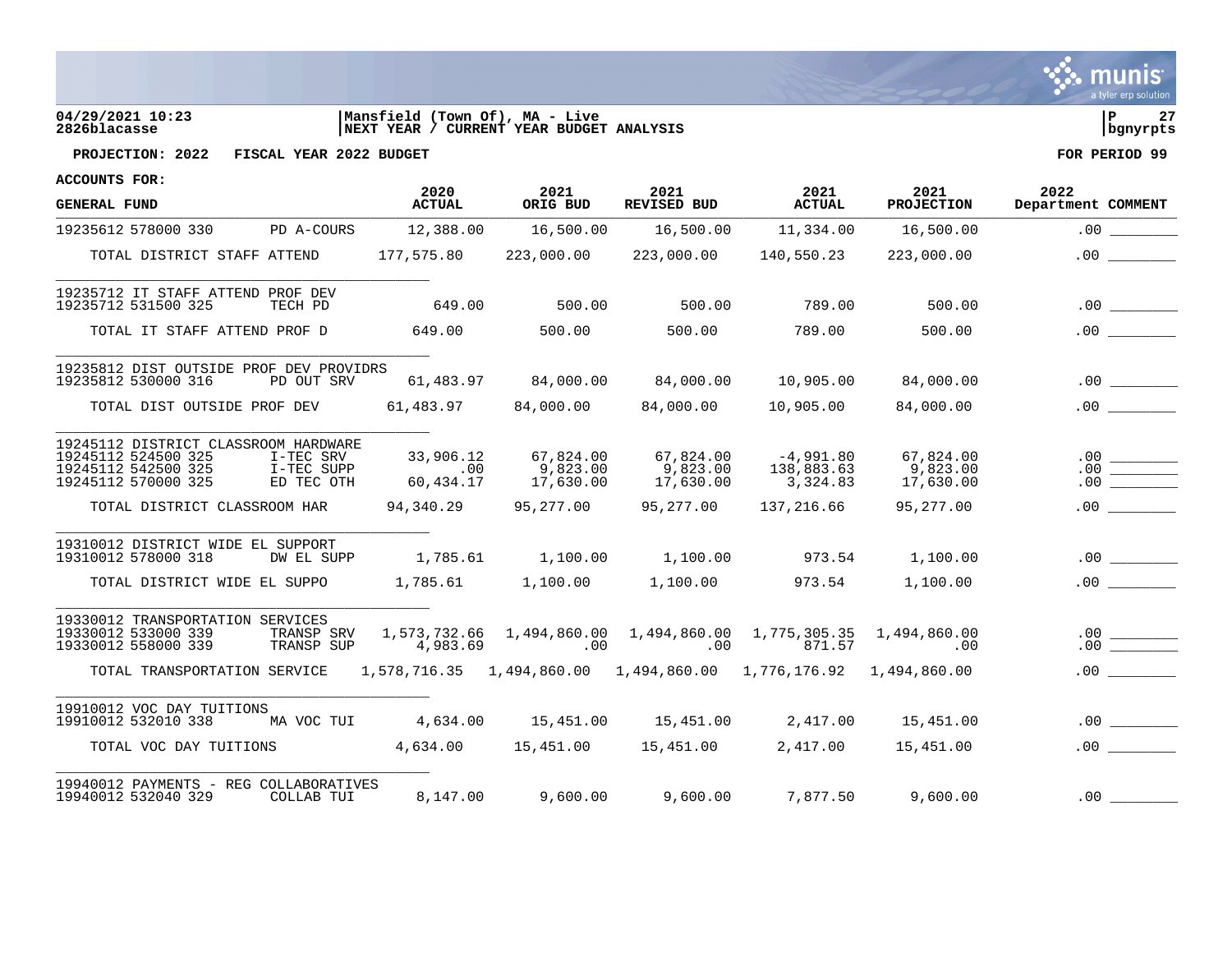|                                                                                                                                                                                                                                  |                                                                            |                                                                                                                                            |                                                                   |                                                       |                                                                                                                                | a tyler erp solution                                                                                                                                                                                                                                                                                                                                                                                                   |
|----------------------------------------------------------------------------------------------------------------------------------------------------------------------------------------------------------------------------------|----------------------------------------------------------------------------|--------------------------------------------------------------------------------------------------------------------------------------------|-------------------------------------------------------------------|-------------------------------------------------------|--------------------------------------------------------------------------------------------------------------------------------|------------------------------------------------------------------------------------------------------------------------------------------------------------------------------------------------------------------------------------------------------------------------------------------------------------------------------------------------------------------------------------------------------------------------|
| 04/29/2021 10:23<br>2826blacasse                                                                                                                                                                                                 | Mansfield (Town Of), MA - Live<br>NEXT YEAR / CURRENT YEAR BUDGET ANALYSIS |                                                                                                                                            |                                                                   |                                                       |                                                                                                                                | l P<br>28<br>bgnyrpts                                                                                                                                                                                                                                                                                                                                                                                                  |
| PROJECTION: 2022 FISCAL YEAR 2022 BUDGET                                                                                                                                                                                         |                                                                            |                                                                                                                                            |                                                                   |                                                       |                                                                                                                                | FOR PERIOD 99                                                                                                                                                                                                                                                                                                                                                                                                          |
| <b>ACCOUNTS FOR:</b>                                                                                                                                                                                                             | 2020                                                                       | 2021                                                                                                                                       | 2021                                                              |                                                       | 2021                                                                                                                           | 2022                                                                                                                                                                                                                                                                                                                                                                                                                   |
| <b>GENERAL FUND</b>                                                                                                                                                                                                              | <b>ACTUAL</b>                                                              | ORIG BUD                                                                                                                                   | REVISED BUD                                                       | 2021 <mark>2021</mark><br>אמוזידאם D<br><b>ACTUAL</b> | <b>PROJECTION</b>                                                                                                              | Department COMMENT                                                                                                                                                                                                                                                                                                                                                                                                     |
| TOTAL PAYMENTS - REG COLLABO          8,147.00        9,600.00        9,600.00        7,877.50         9,600.00<br>TOTAL EDUCATION - REGULAR DA     2,714,702.72    2,859,806.00    2,859,806.00    2,655,529.99    2,859,806.00 |                                                                            |                                                                                                                                            |                                                                   |                                                       |                                                                                                                                | .00                                                                                                                                                                                                                                                                                                                                                                                                                    |
| 302<br>SPECIAL EDUCATION                                                                                                                                                                                                         |                                                                            |                                                                                                                                            |                                                                   |                                                       |                                                                                                                                |                                                                                                                                                                                                                                                                                                                                                                                                                        |
| 11241522 RG OTH INSTRUCTIONAL MATERIALS<br>11241522 551000 360<br>RG LIB BKS                                                                                                                                                     |                                                                            |                                                                                                                                            |                                                                   |                                                       | LS<br>132.23 450.00 450.00 450.00                                                                                              |                                                                                                                                                                                                                                                                                                                                                                                                                        |
| TOTAL RG OTH INSTRUCTIONAL M .00 450.00 450.00 450.00 132.23 450.00                                                                                                                                                              |                                                                            |                                                                                                                                            |                                                                   |                                                       |                                                                                                                                | .00                                                                                                                                                                                                                                                                                                                                                                                                                    |
| 11242022 RG SPED INSTRUCTIONAL EQUIPMT<br>11242022 558000 317<br>11242022 558000 325                                                                                                                                             |                                                                            |                                                                                                                                            |                                                                   |                                                       | RG SPED IT<br>RG SPED IT 353.05 3,310.00 3,310.00 1,405.05 3,310.00<br>RG IT SUPP 1,965.83 7,135.00 7,135.00 5,453.31 7,135.00 |                                                                                                                                                                                                                                                                                                                                                                                                                        |
| TOTAL RG SPED INSTRUCTIONAL $2,318.88$ $10,445.00$ $10,445.00$ $6,858.36$ $10,445.00$                                                                                                                                            |                                                                            |                                                                                                                                            |                                                                   |                                                       |                                                                                                                                |                                                                                                                                                                                                                                                                                                                                                                                                                        |
| 11243022 RG SPED GENERAL SUPPLIES<br>11243022 558000 304<br>RG LANGART<br>11243022 558000 310<br>RG PE SUPP<br>RG TESTING<br>11243022 558000 315<br>RG SPED SU<br>11243022 558000 351<br>11243022 558000 352<br>RG SPED SU       |                                                                            | $\begin{array}{cccc} 613.47 & 700.00 \\ 585.30 & 1,000.00 \\ 620.58 & 1,100.00 \\ 9,945.32 & 6,500.00 \\ 6,157.24 & 16,000.00 \end{array}$ | $700.00$<br>$1,000.00$<br>$1,100.00$<br>$6,500.00$<br>$16,000.00$ | 903.97<br>3,351.55<br>5,997.75<br>12,898.89           | 643.27 700.00<br>903.97 1,000.00<br>3,351.55 1,100.00<br>5,997.75 6,500.00<br>16,000.00                                        | .00<br>.00<br>.00                                                                                                                                                                                                                                                                                                                                                                                                      |
| TOTAL RG SPED GENERAL SUPPLI 17,921.91 25,300.00 25,300.00 23,795.43 25,300.00                                                                                                                                                   |                                                                            |                                                                                                                                            |                                                                   |                                                       |                                                                                                                                |                                                                                                                                                                                                                                                                                                                                                                                                                        |
| 12241022 ROB SPED INSTR TEXTS-SOFTWARE<br>ROB SPED T 1,116.45 8,850.00 8,850.00 1,989.55 8,850.00<br>12241022 551300 317<br>TOTAL ROB SPED INSTR TEXTS-S 1,116.45 8,850.00 8,850.00 1,989.55 8,850.00                            |                                                                            |                                                                                                                                            |                                                                   |                                                       |                                                                                                                                |                                                                                                                                                                                                                                                                                                                                                                                                                        |
|                                                                                                                                                                                                                                  |                                                                            |                                                                                                                                            |                                                                   |                                                       |                                                                                                                                |                                                                                                                                                                                                                                                                                                                                                                                                                        |
|                                                                                                                                                                                                                                  |                                                                            |                                                                                                                                            |                                                                   |                                                       |                                                                                                                                | $\begin{array}{c c} .00 & \rule{3cm}{2.5cm} \quad \rule{2cm}{0.5cm} \quad \rule{2cm}{0.5cm} \quad \rule{2cm}{0.5cm} \quad \rule{2cm}{0.5cm} \quad \rule{2cm}{0.5cm} \quad \rule{2cm}{0.5cm} \quad \rule{2cm}{0.5cm} \quad \rule{2cm}{0.5cm} \quad \rule{2cm}{0.5cm} \quad \rule{2cm}{0.5cm} \quad \rule{2cm}{0.5cm} \quad \rule{2cm}{0.5cm} \quad \rule{2cm}{0.5cm} \quad \rule{2cm}{0.5cm} \quad \rule{2cm}{0.5cm} \$ |
| TOTAL ROB SPED INSTRUCTIONAL $1,413.15$ 8,300.00 8,300.00 878.66 8,300.00                                                                                                                                                        |                                                                            |                                                                                                                                            |                                                                   |                                                       |                                                                                                                                |                                                                                                                                                                                                                                                                                                                                                                                                                        |
|                                                                                                                                                                                                                                  |                                                                            |                                                                                                                                            |                                                                   |                                                       |                                                                                                                                | .00                                                                                                                                                                                                                                                                                                                                                                                                                    |

 $\mathcal{L}$  munis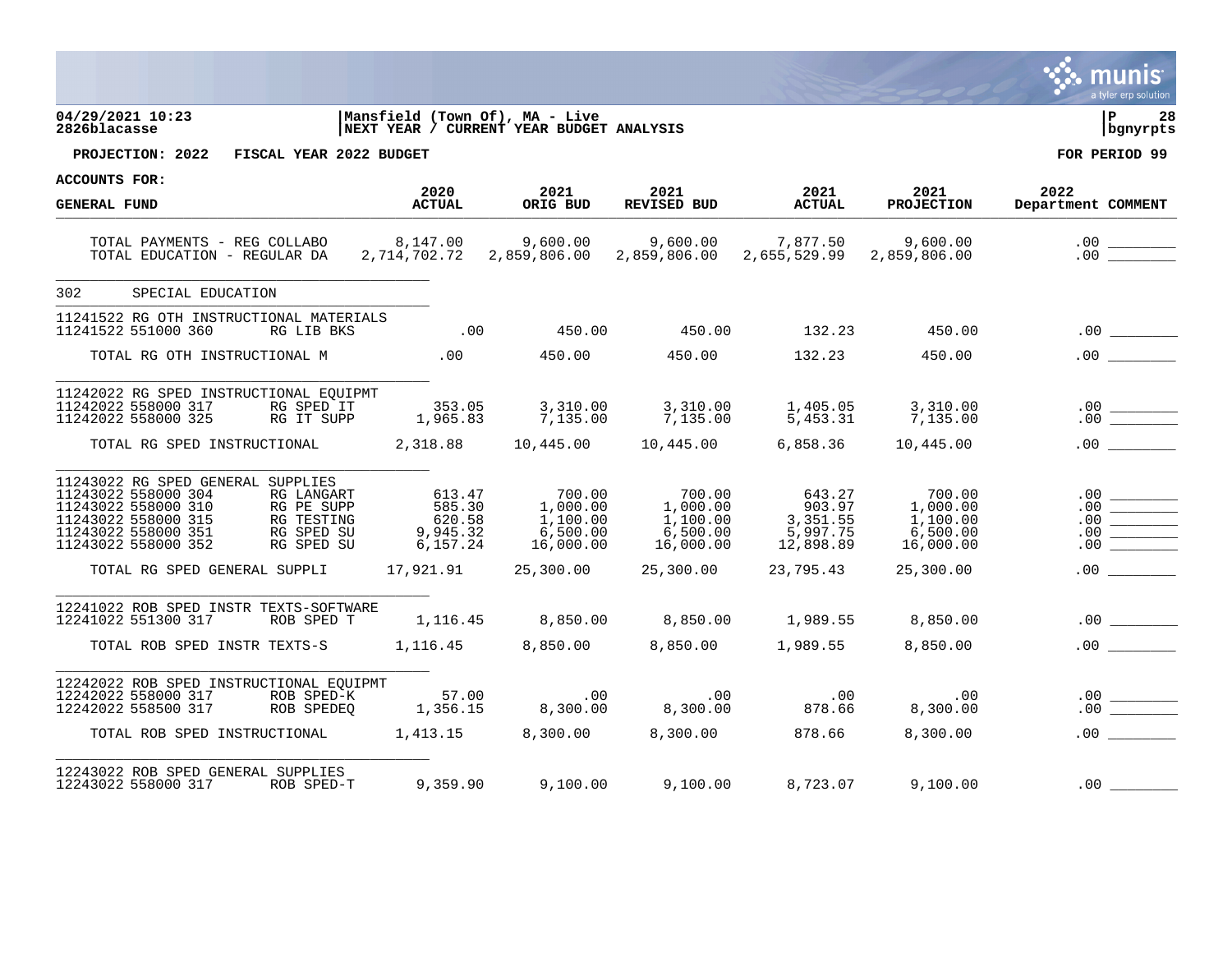

# **04/29/2021 10:23 |Mansfield (Town Of), MA - Live |P 29 2826blacasse |NEXT YEAR / CURRENT YEAR BUDGET ANALYSIS |bgnyrpts**



**PROJECTION: 2022 FISCAL YEAR 2022 BUDGET FOR PERIOD 99**

| <b>GENERAL FUND</b>                                                                                           | 2020<br><b>ACTUAL</b> | 2021<br>ORIG BUD | 2021<br>REVISED BUD                                                                                | 2021<br><b>ACTUAL</b> | 2021<br><b>PROJECTION</b>  | 2022<br>Department COMMENT                                |
|---------------------------------------------------------------------------------------------------------------|-----------------------|------------------|----------------------------------------------------------------------------------------------------|-----------------------|----------------------------|-----------------------------------------------------------|
| TOTAL ROB SPED GENERAL SUPPL                                                                                  |                       |                  | $9,359.90$ $9,100.00$ $9,100.00$                                                                   |                       | 8,723.07 9,100.00          | .00                                                       |
| 13241022 JJ SPED INSTR TEXTS-SOFTWARE<br>13241022 551300 317<br>JJ SPED TX                                    | 677.20                |                  | $2,945.00$ $2,945.00$ $2,057.99$ $2,945.00$                                                        |                       |                            | .00                                                       |
|                                                                                                               |                       |                  |                                                                                                    |                       |                            |                                                           |
| TOTAL JJ SPED INSTR TEXTS-SO                                                                                  |                       |                  | 677.20               2,945.00               2,945.00               2,057.99               2,945.00 |                       |                            | .00                                                       |
| 13243022 JJ SPED GENERAL SUPPLIES<br>13243022 558000 317<br>JJ SPED SU<br>13243022 558000 318<br>JJ ESL SUP   | 9,213.82<br>40.00     | 680.00           | 7,320.00 7,320.00 3,494.09<br>680.00                                                               | .00                   | 7,320.00<br>680.00         |                                                           |
| TOTAL JJ SPED GENERAL SUPPLI 9,253.82 8,000.00 8,000.00                                                       |                       |                  |                                                                                                    |                       | 3,494.09 8,000.00          | .00                                                       |
| 13245122 JJ SPED CLASSROOM HARDWARE<br>13245122 558000 318<br>JJ EL TECH<br>13245122 570000 317<br>JJ SPED OT |                       | .00              | 840.76 00 .00 .00<br>3,940.00 3,940.00 00 .00 .00 .00                                              | .00 840.76            | .00<br>00.<br>3 , 940 . 00 | $\begin{array}{c}\n 0.00 \\  \hline\n 0.00\n \end{array}$ |
| TOTAL JJ SPED CLASSROOM HARD                                                                                  | .00                   |                  | 3,940.00 3,940.00                                                                                  | 2,042.68              | 3,940.00                   |                                                           |
| 13280022 JJ PSYCHOLOGICAL SERVICES<br>13280022 558000 317<br>JJ PSYC SU                                       | 2,591.98              |                  | $2,119.00$ $2,119.00$ $1,073.32$ $2,119.00$                                                        |                       |                            | .00                                                       |
| TOTAL JJ PSYCHOLOGICAL SERVI                                                                                  | 2,591.98 2,119.00     |                  | 2,119.00                                                                                           | 1,073.32              | 2,119.00                   | .00                                                       |
| 14232522 OMS SPED S-T SUBSTITUTES<br>14232522 530700 349<br>OM SPED TU                                        | 2,701.00              |                  | $9,750.00$ $9,750.00$ $1,936.00$                                                                   |                       | 9,750.00                   | .00                                                       |
| TOTAL QMS SPED S-T SUBSTITUT 2,701.00                                                                         |                       |                  | 9,750.00 9,750.00 1,936.00                                                                         |                       | 9,750.00                   | $.00$ $\qquad \qquad$                                     |
| 14243022 QMS SPED GENERAL SUPPLIES                                                                            |                       |                  |                                                                                                    |                       |                            |                                                           |
| 14243022 558000 317<br>OM SPED SU                                                                             |                       |                  | 9,723.57 8,035.00 8,035.00 5,333.89                                                                |                       | 8,035.00                   | .00                                                       |
| TOTAL OMS SPED GENERAL SUPPL                                                                                  |                       |                  | $9,723.57$ $8,035.00$ $8,035.00$                                                                   | 5,333.89              | 8,035.00                   | .00                                                       |
| 14245122 QMS SPED CLASSROOM HARDWARE<br>14245122 542500 317 OM SPED IT                                        |                       |                  | $3,405.00$ $3,405.00$ $3,405.00$ $909.99$ $3,405.00$                                               |                       |                            | .00                                                       |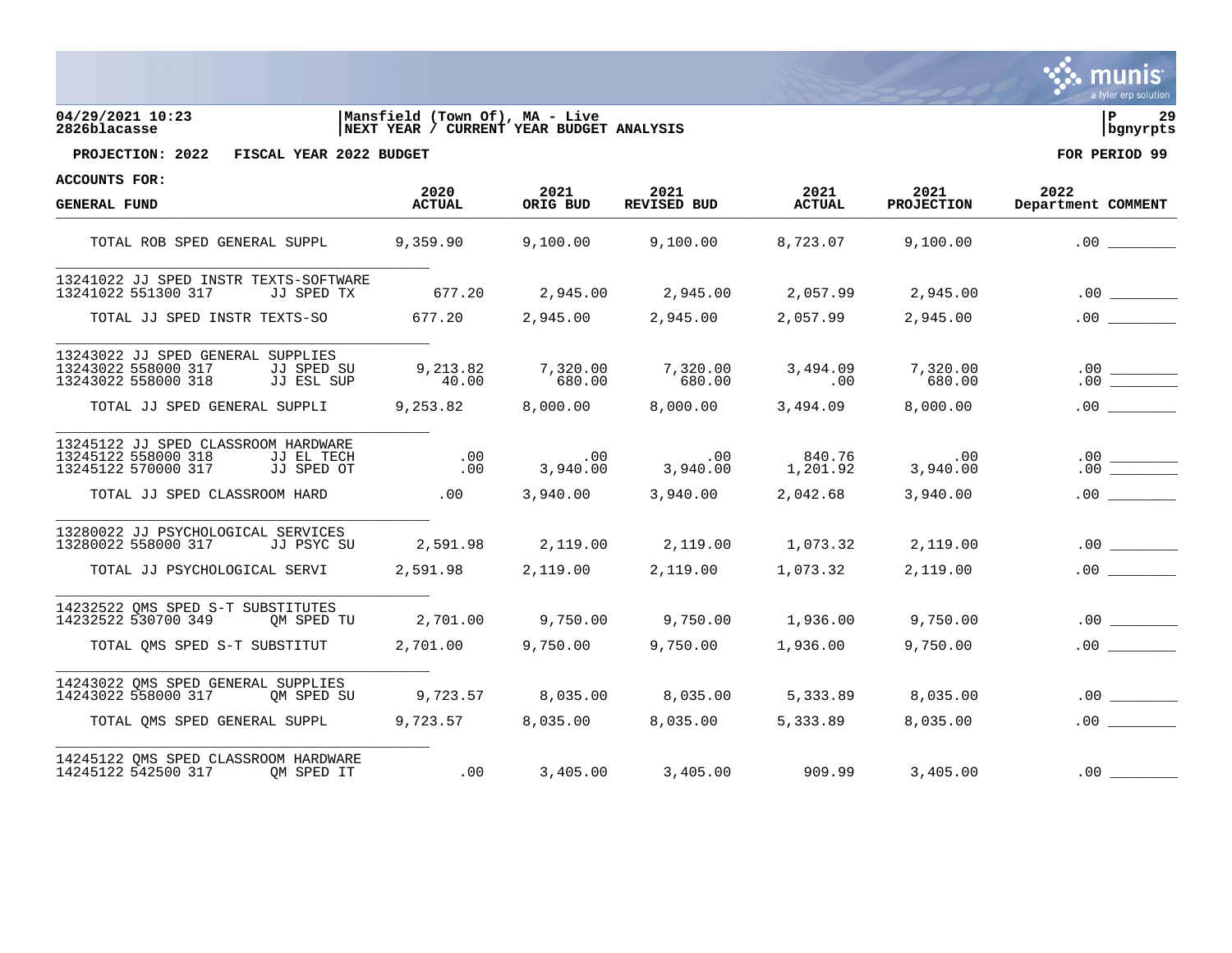

## **04/29/2021 10:23 |Mansfield (Town Of), MA - Live |P 30 2826blacasse |NEXT YEAR / CURRENT YEAR BUDGET ANALYSIS |bgnyrpts**



**PROJECTION: 2022 FISCAL YEAR 2022 BUDGET FOR PERIOD 99**

| <b>GENERAL FUND</b>                                                          | 2020<br><b>ACTUAL</b> | 2021<br>ORIG BUD | 2021<br><b>REVISED BUD</b> | 2021<br><b>ACTUAL</b> | 2021<br><b>PROJECTION</b> | 2022<br>Department COMMENT |
|------------------------------------------------------------------------------|-----------------------|------------------|----------------------------|-----------------------|---------------------------|----------------------------|
| TOTAL OMS SPED CLASSROOM HAR                                                 | .00                   | 3,405.00         | 3,405.00                   | 909.99                | 3,405.00                  | .00                        |
| 14272022 OMS SPED TESTING-ASSESSMENT<br>14272022 558000 321<br>OM SPED TE    | 3,715.66              | 550.00           | 550.00                     | 1,583.22              | 550.00                    | $.00$ $\qquad \qquad$      |
| TOTAL OMS SPED TESTING-ASSES                                                 | 3,715.66              | 550.00           | 550.00                     | 1,583.22              | 550.00                    | .00                        |
| 15232522 MHS SPED S-T SUBSTITUTES<br>15232522 530700 349<br>HS SPED TU       | 14,270.00             | 38,000.00        | 38,000.00                  | 7,252.00              | 38,000.00                 | .00                        |
| TOTAL MHS SPED S-T SUBSTITUT                                                 | 14,270.00             | 38,000.00        | 38,000.00                  | 7,252.00              | 38,000.00                 |                            |
| 15241022 MHS SPED INSTR TEXTS-SOFTWARE<br>15241022 551300 317<br>HS SPED TX  | 994.17                | 3,267.00         | 3,267.00                   | 536.44                | 3,267.00                  | .00                        |
| TOTAL MHS SPED INSTR TEXTS-S                                                 | 994.17                | 3,267.00         | 3,267.00                   | 536.44                | 3,267.00                  |                            |
| 15242022 MHS SPED INSTRUCTIONAL EOUIPMT<br>15242022 558500 317<br>HS SPED EO | 6,686.20              | 3,492.00         | 3,492.00                   | 4,757.15              | 3,492.00                  | .00                        |
| TOTAL MHS SPED INSTRUCTIONAL                                                 | 6,686.20              | 3,492.00         | 3,492.00                   | 4,757.15              | 3,492.00                  | .00                        |
| 15243022 MHS SPED GENERAL SUPPLIES<br>15243022 558000 317<br>HS SPED SU      | 6,038.96              | 8,860.00         | 8,860.00                   | 8,219.42              | 8,860.00                  | .00                        |
| TOTAL MHS SPED GENERAL SUPPL                                                 | 6,038.96              | 8,860.00         | 8,860.00                   | 8,219.42              | 8,860.00                  |                            |
| 15245122 MHS SPED CLASSROOM HARDWARE<br>15245122 542500 317<br>HS SPED IT    | 8,509.72              | 5,282.00         | 5,282.00                   | 1,827.99              | 5,282.00                  | .00                        |
| TOTAL MHS SPED CLASSROOM HAR                                                 | 8,509.72              | 5,282.00         | 5,282.00                   | 1,827.99              | 5,282.00                  | .00                        |
| 15310022 MHS ATTENDANCE SERVICES<br>15310022 530000 318<br>PROF&TECH         | 2,022.11              | .00              | .00                        | 12,410.10             | .00                       | .00                        |
| TOTAL MHS ATTENDANCE SERVICE                                                 | 2,022.11              | .00              | .00                        | 12,410.10             | .00                       | .00                        |
| 19211022 DISTRICT SPED ADMINISTRATION<br>19211022 530000 341<br>SPED CONF    | 4,827.28              | 6,000.00         | 6,000.00                   | 2,636.28              | 6,000.00                  | .00                        |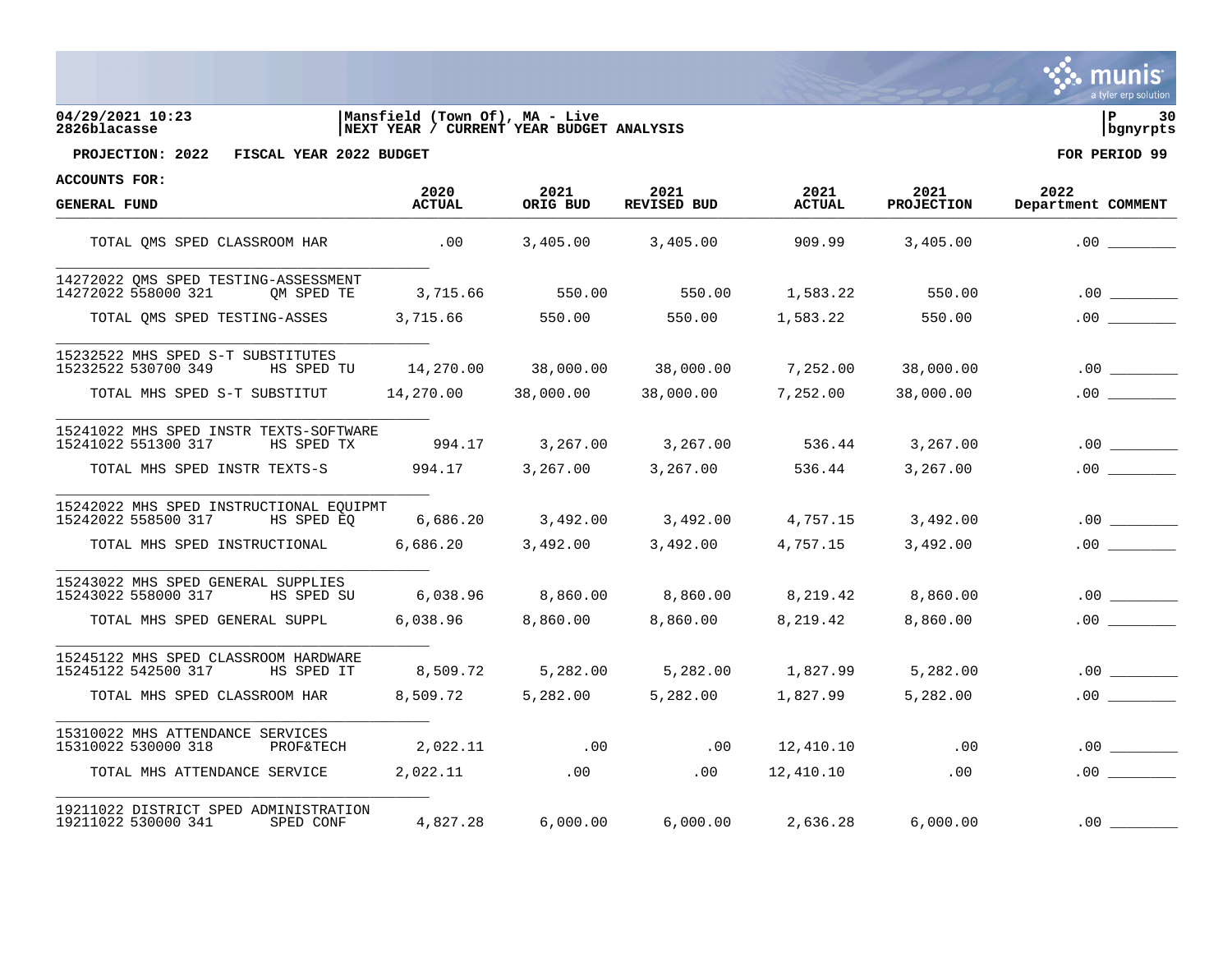

# **04/29/2021 10:23 |Mansfield (Town Of), MA - Live |P 31 2826blacasse |NEXT YEAR / CURRENT YEAR BUDGET ANALYSIS |bgnyrpts**



| <b>GENERAL FUND</b>                                                                                                                                                                     | 2020<br><b>ACTUAL</b>                                | 2021<br>ORIG BUD                                   | 2021<br>REVISED BUD                                | 2021<br><b>ACTUAL</b>                              | 2021<br><b>PROJECTION</b>                          | 2022<br>Department COMMENT            |
|-----------------------------------------------------------------------------------------------------------------------------------------------------------------------------------------|------------------------------------------------------|----------------------------------------------------|----------------------------------------------------|----------------------------------------------------|----------------------------------------------------|---------------------------------------|
| SPED CNSLT<br>19211022 530000 343<br>19211022 542000 341<br>SPED SUPPL                                                                                                                  | 26,551.17<br>8,349.28                                | 15,150.00<br>7,000.00                              | 15,150.00<br>7,000.00                              | 13,712.00<br>7,547.22                              | 15,150.00<br>7,000.00                              | $.00 \,$<br>.00                       |
| TOTAL DISTRICT SPED ADMINIST                                                                                                                                                            | 39,727.73                                            | 28,150.00                                          | 28,150.00                                          | 23,895.50                                          | 28,150.00                                          |                                       |
| 19232022 SPED MEDICAL/THERAPEUTIC SRVCS<br>19232022 530000 343<br>SPED THERP                                                                                                            | 33,508.09                                            | 6,000.00                                           | 6,000.00                                           | 8,157.00                                           | 6,000.00                                           |                                       |
| TOTAL SPED MEDICAL/THERAPEUT                                                                                                                                                            | 33,508.09                                            | 6,000.00                                           | 6,000.00                                           | 8,157.00                                           | 6,000.00                                           | .00                                   |
| 19235622 SPED STAFF ATTEND PROF DEV<br>19235622 531500 341<br>SPED PDCNF                                                                                                                | 350.00                                               |                                                    | 2,500.00  2,500.00  1,155.00                       |                                                    | 2,500.00                                           | .00                                   |
| TOTAL SPED STAFF ATTEND PROF                                                                                                                                                            | 350.00                                               |                                                    | 2,500.00 2,500.00 1,155.00                         |                                                    | 2,500.00                                           |                                       |
| 19243022 DISTRICT SPED GENERAL SUPPLIES<br>19243022 558000 342<br>SPED T-SUP                                                                                                            | 6,498.46                                             | 7,800.00                                           | 7,800.00                                           | 4,299.28                                           | 7,800.00                                           | .00                                   |
| TOTAL DISTRICT SPED GENERAL 6,498.46 7,800.00 7,800.00                                                                                                                                  |                                                      |                                                    |                                                    | 4,299.28                                           | 7,800.00                                           | .00                                   |
| 19245122 DIST SPED CLASSROOM HARDWARE<br>19245122 542500 341<br>SPED I-TEC                                                                                                              | 16,697.50                                            |                                                    |                                                    |                                                    | 12,000.00                                          |                                       |
| TOTAL DIST SPED CLASSROOM HA                                                                                                                                                            |                                                      |                                                    |                                                    | 7,563.08                                           | 12,000.00                                          |                                       |
| 19280022 DISTRICT PSYCHOLOGICAL SRVCS<br>19280022 530000 341<br>SPED CNSLT<br>19280022 530800 357<br>SPED EVALS<br>19280022 530900 342<br>PSYCH SRV<br>19280022 558000 342<br>ASSMT SUP | 122,005.18<br>52,093.48<br>$\overline{00}$<br>242.90 | 130,000.00<br>58,750.00<br>13,710.00<br>.00        | 130,000.00<br>58,750.00<br>13,710.00<br>00.<br>.00 | 219, 453. 75<br>54,388.75<br>13,434.10<br>.00      | 130,000.00<br>58,750.00<br>13,710.00<br>$.00 \,$   | $.00$ $\qquad$<br>$\frac{0.00}{0.00}$ |
| TOTAL DISTRICT PSYCHOLOGICAL                                                                                                                                                            | 174,341.56                                           | 202,460.00                                         | 202,460.00                                         | 287,276.60                                         | 202,460.00                                         |                                       |
| 19330022 SPED TRANSPORTATION SERVICES<br>19330022 533000 340<br>S-TRNSP SV<br>19330022 558000 340<br>S-TRNSP SU<br>19330022 570000 340<br>S-TRNS MNT<br>TOTAL SPED TRANSPORTATION SE    | 548,620.47<br>23,771.56<br>38,467.41<br>610,859.44   | 643,973.00<br>35,000.00<br>40,000.00<br>718,973.00 | 643,973.00<br>35,000.00<br>40,000.00<br>718,973.00 | 584,043.87<br>20,615.00<br>14,976.49<br>619,635.36 | 643,973.00<br>35,000.00<br>40,000.00<br>718,973.00 | $.00$ $\frac{$<br>.00                 |
| 19930022 PROGRAMS NON-PUBLIC SCHOOLS<br>19930022 532030 345<br>NONPUB TUI                                                                                                               | 44,132.00                                            | .00                                                |                                                    | .00<br>.00                                         | .00                                                | .00                                   |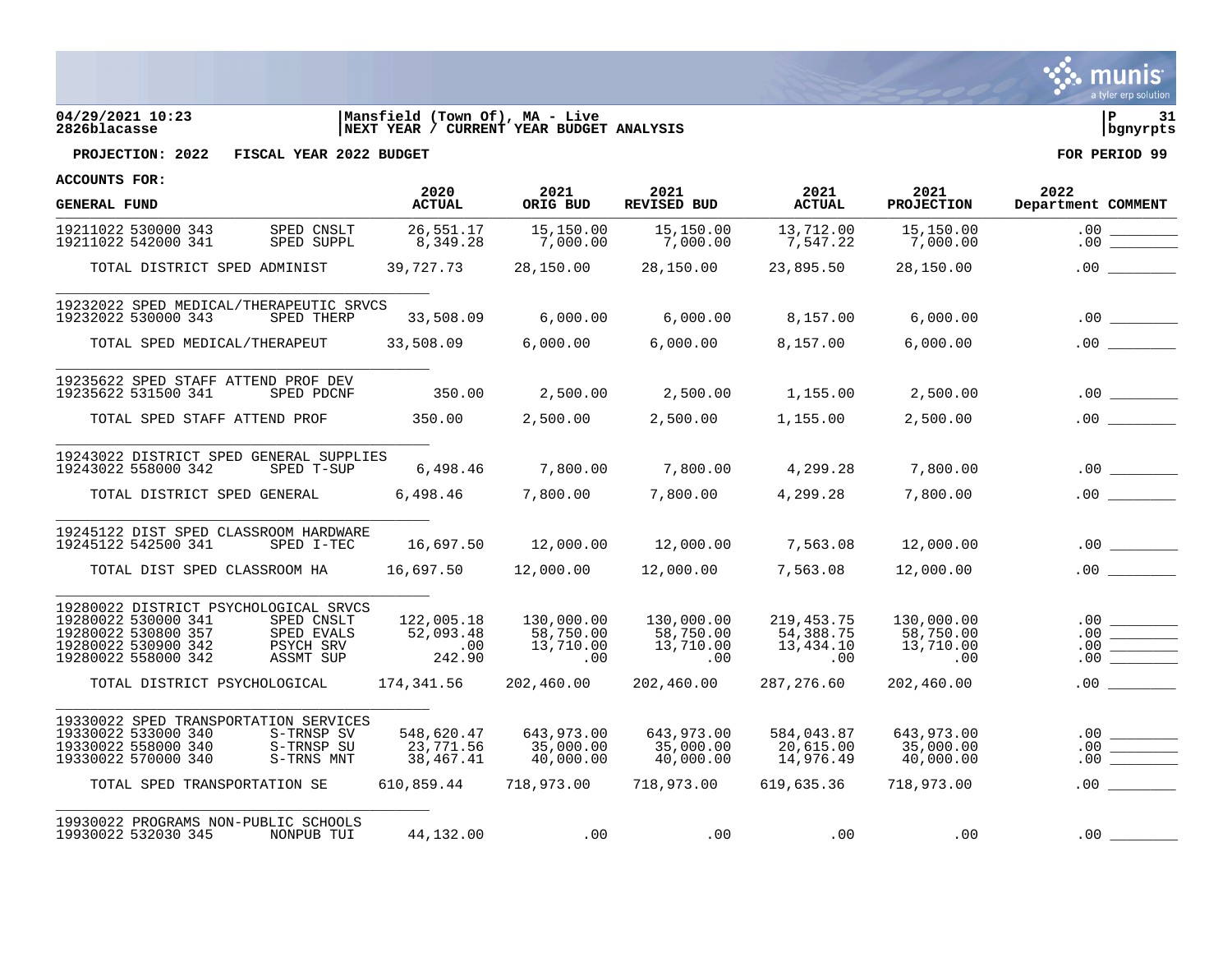

# **04/29/2021 10:23 |Mansfield (Town Of), MA - Live |P 32 2826blacasse |NEXT YEAR / CURRENT YEAR BUDGET ANALYSIS |bgnyrpts**



**PROJECTION: 2022 FISCAL YEAR 2022 BUDGET FOR PERIOD 99**

| <b>ACCOUNTS FOR:</b>                                                                                                 |                       |                                        |                                                                                                        |                       |                                                           |                                                                                                                                                                                                                                                                                                                                                                               |
|----------------------------------------------------------------------------------------------------------------------|-----------------------|----------------------------------------|--------------------------------------------------------------------------------------------------------|-----------------------|-----------------------------------------------------------|-------------------------------------------------------------------------------------------------------------------------------------------------------------------------------------------------------------------------------------------------------------------------------------------------------------------------------------------------------------------------------|
| <b>GENERAL FUND</b>                                                                                                  | 2020<br><b>ACTUAL</b> | 2021<br>ORIG BUD                       | 2021<br>REVISED BUD                                                                                    | 2021<br><b>ACTUAL</b> | 2021<br><b>PROJECTION</b>                                 | 2022<br>Department COMMENT                                                                                                                                                                                                                                                                                                                                                    |
| 19930022 532030 347 MONPUB TUI 1,583,174.89 1,742,488.00 1,742,488.00 1,196,911.10 1,742,488.00                      |                       |                                        |                                                                                                        |                       |                                                           | .00                                                                                                                                                                                                                                                                                                                                                                           |
| TOTAL PROGRAMS NON-PUBLIC SC 1,627,306.89 1,742,488.00 1,742,488.00 1,196,911.10 1,742,488.00                        |                       |                                        |                                                                                                        |                       |                                                           |                                                                                                                                                                                                                                                                                                                                                                               |
| 19940022 PAYMENTS - SPED COLLABORATIVES<br>19940022 532040 345                                                       |                       |                                        | MEMBCOLLAB 1,819,455.76 933,035.00 933,035.00 340,951.72 933,035.00                                    |                       |                                                           |                                                                                                                                                                                                                                                                                                                                                                               |
| TOTAL PAYMENTS - SPED COLLAB<br>TOTAL SPECIAL EDUCATION                                                              |                       | 4,428,060.11 3,813,496.00 3,813,496.00 |                                                                                                        | 340,951.72 933,035.00 | 2,585,656.22 3,813,496.00                                 |                                                                                                                                                                                                                                                                                                                                                                               |
| 305<br>EDUCATION - UNDISTRUBUTED                                                                                     |                       |                                        |                                                                                                        |                       |                                                           |                                                                                                                                                                                                                                                                                                                                                                               |
| 11221052 RG SCHOOL LEADERSHIP EXPENSES<br>11221052 542000 329<br>RG SUPV SU                                          |                       |                                        |                                                                                                        |                       | 12,890.77   17,744.00   17,744.00   13,427.13   17,744.00 |                                                                                                                                                                                                                                                                                                                                                                               |
| TOTAL RG SCHOOL LEADERSHIP E                                                                                         |                       |                                        | 17,744.00                                                                                              | 13,427.13             | 17,744.00                                                 | .00                                                                                                                                                                                                                                                                                                                                                                           |
| 11310052 RG ATTENDANCE SERVICES<br>11310052 530000 318<br>RG LIAISON<br>11310052 530000 321<br>RG LIAISON            | 3,650.68<br>1,534.56  | $\sim 00$                              | $6,500.00$ $6,500.00$ $3,960.00$<br>.00                                                                | $\sim$ 00             | 6,500.00<br>$\overline{00}$                               | $\begin{array}{c c} .00 & \rule{3cm}{0.2cm} \rule{2cm}{0.2cm} \rule{2cm}{0.2cm} \rule{2cm}{0.2cm} \rule{2cm}{0.2cm} \rule{2cm}{0.2cm} \rule{2cm}{0.2cm} \rule{2cm}{0.2cm} \rule{2cm}{0.2cm} \rule{2cm}{0.2cm} \rule{2cm}{0.2cm} \rule{2cm}{0.2cm} \rule{2cm}{0.2cm} \rule{2cm}{0.2cm} \rule{2cm}{0.2cm} \rule{2cm}{0.2cm} \rule{2cm}{0.2cm} \rule{2cm}{0.2cm} \rule{2cm}{0.2$ |
| TOTAL RG ATTENDANCE SERVICES                                                                                         | 5,185.24              | 6,500.00                               | 6,500.00                                                                                               | 3,960.00              | 6,500.00                                                  | .00                                                                                                                                                                                                                                                                                                                                                                           |
| 11320052 RG MEDICAL/HEALTH SERVICES<br>11320052 530600 322<br>RG NRS SRV<br>11320052 558000 322<br>RG NRS SUP        | 82.99<br>2,127.51     |                                        | $\begin{array}{cccc} 82.99 & .00 & .00 & .01 \\ 2,127.51 & 2,625.00 & 2,625.00 & 2,151.78 \end{array}$ |                       | .00<br>2,625.00                                           |                                                                                                                                                                                                                                                                                                                                                                               |
| TOTAL RG MEDICAL/HEALTH SERV                                                                                         | 2,210.50              | 2,625.00                               |                                                                                                        | 2,625.00 2,151.78     | 2,625.00                                                  | .00                                                                                                                                                                                                                                                                                                                                                                           |
| 11352052 RG OTHER STUDENT ACTIVITIES<br>11352052 530000 316<br>RG ST-PRGM                                            | $\sim$ 00             |                                        | $3,000.00$ $3,000.00$                                                                                  | .00                   | 3,000.00                                                  |                                                                                                                                                                                                                                                                                                                                                                               |
| TOTAL RG OTHER STUDENT ACTIV                                                                                         | $\sim$ 00             | 3,000.00                               | 3,000.00                                                                                               | .00                   | 3,000.00                                                  |                                                                                                                                                                                                                                                                                                                                                                               |
| 11530052 RG RENTAL/LEASE OF EQUIPMENT<br>11530052 530000 316 RG ED LEAS 6,364.32 7,579.00 7,579.00 7,725.67 7,579.00 |                       |                                        |                                                                                                        |                       |                                                           |                                                                                                                                                                                                                                                                                                                                                                               |
| TOTAL RG RENTAL/LEASE OF EOU 6,364.32 7,579.00 7,579.00 7,725.67 7,579.00                                            |                       |                                        |                                                                                                        |                       |                                                           | .00                                                                                                                                                                                                                                                                                                                                                                           |
| 11740052 RG REPLACEMENT OF EQUIPMENT<br>11740052 558500 316<br>RG REPL EO                                            | 2,912.28              | .00                                    | .00                                                                                                    | .00                   | $.00 \,$                                                  | $.00 \,$                                                                                                                                                                                                                                                                                                                                                                      |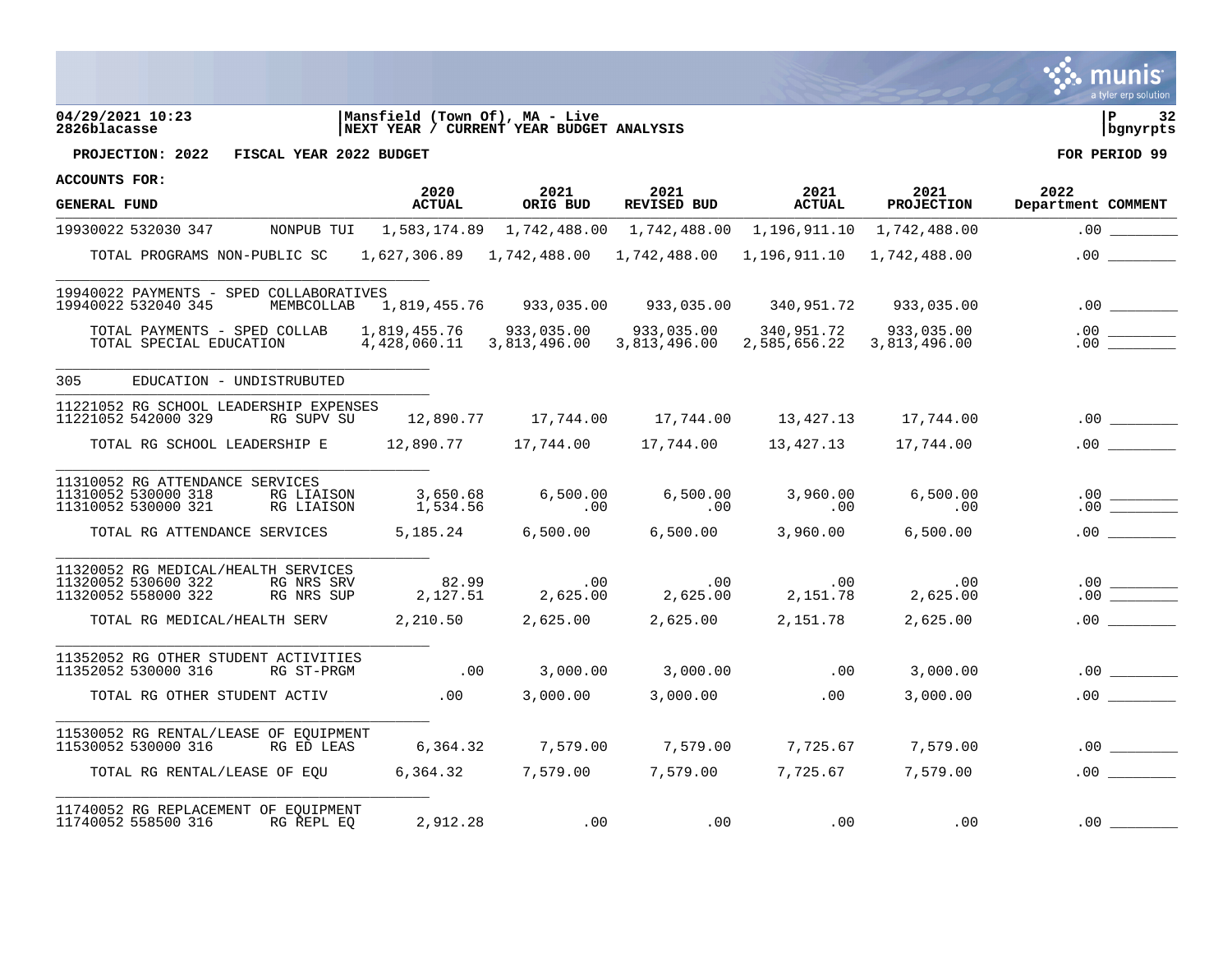

**GENERAL FUND ACTUAL ORIG BUD REVISED BUD ACTUAL PROJECTION Department COMMENT** ACTORE CONDERVER TO A REVENUE ON THE REVENUE OF A REVENUE PRODUCTION DEPERTMENT TOTAL RG REPLACEMENT OF EQUI 2,912.28 .00 .00 .00 .00 .00 \_\_\_\_\_\_\_\_ \_\_\_\_\_\_\_\_\_\_\_\_\_\_\_\_\_\_\_\_\_\_\_\_\_\_\_\_\_\_\_\_\_\_\_\_\_\_\_\_\_\_\_\_ 12221052 ROB PRINCIPAL CONT SERV<br>12221052 530000 329 ROB PR SRV 12221052 530000 329 ROB PR SRV 223.48 600.00 600.00 .00 600.00 600.00 .00 600.00<br>12221052 542000 329 ROB PR SUP 4,931.31 8,200.00 8,200.00 3,471.98 8,200.00 .00 12221052 542000 329 ROB PR SUP 4,931.31 8,200.00 8,200.00 3,471.98 8,200.00 .00 \_\_\_\_\_\_\_\_ 12221052 570000 329 TOTAL ROB PRINCIPAL CONT SER  $9,000.43$  13,720.00 13,720.00 4,963.48 13,720.00 .00 \_\_\_\_\_\_\_\_\_\_\_\_\_\_\_\_\_\_\_\_\_\_\_\_\_\_\_\_\_\_\_\_\_\_\_\_\_\_\_\_\_\_\_\_ 12310052 ROB ATTENDANCE SERVICES  $12310052$  530000 318 ROB LIAISN 7.014.06 8.000.00 8.000.00 9.461.41 8.000.00 .00 TOTAL ROB ATTENDANCE SERVICE 7,014.06 8,000.00 8,000.00 9,461.41 8,000.00 .00 00 \_\_\_\_\_\_\_\_\_\_\_\_\_\_\_\_\_\_\_\_\_\_\_\_\_\_\_\_\_\_\_\_\_\_\_\_\_\_\_\_\_\_\_\_ 12320052 ROB MEDICAL/HEALTH SERVICES  $12320052$  558000 322 ROB NRS SU  $3.067.69$   $4.955.00$   $4.955.00$   $3.049.78$   $4.955.00$   $0.00$ TOTAL ROB MEDICAL/HEALTH SER 3,067.69 4,955.00 4,955.00 3,049.78 4,955.00 .00 0 \_\_\_\_\_\_\_\_\_\_\_\_\_\_\_\_\_\_\_\_\_\_\_\_\_\_\_\_\_\_\_\_\_\_\_\_\_\_\_\_\_\_\_\_ 12530052 ROB RENTAL/LEASE OF EQUIPMENT  $12530052$  531800 316 ROB E-LEAS 22,314.24 23,068.00 23,068.00 23,961.01 23,068.00 .00 TOTAL ROB RENTAL/LEASE OF EO  $22,314.24$   $23,068.00$   $23,068.00$   $23,961.01$   $23,068.00$   $23,068.00$   $23.068.00$ \_\_\_\_\_\_\_\_\_\_\_\_\_\_\_\_\_\_\_\_\_\_\_\_\_\_\_\_\_\_\_\_\_\_\_\_\_\_\_\_\_\_\_\_ 12730052 ROB NEW EQUIPMENT 12730052 558500 316 ROB EQ SUP 18,504.05 9,550.00 9,550.00 32,255.68 9,550.00 .00 \_\_\_\_\_\_\_\_ TOTAL ROB NEW EQUIPMENT 18,504.05 9,550.00 9,550.00 32,255.68 9,550.00 .00 \_\_\_\_\_\_\_\_\_\_\_\_\_\_\_\_\_\_\_\_\_\_\_\_\_\_\_\_\_\_\_\_\_\_\_\_\_\_\_\_\_\_\_\_

**2826blacasse |NEXT YEAR / CURRENT YEAR BUDGET ANALYSIS |bgnyrpts**

**ACCOUNTS FOR:**

12740052 ROB REPLACEMENT OF EQUIPMENT  $12740052$  558500 316 ROB EQ REP 2,964.87 10,300.00 10,300.00 1,227.86 10,300.00 .00 .00 TOTAL ROB REPLACEMENT OF EQU 2,964.87 10,300.00 10,300.00 1,227.86 10,300.00 .00 0 \_\_\_\_\_\_\_\_\_\_\_\_\_\_\_\_\_\_\_\_\_\_\_\_\_\_\_\_\_\_\_\_\_\_\_\_\_\_\_\_\_\_\_\_ 13221052 JJ SCHOOL LEADERSHIP EXPENSES<br>13221052 530000 329 JJ PRIN SV 13221052 530000 329 JJ PRIN SV 223.48 .00 .00 .00 .00 .00 \_\_\_\_\_\_\_\_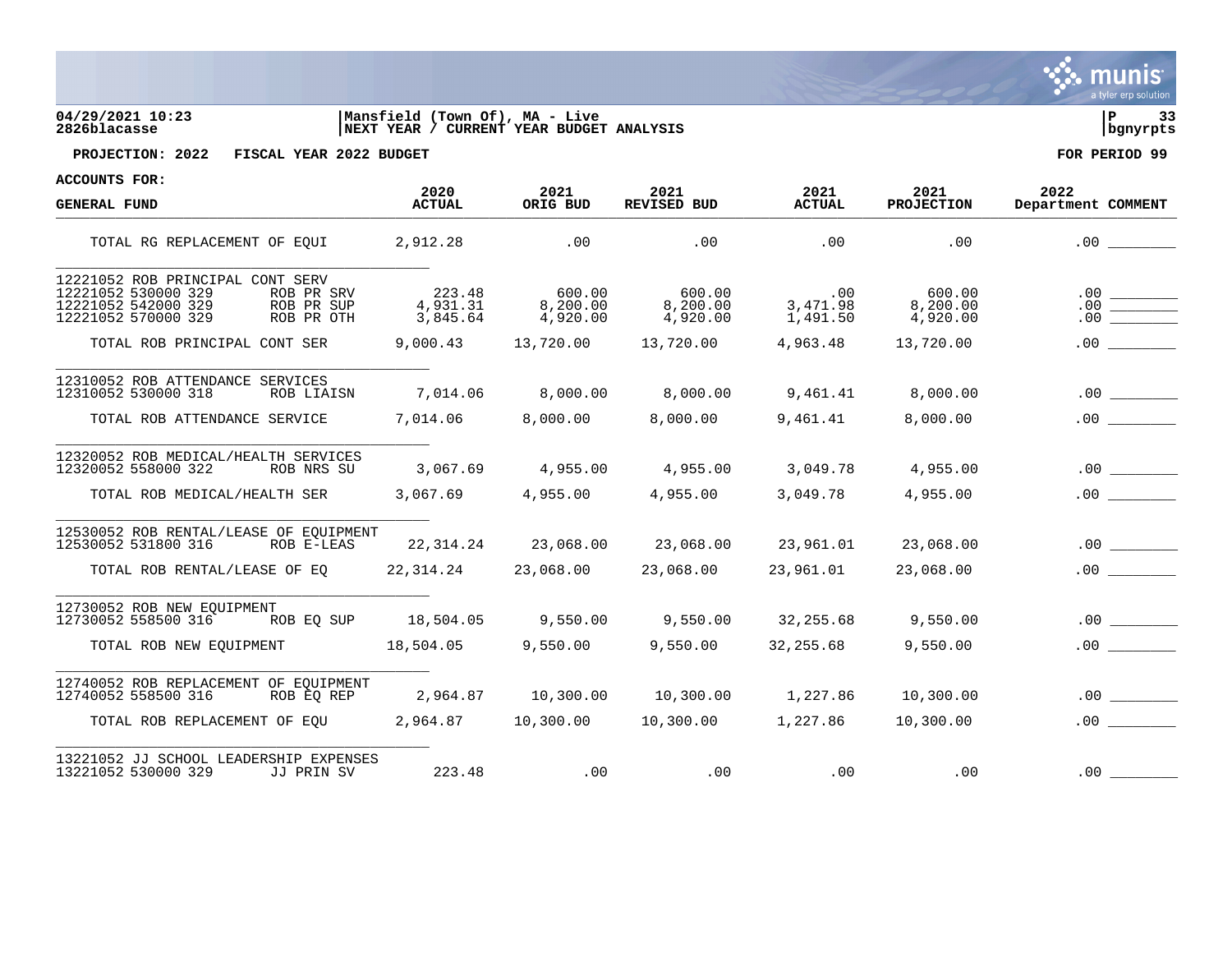

# **04/29/2021 10:23 |Mansfield (Town Of), MA - Live |P 34 2826blacasse |NEXT YEAR / CURRENT YEAR BUDGET ANALYSIS |bgnyrpts**



**PROJECTION: 2022 FISCAL YEAR 2022 BUDGET FOR PERIOD 99**

| <b>GENERAL FUND</b>                                                               |                                      | 2020<br><b>ACTUAL</b>            | 2021<br>ORIG BUD                  | 2021<br>REVISED BUD                                                                                                                                   | 2021<br><b>ACTUAL</b>            | 2021<br>PROJECTION                | 2022<br>Department COMMENT                                                                                                                                                                                                                                                                                                                                                                                             |
|-----------------------------------------------------------------------------------|--------------------------------------|----------------------------------|-----------------------------------|-------------------------------------------------------------------------------------------------------------------------------------------------------|----------------------------------|-----------------------------------|------------------------------------------------------------------------------------------------------------------------------------------------------------------------------------------------------------------------------------------------------------------------------------------------------------------------------------------------------------------------------------------------------------------------|
| 13221052 542000 316<br>13221052 542000 329<br>13221052 570000 329                 | JJ SUPPL<br>JJ PRIN SU<br>JJ PRIN OT | 8,005.70<br>4,031.06<br>5,065.59 | 14,525.00<br>7,010.00<br>6,020.00 | 14,525.00<br>7,010.00<br>6,020.00                                                                                                                     | 4,900.24<br>5,002.40<br>3,491.58 | 14,525.00<br>7,010.00<br>6,020.00 | .00<br>.00<br>.00                                                                                                                                                                                                                                                                                                                                                                                                      |
| TOTAL JJ SCHOOL LEADERSHIP E                                                      |                                      | 17,325.83 27,555.00              |                                   |                                                                                                                                                       | 27,555.00 13,394.22              | 27,555.00                         | .00                                                                                                                                                                                                                                                                                                                                                                                                                    |
| 13310052 JJ ATTENDANCE SERVICES                                                   |                                      |                                  |                                   |                                                                                                                                                       |                                  |                                   |                                                                                                                                                                                                                                                                                                                                                                                                                        |
| 13310052 530000 318                                                               | JJ LIAISON                           |                                  |                                   | $4,311.28$ $11,000.00$ $11,000.00$ $2,617.50$                                                                                                         |                                  | 11,000.00                         |                                                                                                                                                                                                                                                                                                                                                                                                                        |
| TOTAL JJ ATTENDANCE SERVICES                                                      |                                      |                                  |                                   | $4,311.28$ $11,000.00$ $11,000.00$ $2,617.50$ $11,000.00$                                                                                             |                                  |                                   |                                                                                                                                                                                                                                                                                                                                                                                                                        |
| 13320052 JJ MEDICAL/HEALTH SERVICES<br>13320052 558000 322<br>13320052 570000 322 | JJ NRS SUP<br>JJ NRS OTH             | 8,795.88<br>2,757.25             | 1,255.00                          |                                                                                                                                                       | 5,963.78<br>225.08               | 8,410.00<br>1,255.00              | $\begin{array}{c c} .00 & \rule{3cm}{2.5cm} \quad \rule{2cm}{0.5cm} \quad \rule{2cm}{0.5cm} \quad \rule{2cm}{0.5cm} \quad \rule{2cm}{0.5cm} \quad \rule{2cm}{0.5cm} \quad \rule{2cm}{0.5cm} \quad \rule{2cm}{0.5cm} \quad \rule{2cm}{0.5cm} \quad \rule{2cm}{0.5cm} \quad \rule{2cm}{0.5cm} \quad \rule{2cm}{0.5cm} \quad \rule{2cm}{0.5cm} \quad \rule{2cm}{0.5cm} \quad \rule{2cm}{0.5cm} \quad \rule{2cm}{0.5cm} \$ |
| TOTAL JJ MEDICAL/HEALTH SERV 11,553.13 9,665.00 9,665.00 6,188.86 9,665.00        |                                      |                                  |                                   |                                                                                                                                                       |                                  |                                   |                                                                                                                                                                                                                                                                                                                                                                                                                        |
| 13423052 JJ MAINTENANCE OF EOUIPMENT                                              |                                      |                                  | 900.00                            | 900.00                                                                                                                                                | .00                              | 900.00                            |                                                                                                                                                                                                                                                                                                                                                                                                                        |
| 13423052 524100 309<br>13423052 524100 316                                        | JJ MUS SRV<br>JJ GEN SRV             | 1,000.92<br>188.56               | 2,893.00                          | 2,893.00                                                                                                                                              | 886.22                           | 2,893.00                          | $\begin{array}{c c} .00 & \rule{3cm}{2.5cm} \rule{2cm}{2.5cm} \rule{2cm}{2.5cm} \rule{2cm}{2.5cm} \rule{2cm}{2.5cm} \rule{2cm}{2.5cm} \rule{2cm}{2.5cm} \rule{2cm}{2.5cm} \rule{2cm}{2.5cm} \rule{2cm}{2.5cm} \rule{2cm}{2.5cm} \rule{2cm}{2.5cm} \rule{2cm}{2.5cm} \rule{2cm}{2.5cm} \rule{2cm}{2.5cm} \rule{2cm}{2.5cm} \rule{2cm}{2.5cm} \rule{2cm}{2.5cm} \rule{2cm}{2.5$                                          |
| TOTAL JJ MAINTENANCE OF EQUI 1,189.48                                             |                                      |                                  |                                   | 3,793.00 3,793.00                                                                                                                                     | 886.22                           | 3,793.00                          |                                                                                                                                                                                                                                                                                                                                                                                                                        |
| 13530052 JJ RENTAL/LEASE OF EOUIPMENT<br>13530052 527000 316                      | JJ G-LEASE                           |                                  |                                   | $37,089.78$ $38,025.00$ $38,025.00$ $41,483.91$ $38,025.00$                                                                                           |                                  |                                   |                                                                                                                                                                                                                                                                                                                                                                                                                        |
|                                                                                   |                                      |                                  |                                   |                                                                                                                                                       |                                  |                                   |                                                                                                                                                                                                                                                                                                                                                                                                                        |
| TOTAL JJ RENTAL/LEASE OF EOU                                                      |                                      | 37,089.78    38,025.00           |                                   | 38,025.00                                                                                                                                             | 41,483.91                        | 38,025.00                         | .00                                                                                                                                                                                                                                                                                                                                                                                                                    |
| 13730052 JJ NEW EOUIPMENT<br>13730052 558500 316 JJ GEN EOP                       |                                      | 20,471.40 .00                    |                                   |                                                                                                                                                       | $.00$ . $.00$                    | .00                               | .00                                                                                                                                                                                                                                                                                                                                                                                                                    |
| TOTAL JJ NEW EOUIPMENT $20.471.40$ .00 .00                                        |                                      |                                  |                                   |                                                                                                                                                       | .00                              | $.00 \,$                          | .00                                                                                                                                                                                                                                                                                                                                                                                                                    |
|                                                                                   |                                      |                                  |                                   |                                                                                                                                                       |                                  |                                   |                                                                                                                                                                                                                                                                                                                                                                                                                        |
| 14221052 QMS SCHOOL LEADERSHIP EXPENSES                                           |                                      |                                  |                                   |                                                                                                                                                       |                                  |                                   |                                                                                                                                                                                                                                                                                                                                                                                                                        |
| 14221052 530000 329<br>14221052 542000 329                                        | QM PRIN SV<br>OM PRIN SU             |                                  |                                   | $\begin{array}{cccc} 488.44 & .00 & .00 & .00 \ 4,865.54 & 9,000.00 & 9,000.00 & 8,558.95 \ 13,864.52 & 10,000.00 & 10,000.00 & 7,449.80 \end{array}$ |                                  |                                   |                                                                                                                                                                                                                                                                                                                                                                                                                        |
| 14221052 570000 329                                                               | OM PRIN OT                           |                                  |                                   |                                                                                                                                                       |                                  |                                   | .00                                                                                                                                                                                                                                                                                                                                                                                                                    |
| TOTAL OMS SCHOOL LEADERSHIP 19,218.50 19,000.00 19,000.00 16,008.75               |                                      |                                  |                                   |                                                                                                                                                       |                                  | 19,000.00                         | .00                                                                                                                                                                                                                                                                                                                                                                                                                    |
| 14310052 OMS ATTENDANCE SERVICES<br>14310052 530000 318                           | OM LIAISON                           |                                  |                                   | $8,911.88$ $10,000.00$ $10,000.00$ $8,317.46$ $10,000.00$                                                                                             |                                  |                                   | $.00$ $\_$                                                                                                                                                                                                                                                                                                                                                                                                             |
|                                                                                   |                                      |                                  |                                   |                                                                                                                                                       |                                  |                                   |                                                                                                                                                                                                                                                                                                                                                                                                                        |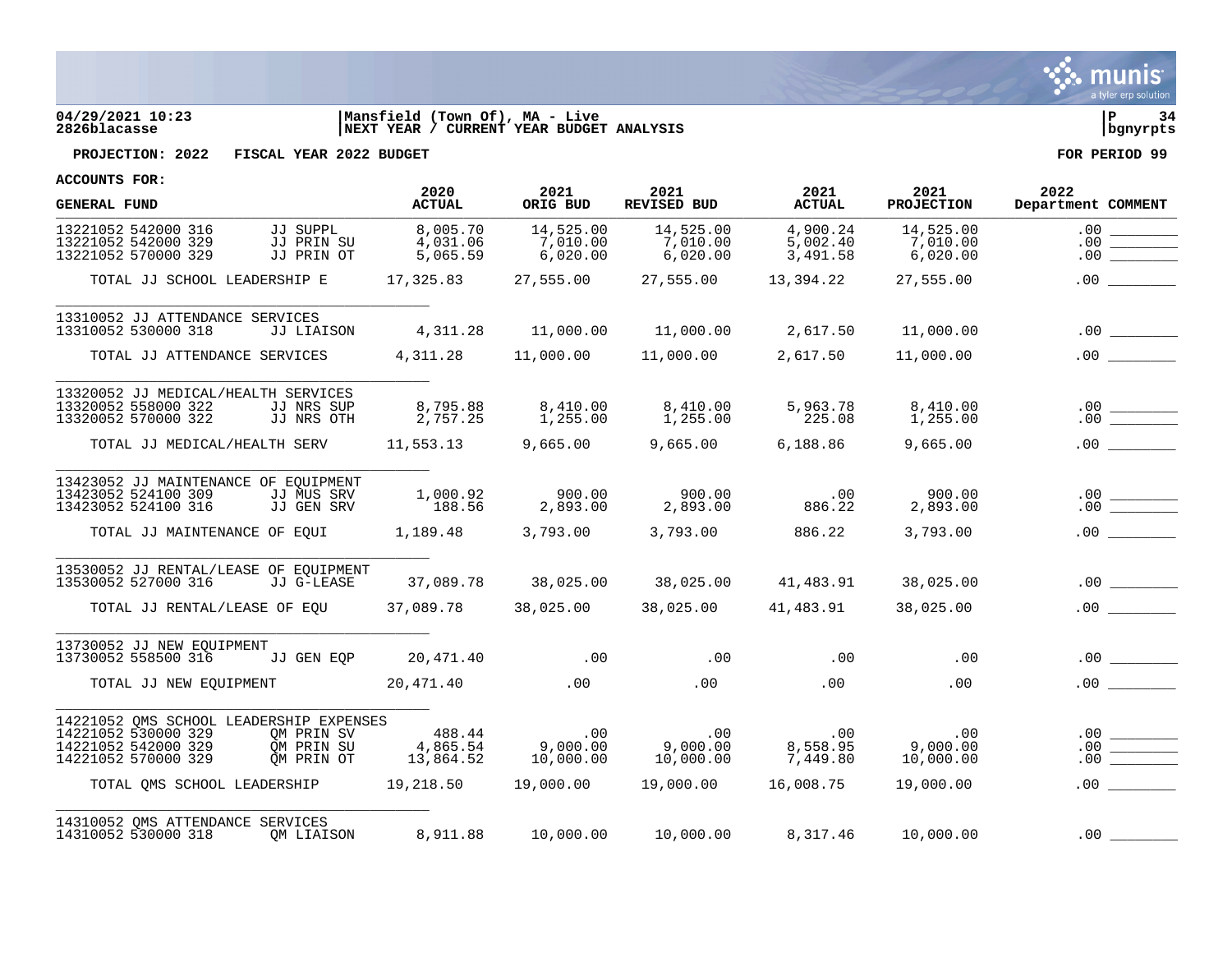

## **04/29/2021 10:23 |Mansfield (Town Of), MA - Live |P 35 2826blacasse |NEXT YEAR / CURRENT YEAR BUDGET ANALYSIS |bgnyrpts**



**PROJECTION: 2022 FISCAL YEAR 2022 BUDGET FOR PERIOD 99**

| <b>GENERAL FUND</b>                                                                      |                                                                       |                                                      | 2020<br>ACTUAL                                   | 2021<br>ORIG BUD                               | 2021<br><b>REVISED BUD</b>                                    | 2021<br><b>ACTUAL</b>                               | 2021<br><b>PROJECTION</b>                    | 2022<br>Department COMMENT |
|------------------------------------------------------------------------------------------|-----------------------------------------------------------------------|------------------------------------------------------|--------------------------------------------------|------------------------------------------------|---------------------------------------------------------------|-----------------------------------------------------|----------------------------------------------|----------------------------|
| 14310052 530000 321                                                                      |                                                                       | QM LIAISON                                           | 1,622.00                                         | $\overline{00}$                                | .00                                                           | .00                                                 | .00                                          |                            |
|                                                                                          | TOTAL OMS ATTENDANCE SERVICE                                          |                                                      |                                                  |                                                |                                                               | 8,317.46                                            | 10,000.00                                    | .00                        |
| 14320052 558000 322                                                                      | 14320052 OMS MEDICAL/HEALTH SERVICES                                  | OM NRS SUP                                           | 2,030.12                                         |                                                | 4, 125.00 4, 125.00 1, 279.49                                 |                                                     | 4,125.00                                     |                            |
|                                                                                          |                                                                       |                                                      |                                                  |                                                | TOTAL QMS MEDICAL/HEALTH SER $2,030.12$ $4,125.00$ $4,125.00$ |                                                     | 1,279.49 4,125.00                            | $.00$ $\qquad \qquad$      |
| 14352052 530000 309<br>14352052 558000 309<br>14352052 570000 302<br>14352052 570000 316 | 14352052 QMS OTHER STUDENT ACTIVITIES                                 | OM MUS SRV<br>OM MUS SUP<br>OM ST ACTV<br>OM STU ACT | 1,351.78<br>763.49<br>1,468.50<br>3,022.63       | 5,800.00<br>3,500.00<br>$\sim$ 00<br>20,300.00 | 5,800.00<br>3,500.00<br>.00<br>20, 300.00                     | 140.00<br>3,972.09<br>110.00<br>.00                 | 5,800.00<br>3,500.00<br>$.00\,$<br>20,300.00 |                            |
|                                                                                          |                                                                       |                                                      | TOTAL OMS OTHER STUDENT ACTI 6,606.40 29,600.00  |                                                | 29,600.00                                                     | 4,222.09                                            | 29,600.00                                    | .00                        |
| 14423052 530000 309<br>14423052 530000 325                                               | 14423052 QMS MAINTENANCE OF EQUIPMENT                                 | OM ARTS EQ<br>OM TEC SRV                             | .00<br>161.80                                    | 3,300.00<br>.00                                | 3,300.00<br>$\sim$ 00                                         | .00<br>.00                                          | 3,300.00<br>.00                              |                            |
|                                                                                          | TOTAL OMS MAINTENANCE OF EOU                                          |                                                      | $161.80$ 3,300.00                                |                                                | 3,300.00                                                      | .00                                                 | 3,300.00                                     | .00                        |
| 14530052 527000 316                                                                      | 14530052 OMS RENTAL/LEASE OF EQUIPMENT                                | OM EO-LEAS                                           |                                                  |                                                | 25,762.56 28,675.00 28,675.00 30,125.44                       |                                                     | 28,675.00                                    | .00                        |
|                                                                                          |                                                                       |                                                      | TOTAL QMS RENTAL/LEASE OF EQ 25,762.56 28,675.00 |                                                | 28,675.00                                                     | 30,125.44                                           | 28,675.00                                    |                            |
|                                                                                          | 14730052 QMS NEW EQUIPMENT<br>14730052 570000 316 OM NEW EQP 4,076.00 |                                                      |                                                  | $\sim$ 00                                      |                                                               | $\overline{00}$ . $\overline{00}$ . $\overline{00}$ | .00                                          | .00                        |
|                                                                                          |                                                                       |                                                      | TOTAL QMS NEW EQUIPMENT 4,076.00 00              |                                                | .00                                                           | .00                                                 | .00                                          |                            |
| 14740052 558500 316                                                                      | 14740052 QMS REPLACEMENT OF EQUIPMENT                                 |                                                      |                                                  |                                                | QM N-I EQP 66,076.86 14,400.00 14,400.00 12,938.09            |                                                     | 14,400.00                                    |                            |
|                                                                                          | TOTAL OMS REPLACEMENT OF EOU                                          |                                                      |                                                  |                                                | $66,076.86$ $14,400.00$ $14,400.00$                           | 12,938.09                                           | 14,400.00                                    | .00                        |
| 15221052 530000 329                                                                      | 15221052 MHS SCHOOL LEADERSHIP EXPENSES                               | HS PRIN SV                                           |                                                  |                                                | 4, 316.25  13, 610.00  13, 610.00  15, 325.97  13, 610.00     |                                                     |                                              |                            |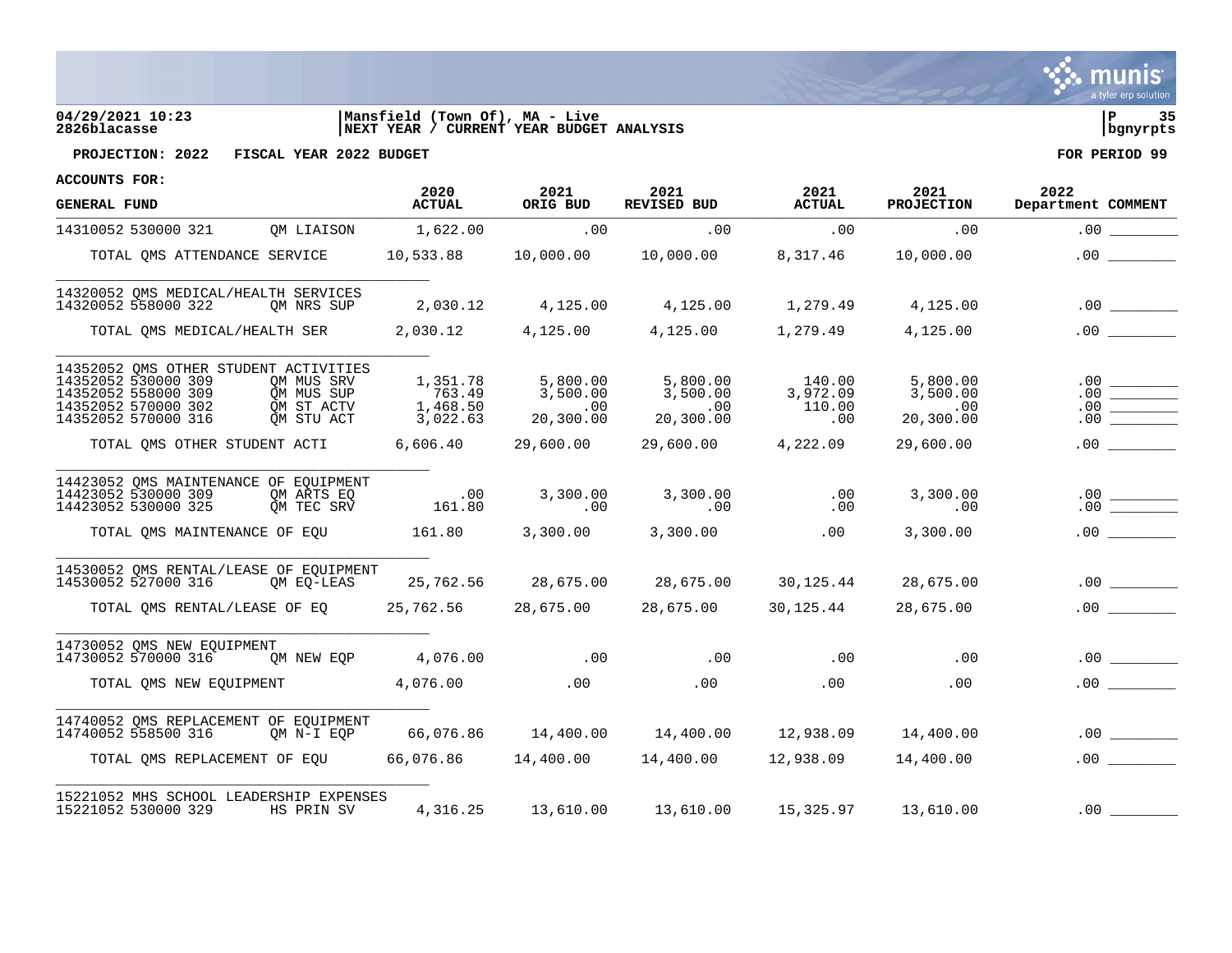

# **04/29/2021 10:23 |Mansfield (Town Of), MA - Live |P 36 2826blacasse |NEXT YEAR / CURRENT YEAR BUDGET ANALYSIS |bgnyrpts**

**PROJECTION: 2022 FISCAL YEAR 2022 BUDGET FOR PERIOD 99**

| <b>GENERAL FUND</b>                                                                                                                                                                                        |                                                                                                          | 2020<br><b>ACTUAL</b>                                                                     | 2021<br>ORIG BUD                                                                          | 2021<br>REVISED BUD                                                                       | 2021<br><b>ACTUAL</b>                                                           | 2021<br><b>PROJECTION</b>                                                                 | 2022<br>Department COMMENT                                                                                                                                                                                                                                                                                                                                                                                                                                                                                                                                                                                                                                    |
|------------------------------------------------------------------------------------------------------------------------------------------------------------------------------------------------------------|----------------------------------------------------------------------------------------------------------|-------------------------------------------------------------------------------------------|-------------------------------------------------------------------------------------------|-------------------------------------------------------------------------------------------|---------------------------------------------------------------------------------|-------------------------------------------------------------------------------------------|---------------------------------------------------------------------------------------------------------------------------------------------------------------------------------------------------------------------------------------------------------------------------------------------------------------------------------------------------------------------------------------------------------------------------------------------------------------------------------------------------------------------------------------------------------------------------------------------------------------------------------------------------------------|
| 15221052 542000 329<br>15221052 570000 329                                                                                                                                                                 | HS PRIN SU<br>HS PRIN OT                                                                                 | 33,691.98<br>8,353.47                                                                     | 28,300.00<br>9,800.00                                                                     | 28,300.00<br>9,800.00                                                                     | 28,078.41<br>15,031.08                                                          | 28,300.00<br>9,800.00                                                                     | .00<br>.00                                                                                                                                                                                                                                                                                                                                                                                                                                                                                                                                                                                                                                                    |
| TOTAL MHS SCHOOL LEADERSHIP                                                                                                                                                                                |                                                                                                          | 46,361.70                                                                                 | 51,710.00                                                                                 | 51,710.00                                                                                 | 58,435.46                                                                       | 51,710.00                                                                                 |                                                                                                                                                                                                                                                                                                                                                                                                                                                                                                                                                                                                                                                               |
| 15310052 MHS ATTENDANCE SERVICES<br>15310052 530000 318                                                                                                                                                    | HS L-TRNSL                                                                                               | 3,547.96                                                                                  | 15,000.00                                                                                 | 15,000.00                                                                                 | .00                                                                             | 15,000.00                                                                                 |                                                                                                                                                                                                                                                                                                                                                                                                                                                                                                                                                                                                                                                               |
| TOTAL MHS ATTENDANCE SERVICE                                                                                                                                                                               |                                                                                                          | 3,547.96                                                                                  | 15,000.00                                                                                 | 15,000.00                                                                                 | .00                                                                             | 15,000.00                                                                                 | .00                                                                                                                                                                                                                                                                                                                                                                                                                                                                                                                                                                                                                                                           |
| 15320052 MHS MEDICAL/HEALTH SERVICES<br>15320052 558000 322<br>15320052 570000 322                                                                                                                         | HS NRS SUP<br>HS NRS OTH                                                                                 | 3,503.82<br>1,410.74                                                                      | 6, 250.00<br>1,625.00                                                                     | 6, 250.00<br>1,625.00                                                                     | 4,991.41<br>786.63                                                              | 6, 250.00<br>1,625.00                                                                     |                                                                                                                                                                                                                                                                                                                                                                                                                                                                                                                                                                                                                                                               |
| TOTAL MHS MEDICAL/HEALTH SER                                                                                                                                                                               |                                                                                                          | 4,914.56                                                                                  | 7,875.00                                                                                  | 7,875.00                                                                                  | 5,778.04                                                                        | 7,875.00                                                                                  |                                                                                                                                                                                                                                                                                                                                                                                                                                                                                                                                                                                                                                                               |
| 15351052 MHS ATHLETICS<br>15351052 530000 319<br>15351052 558000 319<br>15351052 570000 319                                                                                                                | HS ATH SRV<br>HS ATH SUP<br>HS ATH OTH                                                                   | 128,861.59<br>84,569.81<br>141,729.24                                                     | 168,159.00<br>107,000.00<br>123,415.00                                                    | 168,159.00<br>107,000.00<br>123,415.00                                                    | 90,211.14<br>64,969.62<br>72, 173. 76                                           | 168,159.00<br>107,000.00<br>123, 415.00                                                   | $\frac{.00}{.00}$<br>.00                                                                                                                                                                                                                                                                                                                                                                                                                                                                                                                                                                                                                                      |
| TOTAL MHS ATHLETICS                                                                                                                                                                                        |                                                                                                          | 355,160.64                                                                                | 398,574.00                                                                                | 398,574.00                                                                                | 227,354.52                                                                      | 398,574.00                                                                                | .00                                                                                                                                                                                                                                                                                                                                                                                                                                                                                                                                                                                                                                                           |
| 15352052 MHS MUSIC<br>15352052 530000 309<br>15352052 530000 323<br>15352052 530000 363<br>15352052 558000 309<br>15352052 558000 363<br>15352052 570000 305<br>15352052 570000 308<br>15352052 570000 309 | HS MUS SRV<br>HS ORCHSTR<br>HS CHORUS<br>HS MUS SUP<br>OTH-SUPP<br>HS WL OTH<br>HS MTH OTH<br>HS MUS OTH | 23, 144. 30<br>1,016.25<br>10,824.13<br>2,431.71<br>.00<br>1,444.50<br>1,545.59<br>380.00 | 26,000.00<br>4,000.00<br>12,250.00<br>4,400.00<br>.00<br>3,236.00<br>4,215.00<br>3,700.00 | 26,000.00<br>4,000.00<br>12,250.00<br>4,400.00<br>.00<br>3,236.00<br>4,215.00<br>3,700.00 | 1,925.93<br>2,363.00<br>941.21<br>981.11<br>342.27<br>.00<br>2,601.65<br>744.96 | 26,000.00<br>4,000.00<br>12,250.00<br>4,400.00<br>.00<br>3,236.00<br>4,215.00<br>3,700.00 | .00<br><u> Tanzania</u><br>.00<br>.00<br>$\begin{tabular}{ c c c c } \hline \quad \quad & \quad \quad & \quad \quad & \quad \quad \\ \hline \quad \quad & \quad \quad & \quad \quad & \quad \quad \\ \hline \quad \quad & \quad \quad & \quad \quad & \quad \quad \\ \hline \quad \quad & \quad \quad & \quad \quad & \quad \quad \\ \hline \quad \quad & \quad \quad & \quad \quad & \quad \quad \\ \hline \quad \quad & \quad \quad & \quad \quad & \quad \quad \\ \hline \quad \quad & \quad \quad & \quad \quad & \quad \quad \\ \hline \quad \quad & \quad \quad & \quad \quad & \quad \quad \\ \hline \end{tabular}$<br>.00<br>.00<br>.00<br>.00<br>.00 |
| TOTAL MHS MUSIC                                                                                                                                                                                            |                                                                                                          | 40,786.48                                                                                 | 57,801.00                                                                                 | 57,801.00                                                                                 | 9,900.13                                                                        | 57,801.00                                                                                 | $.00 \,$                                                                                                                                                                                                                                                                                                                                                                                                                                                                                                                                                                                                                                                      |
| 15423052 MHS MAINTENANCE OF EQUIPMENT<br>15423052 530000 302<br>15423052 530000 303<br>15423052 530000 305                                                                                                 | HS ART SRV<br>HS BUS SRV<br>HS WL SRV                                                                    | 2,143.08<br>175.00<br>2,000.00                                                            | 1,200.00<br>2,100.00<br>2,150.00                                                          | 1,200.00<br>2,100.00<br>2,150.00                                                          | 687.03<br>.00<br>.00                                                            | 1,200.00<br>2,100.00<br>2,150.00                                                          | .00<br>.00                                                                                                                                                                                                                                                                                                                                                                                                                                                                                                                                                                                                                                                    |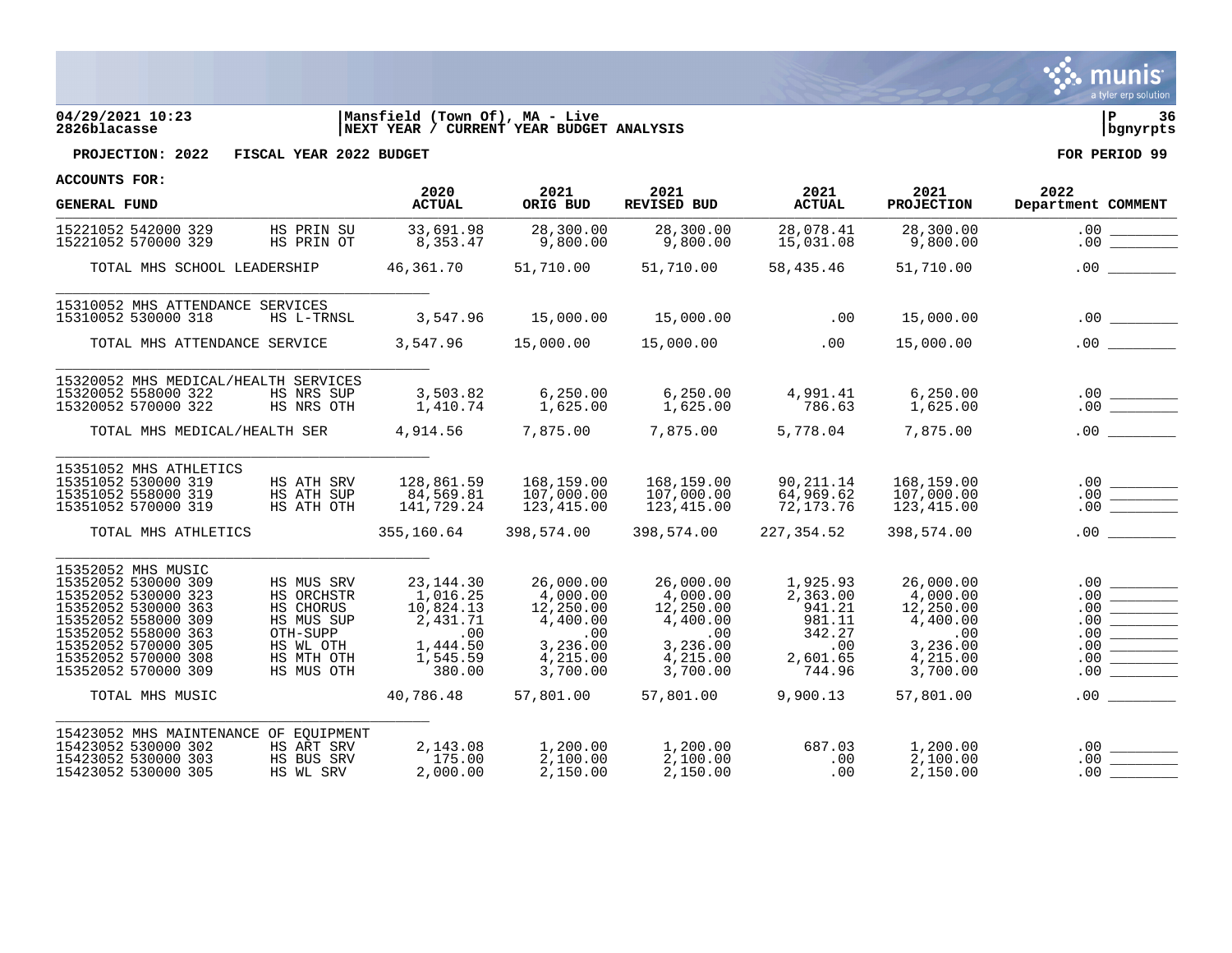

## **04/29/2021 10:23 |Mansfield (Town Of), MA - Live |P 37 2826blacasse |NEXT YEAR / CURRENT YEAR BUDGET ANALYSIS |bgnyrpts**

**PROJECTION: 2022 FISCAL YEAR 2022 BUDGET FOR PERIOD 99**

| <b>GENERAL FUND</b>                                                                                                                                                                                                                                          | 2020<br><b>ACTUAL</b>                                                | 2021<br>ORIG BUD                                                               | 2021<br>REVISED BUD                                                     | 2021<br><b>ACTUAL</b>                                              | 2021<br><b>PROJECTION</b>                                          | 2022<br>Department COMMENT                    |
|--------------------------------------------------------------------------------------------------------------------------------------------------------------------------------------------------------------------------------------------------------------|----------------------------------------------------------------------|--------------------------------------------------------------------------------|-------------------------------------------------------------------------|--------------------------------------------------------------------|--------------------------------------------------------------------|-----------------------------------------------|
| 15423052 530000 306<br>HS SCI SRV<br>15423052 530000 309<br>HS MUS SRV<br>HS PE SRV<br>15423052 530000 310<br>HS HLT SRV<br>15423052 530000 314<br>15423052 530000 321<br>HS GUID SV<br>15423052 530000 360<br>HS LIB SRV<br>15423052 558000 309<br>OTH SUPP | 2,910.00<br>2,480.95<br>.00<br>1,124.35<br>550.00<br>7,277.58<br>.00 | 400.00<br>8,500.00<br>$\sim$ 00<br>2,100.00<br>550.00<br>7,575.00<br>$\sim$ 00 | 400.00<br>8,500.00<br>$\,$ .00<br>2,100.00<br>550.00<br>7,575.00<br>.00 | 148.95<br>1,981.11<br>300.00<br>.00<br>.00<br>1,096.94<br>1,429.96 | 400.00<br>8,500.00<br>.00<br>2,100.00<br>550.00<br>7,575.00<br>.00 | .00<br>.00<br>.00<br>.00<br>.00<br>.00<br>.00 |
| TOTAL MHS MAINTENANCE OF EOU                                                                                                                                                                                                                                 | 18,660.96 24,575.00                                                  |                                                                                | 24,575.00                                                               | 5,643.99                                                           | 24,575.00                                                          | .00                                           |
| 15530052 MHS RENTAL/LEASE OF EQUIPMENT<br>15530052 527000 316<br>HS EO-LEAS                                                                                                                                                                                  |                                                                      |                                                                                | 33,776.88 33,615.00 33,615.00 39,271.46                                 |                                                                    | 33,615.00                                                          |                                               |
| TOTAL MHS RENTAL/LEASE OF EQ 33,776.88 33,615.00 33,615.00                                                                                                                                                                                                   |                                                                      |                                                                                |                                                                         | 39,271.46                                                          | 33,615.00                                                          | .00                                           |
| 15730052 MHS NEW EQUIPMENT<br>HS NEW EQP 6,235.16 00 00<br>15730052 570000 316                                                                                                                                                                               |                                                                      |                                                                                |                                                                         | 82,353.83 .00                                                      |                                                                    |                                               |
|                                                                                                                                                                                                                                                              |                                                                      |                                                                                |                                                                         | 82,353.83                                                          | .00                                                                | .00                                           |
| 15740052 MHS REPLACEMENT OF EOUIPMENT<br>15740052 558500 316<br>HS REPL EO                                                                                                                                                                                   |                                                                      |                                                                                | 2,715.57 6,950.00 6,950.00 599.00                                       |                                                                    | 6,950.00                                                           |                                               |
| TOTAL MHS REPLACEMENT OF EQU 2,715.57 6,950.00 6,950.00                                                                                                                                                                                                      |                                                                      |                                                                                |                                                                         | 599.00                                                             | 6,950.00                                                           | .00                                           |
| 19111052 SCHOOL COMMITTEE<br>19111052 530000 329<br>SC SRVCS<br>19111052 558000 329<br>SC SUPPL<br>19111052 570000 329<br>SC DUES                                                                                                                            | 10,250.00<br>3,057.32<br>6,892.00                                    | 6,800.00<br>1,100.00<br>7,300.00                                               | 6,800.00<br>1,100.00<br>7,300.00                                        | 9,750.00<br>337.96<br>6, 197.00                                    | 6,800.00<br>1,100.00<br>7,300.00                                   | .00                                           |
| TOTAL SCHOOL COMMITTEE                                                                                                                                                                                                                                       |                                                                      |                                                                                | $20,199.32$ $15,200.00$ $15,200.00$ $16,284.96$                         |                                                                    | 15,200.00                                                          | .00                                           |
| 19121052 SUPERINTENDENT OF SCHOOLS<br>SUPT SRVCS<br>19121052 530000 329<br>19121052 542000 329<br>SUPT SUPPL<br>19121052 571000 329<br>SUPT TRAVL                                                                                                            | - בינש, 26<br>11,958.93<br>רופי ה<br>3,150.00                        | 38,170.00<br>16,050.00<br>10,640.00                                            | 38,170.00<br>16,050.00<br>10,640.00                                     | 15,218.50<br>$\frac{1}{2}$ , 488.19<br>3,225.00                    | 38,170.00<br>16,050.00<br>10,640.00                                | .00<br>.00                                    |
| TOTAL SUPERINTENDENT OF SCHO                                                                                                                                                                                                                                 |                                                                      |                                                                                | $41,202.58$ $64,860.00$ $64,860.00$                                     | 20,931.69                                                          | 64,860.00                                                          | .00                                           |
| 19122052 ASSISTANT SUPERINTENDENT<br>19122052 530000 329<br>ASUPT SRV                                                                                                                                                                                        | 129.00                                                               |                                                                                | 1,000.00    1,000.00    537.25                                          |                                                                    | 1,000.00                                                           |                                               |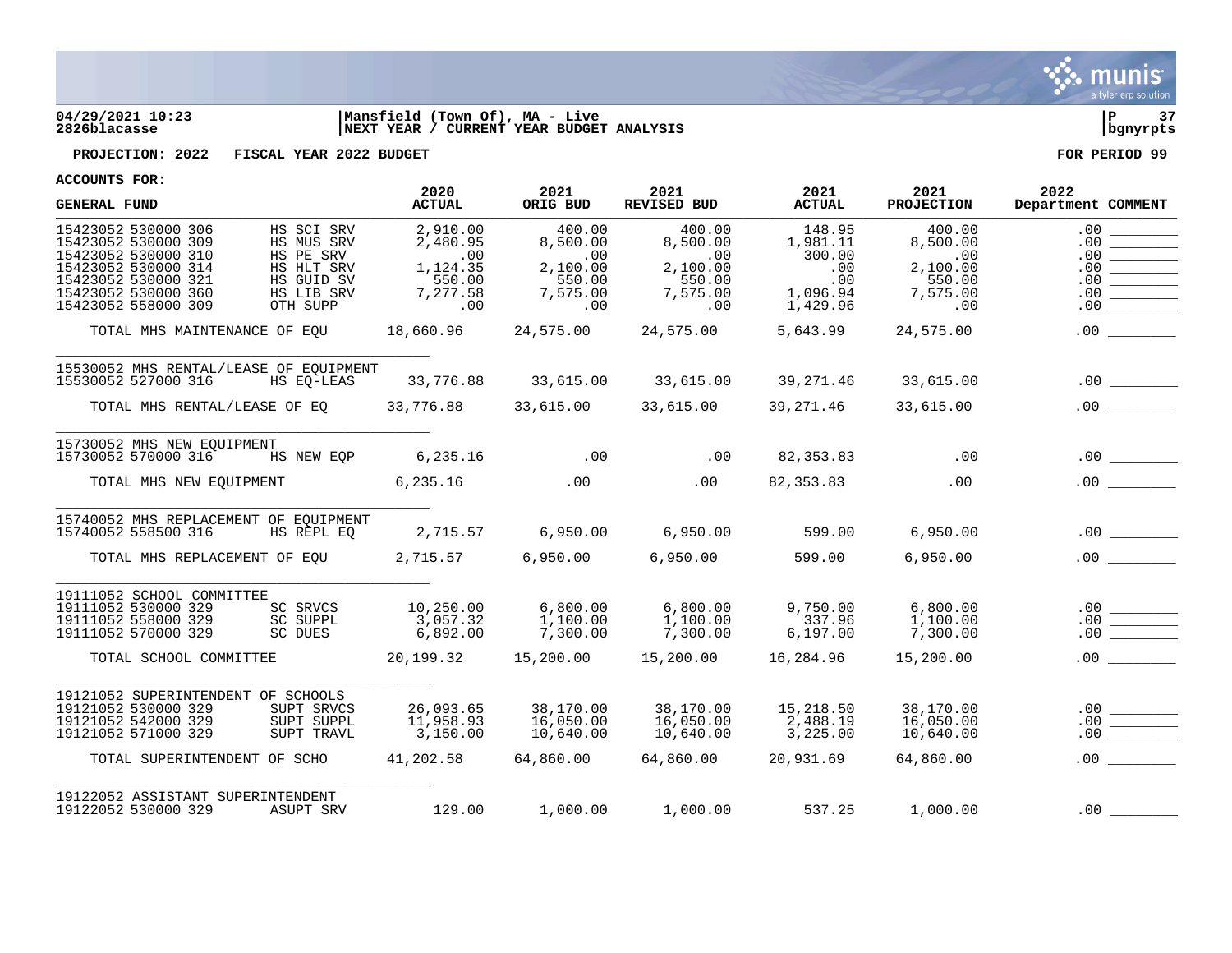

# **04/29/2021 10:23 |Mansfield (Town Of), MA - Live |P 38 2826blacasse |NEXT YEAR / CURRENT YEAR BUDGET ANALYSIS |bgnyrpts**

**PROJECTION: 2022 FISCAL YEAR 2022 BUDGET FOR PERIOD 99**

| <b>GENERAL FUND</b>                                                                                                              |                                                      | 2020<br><b>ACTUAL</b>                        | 2021<br>ORIG BUD                               | 2021<br><b>REVISED BUD</b>                     | 2021<br><b>ACTUAL</b>                | 2021<br><b>PROJECTION</b>                      | 2022<br>Department COMMENT                                                                                                                                                                                                                                                                                                                                                                                                                                                                                |
|----------------------------------------------------------------------------------------------------------------------------------|------------------------------------------------------|----------------------------------------------|------------------------------------------------|------------------------------------------------|--------------------------------------|------------------------------------------------|-----------------------------------------------------------------------------------------------------------------------------------------------------------------------------------------------------------------------------------------------------------------------------------------------------------------------------------------------------------------------------------------------------------------------------------------------------------------------------------------------------------|
| 19122052 542000 329<br>19122052 570000 329                                                                                       | ASUPT SUPP<br>ASUPT OTH                              | 1,709.38<br>.00                              | 3,000.00<br>1,000.00                           | 3,000.00<br>1,000.00                           | 2,586.15<br>.00                      | 3,000.00<br>1,000.00                           | .00<br>.00                                                                                                                                                                                                                                                                                                                                                                                                                                                                                                |
| TOTAL ASSISTANT SUPERINTENDE                                                                                                     |                                                      | 1,838.38                                     | 5,000.00                                       | 5,000.00                                       | 3,123.40                             | 5,000.00                                       | .00                                                                                                                                                                                                                                                                                                                                                                                                                                                                                                       |
| 19141052 BUSINESS OFFICE<br>19141052 530000 329<br>19141052 542000 329<br>19141052 570000 329                                    | SS CONTRCT<br>SS SUPPL<br>SS OTHER                   | 6,560.00<br>7,310.84<br>1,550.00             | 7,000.00<br>11,772.00<br>3,840.00              | 7,000.00<br>11,772.00<br>3,840.00              | 6,470.03<br>4,080.94<br>1,810.00     | 7,000.00<br>11,772.00<br>3,840.00              |                                                                                                                                                                                                                                                                                                                                                                                                                                                                                                           |
| TOTAL BUSINESS OFFICE                                                                                                            |                                                      |                                              | 15,420.84 22,612.00                            | 22,612.00                                      | 12,360.97                            | 22,612.00                                      |                                                                                                                                                                                                                                                                                                                                                                                                                                                                                                           |
| 19142052 HUMAN RESOURCES<br>19142052 530000 329<br>19142052 542000 329<br>19142052 570000 329                                    | HR SRVCS<br>HR SUPPL<br>HR OTHER                     | 8,137.98<br>1,157.71<br>250.00               | 750.00<br>2,000.00<br>.00                      | 750.00<br>2,000.00<br>.00                      | 8,830.90<br>2,947.32<br>165.00       | 750.00<br>2,000.00<br>.00                      | .00<br>$\begin{tabular}{c} \multicolumn{1}{c} {\textbf{1}}\\ \multicolumn{1}{c} {\textbf{2}}\\ \multicolumn{1}{c} {\textbf{3}}\\ \multicolumn{1}{c} {\textbf{4}}\\ \multicolumn{1}{c} {\textbf{5}}\\ \multicolumn{1}{c} {\textbf{6}}\\ \multicolumn{1}{c} {\textbf{6}}\\ \multicolumn{1}{c} {\textbf{6}}\\ \multicolumn{1}{c} {\textbf{6}}\\ \multicolumn{1}{c} {\textbf{7}}\\ \multicolumn{1}{c} {\textbf{8}}\\ \multicolumn{1}{c} {\textbf{9}}\\ \multicolumn{1}{c} {\textbf{1}}\\ \multicolumn$<br>.00 |
| TOTAL HUMAN RESOURCES                                                                                                            |                                                      | 9,545.69                                     | 2,750.00                                       | 2,750.00                                       | 11,943.22                            | 2,750.00                                       |                                                                                                                                                                                                                                                                                                                                                                                                                                                                                                           |
| 19143052 LEGAL SERVICES<br>19143052 530500 329                                                                                   | LEGAL GEN                                            | 58,853.98                                    | 85,000.00                                      | 85,000.00                                      | 80,000.00                            | 85,000.00                                      |                                                                                                                                                                                                                                                                                                                                                                                                                                                                                                           |
| TOTAL LEGAL SERVICES                                                                                                             |                                                      | 58,853.98                                    | 85,000.00                                      | 85,000.00                                      | 80,000.00                            | 85,000.00                                      | .00                                                                                                                                                                                                                                                                                                                                                                                                                                                                                                       |
| 19145052 ADMIN TECHNOLOGY - DISTRICT<br>19145052 524500 325<br>19145052 524500 329<br>19145052 542500 328<br>19145052 570000 328 | ADMTEC SRV<br>ADMTEC CON<br>ADMTEC SUP<br>ADMTEC OTH | 135,468.82<br>$\sim 00$<br>53.10<br>9,825.00 | 192,468.00<br>1,000.00<br>7,000.00<br>7,600.00 | 192,468.00<br>1,000.00<br>7,000.00<br>7,600.00 | 204,560.25<br>.00<br>.00<br>2,890.50 | 192,468.00<br>1,000.00<br>7,000.00<br>7,600.00 | .00                                                                                                                                                                                                                                                                                                                                                                                                                                                                                                       |
| TOTAL ADMIN TECHNOLOGY - DIS                                                                                                     |                                                      | 145,346.92                                   | 208,068.00                                     | 208,068.00                                     | 207,450.75                           | 208,068.00                                     | .00                                                                                                                                                                                                                                                                                                                                                                                                                                                                                                       |
| 19225052 DISTRICT ADMIN TECHNOLOGY<br>19225052 524500 325                                                                        | SI MGR SYS                                           | 6,820.00                                     | 1,200.00                                       | 1,200.00                                       | 840.00                               | 1,200.00                                       |                                                                                                                                                                                                                                                                                                                                                                                                                                                                                                           |
| TOTAL DISTRICT ADMIN TECHNOL                                                                                                     |                                                      | 6,820.00                                     | 1,200.00                                       | 1,200.00                                       | 840.00                               | 1,200.00                                       |                                                                                                                                                                                                                                                                                                                                                                                                                                                                                                           |
| 19320052 DW MEDICAL/HEALTH SUPPLIES<br>19320052 558000 322                                                                       | DW MED SUP                                           | .00                                          | .00                                            | .00                                            | 15,504.79                            | .00                                            | .00                                                                                                                                                                                                                                                                                                                                                                                                                                                                                                       |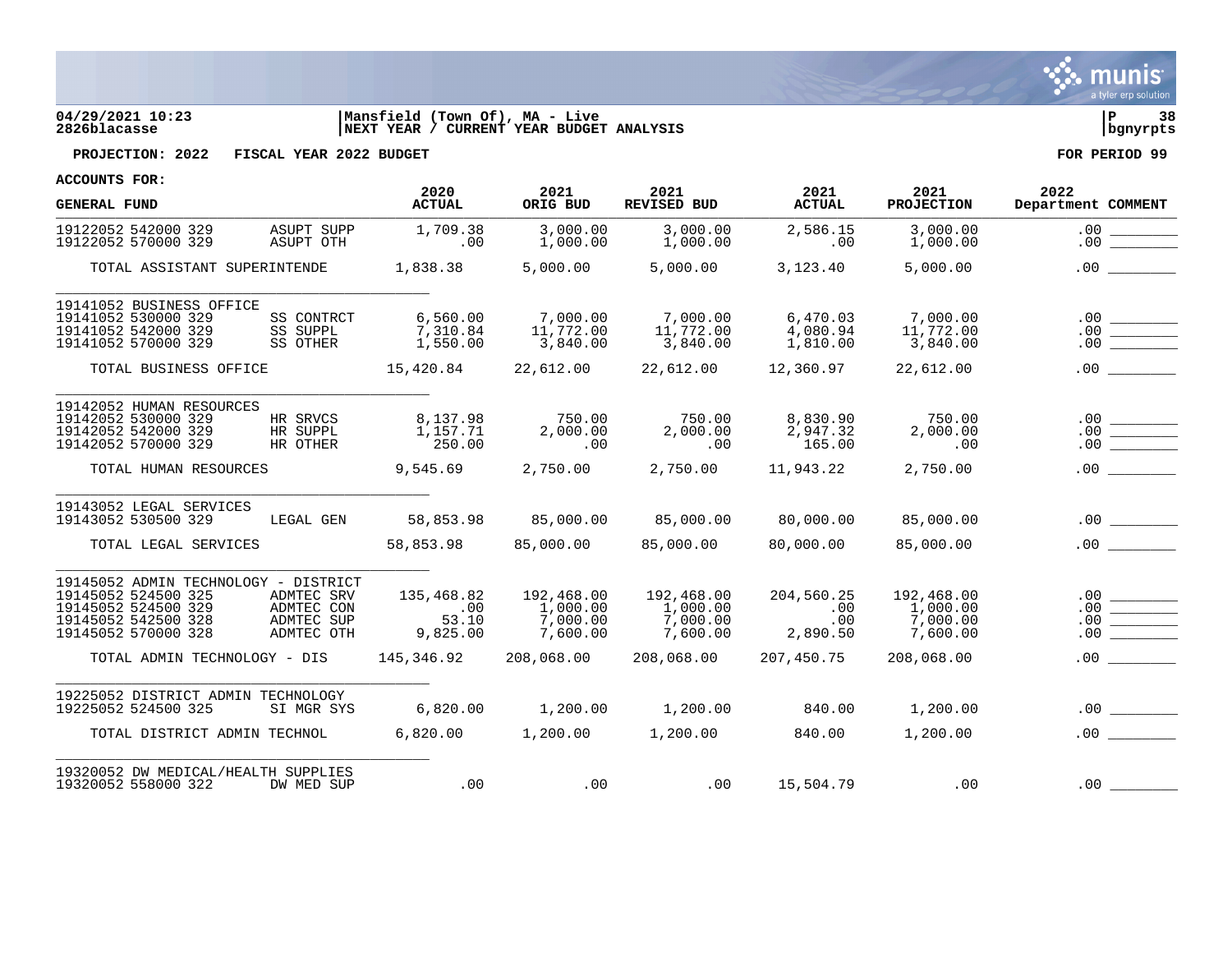**munis** a tyler erp solution

## **04/29/2021 10:23 |Mansfield (Town Of), MA - Live |P 39 2826blacasse |NEXT YEAR / CURRENT YEAR BUDGET ANALYSIS |bgnyrpts**



**PROJECTION: 2022 FISCAL YEAR 2022 BUDGET FOR PERIOD 99**

| <b>GENERAL FUND</b>                                                                                                                                                                                                                                    | 2020<br><b>ACTUAL</b>                                                 | 2021<br>ORIG BUD                                                       | 2021<br><b>REVISED BUD</b>                                             | 2021<br><b>ACTUAL</b>                                                      | 2021<br><b>PROJECTION</b>                                              | 2022<br>Department COMMENT                                           |
|--------------------------------------------------------------------------------------------------------------------------------------------------------------------------------------------------------------------------------------------------------|-----------------------------------------------------------------------|------------------------------------------------------------------------|------------------------------------------------------------------------|----------------------------------------------------------------------------|------------------------------------------------------------------------|----------------------------------------------------------------------|
| TOTAL DW MEDICAL/HEALTH SUPP                                                                                                                                                                                                                           | $\sim$ 00                                                             | .00                                                                    | .00                                                                    | 15,504.79                                                                  | .00                                                                    |                                                                      |
| 19340052 DISTRICT FOOD SERVICE<br>19340052 558000 367<br>FOOD REIMB                                                                                                                                                                                    | 140,182.06                                                            | 5,000.00                                                               | 5,000.00                                                               | $\sim$ 00                                                                  | 5,000.00                                                               |                                                                      |
| TOTAL DISTRICT FOOD SERVICE 140,182.06                                                                                                                                                                                                                 |                                                                       | 5,000.00                                                               | 5,000.00                                                               | .00                                                                        | 5,000.00                                                               |                                                                      |
| 19360052 DISTRICT SCHOOL SECURITY<br>19360052 558000 328<br>SECURTY SU                                                                                                                                                                                 | 2,825.00                                                              |                                                                        | 5,000.00 5,000.00 1,118.30                                             |                                                                            | 5,000.00                                                               |                                                                      |
| TOTAL DISTRICT SCHOOL SECURI                                                                                                                                                                                                                           | 2,825.00                                                              | 5,000.00                                                               |                                                                        | 5,000.00 1,118.30                                                          | 5,000.00                                                               |                                                                      |
| 19411052 DISTRICT CUSTODIAL SERVICES<br>19411052 529500 331<br>CUST CNTRC<br>19411052 545000 331<br>CUST SUPPL<br>19411052 570000 331<br>CUST OTH                                                                                                      | 13,467.98<br>114, 121. 15<br>16,963.71                                | 6,300.00<br>153,000.00<br>32,275.00                                    | 6,300.00<br>153,000.00<br>32,275.00                                    | 29,272.16<br>85,694.86<br>894.53                                           | 6,300.00<br>153,000.00<br>32,275.00                                    |                                                                      |
| TOTAL DISTRICT CUSTODIAL SER 144,552.84                                                                                                                                                                                                                |                                                                       |                                                                        |                                                                        | 115,861.55                                                                 | 191,575.00                                                             |                                                                      |
| 19412052 DISTRICT HEATING OF BUILDINGS<br>19412052 558000 332<br><b>HEATNG SUP</b><br>TOTAL DISTRICT HEATING OF BU                                                                                                                                     |                                                                       | 250,432.95 225,000.00                                                  | 250,432.95 225,000.00 225,000.00 330,210.01<br>225,000.00              | 330,210.01                                                                 | 225,000.00<br>225,000.00                                               |                                                                      |
| 19413052 DISTRICT UTILITY SERVICES<br>19413052 521010 335<br>ELECTRIC<br>19413052 521055 336<br>GASNONHEAT<br>19413052 523000 334<br>WTR-SWR<br>19413052 534010 333<br>TELDATA SV<br>19413052 570000 333<br>TELDATA OT<br>TOTAL DISTRICT UTILITY SERVI | 374,078.74<br>5,035.14<br>66,962.62<br>45,795.06<br>.00<br>491,871.56 | 275,000.00<br>7,500.00<br>102,800.00<br>49,500.00<br>.00<br>434,800.00 | 275,000.00<br>7,500.00<br>102,800.00<br>49,500.00<br>.00<br>434,800.00 | 374,200.77<br>6,000.00<br>99,803.80<br>40,045.00<br>3,497.20<br>523,546.77 | 275,000.00<br>7,500.00<br>102,800.00<br>49,500.00<br>.00<br>434,800.00 | .00<br>.00<br><b>Contract Contract Contract</b><br>.00<br>.00<br>.00 |
|                                                                                                                                                                                                                                                        |                                                                       |                                                                        |                                                                        |                                                                            |                                                                        |                                                                      |
| 19421052 DIST MAINTENANCE OF GROUNDS<br>19421052 524200 331<br>GRNDS CNTR<br>19421052 546000 331<br>GRNDS SUPP                                                                                                                                         | 114,841.13<br>8,328.74                                                | 157,100.00<br>28,200.00                                                | 157,100.00<br>28,200.00                                                | 231,444.81<br>5,264.59                                                     | 157,100.00<br>28,200.00                                                |                                                                      |
| TOTAL DIST MAINTENANCE OF GR                                                                                                                                                                                                                           | 123,169.87                                                            | 185,300.00                                                             | 185,300.00                                                             | 236,709.40                                                                 | 185,300.00                                                             |                                                                      |
| 19422052 DIST MAINTENANCE OF BUILDINGS<br>19422052 524000 331<br>BLDG SRV                                                                                                                                                                              | 503,026.76                                                            |                                                                        | 516,192.00 516,192.00 430,435.21                                       |                                                                            | 516,192.00                                                             | .00                                                                  |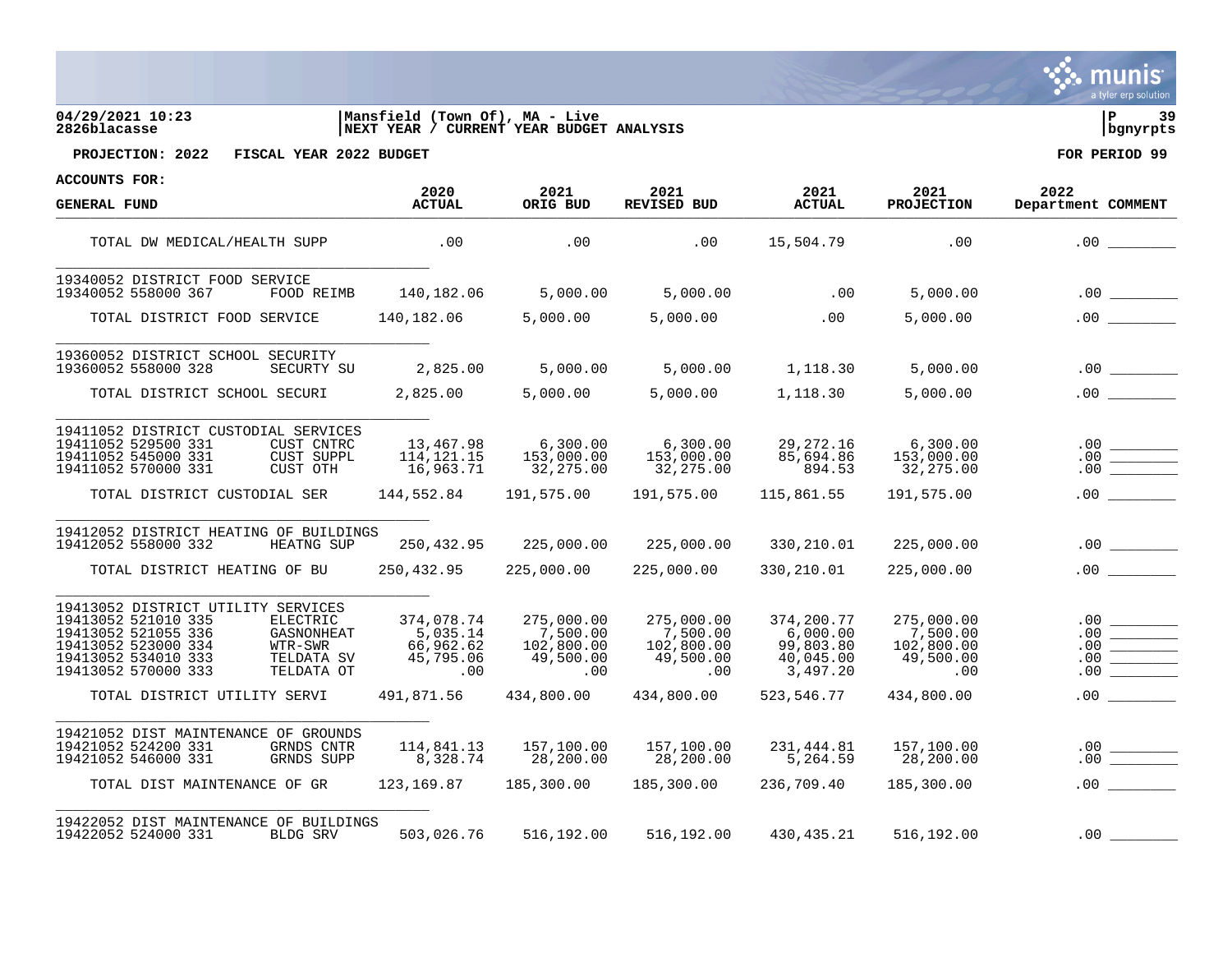

# **04/29/2021 10:23 |Mansfield (Town Of), MA - Live |P 40 2826blacasse |NEXT YEAR / CURRENT YEAR BUDGET ANALYSIS |bgnyrpts**

**PROJECTION: 2022 FISCAL YEAR 2022 BUDGET FOR PERIOD 99**

| <b>GENERAL FUND</b>                                                                                                                 |                                                      | 2020<br><b>ACTUAL</b>                       | 2021<br>ORIG BUD                                  | 2021<br><b>REVISED BUD</b>               | 2021<br><b>ACTUAL</b>                                     | 2021<br><b>PROJECTION</b>                               | 2022<br>Department COMMENT |
|-------------------------------------------------------------------------------------------------------------------------------------|------------------------------------------------------|---------------------------------------------|---------------------------------------------------|------------------------------------------|-----------------------------------------------------------|---------------------------------------------------------|----------------------------|
| 19422052 543000 331<br>19422052 570000 331                                                                                          | BLDG SUP<br>BLDG OTH                                 | 59,509.92<br>3,848.25                       | 71,150.00<br>5,775.00                             | 71,150.00<br>5,775.00                    | 44,625.36<br>1,599.00                                     | 71,150.00<br>5,775.00                                   |                            |
| TOTAL DIST MAINTENANCE OF BU                                                                                                        |                                                      | 566,384.93                                  | 593,117.00                                        | 593,117.00                               | 476,659.57                                                | 593,117.00                                              | .00                        |
| 19423052 DIST MAINTENANCE OF EOUIPMENT<br>19423052 524100 331<br>19423052 524150 333<br>19423052 543000 331<br>19423052 570000 331  | EOP MNT SV<br>TELDATA SV<br>EQP MNT SU<br>HVAC MAINT | 23,605.15<br>00.<br>10,898.36<br>293,340.63 | 25,580.00<br>$\sim 00$<br>11,000.00<br>122,040.00 | 25,580.00<br>11,000.00<br>122,040.00     | 12,063.34<br>8,357.80<br>19,076.74<br>233, 255.38         | 25,580.00<br>$.00 \,$<br>00.<br>11,000.00<br>122,040.00 |                            |
| TOTAL DIST MAINTENANCE OF EO                                                                                                        |                                                      | 327,844.14                                  | 158,620.00                                        | 158,620.00                               | 272,753.26                                                | 158,620.00                                              |                            |
| 19423152 RG MAINTENANCE OF EOUIPMENT<br>19423152 530000 329<br>TOTAL RG MAINTENANCE OF EQUI                                         | RG ADM SRV                                           | 205.01<br>205.01                            | $\sim$ 00<br>.00                                  | .00<br>.00                               | .00<br>.00                                                | .00<br>.00                                              |                            |
| 19423752 SUPT MAINTENANCE OF EOUIPMENT<br>19423752 524100 329<br>TOTAL SUPT MAINTENANCE OF EO                                       | SUPT MNT-E                                           | 285.00<br>285.00                            | 300.00<br>300.00                                  | 300.00<br>300.00                         | 285.00<br>285.00                                          | 300.00<br>300.00                                        |                            |
| 19423852 BUSINESS MAINTENANCE OF EQUIP<br>19423852 524100 329<br>TOTAL BUSINESS MAINTENANCE O                                       | EOP MAINT                                            | .00<br>.00                                  | 200.00<br>200.00                                  | 200.00<br>200.00                         | .00<br>.00                                                | 200.00<br>200.00                                        | .00<br>.00                 |
| 19423952 SPED MAINTENANCE OF EQUIPMENT<br>19423952 570000 341<br>TOTAL SPED MAINTENANCE OF EO                                       | SPED EOMNT                                           | 380.04<br>380.04                            | 400.00<br>400.00                                  | 400.00<br>400.00                         | 380.04<br>380.04                                          | 400.00<br>400.00                                        | .00                        |
| 19445052 DIST TECHNOLOGY INFRASTRUCTURE<br>19445052 524500 325<br>19445052 524510 328<br>19445052 542500 325<br>19445052 542500 328 | T-INFRA SV<br>NETWRK SRV<br>T-INFRA SU<br>NETWRK SUP | .00<br>19,890.38<br>.00<br>12,225.91        | .00<br>16,297.00<br>.00<br>15,000.00              | $.00\,$<br>16,297.00<br>.00<br>15,000.00 | 1,860.00<br>8.840.45<br>8,840.45<br>1,186.35<br>12,810.89 | .00<br>16,297.00<br>.00<br>15,000.00                    | .00<br>.00<br>.00          |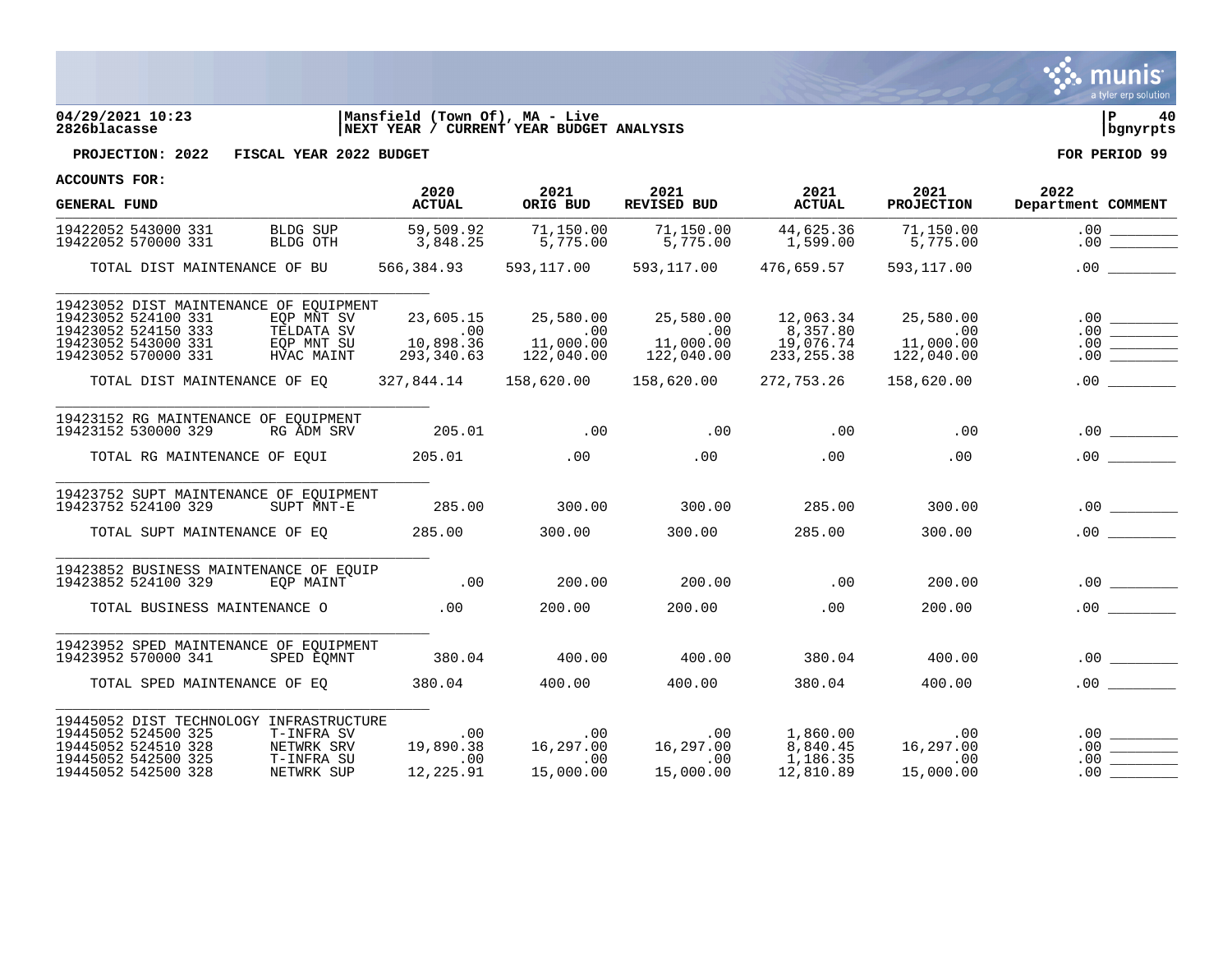| $\mathbf{\ddot{\cdot}}$ munis |  |
|-------------------------------|--|
|                               |  |
| a tyler erp solution          |  |

# **04/29/2021 10:23 |Mansfield (Town Of), MA - Live |P 41 2826blacasse |NEXT YEAR / CURRENT YEAR BUDGET ANALYSIS |bgnyrpts**



**PROJECTION: 2022 FISCAL YEAR 2022 BUDGET FOR PERIOD 99**

| <b>ACCOUNTS FOR:</b>                                                         |                                                                                   |                  |                            |                       |                           |                                                                                         |
|------------------------------------------------------------------------------|-----------------------------------------------------------------------------------|------------------|----------------------------|-----------------------|---------------------------|-----------------------------------------------------------------------------------------|
| <b>GENERAL FUND</b>                                                          | 2020<br><b>ACTUAL</b>                                                             | 2021<br>ORIG BUD | 2021<br><b>REVISED BUD</b> | 2021<br><b>ACTUAL</b> | 2021<br><b>PROJECTION</b> | 2022<br>Department COMMENT                                                              |
| NETWRK OTH<br>19445052 570000 328                                            | 34,507.49                                                                         | 47,500.00        | 47,500.00                  | 39,579.90             | 47,500.00                 | .00                                                                                     |
| TOTAL DIST TECHNOLOGY INFRAS                                                 | 66,623.78                                                                         | 78,797.00        | 78,797.00                  | 64,277.59             | 78,797.00                 | .00                                                                                     |
| 19530052 FACILITIES EQUIPMENT LEASES<br>19530052 527000 329<br>FAC EQLEAS    | 2,268.00                                                                          | .00              | .00                        | .00                   | .00                       |                                                                                         |
| TOTAL FACILITIES EOUIPMENT L                                                 | 2,268.00                                                                          | .00              | .00                        | .00                   | $.00 \,$                  | .00                                                                                     |
| 19530752 SUPT RENTAL/LEASE OF EOUIPMENT<br>19530752 527000 329<br>SUPT LEASE | 7,258.20                                                                          | 7,400.00         | 7,400.00                   | 10,183.95             | 7,400.00                  |                                                                                         |
| TOTAL SUPT RENTAL/LEASE OF E                                                 | 7,258.20                                                                          | 7,400.00         | 7,400.00                   | 10,183.95             | 7,400.00                  | .00                                                                                     |
| 19530852 BUSINESS EQUIP LEASE CONTRACTS<br>19530852 527000 329<br>EOP LEASE  | 2,268.00                                                                          | 2,500.00         | 2,500.00                   | 972.16                | 2,500.00                  | .00                                                                                     |
| TOTAL BUSINESS EQUIP LEASE C                                                 | 2,268.00                                                                          | 2,500.00         | 2,500.00                   | 972.16                | 2,500.00                  | .00                                                                                     |
| 19530952 DISTRICT SPED EQUIPMENT LEASES<br>19530952 527000 341<br>SPEDCOPIER | 2,673.48                                                                          | 3,000.00         | 3,000.00                   | 3,918.48              | 3,000.00                  | .00                                                                                     |
| TOTAL DISTRICT SPED EQUIPMEN                                                 | 2,673.48                                                                          | 3,000.00         | 3,000.00                   | 3,918.48              | 3,000.00                  | .00                                                                                     |
| 19720052 ACQUISITION OF BUILDING/IMPRMT<br>19720052 570000 331<br>BLDG IMPMT | 23,967.20                                                                         | .00              | .00                        | .00                   | .00                       | .00                                                                                     |
| TOTAL ACOUISITION OF BUILDIN                                                 | 23,967.20                                                                         | .00              | $.00 \,$                   | .00                   | .00                       |                                                                                         |
| 19740052 BUSINESS REPLACEMENT OF EQUIP<br>19740052 570000 331<br>REPL EOP    | .00                                                                               | 600.00           | 600.00                     | .00                   | 600.00                    |                                                                                         |
| TOTAL BUSINESS REPLACEMENT O<br>TOTAL EDUCATION - UNDISTRUBU                 | .00<br>3, 283, 415.15 3, 198, 578.00 3, 198, 578.00 3, 074, 298.12 3, 198, 578.00 | 600.00           | 600.00                     | $.00\,$               | 600.00                    | .00<br>.00                                                                              |
| 380<br>REGIONAL VOCATIONAL SCHOOL                                            |                                                                                   |                  |                            |                       |                           |                                                                                         |
| 01380200 SE REGIONAL VOC-TECH SCHOOL<br>SE REG SCH<br>01380200 532000        |                                                                                   |                  |                            |                       |                           | $1,070,491.00$ $1,330,017.00$ $1,284,816.00$ $967,405.41$ $1,330,017.00$ $1,419,607.00$ |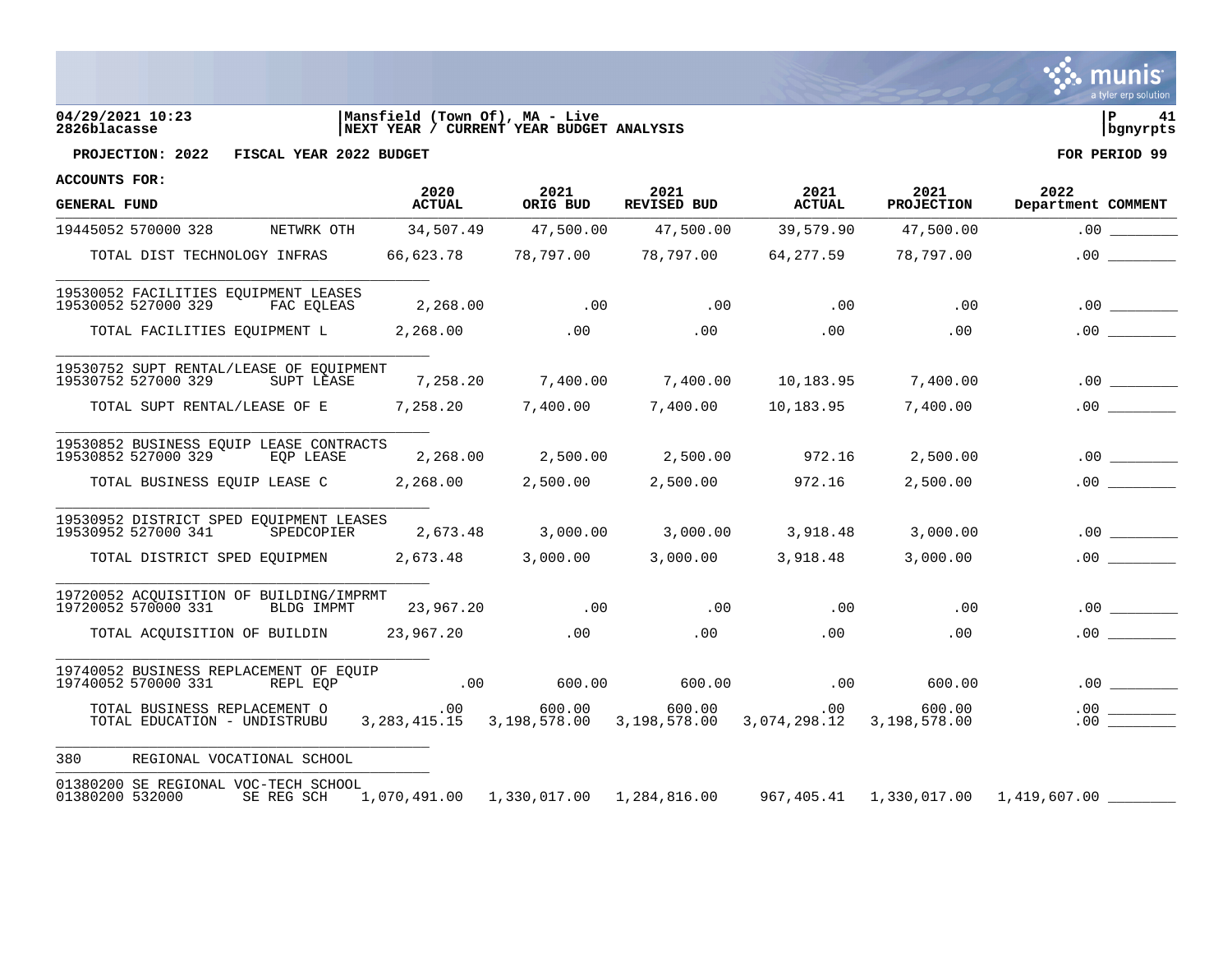|                                                                                                                                                                                                                                                                                                                  |                                                                                                                                                                                    |                                                                                                                                                                    |                                                                                                                                                                      |                                                                                                                                                                       |                                                                                                                                                       |                                                                                                                                                                           | a tyler erp solution                                                                                                                                                  |
|------------------------------------------------------------------------------------------------------------------------------------------------------------------------------------------------------------------------------------------------------------------------------------------------------------------|------------------------------------------------------------------------------------------------------------------------------------------------------------------------------------|--------------------------------------------------------------------------------------------------------------------------------------------------------------------|----------------------------------------------------------------------------------------------------------------------------------------------------------------------|-----------------------------------------------------------------------------------------------------------------------------------------------------------------------|-------------------------------------------------------------------------------------------------------------------------------------------------------|---------------------------------------------------------------------------------------------------------------------------------------------------------------------------|-----------------------------------------------------------------------------------------------------------------------------------------------------------------------|
| 04/29/2021 10:23<br>2826blacasse                                                                                                                                                                                                                                                                                 |                                                                                                                                                                                    | Mansfield (Town Of), MA - Live<br>NEXT YEAR / CURRENT YEAR BUDGET ANALYSIS                                                                                         |                                                                                                                                                                      |                                                                                                                                                                       |                                                                                                                                                       |                                                                                                                                                                           | ∣P<br>42<br>bgnyrpts                                                                                                                                                  |
| PROJECTION: 2022                                                                                                                                                                                                                                                                                                 | FISCAL YEAR 2022 BUDGET                                                                                                                                                            |                                                                                                                                                                    |                                                                                                                                                                      |                                                                                                                                                                       |                                                                                                                                                       |                                                                                                                                                                           | FOR PERIOD 99                                                                                                                                                         |
| ACCOUNTS FOR:                                                                                                                                                                                                                                                                                                    |                                                                                                                                                                                    |                                                                                                                                                                    |                                                                                                                                                                      |                                                                                                                                                                       |                                                                                                                                                       |                                                                                                                                                                           |                                                                                                                                                                       |
| <b>GENERAL FUND</b>                                                                                                                                                                                                                                                                                              |                                                                                                                                                                                    | 2020<br><b>ACTUAL</b>                                                                                                                                              | 2021<br>ORIG BUD                                                                                                                                                     | 2021<br><b>REVISED BUD</b>                                                                                                                                            | 2021<br><b>ACTUAL</b>                                                                                                                                 | 2021<br><b>PROJECTION</b>                                                                                                                                                 | 2022<br>Department COMMENT                                                                                                                                            |
| TOTAL SE REGIONAL VOC-TECH S<br>TOTAL REGIONAL VOCATIONAL SC                                                                                                                                                                                                                                                     |                                                                                                                                                                                    | 1,070,491.00<br>1,070,491.00                                                                                                                                       | 1,330,017.00<br>1,330,017.00                                                                                                                                         | 1,284,816.00<br>1,284,816.00                                                                                                                                          | 967,405.41<br>967,405.41                                                                                                                              | 1,330,017.00                                                                                                                                                              | 1,419,607.00<br>$1,330,017.00 \qquad 1,419,607.00 \qquad \qquad 1.419$                                                                                                |
| 390<br>TOWN EXP FOR EDUCATION                                                                                                                                                                                                                                                                                    |                                                                                                                                                                                    |                                                                                                                                                                    |                                                                                                                                                                      |                                                                                                                                                                       |                                                                                                                                                       |                                                                                                                                                                           |                                                                                                                                                                       |
| 01390100 TOWN EXPENSES FOR EDUCATION<br>01390100 511030                                                                                                                                                                                                                                                          | TOWN ED EX                                                                                                                                                                         | 56,228.00                                                                                                                                                          | 57,634.00                                                                                                                                                            | 57,634.00                                                                                                                                                             | 50,329.85                                                                                                                                             | 57,634.00                                                                                                                                                                 | 59,363.02                                                                                                                                                             |
| TOTAL TOWN EXPENSES FOR EDUC<br>TOTAL TOWN EXP FOR EDUCATION                                                                                                                                                                                                                                                     |                                                                                                                                                                                    | 56,228.00<br>56,228.00                                                                                                                                             | 57,634.00<br>57,634.00                                                                                                                                               | 57,634.00<br>57,634.00                                                                                                                                                | 50,329.85<br>50,329.85                                                                                                                                | 57,634.00<br>57,634.00                                                                                                                                                    | $\frac{59,363.02}{59,363.02}$                                                                                                                                         |
| DPW ADMINISTRATION<br>420                                                                                                                                                                                                                                                                                        |                                                                                                                                                                                    |                                                                                                                                                                    |                                                                                                                                                                      |                                                                                                                                                                       |                                                                                                                                                       |                                                                                                                                                                           |                                                                                                                                                                       |
| 01420100 DPW ADMINISTRATION - SALARIES<br>01420100 511010<br>01420100 511020<br>01420100 511030<br>01420100 511080<br>01420100 512010<br>01420100 513000<br>01420100 514000<br>01420100 514100                                                                                                                   | SAL-MGMT<br>SAL-SUPERV<br>SAL-TECH<br>SAL-CLERCL<br>SEASONAL<br>UNSCHED OT<br>LONGEVITY<br>SICKLV INC                                                                              | 141,608.09<br>39,235.19<br>37,806.62<br>34,790.89<br>$\frac{00}{163}$<br>163.07<br>2,125.00<br>3,800.98                                                            | 142,375.00<br>39,146.00<br>38,096.00<br>35,960.00<br>5,000.00<br>250.00<br>2,275.00<br>3,350.00                                                                      | 142,375.00<br>39,146.00<br>38,096.00<br>35,960.00<br>5,000.00<br>250.00<br>2,275.00<br>3,350.00                                                                       | 114,921.94<br>31,781.09<br>31,189.88<br>29,208.79<br>724.25<br>16.99<br>2,275.00<br>.00                                                               | 142,375.00<br>39,146.00<br>38,096.00<br>35,960.00<br>5,000.00<br>250.00<br>2,275.00<br>3,350.00                                                                           | 162,738.00<br>40,030.00<br>38,221.00<br>34,842.00<br>5,000.00<br>250.00<br>2,750.00<br>4,200.00                                                                       |
| TOTAL DPW ADMINISTRATION - S                                                                                                                                                                                                                                                                                     |                                                                                                                                                                                    | 259,529.84                                                                                                                                                         | 266,452.00                                                                                                                                                           | 266,452.00                                                                                                                                                            | 210,117.94                                                                                                                                            | 266,452.00                                                                                                                                                                | 288,031.00 _________                                                                                                                                                  |
| 01420200 DPW ADMINISTRATION - EXPENSES<br>01420200 524010<br>01420200 524100<br>01420200 529050<br>01420200 529060<br>01420200 529070<br>01420200 530900<br>01420200 531000<br>01420200 531500<br>01420200 534010<br>01420200 534200<br>01420200 534400<br>01420200 534500<br>01420200 542000<br>01420200 551000 | ANNUAL MNT<br>EQP REPAIR<br>SW DISPOSL<br>SW COLLECT<br>RECYCLING<br>SPEC SRVCS<br>ENGNR/ARCH<br>SEMINAR<br>TELEPHONE<br>PRINTING<br>ADVERTISE<br>POSTAGE<br>OFF SUPP<br>BOOKS/REF | 559.11<br>1,051.18<br>368, 298.73<br>822,935.29<br>857,320.47<br>.00<br>62,576.00<br>95.00<br>20,729.90<br>1,533.45<br>7,599.65<br>48,403.27<br>6,347.53<br>317.34 | .00<br>3,000.00<br>373,756.00<br>845,975.90<br>860,295.01<br>500.00<br>55,000.00<br>1,500.00<br>20,000.00<br>2,500.00<br>6,000.00<br>59,200.00<br>5,000.00<br>300.00 | .00<br>3,000.00<br>373,756.00<br>845, 975.90<br>860,295.01<br>500.00<br>55,000.00<br>1,500.00<br>20,000.00<br>2,500.00<br>6,000.00<br>59,200.00<br>5,000.00<br>300.00 | .00<br>.00<br>289, 228. 18<br>635,478.09<br>642, 164.63<br>.00<br>47,031.36<br>.00<br>13,971.94<br>610.78<br>2,474.53<br>43,807.31<br>2,699.78<br>.00 | $.00 \,$<br>3,000.00<br>373,756.00<br>845,975.90<br>860,295.01<br>500.00<br>55,000.00<br>1,500.00<br>20,000.00<br>2,500.00<br>6,000.00<br>59,200.00<br>5,000.00<br>300.00 | .00<br>3,000.00<br>377,466.00<br>872,132.00<br>926, 245.00<br>500.00<br>55,000.00<br>1,500.00<br>20,000.00<br>2,500.00<br>6.000.00<br>54,200.00<br>5,000.00<br>300.00 |

 $\ddot{\mathbf{w}}$  munis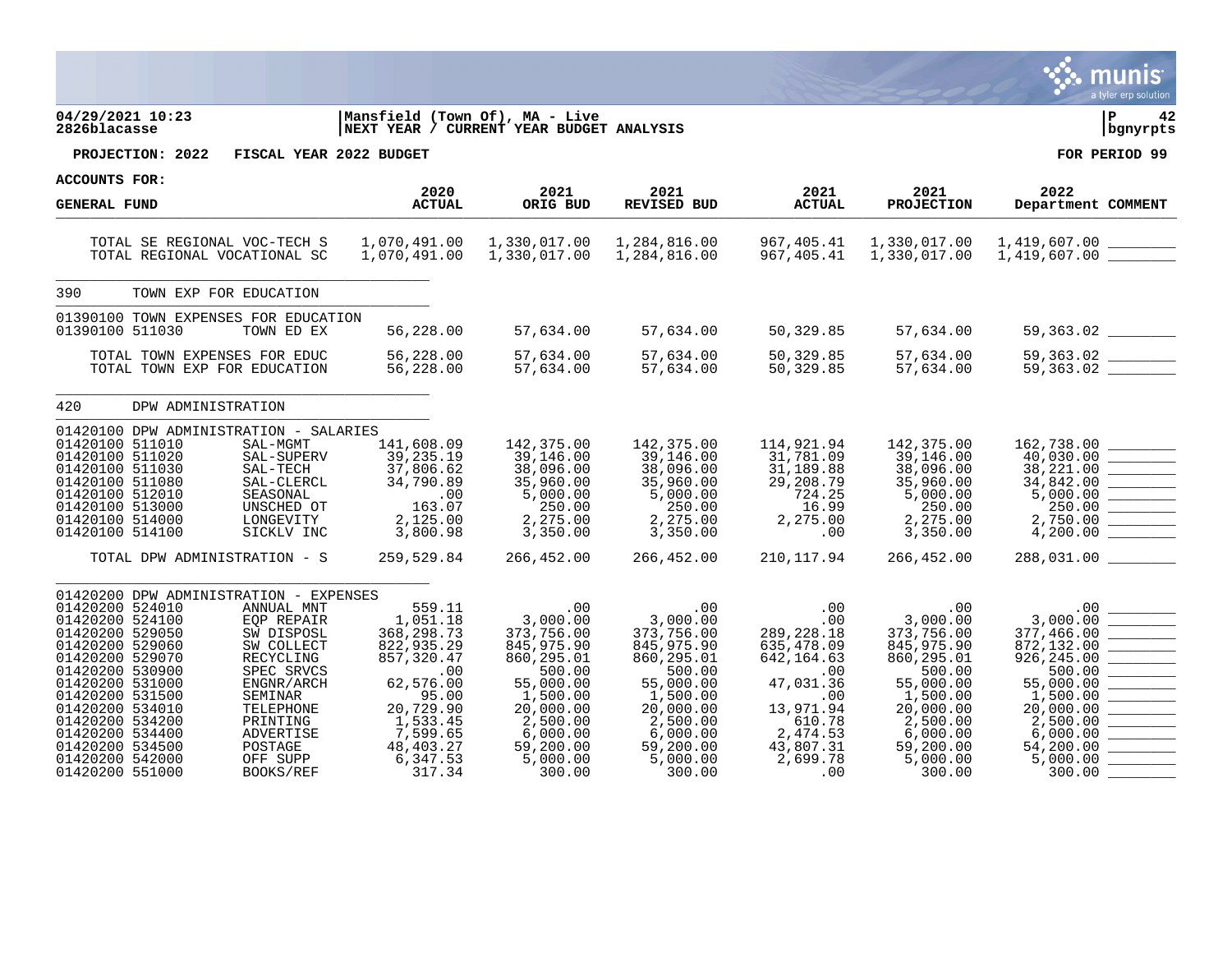

## **04/29/2021 10:23 |Mansfield (Town Of), MA - Live |P 43 2826blacasse |NEXT YEAR / CURRENT YEAR BUDGET ANALYSIS |bgnyrpts**



**PROJECTION: 2022 FISCAL YEAR 2022 BUDGET FOR PERIOD 99**

| <b>GENERAL FUND</b>                                                                                                                                                                                                                                                                                                                                     | 2020<br><b>ACTUAL</b>                                                                                                          | 2021<br>ORIG BUD                                                                                                               | 2021<br>REVISED BUD                                                                                                            | 2021<br><b>ACTUAL</b>                                                                                                        | 2021<br>PROJECTION                                                                                                             | 2022<br>Department COMMENT                                                                                                                                                                                                  |
|---------------------------------------------------------------------------------------------------------------------------------------------------------------------------------------------------------------------------------------------------------------------------------------------------------------------------------------------------------|--------------------------------------------------------------------------------------------------------------------------------|--------------------------------------------------------------------------------------------------------------------------------|--------------------------------------------------------------------------------------------------------------------------------|------------------------------------------------------------------------------------------------------------------------------|--------------------------------------------------------------------------------------------------------------------------------|-----------------------------------------------------------------------------------------------------------------------------------------------------------------------------------------------------------------------------|
| 01420200 557300<br>UNIFORMS<br>01420200 571000<br>TRAVEL IN<br>01420200 573100<br>PROF DEVLP                                                                                                                                                                                                                                                            | 844.39<br>.00<br>1,668.79                                                                                                      | 820.00<br>150.00<br>1,000.00                                                                                                   | 820.00<br>150.00<br>1,000.00                                                                                                   | 274.40<br>.00<br>579.48                                                                                                      | 820.00<br>150.00<br>1,000.00                                                                                                   | 820.00<br>$\begin{tabular}{ c c c c } \hline \quad \quad & \quad \quad & \quad \quad \\ \hline \quad \quad & \quad \quad & \quad \quad \\ \hline \quad \quad & \quad \quad & \quad \quad \\ \hline \end{tabular}$<br>150.00 |
| TOTAL DPW ADMINISTRATION - E                                                                                                                                                                                                                                                                                                                            |                                                                                                                                |                                                                                                                                | 2,200,280.10 2,234,996.91 2,234,996.91                                                                                         | 1,678,320.48                                                                                                                 | 2,234,996.91                                                                                                                   | $2,325,813.00$ _________                                                                                                                                                                                                    |
| 01420517 DPW ADMINISTRATION - 2017 ART<br>01420517 531000<br>STRMWTR P                                                                                                                                                                                                                                                                                  | 42,578.16                                                                                                                      | .00                                                                                                                            | 24,966.05                                                                                                                      | 24,966.05                                                                                                                    | 24,966.05                                                                                                                      |                                                                                                                                                                                                                             |
| TOTAL DPW ADMINISTRATION - 2                                                                                                                                                                                                                                                                                                                            | 42,578.16                                                                                                                      | .00                                                                                                                            | 24,966.05                                                                                                                      | 24,966.05                                                                                                                    | 24,966.05                                                                                                                      |                                                                                                                                                                                                                             |
| 01420519 DPW ADMINISTRATION - 2019 ART<br>01420519 531000<br>STORMWTR P<br>01420519 584000<br>RAIL TRAIL<br>01420519 584010<br>MULTI PATH<br>TOTAL DPW ADMINISTRATION - 2                                                                                                                                                                               | .00<br>9,058.96<br>15,504.60<br>24,563.56                                                                                      | .00<br>.00<br>.00<br>.00                                                                                                       | 90,000.00<br>4,141.04<br>54,495.40<br>148,636.44                                                                               | 82,340.46<br>4,141.04<br>$-10, 445.99$<br>76,035.51                                                                          | 90,000.00<br>4,141.04<br>54,495.40<br>148,636.44                                                                               | .00<br>.00                                                                                                                                                                                                                  |
| 01420800 DPW ADMIN - ENCUMBRANCES<br>01420800 599999<br>DPW ENCUMB                                                                                                                                                                                                                                                                                      | 20,419.97                                                                                                                      | .00                                                                                                                            | 2,300.00                                                                                                                       | 2,300.00                                                                                                                     | 2,300.00                                                                                                                       |                                                                                                                                                                                                                             |
| TOTAL DPW ADMIN - ENCUMBRANC<br>TOTAL DPW ADMINISTRATION                                                                                                                                                                                                                                                                                                | 20,419.97<br>2,547,371.63                                                                                                      | .00<br>2,501,448.91                                                                                                            | 2,300.00<br>2,677,351.40                                                                                                       | 2,300.00<br>1,991,739.98                                                                                                     | 2,300.00<br>2,677,351.40                                                                                                       |                                                                                                                                                                                                                             |
| 421<br>HIGHWAY GENERAL                                                                                                                                                                                                                                                                                                                                  |                                                                                                                                |                                                                                                                                |                                                                                                                                |                                                                                                                              |                                                                                                                                |                                                                                                                                                                                                                             |
| 01421100 HIGHWAY - SALARIES<br>01421100 511010<br>SAL-MGMT<br>01421100 511020<br>SAL-SUPERV<br>01421100 511050<br>HWY STAFF<br>01421100 511080<br>SAL-CLERCL<br>01421100 512010<br>SEASONAL<br>01421100 513000<br>UNSCHED-OT<br>01421100 514000<br>LONGEVITY<br>01421100 514100<br>SICKLV INC<br>01421100 514200<br>OOG PAY<br>TOTAL HIGHWAY - SALARIES | 102,161.66<br>78,823.20<br>528,605.03<br>56,489.93<br>25,993.48<br>58,267.84<br>1,150.00<br>9,977.82<br>5,292.32<br>866,761.28 | 101,775.00<br>80,681.00<br>545,690.00<br>58,055.00<br>22,030.00<br>30,000.00<br>1,150.00<br>8,700.00<br>3,000.00<br>851,081.00 | 101,775.00<br>80,681.00<br>545,690.00<br>58,055.00<br>22,030.00<br>30,000.00<br>1,150.00<br>8,700.00<br>3,000.00<br>851,081.00 | 82,665.16<br>65,533.44<br>443,224.60<br>48,446.47<br>2,842.68<br>25,346.47<br>1,150.00<br>$.00 \,$<br>3,724.50<br>672,933.32 | 101,775.00<br>80,681.00<br>545,690.00<br>58,055.00<br>22,030.00<br>30,000.00<br>1,150.00<br>8,700.00<br>3,000.00<br>851,081.00 | 104,062.00<br>82,664.00<br>563,890.00<br>57,936.00<br>22,800.00<br>30,000.00<br>1,150.00<br>10,500.00<br>3,000.00<br>876,002.00                                                                                             |
| 01421200 HIGHWAY - EXPENSES<br>01421200 521010<br>ELECTRICTY                                                                                                                                                                                                                                                                                            | 37,555.92                                                                                                                      | 30,000.00                                                                                                                      | 30,000.00                                                                                                                      | 20,122.98                                                                                                                    | 30,000.00                                                                                                                      | 30,000.00                                                                                                                                                                                                                   |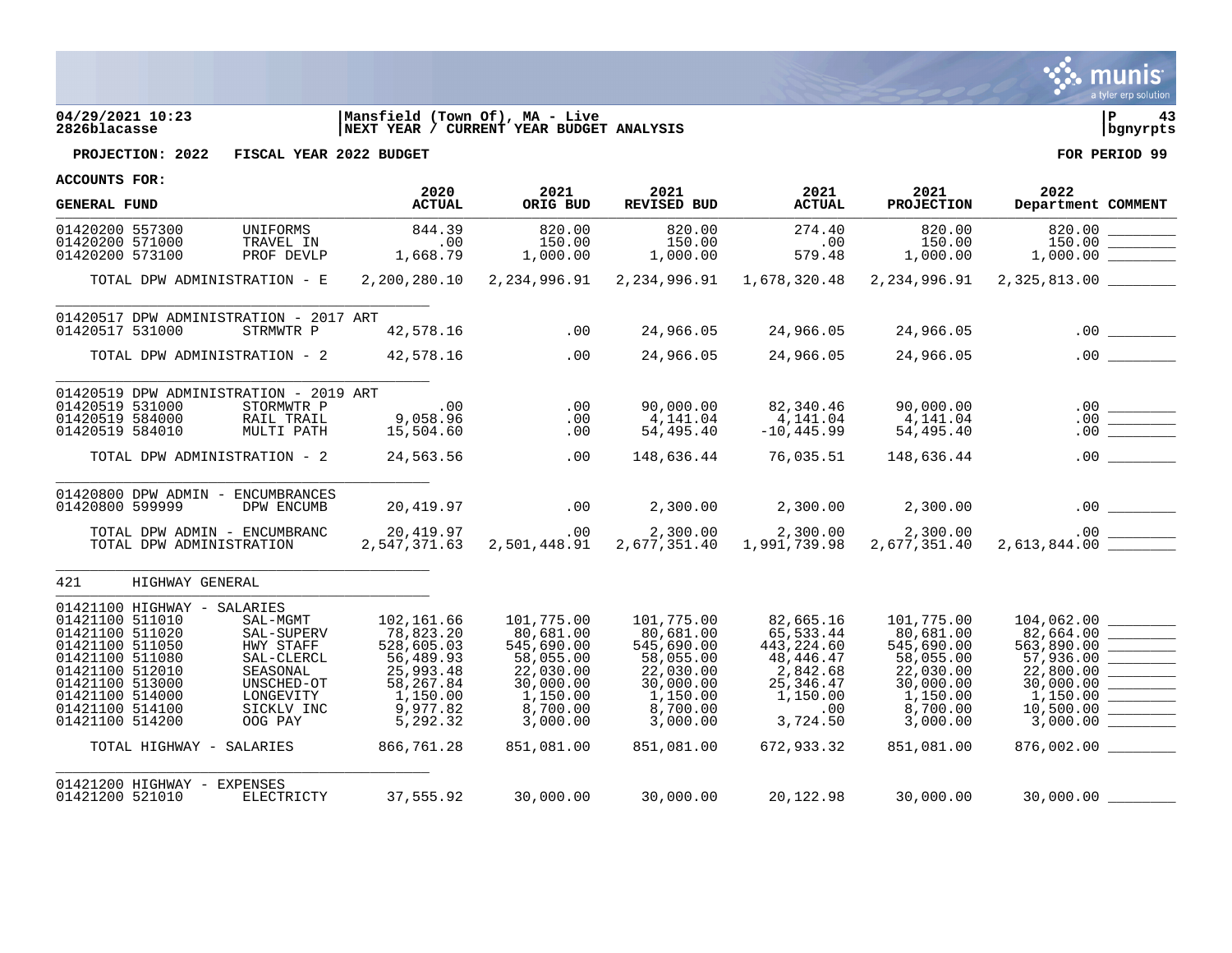

## **04/29/2021 10:23 |Mansfield (Town Of), MA - Live |P 44 2826blacasse |NEXT YEAR / CURRENT YEAR BUDGET ANALYSIS |bgnyrpts**

**PROJECTION: 2022 FISCAL YEAR 2022 BUDGET FOR PERIOD 99**

| ACCOUNTD LOV.                                                                                                                                                                                                                                                                                                                                                                                                                                                    |                                                                                                                                                                                                                                                                                                              | 2020                                                                                                                                                                                                                                                                               | 2021                                                                                                                                                                                                                                                                    | 2021                                                                                                                                                                                                                                                                    | 2021                                                                                                                                                                                                                                                                       | 2021                                                                                                                                                                                                                                                                    | 2022                                                                                                                                                                                                                                                                                                                                                                                                                                                                                                                                                                                 |
|------------------------------------------------------------------------------------------------------------------------------------------------------------------------------------------------------------------------------------------------------------------------------------------------------------------------------------------------------------------------------------------------------------------------------------------------------------------|--------------------------------------------------------------------------------------------------------------------------------------------------------------------------------------------------------------------------------------------------------------------------------------------------------------|------------------------------------------------------------------------------------------------------------------------------------------------------------------------------------------------------------------------------------------------------------------------------------|-------------------------------------------------------------------------------------------------------------------------------------------------------------------------------------------------------------------------------------------------------------------------|-------------------------------------------------------------------------------------------------------------------------------------------------------------------------------------------------------------------------------------------------------------------------|----------------------------------------------------------------------------------------------------------------------------------------------------------------------------------------------------------------------------------------------------------------------------|-------------------------------------------------------------------------------------------------------------------------------------------------------------------------------------------------------------------------------------------------------------------------|--------------------------------------------------------------------------------------------------------------------------------------------------------------------------------------------------------------------------------------------------------------------------------------------------------------------------------------------------------------------------------------------------------------------------------------------------------------------------------------------------------------------------------------------------------------------------------------|
| <b>GENERAL FUND</b>                                                                                                                                                                                                                                                                                                                                                                                                                                              |                                                                                                                                                                                                                                                                                                              | <b>ACTUAL</b>                                                                                                                                                                                                                                                                      | ORIG BUD                                                                                                                                                                                                                                                                | <b>REVISED BUD</b>                                                                                                                                                                                                                                                      | <b>ACTUAL</b>                                                                                                                                                                                                                                                              | <b>PROJECTION</b>                                                                                                                                                                                                                                                       | Department COMMENT                                                                                                                                                                                                                                                                                                                                                                                                                                                                                                                                                                   |
| 01421200 521020<br>01421200 521030<br>01421200 521050<br><b>HEAT</b><br>01421200 523000<br>01421200 524000<br>01421200 524010<br>01421200 524100<br>01421200 524150<br>01421200 527000<br>01421200 529500<br>01421200 530000<br>01421200 530950<br>01421200 531000<br>01421200 531500<br>01421200 534010<br>01421200 543500<br>01421200 546000<br>01421200 548000<br>01421200 548500<br>01421200 551000<br>01421200 553000<br>01421200 553100<br>01421200 557300 | ST LIGHTS<br>TRFFC SGNL<br>SWR-WTR<br>BLDG MNT<br>ANNUAL MNT<br>EOP REPAIR<br>O-EQP MNT<br><b>RENTALS</b><br>CTRCT SRVC<br><b>PROF&amp;TECH</b><br>POL DETAIL<br>ENGNR/ARCH<br>SEMINAR<br>TELEPHONE<br>HWY TOOLS<br>GRNDS SUPP<br>VEH SUPPL<br>VEH FUEL<br>BOOKS/REF<br>CONSTR MAT<br>TRFFC SUPP<br>UNIFORMS | 90,950.69<br>3,199.93<br>12,583.08<br>13,085.23<br>22,934.75<br>5.000.00<br>12,455.99<br>3,106.00<br>6,969.65<br>162,446.79<br>17,390.52<br>8,427.98<br>3, 143. 28<br>410.00<br>8,356.39<br>14,788.48<br>44,685.63<br>364.44<br>6.45<br>.00<br>75,519.26<br>19,921.82<br>14,495.45 | 87,000.00<br>4,000.00<br>23,000.00<br>10,000.00<br>20,000.00<br>7,000.00<br>15,000.00<br>.00<br>10,000.00<br>158,844.00<br>15,000.00<br>.00<br>4,000.00<br>3,000.00<br>8,000.00<br>5,000.00<br>30,000.00<br>.00<br>.00<br>100.00<br>64,900.00<br>34,500.00<br>12,350.00 | 87,000.00<br>4,000.00<br>23,000.00<br>10,000.00<br>20,000.00<br>7,000.00<br>15,000.00<br>.00<br>10,000.00<br>158,844.00<br>18,410.00<br>.00<br>4,000.00<br>3,000.00<br>8,000.00<br>5,000.00<br>30,000.00<br>.00<br>.00<br>100.00<br>64,900.00<br>34,500.00<br>12,350.00 | 57,659.56<br>3,396.94<br>14,469.81<br>15,210.15<br>24,867.40<br>6,400.00<br>12,380.72<br>.00<br>4, 418.75<br>181,308.28<br>3,674.95<br>18,222.91<br>3,655.00<br>160.00<br>5,637.60<br>2,880.05<br>29,422.31<br>.00<br>.00<br>185.04<br>22, 201.38<br>69,771.20<br>8,720.72 | 87,000.00<br>4,000.00<br>23,000.00<br>10,000.00<br>20,000.00<br>7,000.00<br>15,000.00<br>.00<br>10,000.00<br>158,844.00<br>15,000.00<br>.00<br>4,000.00<br>3,000.00<br>8,000.00<br>5,000.00<br>30,000.00<br>.00<br>.00<br>100.00<br>64,900.00<br>34,500.00<br>12,350.00 | 87,000.00<br>4,000.00<br>23,000.00<br>10,000.00<br>20,000.00<br>7,000.00<br>15,000.00<br>.00<br>10,000.00<br>171,844.00<br>15,000.00<br>.00<br>4,000.00<br>3,000.00<br>8,000.00<br>5,000.00<br>30,000.00<br>.00<br>.00<br>100.00<br>64,900.00<br>$\begin{tabular}{ c c c } \hline \quad \quad & \quad \quad & \quad \quad \\ \hline \quad \quad & \quad \quad & \quad \quad \\ \hline \quad \quad & \quad \quad & \quad \quad \\ \hline \quad \quad & \quad \quad & \quad \quad \\ \hline \quad \quad & \quad \quad & \quad \quad \\ \hline \end{tabular}$<br>39,500.00<br>12,350.00 |
| 01421200 558000<br>01421200 573100                                                                                                                                                                                                                                                                                                                                                                                                                               | OTH SUPP<br>PROF DEVLP                                                                                                                                                                                                                                                                                       | 10,467.97<br>5,121.03                                                                                                                                                                                                                                                              | 7,000.00<br>250.00                                                                                                                                                                                                                                                      | 7,000.00<br>250.00                                                                                                                                                                                                                                                      | 4,076.33<br>710.00                                                                                                                                                                                                                                                         | 7,000.00<br>250.00                                                                                                                                                                                                                                                      | 7,000.00<br>250.00                                                                                                                                                                                                                                                                                                                                                                                                                                                                                                                                                                   |
| TOTAL HIGHWAY - EXPENSES                                                                                                                                                                                                                                                                                                                                                                                                                                         |                                                                                                                                                                                                                                                                                                              | 593,386.73                                                                                                                                                                                                                                                                         | 548,944.00                                                                                                                                                                                                                                                              | 552,354.00                                                                                                                                                                                                                                                              | 509,552.08                                                                                                                                                                                                                                                                 | 548,944.00                                                                                                                                                                                                                                                              | 566,944.00                                                                                                                                                                                                                                                                                                                                                                                                                                                                                                                                                                           |
| 01421300 HWY - CAPITAL<br>01421300 586000                                                                                                                                                                                                                                                                                                                                                                                                                        | NONVEH EQP                                                                                                                                                                                                                                                                                                   | 77,429.00                                                                                                                                                                                                                                                                          | 179,119.00                                                                                                                                                                                                                                                              | 179,119.00                                                                                                                                                                                                                                                              | 179,119.00                                                                                                                                                                                                                                                                 | 179,119.00                                                                                                                                                                                                                                                              | .00<br>$\mathcal{L}^{\text{max}}_{\text{max}}$ and $\mathcal{L}^{\text{max}}_{\text{max}}$                                                                                                                                                                                                                                                                                                                                                                                                                                                                                           |
| TOTAL HWY - CAPITAL                                                                                                                                                                                                                                                                                                                                                                                                                                              |                                                                                                                                                                                                                                                                                                              | 77,429.00                                                                                                                                                                                                                                                                          | 179,119.00                                                                                                                                                                                                                                                              | 179,119.00                                                                                                                                                                                                                                                              | 179,119.00                                                                                                                                                                                                                                                                 | 179,119.00                                                                                                                                                                                                                                                              | .00                                                                                                                                                                                                                                                                                                                                                                                                                                                                                                                                                                                  |
| 01421516 HIGHWAY - 2016 ARTICLES<br>01421516 587000                                                                                                                                                                                                                                                                                                                                                                                                              | PICKUP TRK                                                                                                                                                                                                                                                                                                   | 1,373.07                                                                                                                                                                                                                                                                           | .00                                                                                                                                                                                                                                                                     | .00                                                                                                                                                                                                                                                                     | .00                                                                                                                                                                                                                                                                        | .00                                                                                                                                                                                                                                                                     | .00                                                                                                                                                                                                                                                                                                                                                                                                                                                                                                                                                                                  |
| TOTAL HIGHWAY - 2016 ARTICLE                                                                                                                                                                                                                                                                                                                                                                                                                                     |                                                                                                                                                                                                                                                                                                              | 1,373.07                                                                                                                                                                                                                                                                           | .00                                                                                                                                                                                                                                                                     | .00                                                                                                                                                                                                                                                                     | .00                                                                                                                                                                                                                                                                        | .00                                                                                                                                                                                                                                                                     | .00                                                                                                                                                                                                                                                                                                                                                                                                                                                                                                                                                                                  |
| 01421518 HIGHWAY - 2018 ARTICLES<br>01421518 531000<br>01421518 584000                                                                                                                                                                                                                                                                                                                                                                                           | 106 DESIGN<br>SALT SHED                                                                                                                                                                                                                                                                                      | 15,985.72<br>.00                                                                                                                                                                                                                                                                   | .00<br>.00                                                                                                                                                                                                                                                              | 70,726.83<br>26,500.00                                                                                                                                                                                                                                                  | 70,726.83<br>.00                                                                                                                                                                                                                                                           | 70,726.83<br>26,500.00                                                                                                                                                                                                                                                  | .00<br>.00                                                                                                                                                                                                                                                                                                                                                                                                                                                                                                                                                                           |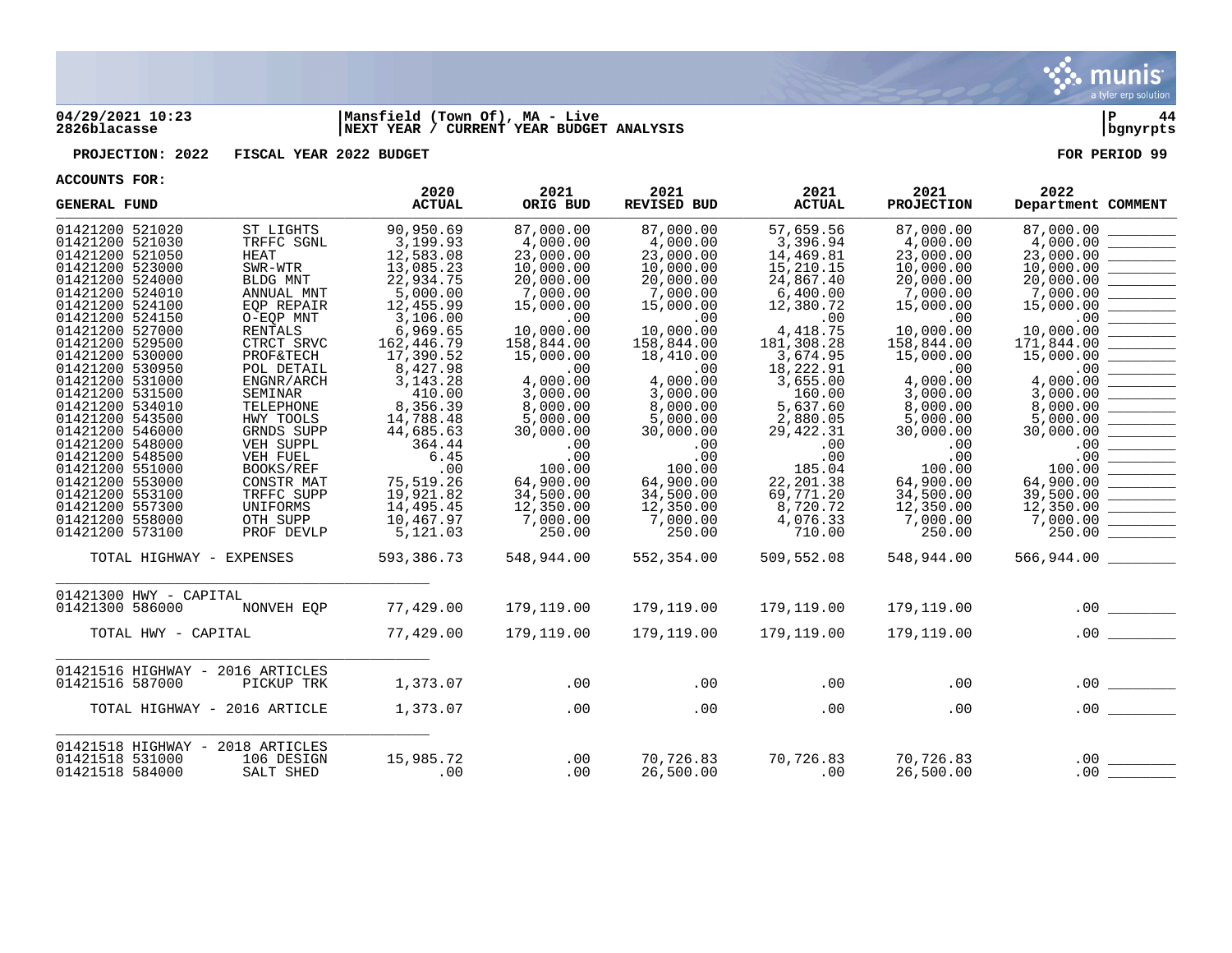

## **04/29/2021 10:23 |Mansfield (Town Of), MA - Live |P 45 2826blacasse |NEXT YEAR / CURRENT YEAR BUDGET ANALYSIS |bgnyrpts**



**PROJECTION: 2022 FISCAL YEAR 2022 BUDGET FOR PERIOD 99**

| <b>GENERAL FUND</b>                                                                                                                                                                                                                                                                  | 2020<br><b>ACTUAL</b>                                                   | 2021<br>ORIG BUD                                                        | 2021<br>REVISED BUD                                                     | 2021<br><b>ACTUAL</b>                                                               | 2021<br><b>PROJECTION</b>                                               | 2022<br>Department COMMENT                                              |
|--------------------------------------------------------------------------------------------------------------------------------------------------------------------------------------------------------------------------------------------------------------------------------------|-------------------------------------------------------------------------|-------------------------------------------------------------------------|-------------------------------------------------------------------------|-------------------------------------------------------------------------------------|-------------------------------------------------------------------------|-------------------------------------------------------------------------|
| 01421518 587000<br>DUMP TRUCK<br>01421518 587010<br>VACTOR TR                                                                                                                                                                                                                        | .00<br>17,553.73                                                        | .00<br>.00                                                              | 15,089.00<br>3,696.27                                                   | .00<br>.00                                                                          | 15,089.00<br>3,696.27                                                   | .00<br>.00                                                              |
| TOTAL HIGHWAY - 2018 ARTICLE                                                                                                                                                                                                                                                         | 33,539.45                                                               | .00                                                                     | 116,012.10                                                              | 70,726.83                                                                           | 116,012.10                                                              | .00                                                                     |
| 01421519 HIGHWAY - 2019 ARTICLES<br>01421519 524100<br>EOP REPAIR<br>01421519 570000<br>UBER \$<br>01421519 585000<br>CONSTR MAT<br>01421519 586000<br>SNBLWR 19                                                                                                                     | 105.00<br>5,039.40<br>75,782.31<br>155,000.00                           | .00<br>.00<br>.00<br>.00                                                | .00<br>.00<br>27,737.69<br>.00                                          | .00<br>.00<br>.00<br>.00                                                            | .00<br>.00<br>27,737.69<br>.00                                          | .00<br>.00<br>.00<br>.00                                                |
| TOTAL HIGHWAY - 2019 ARTICLE                                                                                                                                                                                                                                                         | 235,926.71                                                              | .00                                                                     | 27,737.69                                                               | .00                                                                                 | 27,737.69                                                               | .00                                                                     |
| 01421520 HIGHWAY - 2020 ARTICLES<br>01421520 570000<br>UBER \$                                                                                                                                                                                                                       | .00                                                                     | .00                                                                     | 6,368.20                                                                | .00                                                                                 | .00                                                                     | .00<br><u> 1989 - John Barnett, fransk konge</u>                        |
| TOTAL HIGHWAY - 2020 ARTICLE                                                                                                                                                                                                                                                         | .00                                                                     | .00                                                                     | 6,368.20                                                                | .00                                                                                 | .00                                                                     | .00                                                                     |
| 01421800 HIGHWAY ENCUMBRANCES<br>01421800 599999<br>HWY ENCUMB                                                                                                                                                                                                                       | 11,294.81                                                               | .00                                                                     | 282.78                                                                  | 282.78                                                                              | 282.78                                                                  |                                                                         |
| TOTAL HIGHWAY ENCUMBRANCES<br>TOTAL HIGHWAY GENERAL                                                                                                                                                                                                                                  | 11,294.81<br>1,819,711.05                                               | .00                                                                     | 282.78<br>1,579,144.00 1,732,954.77                                     | 282.78<br>1,432,614.01                                                              | 282.78<br>1,723,176.57                                                  | 1,442,946.00                                                            |
| 423<br>SNOW & ICE REMOVAL                                                                                                                                                                                                                                                            |                                                                         |                                                                         |                                                                         |                                                                                     |                                                                         |                                                                         |
| 01423100 SNOW & ICE - SALARIES<br>01423100 513000<br>UNSCHED-OT                                                                                                                                                                                                                      | 76,951.03                                                               | 141,600.00                                                              | 141,600.00                                                              | 147,545.82                                                                          | 141,600.00                                                              | 141,600.00                                                              |
| TOTAL SNOW & ICE - SALARIES                                                                                                                                                                                                                                                          | 76,951.03                                                               | 141,600.00                                                              | 141,600.00                                                              | 147,545.82                                                                          | 141,600.00                                                              | 141,600.00                                                              |
| 01423200 SNOW & ICE - EXPENSES<br>01423200 521010<br>ELECTRICTY<br>01423200 524010<br>ANNUAL MNT<br>01423200 524100<br>EOP REPAIR<br>01423200 529100<br>CNTRCT SRV<br>01423200 530000<br><b>PROF&amp;TECH</b><br>01423200 534010<br>TELEPHONE<br>01423200 534400<br><b>ADVERTISE</b> | 4,753.63<br>1,776.00<br>5,680.00<br>81,523.52<br>.00<br>.00<br>1,255.22 | 1,000.00<br>1,700.00<br>7,500.00<br>99,187.00<br>5,000.00<br>.00<br>.00 | 1,000.00<br>1,700.00<br>7,500.00<br>99,187.00<br>5,000.00<br>.00<br>.00 | 4,996.47<br>1,812.00<br>6,208.47<br>238,988.93<br>1,589.70<br>10,097.90<br>2,331.10 | 1,000.00<br>1,700.00<br>7,500.00<br>99,187.00<br>5,000.00<br>.00<br>.00 | 1,000.00<br>1,700.00<br>7,500.00<br>99,187.00<br>5,000.00<br>.00<br>.00 |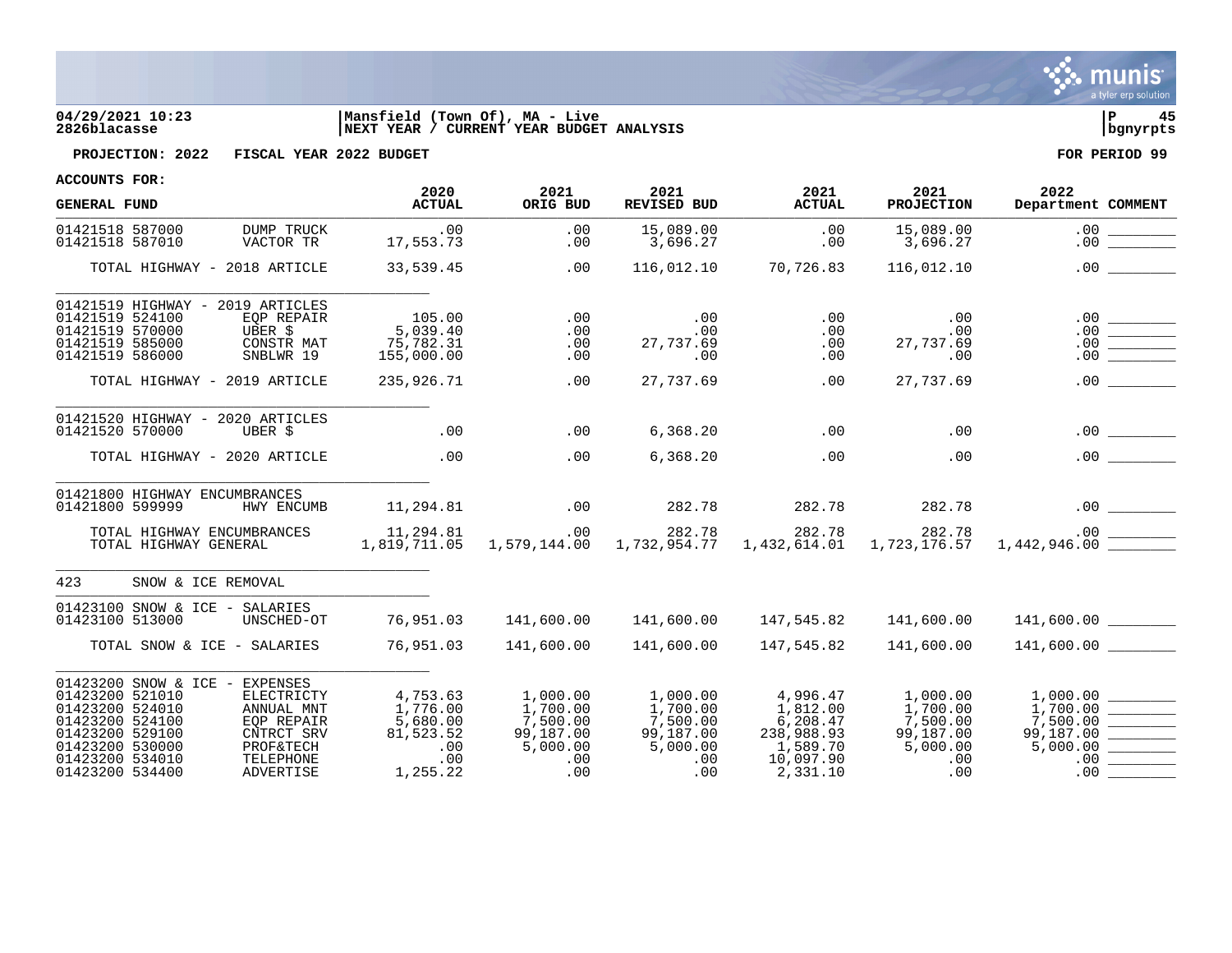

## **04/29/2021 10:23 |Mansfield (Town Of), MA - Live |P 46 2826blacasse |NEXT YEAR / CURRENT YEAR BUDGET ANALYSIS |bgnyrpts**

**PROJECTION: 2022 FISCAL YEAR 2022 BUDGET FOR PERIOD 99**

| ACCOUNTS FOR:                                                                                                                                        |                                                                                                                                        |                                                                                                              | 2020                                                                                          | 2021                                                                                              | 2021                                                                                  | 2021                                                                                    | 2021                                                                                  | 2022                                                                                                                                                                                                                                                                                                                                                                                                                                                                     |
|------------------------------------------------------------------------------------------------------------------------------------------------------|----------------------------------------------------------------------------------------------------------------------------------------|--------------------------------------------------------------------------------------------------------------|-----------------------------------------------------------------------------------------------|---------------------------------------------------------------------------------------------------|---------------------------------------------------------------------------------------|-----------------------------------------------------------------------------------------|---------------------------------------------------------------------------------------|--------------------------------------------------------------------------------------------------------------------------------------------------------------------------------------------------------------------------------------------------------------------------------------------------------------------------------------------------------------------------------------------------------------------------------------------------------------------------|
| <b>GENERAL FUND</b>                                                                                                                                  |                                                                                                                                        |                                                                                                              | <b>ACTUAL</b>                                                                                 | ORIG BUD                                                                                          | REVISED BUD                                                                           | <b>ACTUAL</b>                                                                           | <b>PROJECTION</b>                                                                     | Department COMMENT                                                                                                                                                                                                                                                                                                                                                                                                                                                       |
| 01423200 548000<br>01423200 548500<br>01423200 549000<br>01423200 553500<br>01423200 553600<br>01423200 558000<br>01423200 586000<br>01423200 587000 |                                                                                                                                        | VEH SUPPL<br>VEH FUEL<br>FOOD SUPP<br>SAND-GRAVL<br>SALT-CALCM<br>SUPPL-MATL<br>NONVEH EQP<br>VEHICLES       | 37,229.65<br>2,822.99<br>38.50<br>2,197.71<br>54,339.46<br>1,034.26<br>.00<br>37,568.00       | 20,000.00<br>10,000.00<br>1,500.00<br>1.00<br>100,000.00<br>1,950.00<br>1.00<br>1.00              | 20,000.00<br>10,000.00<br>1,500.00<br>1.00<br>100,000.00<br>1,950.00<br>1.00<br>1.00  | 58,488.42<br>7,321.04<br>650.16<br>103,963.87<br>.00<br>152.04<br>29,495.34<br>3,455.33 | 20,000.00<br>10,000.00<br>1,500.00<br>1.00<br>100,000.00<br>1,950.00<br>1.00<br>1.00  | 20,000.00<br>10,000.00<br>1,500.00<br>1.00<br>100,000.00<br>1,950.00<br>1.00<br>1.00                                                                                                                                                                                                                                                                                                                                                                                     |
|                                                                                                                                                      | TOTAL SNOW & ICE REMOVAL                                                                                                               | TOTAL SNOW & ICE - EXPENSES                                                                                  | 230, 218.94<br>307,169.97                                                                     | 247,840.00<br>389,440.00                                                                          | 247,840.00<br>389,440.00                                                              | 469,550.77<br>617,096.59                                                                | 247,840.00<br>389,440.00                                                              | 247,840.00 _________<br>389,440.00 _________                                                                                                                                                                                                                                                                                                                                                                                                                             |
| 425                                                                                                                                                  | VEHICLE MAINTENANCE                                                                                                                    |                                                                                                              |                                                                                               |                                                                                                   |                                                                                       |                                                                                         |                                                                                       |                                                                                                                                                                                                                                                                                                                                                                                                                                                                          |
| 01425100 511020<br>01425100 511050<br>01425100 512010<br>01425100 513000<br>01425100 514200                                                          |                                                                                                                                        | 01425100 VEHICLE MAINTENANCE - SALARIES<br>SAL-SUPERV<br>STAFF SAL<br>SEASONAL<br>UNSCHED-OT<br>OOG PAY      | 77,701.36<br>108,569.68<br>5,743.20<br>4,766.14<br>787.65                                     | 83,145.00<br>132,990.00<br>.00<br>10,000.00<br>1,000.00                                           | 83,145.00<br>132,990.00<br>.00<br>10,000.00<br>1,000.00                               | 50,363.20<br>104,358.80<br>.00<br>6,313.07<br>1,364.00                                  | 83,145.00<br>132,990.00<br>.00<br>10,000.00<br>1,000.00                               | $\begin{array}{r} 82,270.00 \\ 141,945.00 \\ 10,000.00 \\ 1,000.00 \end{array} \begin{array}{r} \begin{array}{c} \begin{array}{c} \begin{array}{c} \begin{array}{c} \end{array} \\ \begin{array}{c} \end{array} \\ \begin{array}{c} \end{array} \\ \begin{array}{c} \end{array} \\ \begin{array}{c} \end{array} \\ \begin{array}{c} \end{array} \\ \begin{array}{c} \end{array} \\ \begin{array}{c} \end{array} \\ \begin{array}{c} \end{array} \end{array} \end{array}$ |
|                                                                                                                                                      |                                                                                                                                        | TOTAL VEHICLE MAINTENANCE -                                                                                  | 197,568.03                                                                                    | 227,135.00                                                                                        | 227,135.00                                                                            | 162,399.07                                                                              | 227,135.00                                                                            | 235,215.00                                                                                                                                                                                                                                                                                                                                                                                                                                                               |
| 01425200 524010<br>01425200 524050<br>01425200 524100                                                                                                | 01425200 524100 192                                                                                                                    | 01425200 VEHICLE MAINTENANCE - EXPENSES<br>ANNUAL MNT<br>FUEL DEPOT<br>EOP REPAIR<br>EQ REP BLD              | 5,217.55<br>.00<br>.00<br>645.88                                                              | 4,000.00<br>.00<br>.00<br>1,000.00                                                                | 4,000.00<br>.00<br>.00<br>1,000.00                                                    | 2,690.57<br>598.65<br>5,998.00<br>83.02                                                 | 4,000.00<br>.00<br>.00<br>1,000.00                                                    | 4,000.00<br>.00<br>.00<br>1,000.00                                                                                                                                                                                                                                                                                                                                                                                                                                       |
|                                                                                                                                                      | 01425200 524100 210<br>01425200 524100 220<br>01425200 524100 230<br>01425200 524100 240<br>01425200 524100 291<br>01425200 524100 420 | EO REP POL<br>EQ REP FIR<br>EO REP AMB<br>EQ REP INS<br>EO REP EMA<br>EO REP DPW                             | 4,200.99<br>7,557.72<br>4,966.19<br>70.00<br>639.72<br>112.54                                 | 7,700.00<br>28,000.00<br>10,000.00<br>500.00<br>300.00<br>500.00                                  | 7,700.00<br>28,000.00<br>10,000.00<br>500.00<br>300.00<br>500.00                      | 2,650.96<br>3,534.35<br>105.00<br>200.00<br>495.00<br>2,437.64                          | 7,700.00<br>28,000.00<br>10,000.00<br>500.00<br>300.00<br>500.00                      | $7,700.00$<br>28,000.00<br>10,000.00<br>500.00<br>$\begin{tabular}{ c c c c } \hline \quad \quad & \quad \quad & \quad \quad \\ \hline \quad \quad & \quad \quad & \quad \quad \\ \hline \quad \quad & \quad \quad & \quad \quad \\ \hline \quad \quad & \quad \quad & \quad \quad \\ \hline \end{tabular}$<br>300.00<br>500.00                                                                                                                                          |
| 01425200 524150<br>01425200 527000<br>01425200 529500<br>01425200 531500<br>01425200 543550<br>01425200 548000                                       | 01425200 524100 421<br>01425200 548000 192                                                                                             | EO REP HWY<br>O-EOP MNT<br><b>RENTALS</b><br>CNTRCT SRV<br>SEMINAR<br>MECH TOOLS<br>V-SUPP OPS<br>V-PRTS BLD | 32,614.64<br>.00<br>2,528.12<br>$\overline{00}$<br>315.23<br>6,223.55<br>6,357.37<br>2,575.53 | 55,000.00<br>$\overline{00}$<br>6,000.00<br>.00<br>10,000.00<br>8,000.00<br>10,000.00<br>2,000.00 | 55,000.00<br>.00<br>6,000.00<br>.00<br>10,000.00<br>8,000.00<br>10,000.00<br>2,000.00 | 16,760.95<br>392.17<br>2,351.95<br>3,373.68<br>.00<br>3,192.78<br>15,699.50<br>485.38   | 55,000.00<br>.00<br>6,000.00<br>.00<br>10,000.00<br>8,000.00<br>10,000.00<br>2,000.00 | 50,000.00<br>.00<br>6,000.00<br>.00<br>10,000.00<br>$\begin{tabular}{ c c c c } \hline \quad \quad & \quad \quad & \quad \quad & \quad \quad \\ \hline \quad \quad & \quad \quad & \quad \quad & \quad \quad \\ \hline \quad \quad & \quad \quad & \quad \quad & \quad \quad \\ \hline \end{tabular}$<br>8,000.00<br>10,000.00<br>2,000.00                                                                                                                               |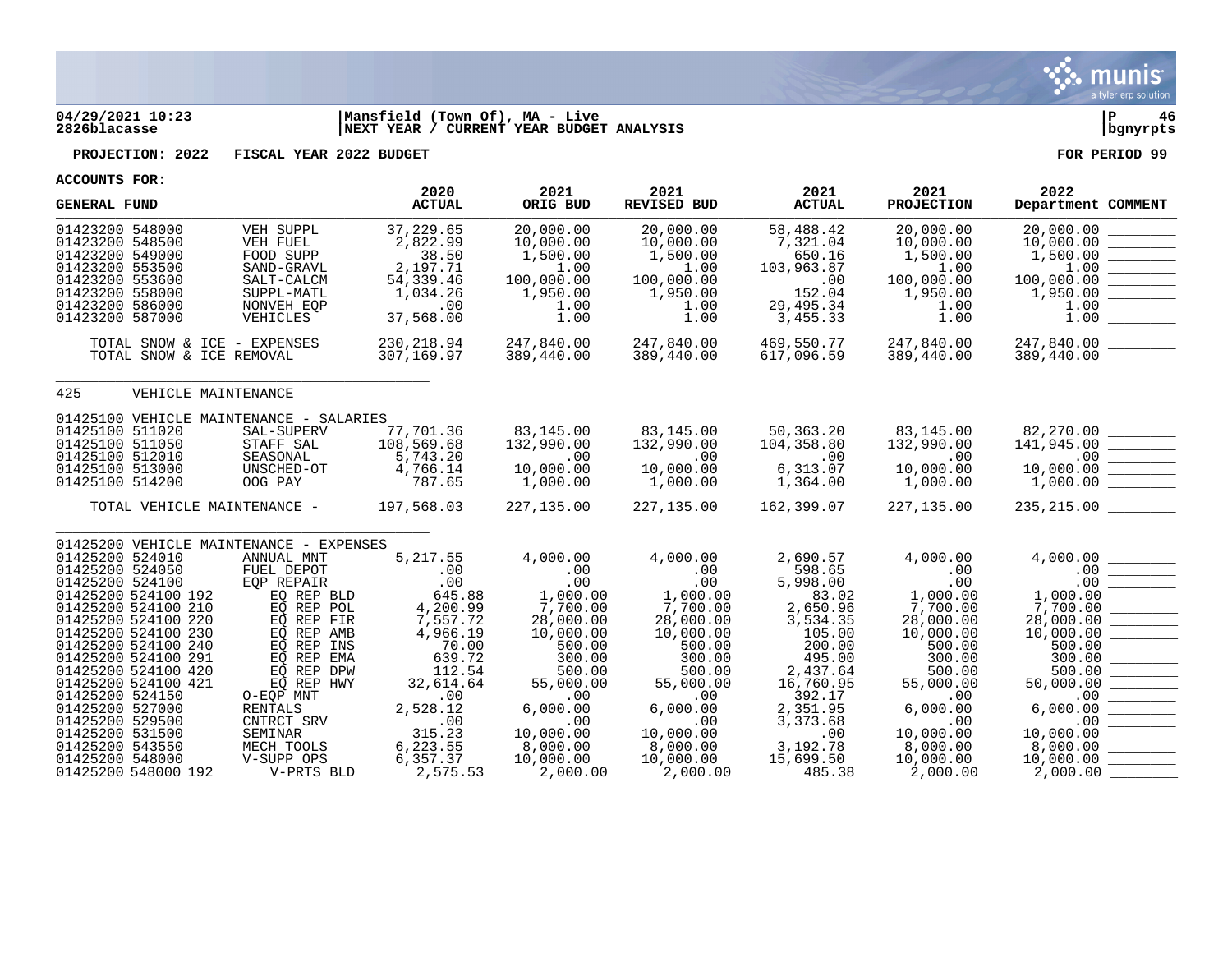

## **04/29/2021 10:23 |Mansfield (Town Of), MA - Live |P 47 2826blacasse |NEXT YEAR / CURRENT YEAR BUDGET ANALYSIS |bgnyrpts**

**PROJECTION: 2022 FISCAL YEAR 2022 BUDGET FOR PERIOD 99**

| ACCOUNIS FURI<br><b>GENERAL FUND</b>                                                                                                                                                                                                                                                    |                                                                                                                                                                                                                        | 2020<br><b>ACTUAL</b>                                                                                                                             | 2021<br>ORIG BUD                                                                                                                                                             | 2021<br>REVISED BUD                                                                                                                                 | 2021<br><b>ACTUAL</b>                                                                                                                                   | 2021<br><b>PROJECTION</b>                                                                                                                                   | 2022<br>Department COMMENT                                                                                                                                                                                                                                                                                                                                                                                                                                                                                                                                                                                                                                                                                                                                                                                                                                                                                                                                                                                                                                             |
|-----------------------------------------------------------------------------------------------------------------------------------------------------------------------------------------------------------------------------------------------------------------------------------------|------------------------------------------------------------------------------------------------------------------------------------------------------------------------------------------------------------------------|---------------------------------------------------------------------------------------------------------------------------------------------------|------------------------------------------------------------------------------------------------------------------------------------------------------------------------------|-----------------------------------------------------------------------------------------------------------------------------------------------------|---------------------------------------------------------------------------------------------------------------------------------------------------------|-------------------------------------------------------------------------------------------------------------------------------------------------------------|------------------------------------------------------------------------------------------------------------------------------------------------------------------------------------------------------------------------------------------------------------------------------------------------------------------------------------------------------------------------------------------------------------------------------------------------------------------------------------------------------------------------------------------------------------------------------------------------------------------------------------------------------------------------------------------------------------------------------------------------------------------------------------------------------------------------------------------------------------------------------------------------------------------------------------------------------------------------------------------------------------------------------------------------------------------------|
| 01425200 548000 200<br>01425200 548000 210<br>01425200 548000 220<br>01425200 548000 230<br>01425200 548000 240<br>01425200 548000 291<br>01425200 548000 420<br>01425200 548000 421<br>01425200 548000 425<br>01425200 551000<br>01425200 557300<br>01425200 558000<br>01425200 573100 | V-MNT PS<br>V-SUPP POL<br>V-SUPP FIR<br>V-SUPP EMS<br>V-PRTS INS<br>V-PRTS EMA<br>V-PRTS DPW<br>V-SUPP HWY<br>V-PRTS OTH<br>BOOKS/REF<br>UNIFORMS<br>OPS SUPPL<br>PROF DEVLP<br>TOTAL VEHICLE MAINTENANCE - 197,027.42 | 213.52<br>28, 341.09<br>16,326.73<br>4,604.92<br>163.81<br>1,126.64<br>622.80<br>64,898.85<br>11.99<br>581.28<br>2,747.85<br>1,311.82<br>2,051.09 | .00<br>23,044.00<br>19,000.00<br>2,000.00<br>1,000.00<br>700.00<br>1,000.00<br>69,000.00<br>$\sim 00$<br>2,000.00<br>6,000.00<br>3,000.00<br>900.00<br>270,644.00 270,644.00 | .00<br>23,044.00<br>19,000.00<br>2,000.00<br>1,000.00<br>700.00<br>1,000.00<br>69,000.00<br>$\sim$ 00<br>2,000.00<br>6,000.00<br>3,000.00<br>900.00 | .00<br>23,336.07<br>8,781.29<br>2,272.65<br>646.62<br>3,944.18<br>86.05<br>71,659.59<br>5,525.23<br>.00<br>1,610.16<br>1,975.36<br>195.00<br>181,081.80 | .00<br>23,044.00<br>19,000.00<br>2,000.00<br>1,000.00<br>700.00<br>1,000.00<br>69,000.00<br>.00<br>2,000.00<br>6,000.00<br>3,000.00<br>900.00<br>270,644.00 | .00<br>23,044.00<br>$\begin{tabular}{ll} \multicolumn{3}{c} {\textbf{1}} & \multicolumn{3}{c} {\textbf{1}} & \multicolumn{3}{c} {\textbf{1}} \\ \multicolumn{3}{c} {\textbf{2}} & \multicolumn{3}{c} {\textbf{2}} & \multicolumn{3}{c} {\textbf{3}} \\ \multicolumn{3}{c} {\textbf{3}} & \multicolumn{3}{c} {\textbf{4}} & \multicolumn{3}{c} {\textbf{5}} \\ \multicolumn{3}{c} {\textbf{4}} & \multicolumn{3}{c} {\textbf{5}} & \multicolumn{3}{c} {\textbf{6}} \\ \multicolumn{3}{c} {\textbf{5}} & \multicolumn$<br>19,000.00<br><u> De Carlos de Ca</u><br>2,000.00<br>1,000.00<br>700.00<br>$\begin{array}{r} 69,000.00 \ \hline 2,000.00 \ \hline \end{array}$<br>6,000.00<br>3,000.00<br>900.00<br>265,644.00                                                                                                                                                                                                                                                                                                                                                  |
| 01425800 599999                                                                                                                                                                                                                                                                         | 01425800 VEHICLE MAINT - ENCUMBRANCES<br>VMAINT ENC                                                                                                                                                                    | 2,650.00                                                                                                                                          | $\sim$ 00                                                                                                                                                                    | .00                                                                                                                                                 | .00                                                                                                                                                     | .00                                                                                                                                                         |                                                                                                                                                                                                                                                                                                                                                                                                                                                                                                                                                                                                                                                                                                                                                                                                                                                                                                                                                                                                                                                                        |
|                                                                                                                                                                                                                                                                                         | TOTAL VEHICLE MAINT - ENCUMB<br>TOTAL VEHICLE MAINTENANCE                                                                                                                                                              | 4B 2,650.00<br>397,245.45                                                                                                                         |                                                                                                                                                                              | 00.<br>497,779.00 497,779.00 497,779.00                                                                                                             |                                                                                                                                                         | $00$ . $00$<br>343,480.87 497,779.00<br>.00                                                                                                                 |                                                                                                                                                                                                                                                                                                                                                                                                                                                                                                                                                                                                                                                                                                                                                                                                                                                                                                                                                                                                                                                                        |
| 429<br>TOWN FUEL                                                                                                                                                                                                                                                                        |                                                                                                                                                                                                                        |                                                                                                                                                   |                                                                                                                                                                              |                                                                                                                                                     |                                                                                                                                                         |                                                                                                                                                             |                                                                                                                                                                                                                                                                                                                                                                                                                                                                                                                                                                                                                                                                                                                                                                                                                                                                                                                                                                                                                                                                        |
| 01429200 524050<br>01429200 548500 192<br>01429200 548500 210<br>01429200 548500 220<br>01429200 548500 230<br>01429200 548500 240<br>01429200 548500 291<br>01429200 548500 420<br>01429200 548500 421<br>01429200 548500 425                                                          | 01429200 TOWN MOTOR FUEL - EXPENSES<br>FUEL DEPOT<br>V-FUEL BLD<br>V-FUEL POL<br>V-FUEL FIR<br>V-FUEL EMS<br>V-FUEL INS<br>V-FUEL EMA<br>V-FUEL DPW<br>V-FUEL HWY<br>BULK FUEL                                         | 877.36<br>3,004.27<br>52,617.48<br>17,252.71<br>9,028.41<br>644.89<br>1,250.80<br>355.67<br>22,716.70<br>24, 299.28                               | 1,000.00<br>3,790.00<br>59,350.00<br>17,434.00<br>11,164.00<br>872.00<br>875.00<br>480.00<br>40,902.00<br>$\sim 00$                                                          | 1,000.00<br>3,790.00<br>59,350.00<br>17,434.00<br>11,164.00<br>872.00<br>875.00<br>480.00<br>40,902.00<br>.00                                       | 10,410.21<br>1,980.83<br>33,664.37<br>10,488.43<br>6,123.87<br>474.52<br>470.16<br>483.93<br>173,300.20<br>$-103, 723.03$                               | 1,000.00<br>3,790.00<br>59,350.00<br>17,434.00<br>11,164.00<br>872.00<br>875.00<br>480.00<br>40,902.00<br>.00                                               | 3,790.00<br>59,350.00<br><u>a matangan sa ka</u><br>17,434.00<br>$\begin{array}{c} 17,434.00 \\ 11,164.00 \end{array} \begin{array}{c} \begin{array}{c} \begin{array}{c} \begin{array}{c} \begin{array}{c} \end{array} \end{array} \end{array} \end{array} \end{array}$<br>872.00<br>$\begin{tabular}{ c c c c } \hline \quad \quad & \quad \quad & \quad \quad \\ \hline \quad \quad & \quad \quad & \quad \quad \\ \hline \quad \quad & \quad \quad & \quad \quad \\ \hline \quad \quad & \quad \quad & \quad \quad \\ \hline \end{tabular}$<br>875.00<br>480.00<br>40,902.00<br><u> Albanya di Barat di Barat di Barat di Barat di Barat di Barat di Barat di Barat di Barat di Barat di Barat di Barat di Barat di Barat di Barat di Barat di Barat di Barat di Barat di Barat di Barat di Barat di Barat di Ba</u><br>.00<br><u> Louis Communication de la propincia de la propincia de la propincia de la propincia de la propincia de la propincia de la propincia de la propincia de la propincia de la propincia de la propincia de la propincia de la pr</u> |
| TOTAL TOWN FUEL                                                                                                                                                                                                                                                                         | TOTAL TOWN MOTOR FUEL - EXPE                                                                                                                                                                                           | 132,047.57<br>132,047.57                                                                                                                          | 135,867.00<br>135,867.00                                                                                                                                                     | 135,867.00<br>135,867.00                                                                                                                            | 133,673.49<br>133,673.49                                                                                                                                | 135,867.00<br>135,867.00                                                                                                                                    | 135,867.00                                                                                                                                                                                                                                                                                                                                                                                                                                                                                                                                                                                                                                                                                                                                                                                                                                                                                                                                                                                                                                                             |
| 512                                                                                                                                                                                                                                                                                     | BOARD OF HEALTH                                                                                                                                                                                                        |                                                                                                                                                   |                                                                                                                                                                              |                                                                                                                                                     |                                                                                                                                                         |                                                                                                                                                             |                                                                                                                                                                                                                                                                                                                                                                                                                                                                                                                                                                                                                                                                                                                                                                                                                                                                                                                                                                                                                                                                        |
| 01512100 511010                                                                                                                                                                                                                                                                         | 01512100 BOARD OF HEALTH - SALARIES<br>SAL-MGMT                                                                                                                                                                        | 84,590.87                                                                                                                                         | 88,368.00                                                                                                                                                                    | 88,368.00                                                                                                                                           | 73,185.78                                                                                                                                               | 88,368.00                                                                                                                                                   | $90,321.14$ $\_$                                                                                                                                                                                                                                                                                                                                                                                                                                                                                                                                                                                                                                                                                                                                                                                                                                                                                                                                                                                                                                                       |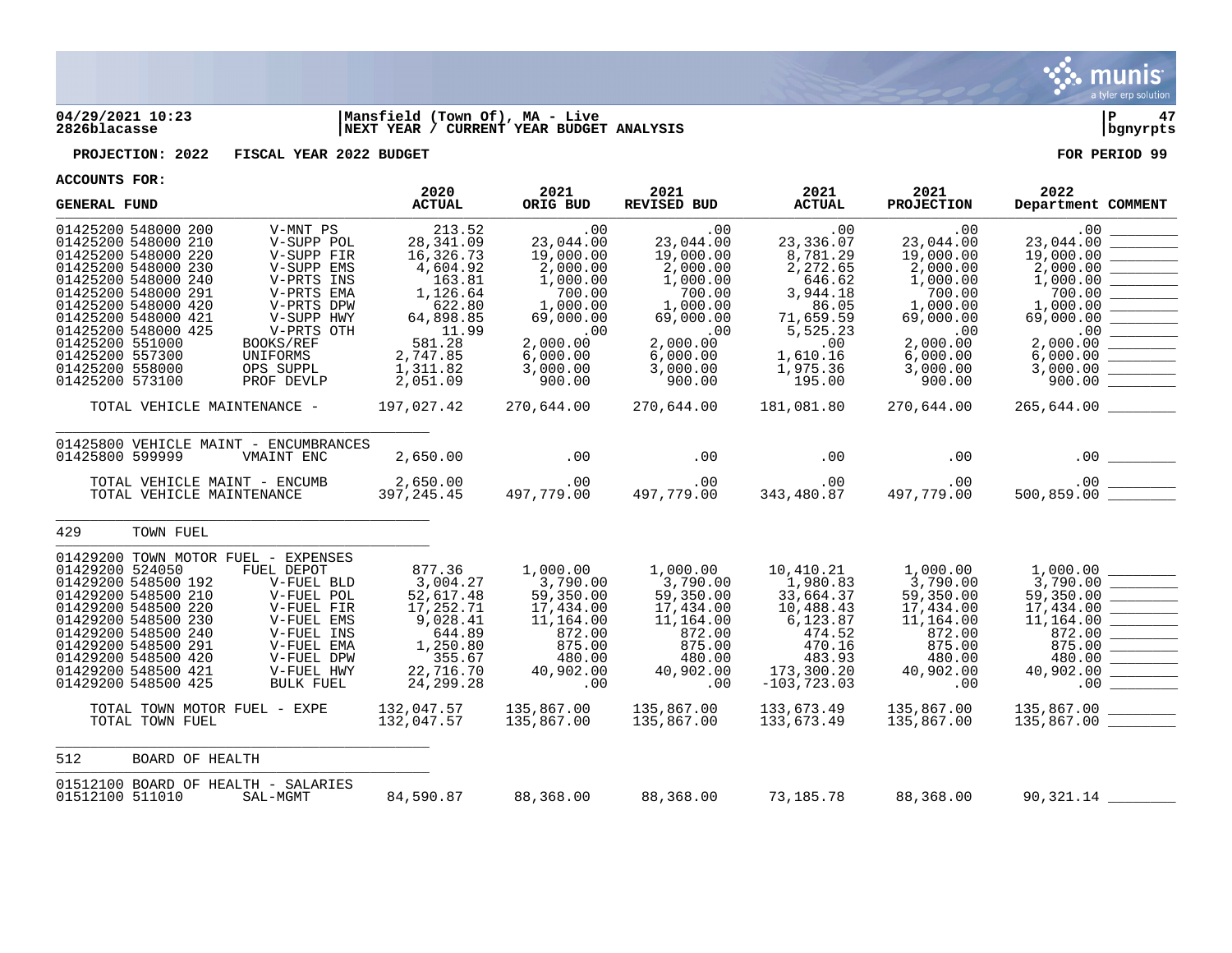

## **04/29/2021 10:23 |Mansfield (Town Of), MA - Live |P 48 2826blacasse |NEXT YEAR / CURRENT YEAR BUDGET ANALYSIS |bgnyrpts**



**PROJECTION: 2022 FISCAL YEAR 2022 BUDGET FOR PERIOD 99**

| <b>GENERAL FUND</b>                                                                                                                                                                                                                                                     |                                                                                                                                                                | 2020<br><b>ACTUAL</b>                                                                                                       | 2021<br>ORIG BUD                                                                                                               | 2021<br>REVISED BUD                                                                                                      | 2021<br><b>ACTUAL</b>                                                                                   | 2021<br><b>PROJECTION</b>                                                                                                      | 2022<br>Department COMMENT                                                                                                                                                                                                                                                                                                                                                          |
|-------------------------------------------------------------------------------------------------------------------------------------------------------------------------------------------------------------------------------------------------------------------------|----------------------------------------------------------------------------------------------------------------------------------------------------------------|-----------------------------------------------------------------------------------------------------------------------------|--------------------------------------------------------------------------------------------------------------------------------|--------------------------------------------------------------------------------------------------------------------------|---------------------------------------------------------------------------------------------------------|--------------------------------------------------------------------------------------------------------------------------------|-------------------------------------------------------------------------------------------------------------------------------------------------------------------------------------------------------------------------------------------------------------------------------------------------------------------------------------------------------------------------------------|
| 01512100 511080                                                                                                                                                                                                                                                         | SAL-CLERCL                                                                                                                                                     | 22,156.50                                                                                                                   | 25,000.00                                                                                                                      | 25,000.00                                                                                                                | 26,514.89                                                                                               | 25,000.00                                                                                                                      | 24,795.00                                                                                                                                                                                                                                                                                                                                                                           |
| TOTAL BOARD OF HEALTH - SALA                                                                                                                                                                                                                                            |                                                                                                                                                                | 106,747.37                                                                                                                  | 113,368.00                                                                                                                     | 113,368.00                                                                                                               | 99,700.67                                                                                               | 113,368.00                                                                                                                     | 115, 116. 14                                                                                                                                                                                                                                                                                                                                                                        |
| 01512200 BOARD OF HEALTH - EXPENSES<br>01512200 529090<br>01512200 530000<br>01512200 530600<br>01512200 531500<br>01512200 534010<br>01512200 534200<br>01512200 534400<br>01512200 542000<br>01512200 557300<br>01512200 558000<br>01512200 571000<br>01512200 573100 | HAZ WASTE<br><b>PROF&amp;TECH</b><br>COMM HLTH<br>SEMINAR<br>TELEPHONE<br>PRINTING<br>ADVERTISE<br>OFF SUPP<br>UNIFORMS<br>OTH SUPP<br>TRAVEL IN<br>PROF DEVLP | 13,940.00<br>18,960.00<br>11,347.55<br>1,265.37<br>179.88<br>.00<br>115.38<br>66.15<br>234.94<br>139.97<br>473.35<br>155.00 | 15,000.00<br>20,000.00<br>27,766.00<br>1,500.00<br>250.00<br>250.00<br>100.00<br>150.00<br>450.00<br>150.00<br>1,000.00<br>.00 | 15,000.00<br>20,000.00<br>.00<br>1,500.00<br>250.00<br>250.00<br>100.00<br>150.00<br>450.00<br>150.00<br>1,000.00<br>.00 | .00<br>12,465.00<br>.00<br>185.00<br>149.90<br>.00<br>.00<br>142.48<br>97.99<br>.00<br>401.05<br>260.00 | 15,000.00<br>20,000.00<br>27,766.00<br>1,500.00<br>250.00<br>250.00<br>100.00<br>150.00<br>450.00<br>150.00<br>1,000.00<br>.00 | 15,000.00<br>20,000.00<br>.00<br>1,500.00<br>250.00<br>150.00<br>200.00<br>150.00<br>$\begin{tabular}{ c c c c } \hline \quad \quad & \quad \quad & \quad \quad \\ \hline \quad \quad & \quad \quad & \quad \quad \\ \hline \quad \quad & \quad \quad & \quad \quad \\ \hline \quad \quad & \quad \quad & \quad \quad \\ \hline \end{tabular}$<br>450.00<br>150.00<br>700.00<br>.00 |
| TOTAL BOARD OF HEALTH - EXPE<br>TOTAL BOARD OF HEALTH                                                                                                                                                                                                                   |                                                                                                                                                                | 46,877.59<br>153,624.96                                                                                                     | 66,616.00<br>179,984.00                                                                                                        | 38,850.00<br>152,218.00                                                                                                  | 13,701.42<br>113,402.09                                                                                 | 66,616.00<br>179,984.00                                                                                                        |                                                                                                                                                                                                                                                                                                                                                                                     |
| 541<br>COUNCIL ON AGING                                                                                                                                                                                                                                                 |                                                                                                                                                                |                                                                                                                             |                                                                                                                                |                                                                                                                          |                                                                                                         |                                                                                                                                |                                                                                                                                                                                                                                                                                                                                                                                     |
| 01541100 COUNCIL ON AGING - SALARIES<br>01541100 511010<br>01541100 511020<br>01541100 511030<br>01541100 511080<br>01541100 512010<br>01541100 514000<br>01541100 514100                                                                                               | SAL-MGMT<br>SAL-SUPERV<br>SAL-TECH<br>SAL-CLERCL<br>SAL-TEMP<br>LONGEVITY<br>SICKLV INC                                                                        | 55,634.13<br>44,032.73<br>62,869.22<br>29,630.84<br>11,547.06<br>1,205.00<br>344.25                                         | 68,369.00<br>58,947.00<br>52,223.00<br>29,363.00<br>48,971.00<br>1,205.00<br>3,016.00                                          | 68,369.00<br>58,947.00<br>52,223.00<br>29,363.00<br>48,971.00<br>1,205.00<br>3,016.00                                    | 55,433.33<br>46,942.67<br>42,839.24<br>24, 196. 12<br>11,932.47<br>1,255.00<br>.00                      | 68,369.00<br>58,947.00<br>52, 223.00<br>29,363.00<br>48,971.00<br>1,205.00<br>3,016.00                                         | 68,376.50<br>$\frac{52,222.91}{29,830.87}$<br>3,016.00                                                                                                                                                                                                                                                                                                                              |
| TOTAL COUNCIL ON AGING - SAL                                                                                                                                                                                                                                            |                                                                                                                                                                | 205, 263. 23                                                                                                                | 262,094.00                                                                                                                     | 262,094.00                                                                                                               | 182,598.83                                                                                              | 262,094.00                                                                                                                     | 261,576.33                                                                                                                                                                                                                                                                                                                                                                          |
| 01541200 COUNCIL ON AGING - EXPENSES<br>01541200 521010<br>01541200 521050<br>01541200 523000<br>01541200 527000<br>01541200 530900<br>01541200 534010                                                                                                                  | ELECTRICTY<br>HEAT<br>SWR-WTR<br>RENTALS<br>SPEC SRVCS<br>TELEPHONE                                                                                            | 5,571.85<br>2,363.42<br>2,904.53<br>3,172.10<br>13,935.00<br>224.98                                                         | 10,115.00<br>4,200.00<br>2,205.00<br>4,488.00<br>25,240.00<br>.00                                                              | 10,115.00<br>4,200.00<br>2,205.00<br>4,488.00<br>25,240.00<br>$\sim$ 00                                                  | 4,938.14<br>2,143.14<br>1,515.26<br>2,724.39<br>9,250.00<br>344.23                                      | 10,115.00<br>4,200.00<br>2,205.00<br>4,488.00<br>25,240.00<br>.00                                                              | 10,115.00<br>2,205.00<br>4,488.00<br>25,240.00<br>.00                                                                                                                                                                                                                                                                                                                               |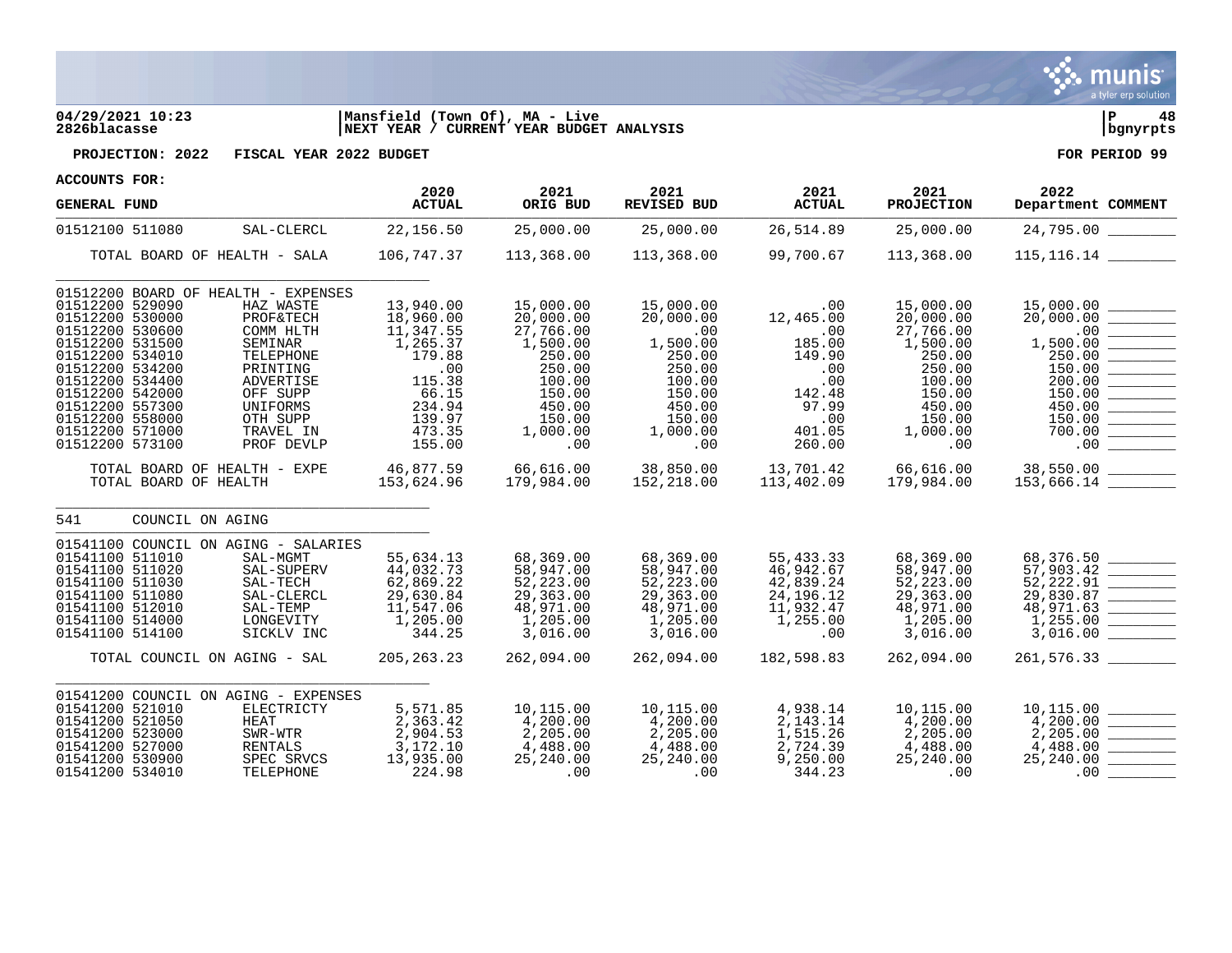

## **04/29/2021 10:23 |Mansfield (Town Of), MA - Live |P 49 2826blacasse |NEXT YEAR / CURRENT YEAR BUDGET ANALYSIS |bgnyrpts**

**PROJECTION: 2022 FISCAL YEAR 2022 BUDGET FOR PERIOD 99**

| <b>GENERAL FUND</b>                                                                                                                                                                                                                  |                                                                                                                         | 2020<br><b>ACTUAL</b>                                                                                       | 2021<br>ORIG BUD                                                                                                 | 2021<br><b>REVISED BUD</b>                                                                                       | 2021<br><b>ACTUAL</b>                                                                              | 2021<br><b>PROJECTION</b>                                                                                        | 2022<br>Department COMMENT                                                                                                                                                                                                                                                                                                                                                                                                                                                                                                                                                                                                                                                                                                   |
|--------------------------------------------------------------------------------------------------------------------------------------------------------------------------------------------------------------------------------------|-------------------------------------------------------------------------------------------------------------------------|-------------------------------------------------------------------------------------------------------------|------------------------------------------------------------------------------------------------------------------|------------------------------------------------------------------------------------------------------------------|----------------------------------------------------------------------------------------------------|------------------------------------------------------------------------------------------------------------------|------------------------------------------------------------------------------------------------------------------------------------------------------------------------------------------------------------------------------------------------------------------------------------------------------------------------------------------------------------------------------------------------------------------------------------------------------------------------------------------------------------------------------------------------------------------------------------------------------------------------------------------------------------------------------------------------------------------------------|
| 01541200 534500<br>01541200 542000<br>01541200 549000                                                                                                                                                                                | POSTAGE<br>OFF SUPP<br>FOOD SUPP                                                                                        | 195.00<br>2,311.56<br>1,399.49                                                                              | 576.00<br>4,000.00<br>2,900.00                                                                                   | 576.00<br>4,000.00<br>2,900.00                                                                                   | 162.75<br>1,847.16<br>874.07                                                                       | 576.00<br>4,000.00<br>2,900.00                                                                                   | 576.00<br>4,000.00<br>2,900.00                                                                                                                                                                                                                                                                                                                                                                                                                                                                                                                                                                                                                                                                                               |
| 01541200 570000<br>01541200 571000<br>01541200 573100<br>01541200 578000                                                                                                                                                             | MISC EXP<br>TRAVEL IN<br>PROF DEVLP<br>GATRA PASS                                                                       | .00<br>644.53<br>731.99<br>3,000.00                                                                         | .00<br>3,000.00<br>900.00<br>9,000.00                                                                            | .00<br>3,000.00<br>900.00<br>9,000.00                                                                            | 120.00<br>100.57<br>1,061.88<br>.00                                                                | .00<br>3,000.00<br>900.00<br>9,000.00                                                                            | .00<br>$\begin{tabular}{ c c c c } \hline \quad \quad & \quad \quad & \quad \quad \\ \hline \quad \quad & \quad \quad & \quad \quad \\ \hline \quad \quad & \quad \quad & \quad \quad \\ \hline \quad \quad & \quad \quad & \quad \quad \\ \hline \end{tabular}$<br>3,000.00<br>900.00                                                                                                                                                                                                                                                                                                                                                                                                                                       |
| TOTAL COUNCIL ON AGING - EXP                                                                                                                                                                                                         |                                                                                                                         | 36, 454. 45                                                                                                 | 66,624.00                                                                                                        | 66,624.00                                                                                                        | 25,081.59                                                                                          | 66,624.00                                                                                                        |                                                                                                                                                                                                                                                                                                                                                                                                                                                                                                                                                                                                                                                                                                                              |
| 01541800 COUNCIL ON AGING - ENCUMBRANCE<br>01541800 599999                                                                                                                                                                           | COA ENCUMB                                                                                                              | .00                                                                                                         | .00                                                                                                              | 83,643.36                                                                                                        | 83,643.36                                                                                          | 83,643.36                                                                                                        |                                                                                                                                                                                                                                                                                                                                                                                                                                                                                                                                                                                                                                                                                                                              |
| TOTAL COUNCIL ON AGING - ENC<br>TOTAL COUNCIL ON AGING                                                                                                                                                                               | $\frac{1}{2}$                                                                                                           | $\sim$ 00<br>241,717.68                                                                                     | .00<br>328,718.00                                                                                                | 83,643.36<br>412,361.36                                                                                          | 83,643.36<br>291,323.78                                                                            | 83,643.36<br>412,361.36                                                                                          |                                                                                                                                                                                                                                                                                                                                                                                                                                                                                                                                                                                                                                                                                                                              |
| 543<br>VETERANS SERVICES                                                                                                                                                                                                             |                                                                                                                         |                                                                                                             |                                                                                                                  |                                                                                                                  |                                                                                                    |                                                                                                                  |                                                                                                                                                                                                                                                                                                                                                                                                                                                                                                                                                                                                                                                                                                                              |
| 01543100 VETERANS - SALARIES<br>01543100 511010<br>01543100 511030<br>01543100 514000                                                                                                                                                | SAL-MGMT<br>SAL-TECH<br>LONGEVITY                                                                                       | 66,946.76<br>1,320.00<br>.00                                                                                | 66,819.00<br>1,440.00<br>.00                                                                                     | 66,819.00<br>1,440.00<br>.00                                                                                     | 54,289.91<br>1,100.00<br>.00                                                                       | 66,819.00<br>1,440.00<br>.00                                                                                     | $68,666.00$<br>1,440.00<br>425.00                                                                                                                                                                                                                                                                                                                                                                                                                                                                                                                                                                                                                                                                                            |
| TOTAL VETERANS - SALARIES                                                                                                                                                                                                            |                                                                                                                         | 68,266.76                                                                                                   | 68,259.00                                                                                                        | 68,259.00                                                                                                        | 55,389.91                                                                                          | 68,259.00                                                                                                        | 70,531.00                                                                                                                                                                                                                                                                                                                                                                                                                                                                                                                                                                                                                                                                                                                    |
| 01543200 VETERANS - EXPENSES<br>01543200 531500<br>01543200 534200<br>01543200 542000<br>01543200 551000<br>01543200 570000<br>01543200 573100<br>01543200 577000<br>01543200 578010<br>01543200 578020<br>TOTAL VETERANS - EXPENSES | <b>SEMINARS</b><br>PRINTING<br>OFF SUPP<br>BOOKS/REF<br>MISC EXP<br>PROF DEVLP<br>VETS BNFTS<br>SOLDRS GRV<br>PATRIOTIC | 857.62<br>190.94<br>279.02<br>.00<br>143.00<br>1,033.21<br>144,591.93<br>1,788.72<br>2,795.66<br>151,680.10 | 1,300.00<br>200.00<br>300.00<br>450.00<br>750.00<br>1,000.00<br>140,000.00<br>3,500.00<br>3,250.00<br>150,750.00 | 1,300.00<br>200.00<br>300.00<br>450.00<br>750.00<br>1,000.00<br>140,000.00<br>3,500.00<br>3,250.00<br>150,750.00 | 152.00<br>.00<br>28.49<br>.00<br>143.60<br>.00<br>128,786.94<br>1,571.76<br>1,622.10<br>132,304.89 | 1,300.00<br>200.00<br>300.00<br>450.00<br>750.00<br>1,000.00<br>140,000.00<br>3,500.00<br>3,250.00<br>150,750.00 | 2,100.00<br>$\begin{array}{ c c } \hline 200.00 & \hline 300.00 & \hline 300.00 & \hline 500.00 & \hline 500.00 & \hline 500.00 & \hline 1,800.00 & \hline \end{array}$<br>152,500.00<br>$\begin{tabular}{c} \multicolumn{1}{c} {\textbf{1}} & \multicolumn{1}{c} {\textbf{2}} & \multicolumn{1}{c} {\textbf{3}} & \multicolumn{1}{c} {\textbf{4}} \\ \multicolumn{1}{c} {\textbf{1}} & \multicolumn{1}{c} {\textbf{2}} & \multicolumn{1}{c} {\textbf{3}} & \multicolumn{1}{c} {\textbf{4}} & \multicolumn{1}{c} {\textbf{5}} \\ \multicolumn{1}{c} {\textbf{1}} & \multicolumn{1}{c} {\textbf{1}} & \multicolumn{1}{c} {\textbf{1}} & \multicolumn{1}{c} {\textbf{1}} & \multicolumn$<br>3,500.00<br>3,250.00<br>165,050.00 |
| 01543800 VETERANS - ENCUMBRANCES<br>01543800 599999                                                                                                                                                                                  | VET ENCUMB                                                                                                              | 8,628.00                                                                                                    | .00                                                                                                              | .00                                                                                                              | .00                                                                                                | .00                                                                                                              | .00                                                                                                                                                                                                                                                                                                                                                                                                                                                                                                                                                                                                                                                                                                                          |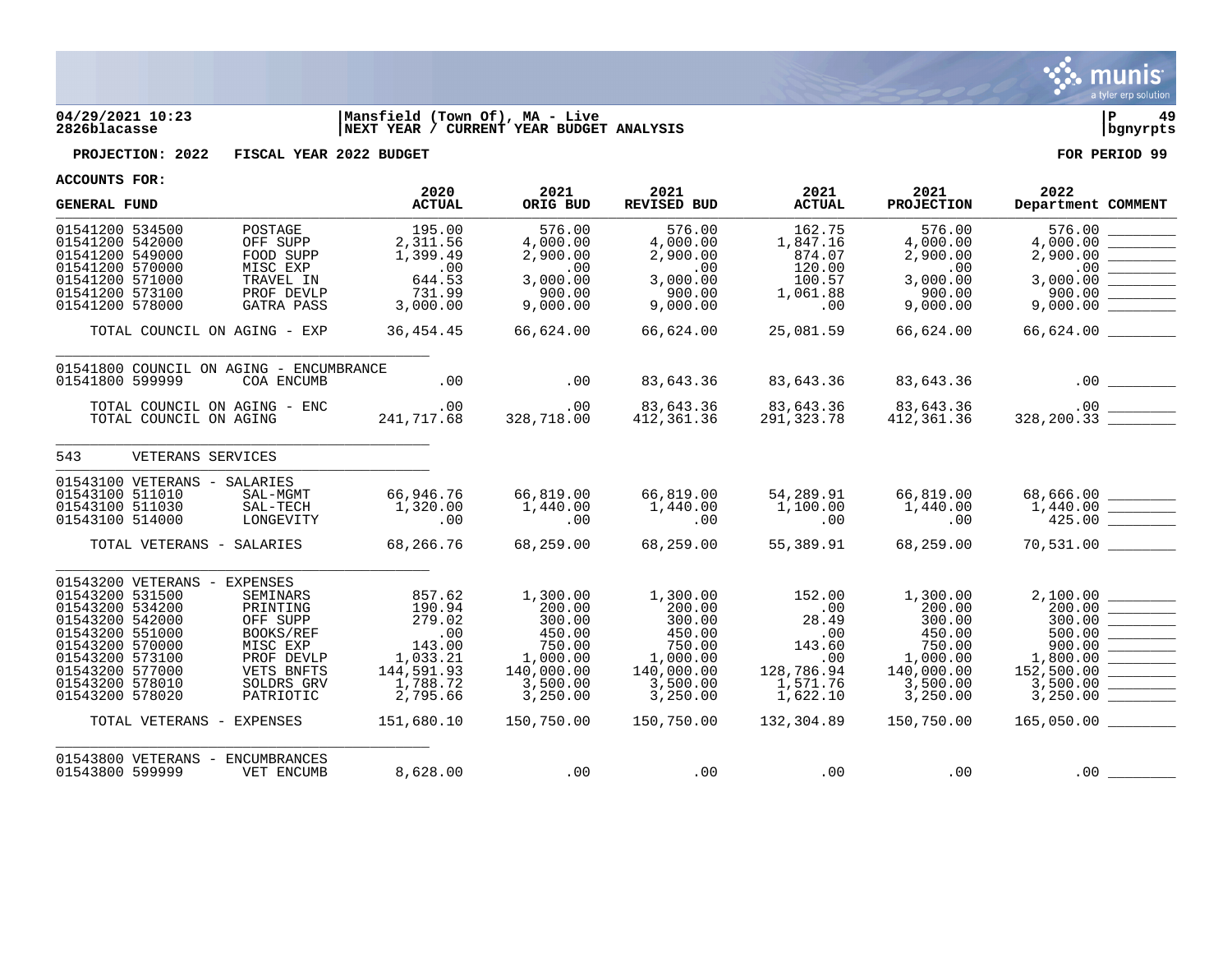|                                                                                                                                                                                        |                                                                |                                                                            |                                                                 |                                                                 |                                                                 | a tyler erp solution                                                                   |
|----------------------------------------------------------------------------------------------------------------------------------------------------------------------------------------|----------------------------------------------------------------|----------------------------------------------------------------------------|-----------------------------------------------------------------|-----------------------------------------------------------------|-----------------------------------------------------------------|----------------------------------------------------------------------------------------|
| 04/29/2021 10:23<br>2826blacasse                                                                                                                                                       |                                                                | Mansfield (Town Of), MA - Live<br>NEXT YEAR / CURRENT YEAR BUDGET ANALYSIS |                                                                 |                                                                 |                                                                 | 50<br>bgnyrpts                                                                         |
| PROJECTION: 2022<br>FISCAL YEAR 2022 BUDGET                                                                                                                                            |                                                                |                                                                            |                                                                 |                                                                 |                                                                 | FOR PERIOD 99                                                                          |
| <b>ACCOUNTS FOR:</b>                                                                                                                                                                   | 2020                                                           | 2021                                                                       | 2021                                                            | 2021                                                            | 2021                                                            | 2022                                                                                   |
| <b>GENERAL FUND</b>                                                                                                                                                                    | <b>ACTUAL</b>                                                  | ORIG BUD                                                                   | <b>REVISED BUD</b>                                              | <b>ACTUAL</b>                                                   | <b>PROJECTION</b>                                               | Department COMMENT                                                                     |
| TOTAL VETERANS - ENCUMBRANCE<br>TOTAL VETERANS SERVICES                                                                                                                                | 8,628.00<br>228,574.86                                         | .00<br>219,009.00                                                          | .00<br>219,009.00                                               | .00<br>187,694.80                                               | .00<br>219,009.00                                               | $.00 \,$                                                                               |
| 549<br>SOCIAL SERVICES                                                                                                                                                                 |                                                                |                                                                            |                                                                 |                                                                 |                                                                 |                                                                                        |
| 01549100 SOCIAL SERVICES - SALARIES<br>01549100 511020<br>SAL-SUPERV<br>01549100 512010<br>SAL-TEMP<br>01549100 514100<br>SICKLV INC<br>01549100 519600<br>STIPENDS                    | 54,927.93<br>11,627.35<br>$\sim 00$<br>3,538.32                | 58,940.00<br>11,445.00<br>100.00<br>4,000.00                               | 58,940.00<br>11,445.00<br>100.00<br>4,000.00                    | 28,161.98<br>11,932.47<br>.00<br>3,307.56                       | 58,940.00<br>11,445.00<br>100.00<br>4,000.00                    | $14,586.00$ 100.00<br>4,000.00                                                         |
| TOTAL SOCIAL SERVICES - SALA                                                                                                                                                           | 70,093.60                                                      | 74,485.00                                                                  | 74,485.00                                                       | 43,402.01                                                       | 74,485.00                                                       | 76,589.12                                                                              |
| 01549200 SOCIAL SERVICES - EXPENSES<br>01549200 530900<br>SPEC SRVCS<br>01549200 531500<br>SEMINAR<br>01549200 542000<br>OFF SUPP<br>01549200 573100<br>PROF DEVLP                     | 120.00<br>30.00<br>60.00<br>50.84                              | 200.00<br>135.00<br>500.00<br>50.00                                        | 200.00<br>135.00<br>500.00<br>50.00                             | .00<br>.00<br>63.60<br>.00                                      | 200.00<br>135.00<br>500.00<br>50.00                             | 135.00<br>$\mathcal{L}^{\text{max}}$ and $\mathcal{L}^{\text{max}}$<br>500.00<br>50.00 |
| TOTAL SOCIAL SERVICES - EXPE<br>TOTAL SOCIAL SERVICES                                                                                                                                  | 260.84<br>70,354.44                                            | 885.00<br>טט.כאא<br>370.00, 75                                             | 885.00<br>75,370.00                                             | 63.60<br>43,465.61                                              | 885.00<br>75,370.00                                             | 885.00                                                                                 |
| 610<br>PUBLIC LIBRARY                                                                                                                                                                  |                                                                |                                                                            |                                                                 |                                                                 |                                                                 |                                                                                        |
| 01610100 LIBRARY - SALARIES<br>01610100 511010<br>SAL-MGMT<br>01610100 511020<br>SAL-SUPERV<br>01610100 511030<br>SAL-TECH<br>01610100 514000<br>LONGEVITY<br>TOTAL LIBRARY - SALARIES | 87,178.90<br>99,212.15<br>296,007.64<br>1,325.00<br>483,723.69 | 87,152.00<br>104,477.00<br>324,534.00<br>1,325.00<br>517,488.00            | 87,152.00<br>104,477.00<br>324,534.00<br>1,325.00<br>517,488.00 | 70,500.78<br>76,534.05<br>233, 228.22<br>1,125.00<br>381,388.05 | 87,152.00<br>104,477.00<br>324,534.00<br>1,325.00<br>517,488.00 | 86,985.00<br>104,081.00<br>330,934.00<br>1,125.00<br>$523, 125.00$ ___                 |
| 01610150 LIBRARY - EMPLOYEE BENEFITS<br>01610150 517000<br>EMP BENFTS                                                                                                                  | 118,625.95                                                     | 122,419.47                                                                 | 121,934.32                                                      | 100,357.97                                                      | 122,419.47                                                      |                                                                                        |
| TOTAL LIBRARY - EMPLOYEE BEN                                                                                                                                                           | 118,625.95                                                     | 122,419.47                                                                 | 121,934.32                                                      | 100,357.97                                                      | 122,419.47                                                      | .00                                                                                    |
| 01610200 LIBRARY - EXPENSES<br>ELECTRICTY<br>01610200 521010                                                                                                                           | 14,421.83                                                      | 18,000.00                                                                  | 18,000.00                                                       | 9,391.58                                                        | 18,000.00                                                       | 22,000.00                                                                              |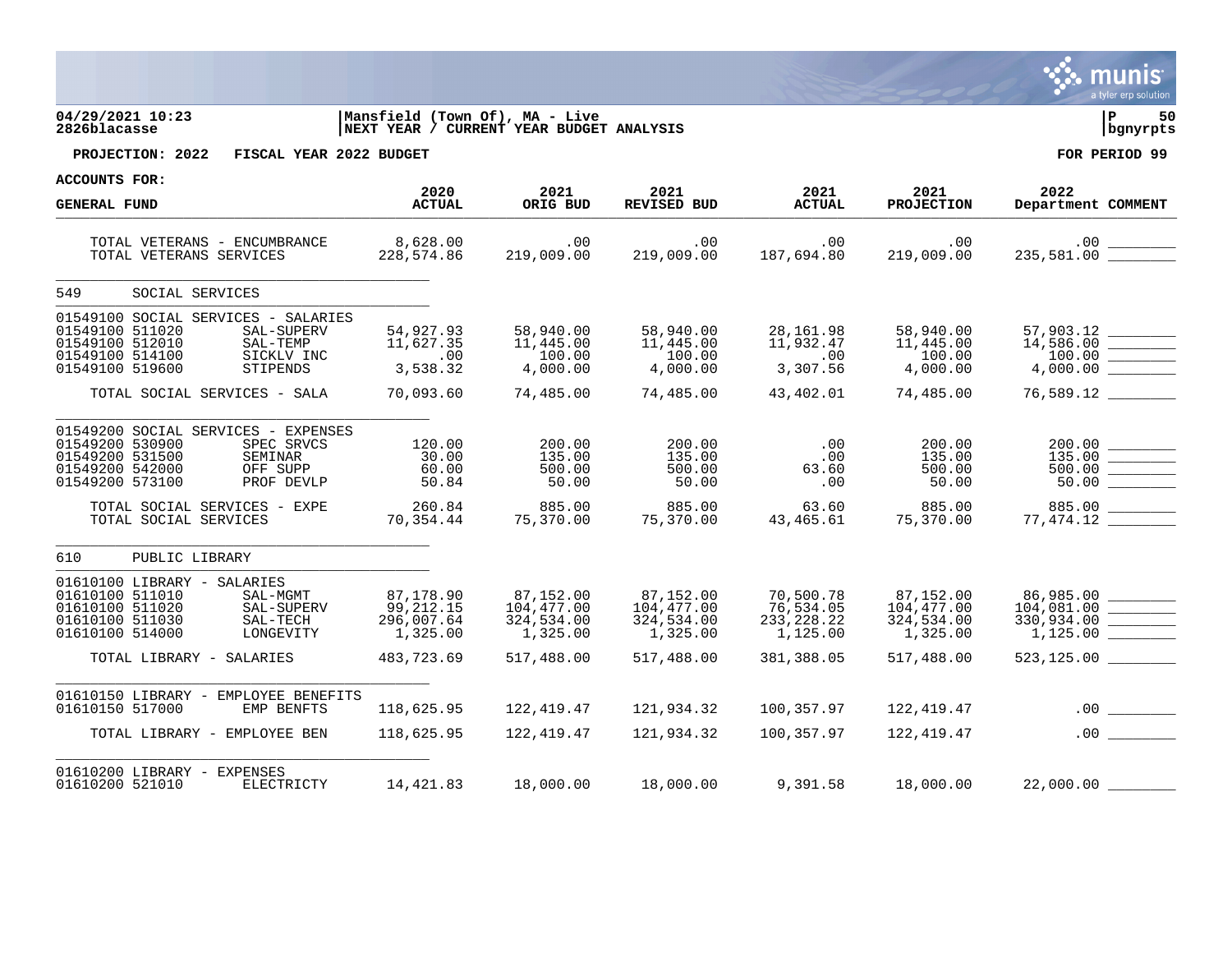

## **04/29/2021 10:23 |Mansfield (Town Of), MA - Live |P 51 2826blacasse |NEXT YEAR / CURRENT YEAR BUDGET ANALYSIS |bgnyrpts**

**PROJECTION: 2022 FISCAL YEAR 2022 BUDGET FOR PERIOD 99**

| ACCOUNIS FURI<br><b>GENERAL FUND</b>                                                                                                                                                                                                                                                                                               | 2020<br><b>ACTUAL</b>                                                                                       | 2021<br>ORIG BUD                                                                                             | 2021<br><b>REVISED BUD</b>                                                                                   | 2021<br><b>ACTUAL</b>                                                                                   | 2021<br><b>PROJECTION</b>                                                                                    | 2022<br>Department COMMENT                                                                                                                                                                                                                                                                                                                                                                                                                                                                |
|------------------------------------------------------------------------------------------------------------------------------------------------------------------------------------------------------------------------------------------------------------------------------------------------------------------------------------|-------------------------------------------------------------------------------------------------------------|--------------------------------------------------------------------------------------------------------------|--------------------------------------------------------------------------------------------------------------|---------------------------------------------------------------------------------------------------------|--------------------------------------------------------------------------------------------------------------|-------------------------------------------------------------------------------------------------------------------------------------------------------------------------------------------------------------------------------------------------------------------------------------------------------------------------------------------------------------------------------------------------------------------------------------------------------------------------------------------|
| 01610200 521050<br>HEAT<br>SWR-WTR<br>01610200 523000<br>01610200 524100<br>EOP REPAIR<br>01610200 524500<br>DP SRVCS<br>01610200 530000<br>PROF&TECH<br>01610200 534500<br>POSTAGE<br>01610200 542000<br>OFF SUPP<br>01610200 551000<br>BOOKS/REF<br>01610200 573100<br>PROF DEVLP                                                | 6,914.26<br>1,398.48<br>14,875.92<br>30,781.28<br>30, 292.47<br>472.40<br>12,887.54<br>137,505.69<br>690.00 | 8,000.00<br>2,000.00<br>10,000.00<br>31,397.00<br>37,000.00<br>800.00<br>14,000.00<br>180,000.00<br>1,000.00 | 8,000.00<br>2,000.00<br>10,485.15<br>31,397.00<br>37,000.00<br>800.00<br>14,000.00<br>180,000.00<br>1,000.00 | 5,094.67<br>457.12<br>8,561.82<br>28, 331.45<br>28, 267.51<br>35.83<br>8,442.85<br>111,513.76<br>520.00 | 8,000.00<br>2,000.00<br>10,000.00<br>31,397.00<br>37,000.00<br>800.00<br>14,000.00<br>180,000.00<br>1,000.00 | 10,000.00<br>2,100.00<br>13,000.00<br>31,320.00<br>40,000.00<br><u> 1990 - Jan James Barnett, p</u><br>800.00<br>15,000.00<br>198,000.00<br>1,000.00<br>$\mathcal{L}^{\text{max}}_{\text{max}}$ and $\mathcal{L}^{\text{max}}_{\text{max}}$                                                                                                                                                                                                                                               |
| TOTAL LIBRARY - EXPENSES<br>TOTAL PUBLIC LIBRARY                                                                                                                                                                                                                                                                                   | 250, 239.87<br>852,589.51                                                                                   | 302,197.00<br>942,104.47                                                                                     | 302,682.15<br>942,104.47                                                                                     | 200,616.59<br>682,362.61                                                                                | 302,197.00<br>942,104.47                                                                                     | 333,220.00<br>856,345.00                                                                                                                                                                                                                                                                                                                                                                                                                                                                  |
| PARKS & RECREATION<br>630                                                                                                                                                                                                                                                                                                          |                                                                                                             |                                                                                                              |                                                                                                              |                                                                                                         |                                                                                                              |                                                                                                                                                                                                                                                                                                                                                                                                                                                                                           |
| 01630100 PARK & RECREATION - SALARIES<br>01630100 511010<br>SAL-MGMT<br>01630100 511030<br>SAL-TECH<br>01630100 512010<br>SEASONAL<br>01630100 514000<br>LONGEVITY<br>01630100 514100<br>SICKLV INC                                                                                                                                | 48, 442.50<br>31,669.58<br>7,348.50<br>1,250.00<br>1,649.97                                                 | 48,900.00<br>41,734.00<br>6, 250.00<br>1,250.00<br>.00                                                       | 48,900.00<br>41,734.00<br>6, 250.00<br>1,250.00<br>$\overline{\phantom{0}}$ .00                              | 38,951.93<br>25, 262. 71<br>$\sim 00$<br>$1,250.\overline{00}$<br>$\sim 00$                             | 48,900.00<br>41,734.00<br>6,250.00<br>1,250.00<br>.00                                                        | $48,809.44$<br>31,950.82<br>12,500.00<br>$\frac{1}{2} \left( \frac{1}{2} \frac{1}{2} \left( \frac{1}{2} \frac{1}{2} \frac{1}{2} \frac{1}{2} \frac{1}{2} \frac{1}{2} \frac{1}{2} \frac{1}{2} \frac{1}{2} \frac{1}{2} \frac{1}{2} \frac{1}{2} \frac{1}{2} \frac{1}{2} \frac{1}{2} \frac{1}{2} \frac{1}{2} \frac{1}{2} \frac{1}{2} \frac{1}{2} \frac{1}{2} \frac{1}{2} \frac{1}{2} \frac{1}{2} \frac{1}{2} \frac{1}{2} \frac{1}{2} \frac{1$<br>1,250.00<br><u> Liberatura de la c</u><br>.00 |
| TOTAL PARK & RECREATION - SA                                                                                                                                                                                                                                                                                                       | 90,360.55                                                                                                   | 98,134.00                                                                                                    | 98,134.00                                                                                                    | 65,464.64                                                                                               | 98,134.00                                                                                                    | 94,510.26 ________                                                                                                                                                                                                                                                                                                                                                                                                                                                                        |
| 01630200 PARK & RECREATION - EXPENSES<br>01630200 524010<br>ANNUAL MNT<br>01630200 530900<br>CULTRL SPT<br>01630200 534200<br>PRINTING<br>01630200 534400<br>ADVERTISE<br>01630200 534500<br>POSTAGE<br>01630200 542000<br>OFF SUPP<br>01630200 557300<br>UNIFORMS<br>01630200 558000<br>OTH SUPP<br>01630200 573100<br>PROF DEVLP | 1,656.00<br>6,476.00<br>2,086.90<br>3,362.54<br>1,381.94<br>426.33<br>322.85<br>5,563.93<br>1,183.40        | 1,700.00<br>3,230.00<br>4,250.00<br>4,000.00<br>300.00<br>750.00<br>700.00<br>1,000.00<br>500.00             | 1,700.00<br>3,230.00<br>4,250.00<br>4,000.00<br>300.00<br>750.00<br>700.00<br>1,000.00<br>500.00             | 1,705.68<br>211.96<br>337.50<br>360.00<br>.00<br>417.26<br>.00<br>9,741.17<br>165.00                    | 1,700.00<br>3,230.00<br>4,250.00<br>4,000.00<br>300.00<br>750.00<br>700.00<br>1,000.00<br>500.00             | 1,700.00<br>9,500.00<br>4,250.00<br>4,000.00<br>300.00<br>750.00<br>700.00<br>1,000.00<br>500.00                                                                                                                                                                                                                                                                                                                                                                                          |
| TOTAL PARK & RECREATION - EX                                                                                                                                                                                                                                                                                                       | 22,459.89                                                                                                   | 16,430.00                                                                                                    | 16,430.00                                                                                                    | 12,938.57                                                                                               | 16,430.00                                                                                                    |                                                                                                                                                                                                                                                                                                                                                                                                                                                                                           |
| 01630517 PARK & RECREATION - 2017 ART<br>01630517 584000<br>PLYGRD EOP                                                                                                                                                                                                                                                             | 9,550.00                                                                                                    | .00                                                                                                          | 65,450.00                                                                                                    | .00                                                                                                     | 65,450.00                                                                                                    |                                                                                                                                                                                                                                                                                                                                                                                                                                                                                           |
| TOTAL PARK & RECREATION - 20<br>TOTAL PARKS & RECREATION                                                                                                                                                                                                                                                                           | 9,550.00<br>122,370.44                                                                                      | $.00 \,$<br>114,564.00                                                                                       | 65,450.00<br>180,014.00                                                                                      | $78,403.21$ $65,450.00$<br>$78,403.21$ $180,014.00$                                                     |                                                                                                              | $65,450.00$ .00<br>180,014.00 117,210.26                                                                                                                                                                                                                                                                                                                                                                                                                                                  |
| 691<br>HISTORICAL COMMISSION                                                                                                                                                                                                                                                                                                       |                                                                                                             |                                                                                                              |                                                                                                              |                                                                                                         |                                                                                                              |                                                                                                                                                                                                                                                                                                                                                                                                                                                                                           |
| 01691200 HISTORICAL COMMISSN - EXPENSES<br>01691200 524000<br>BLDG MNT                                                                                                                                                                                                                                                             | 429.88                                                                                                      | 859.00                                                                                                       | 859.00                                                                                                       | $\sim$ 00                                                                                               | 859.00                                                                                                       |                                                                                                                                                                                                                                                                                                                                                                                                                                                                                           |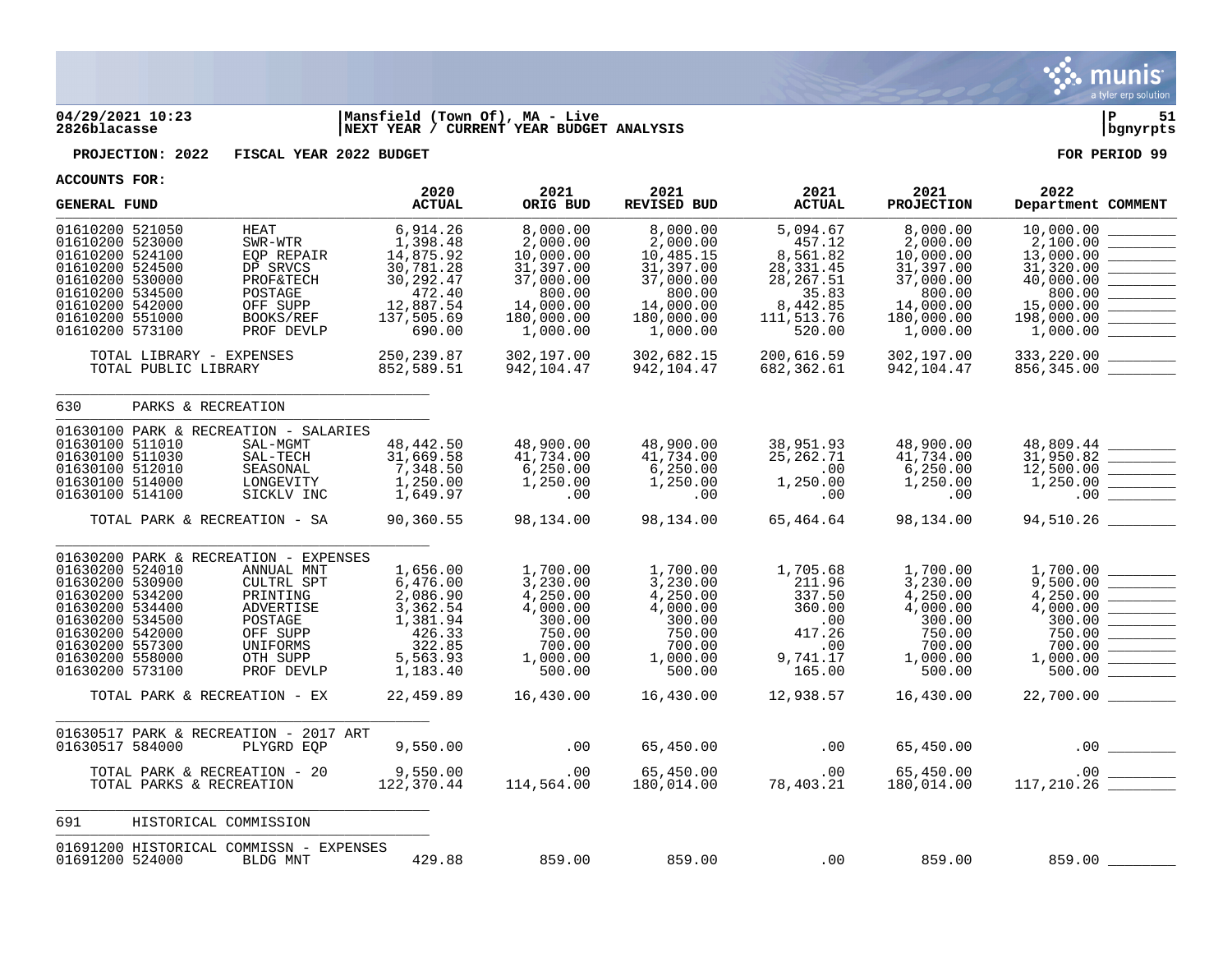|                                                                                                                                                                                                                                                                                                                                                                                                                                                                                                                                                                                                                                               |                                                                                                                                                               |                                                                                                                                                                                                        |                                                                                                                                                                                                                                                                                                                                                                                                                                                                                |                                                                                                                                  |                                                                                                                                                                                                                                | a tyler erp solution                                                                                                                                                                                                           |
|-----------------------------------------------------------------------------------------------------------------------------------------------------------------------------------------------------------------------------------------------------------------------------------------------------------------------------------------------------------------------------------------------------------------------------------------------------------------------------------------------------------------------------------------------------------------------------------------------------------------------------------------------|---------------------------------------------------------------------------------------------------------------------------------------------------------------|--------------------------------------------------------------------------------------------------------------------------------------------------------------------------------------------------------|--------------------------------------------------------------------------------------------------------------------------------------------------------------------------------------------------------------------------------------------------------------------------------------------------------------------------------------------------------------------------------------------------------------------------------------------------------------------------------|----------------------------------------------------------------------------------------------------------------------------------|--------------------------------------------------------------------------------------------------------------------------------------------------------------------------------------------------------------------------------|--------------------------------------------------------------------------------------------------------------------------------------------------------------------------------------------------------------------------------|
| 04/29/2021 10:23<br>2826blacasse                                                                                                                                                                                                                                                                                                                                                                                                                                                                                                                                                                                                              | Mansfield (Town Of), MA - Live<br>NEXT YEAR / CURRENT YEAR BUDGET ANALYSIS                                                                                    |                                                                                                                                                                                                        |                                                                                                                                                                                                                                                                                                                                                                                                                                                                                |                                                                                                                                  |                                                                                                                                                                                                                                | l P<br>52<br>bgnyrpts                                                                                                                                                                                                          |
| FISCAL YEAR 2022 BUDGET<br>PROJECTION: 2022                                                                                                                                                                                                                                                                                                                                                                                                                                                                                                                                                                                                   |                                                                                                                                                               |                                                                                                                                                                                                        |                                                                                                                                                                                                                                                                                                                                                                                                                                                                                |                                                                                                                                  |                                                                                                                                                                                                                                | FOR PERIOD 99                                                                                                                                                                                                                  |
| ACCOUNTS FOR:<br><b>GENERAL FUND</b>                                                                                                                                                                                                                                                                                                                                                                                                                                                                                                                                                                                                          | 2020<br><b>ACTUAL</b>                                                                                                                                         | 2021<br>ORIG BUD                                                                                                                                                                                       | 2021<br>REVISED BUD                                                                                                                                                                                                                                                                                                                                                                                                                                                            | 2021<br><b>ACTUAL</b>                                                                                                            | 2021<br><b>PROJECTION</b>                                                                                                                                                                                                      | 2022<br>Department COMMENT                                                                                                                                                                                                     |
| BLDG SUPP<br>01691200 543000                                                                                                                                                                                                                                                                                                                                                                                                                                                                                                                                                                                                                  | 341.05                                                                                                                                                        | 441.00                                                                                                                                                                                                 | 441.00                                                                                                                                                                                                                                                                                                                                                                                                                                                                         | .00                                                                                                                              |                                                                                                                                                                                                                                | 441.00  441.00  141.00                                                                                                                                                                                                         |
| TOTAL HISTORICAL COMMISSN -<br>TOTAL HISTORICAL COMMISSION                                                                                                                                                                                                                                                                                                                                                                                                                                                                                                                                                                                    | 770.93<br>770.93                                                                                                                                              |                                                                                                                                                                                                        |                                                                                                                                                                                                                                                                                                                                                                                                                                                                                |                                                                                                                                  |                                                                                                                                                                                                                                | $\begin{array}{cccc} .\,0\,0 & \quad & 1\,, 3\,0\,0\,.00 & \quad & 1\,, 3\,0\,0\,.00 & \ \end{array} \hspace{1cm} \begin{array}{cccc} 1\,, 3\,0\,0\,.00 & \quad & 1\,, 3\,0\,0\,.00 & \ \end{array}$                           |
| 692 — 10<br>TOWN CELEBRATIONS                                                                                                                                                                                                                                                                                                                                                                                                                                                                                                                                                                                                                 |                                                                                                                                                               |                                                                                                                                                                                                        |                                                                                                                                                                                                                                                                                                                                                                                                                                                                                |                                                                                                                                  |                                                                                                                                                                                                                                |                                                                                                                                                                                                                                |
| 01692200 CELEBRATIONS - EXPENSES<br>01692200 530000<br>PROF&TECH<br>01692200 570000<br>MISC EXP                                                                                                                                                                                                                                                                                                                                                                                                                                                                                                                                               | 14,634.64<br>1,489.72                                                                                                                                         | .00<br>.00                                                                                                                                                                                             | .00<br>.00                                                                                                                                                                                                                                                                                                                                                                                                                                                                     | .00<br>.00                                                                                                                       | .00<br>.00                                                                                                                                                                                                                     | $\begin{array}{c}\n 0.00 \\  \hline\n 0.00\n \end{array}$                                                                                                                                                                      |
| TOTAL CELEBRATIONS - EXPENSE<br>TOTAL TOWN CELEBRATIONS                                                                                                                                                                                                                                                                                                                                                                                                                                                                                                                                                                                       | INSE 16,124.36<br>16,124.36                                                                                                                                   | .00<br>.00                                                                                                                                                                                             | $\begin{array}{c} 0.00 \\ -0.00 \end{array}$                                                                                                                                                                                                                                                                                                                                                                                                                                   | .00<br>.00                                                                                                                       | $\begin{array}{c} .00 \\ .00 \end{array}$<br>$.00$ .                                                                                                                                                                           |                                                                                                                                                                                                                                |
| 695<br>ARTS COUNCIL                                                                                                                                                                                                                                                                                                                                                                                                                                                                                                                                                                                                                           |                                                                                                                                                               |                                                                                                                                                                                                        |                                                                                                                                                                                                                                                                                                                                                                                                                                                                                |                                                                                                                                  |                                                                                                                                                                                                                                |                                                                                                                                                                                                                                |
| 01695200 ARTS COUNCIL - EXPENSES<br>01695200 578000<br>ARTS CNCL                                                                                                                                                                                                                                                                                                                                                                                                                                                                                                                                                                              | 6,400.00                                                                                                                                                      |                                                                                                                                                                                                        | $6,500.00$ $6,500.00$ $1,560.00$ $6,500.00$                                                                                                                                                                                                                                                                                                                                                                                                                                    |                                                                                                                                  |                                                                                                                                                                                                                                |                                                                                                                                                                                                                                |
| TOTAL ARTS COUNCIL - EXPENSE<br>TOTAL ARTS COUNCIL                                                                                                                                                                                                                                                                                                                                                                                                                                                                                                                                                                                            | EXPENSE 6,400.00<br>6,400.00                                                                                                                                  |                                                                                                                                                                                                        | 6,500.00    6,500.00    1,560.00    6,500.00<br>6,500.00    6,500.00    1,560.00    6,500.00                                                                                                                                                                                                                                                                                                                                                                                   |                                                                                                                                  |                                                                                                                                                                                                                                | $6,500.00$ _________<br>6,500.00 _________                                                                                                                                                                                     |
| 710<br>LONG-TERM DEBT PRINCIPAL                                                                                                                                                                                                                                                                                                                                                                                                                                                                                                                                                                                                               |                                                                                                                                                               |                                                                                                                                                                                                        |                                                                                                                                                                                                                                                                                                                                                                                                                                                                                |                                                                                                                                  |                                                                                                                                                                                                                                |                                                                                                                                                                                                                                |
| 01710200 DEBT SERVICE - PRINCIPAL<br>01710200 591000 1109A<br>P-ROADS<br>01710200 591000 1110A<br>P-TRACK<br>01710200 591000 1110B<br>P-ROB WNDW<br>01710200 591000 1211A<br>P-ROAD IMP<br>01710200 591000 1212A<br>P-GYM WALL<br>01710200 591000 1316A<br>P-ROB WNDW<br>01710200 591000 1316B<br>P-RD MAIN<br>01710200 591000 1412A<br>P-RD BR SW<br>01710200 591000 1512A<br>P-RD BR SW<br>01710200 591000 1611A<br>P-RD BR SW<br>01710200 591000 1713A PRIN-BONDS<br>01710200 591000 1809B RD/BRIDGE<br>01710200 591000 CW132 P-STORMWTR 39,076.69<br>01710200 591000 CW132 P-STORMWTR 39,076.69<br>01710200 595000 PAN PANT ST 955,000.00 | 45,000.00<br>20,000.00<br>20,000.00<br>35,000.00<br>35,000.00<br>75,000.00<br>65,000.00<br>200,000.00<br>200,000.00<br>140,000.00<br>135,000.00<br>205,000.00 | 45,000.00<br>20,000.00<br>20,000.00<br>35,000.00<br>35,000.00<br>75,000.00<br>65,000.00<br>200,000.00<br>200,000.00<br>140,000.00<br>135,000.00<br>205,000.00<br>195,000.00<br>43,732.00<br>990,000.00 | 45,000.00<br>20,000.00<br>20,000.00<br>35,000.00<br>35,000.00<br>75,000.00<br>65,000.00<br>200,000.00<br>200,000.00<br>140,000.00<br>$205,000.00$<br>$195,000.00$<br>$43,732.00$<br>$990,000,00$<br>$230,000$<br>$230,000,00$<br>$230,000,00$<br>$00$ . $00$ . $00$ . $00$ . $00$ . $00$ . $00$ . $00$ . $00$ . $00$ . $00$ . $00$ . $00$ . $00$ . $00$ . $00$ . $00$ . $00$ . $00$ . $00$ . $00$ . $00$ . $00$ . $00$ . $00$ . $00$ . $00$ . $00$ . $00$ . $00$ . $00$ . $00$ | 45,000.00<br>20,000.00<br>20,000.00<br>35,000.00<br>35,000.00<br>75,000.00<br>65,000.00<br>200,000.00<br>200,000.00<br>90,000.00 | 45,000.00<br>20,000.00<br>20,000.00<br>35,000.00<br>35,000.00<br>75,000.00<br>65,000.00<br>200,000.00<br>200,000.00<br>140,000.00<br>135,000.00<br>205,000.00<br>195,000.00<br>43,732.00<br>43,732.00<br>990.000<br>990,000.00 | $\frac{40,000.00}{20,000.00}$<br>$20,000.00$<br>$35,000.00$<br>$35,000.00$<br>$75,000.00$<br>$65,000.00$<br>$200,000.00$<br>$200,000.00$<br>$140,000.00$<br>135,000.00<br>205,000.00<br>43,591.00<br>1,025,000.00<br>43,000.00 |

**Execution**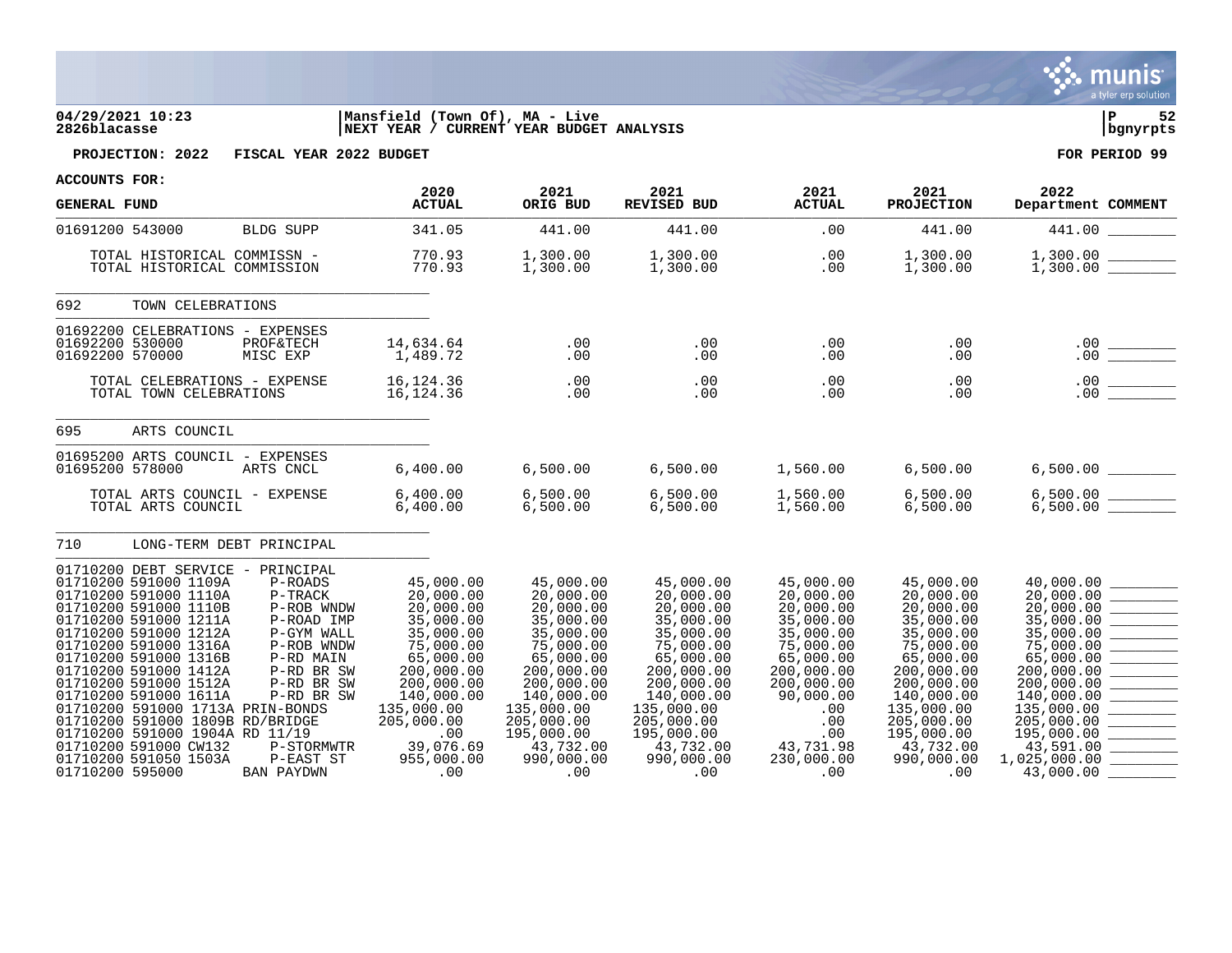|                                                                                                                                                                                                                                                                                                                                                                                                                                                                                                                                                          |                                                                                                                                                                                                                                                                                                                                                                                                |                                                                                                                                                                                                                                                                             |                                                                                                                                                                                                                                           |                                                                                                                                                                                                                              |                                                                                                                                                                                                                                      | a tyler erp solution                                                                                                                                                                                                             |
|----------------------------------------------------------------------------------------------------------------------------------------------------------------------------------------------------------------------------------------------------------------------------------------------------------------------------------------------------------------------------------------------------------------------------------------------------------------------------------------------------------------------------------------------------------|------------------------------------------------------------------------------------------------------------------------------------------------------------------------------------------------------------------------------------------------------------------------------------------------------------------------------------------------------------------------------------------------|-----------------------------------------------------------------------------------------------------------------------------------------------------------------------------------------------------------------------------------------------------------------------------|-------------------------------------------------------------------------------------------------------------------------------------------------------------------------------------------------------------------------------------------|------------------------------------------------------------------------------------------------------------------------------------------------------------------------------------------------------------------------------|--------------------------------------------------------------------------------------------------------------------------------------------------------------------------------------------------------------------------------------|----------------------------------------------------------------------------------------------------------------------------------------------------------------------------------------------------------------------------------|
| 04/29/2021 10:23<br>2826blacasse                                                                                                                                                                                                                                                                                                                                                                                                                                                                                                                         | Mansfield (Town Of), MA - Live                                                                                                                                                                                                                                                                                                                                                                 | NEXT YEAR / CURRENT YEAR BUDGET ANALYSIS                                                                                                                                                                                                                                    |                                                                                                                                                                                                                                           |                                                                                                                                                                                                                              |                                                                                                                                                                                                                                      | l P<br>53<br>bgnyrpts                                                                                                                                                                                                            |
| PROJECTION: 2022                                                                                                                                                                                                                                                                                                                                                                                                                                                                                                                                         | FISCAL YEAR 2022 BUDGET                                                                                                                                                                                                                                                                                                                                                                        |                                                                                                                                                                                                                                                                             |                                                                                                                                                                                                                                           |                                                                                                                                                                                                                              |                                                                                                                                                                                                                                      | FOR PERIOD 99                                                                                                                                                                                                                    |
| ACCOUNTS FOR:                                                                                                                                                                                                                                                                                                                                                                                                                                                                                                                                            | 2020                                                                                                                                                                                                                                                                                                                                                                                           | 2021                                                                                                                                                                                                                                                                        | 2021                                                                                                                                                                                                                                      | 2021                                                                                                                                                                                                                         | 2021                                                                                                                                                                                                                                 | 2022                                                                                                                                                                                                                             |
| <b>GENERAL FUND</b>                                                                                                                                                                                                                                                                                                                                                                                                                                                                                                                                      | <b>ACTUAL</b>                                                                                                                                                                                                                                                                                                                                                                                  | ORIG BUD                                                                                                                                                                                                                                                                    | REVISED BUD                                                                                                                                                                                                                               | <b>ACTUAL</b>                                                                                                                                                                                                                | <b>PROJECTION</b>                                                                                                                                                                                                                    | Department COMMENT                                                                                                                                                                                                               |
| TOTAL DEBT SERVICE - PRINCIP<br>TOTAL LONG-TERM DEBT PRINCIP                                                                                                                                                                                                                                                                                                                                                                                                                                                                                             | 2,169,076.69<br>2,169,076.69                                                                                                                                                                                                                                                                                                                                                                   | 2,403,732.00<br>2,403,732.00                                                                                                                                                                                                                                                | 2,403,732.00<br>2,403,732.00                                                                                                                                                                                                              | 1,058,731.98<br>1,058,731.98                                                                                                                                                                                                 | 2,403,732.00<br>2,403,732.00                                                                                                                                                                                                         |                                                                                                                                                                                                                                  |
| 751<br>LONG TERM DEBT INTEREST                                                                                                                                                                                                                                                                                                                                                                                                                                                                                                                           |                                                                                                                                                                                                                                                                                                                                                                                                |                                                                                                                                                                                                                                                                             |                                                                                                                                                                                                                                           |                                                                                                                                                                                                                              |                                                                                                                                                                                                                                      |                                                                                                                                                                                                                                  |
| 01751200 DEBT SERVICE - INTEREST<br>01751200 591500 1109A<br>01751200 591500 1110A<br>01751200 591500 1110B<br>01751200 591500 1211A<br>01751200 591500 1212A<br>01751200 591500 1316A<br>01751200 591500 1316B<br>01751200 591500 1412A<br>01751200 591500 1512A<br>01751200 591500 1611A<br>01751200 591500 1713A INT-BONDS<br>01751200 591500 1809B INT-ROADS<br>01751200 591500 1904A INT-BONDS<br>01751200 591500 CW132<br>01751200 591550 1503A<br>01751200 591550 1904A RDS 11/19<br>TOTAL DEBT SERVICE - INTERES<br>TOTAL LONG TERM DEBT INTERES | 6,045.00<br>I-ROADS<br>I-TRACK<br>2,192.50<br>3,410.00<br>I-ROB WNDW<br>I-ROAD IMP<br>5,440.00<br>I-GYM WALL<br>5,440.00<br>I-ROB WNDW<br>14,250.00<br>I-RD MAIN<br>12,350.00<br>38,000.00<br>I-RD BR SW<br>I-RD BR SW<br>52,000.00<br>I-RD BR SW<br>54,450.01<br>81,250.00<br>134,250.00<br>.00<br>2,466.62<br>I-STORMWTR<br>I-EAST ST<br>1,128,380.05<br>.00<br>1,539,924.18<br>1,539,924.18 | 5,145.00<br>1,793.00<br>3,010.00<br>4,740.00<br>4,740.00<br>11,250.00<br>9,750.00<br>30,000.00<br>42,000.00<br>49,250.00<br>74,500.00<br>124,000.00<br>$\begin{matrix} .00 \\ 1 & 0 \end{matrix}$<br>1,633.00<br>1,084,881.00<br>114,546.67<br>1,561,238.67<br>1,561,238.67 | 5,145.00<br>1,793.00<br>3,010.00<br>4,740.00<br>4,740.00<br>11,250.00<br>9,750.00<br>30,000.00<br>42,000.00<br>49,250.00<br>74,500.00<br>124,000.00<br>114,546.67<br>1,633.00<br>1,084,881.00<br>$.00 \,$<br>1,561,238.67<br>1,561,238.67 | 5,145.00<br>1,792.50<br>3,010.00<br>4,740.00<br>4,740.00<br>11,250.00<br>9,750.00<br>30,000.00<br>42,000.00<br>36,000.00<br>37,250.00<br>62,000.00<br>38,675.00<br>1,632.92<br>624,545.66<br>.00<br>912,531.08<br>912,531.08 | 5,145.00<br>1,793.00<br>3,010.00<br>4,740.00<br>4,740.00<br>11,250.00<br>9,750.00<br>30,000.00<br>42,000.00<br>49,250.00<br>74,500.00<br>124,000.00<br>.00<br>1,633.00<br>1,084,881.00<br>114,546.67<br>1,561,238.67<br>1,561,238.67 | 4,560.00<br>1,533.00<br>2,750.00<br>4,285.00<br>4,285.00<br>8,250.00<br>7,150.00<br>22,000.00<br>32,000.00<br>44,050.00<br>67,750.00<br>113,750.00<br>.00<br>781.00<br>1,039,905.00<br>73,450.00<br>1,426,499.00<br>1,426,499.00 |
| 752<br>SHORT TERM DEBT INTEREST                                                                                                                                                                                                                                                                                                                                                                                                                                                                                                                          |                                                                                                                                                                                                                                                                                                                                                                                                |                                                                                                                                                                                                                                                                             |                                                                                                                                                                                                                                           |                                                                                                                                                                                                                              |                                                                                                                                                                                                                                      |                                                                                                                                                                                                                                  |
| 01752200 DEBT SERVICE - S-T INTEREST<br>01752200 592500<br>S-T INT<br>01752200 594000<br>BORROW FEE                                                                                                                                                                                                                                                                                                                                                                                                                                                      | 30,163.91<br>22,748.75                                                                                                                                                                                                                                                                                                                                                                         | 32,000.00<br>.00                                                                                                                                                                                                                                                            | 32,000.00<br>.00                                                                                                                                                                                                                          | 38,544.14<br>225.00                                                                                                                                                                                                          | 32,000.00<br>.00                                                                                                                                                                                                                     | 110,300.00<br>$\frac{300.00}{225.00} \ \frac{\ \ }{ \ \ }$                                                                                                                                                                       |
| TOTAL DEBT SERVICE - S-T INT<br>TOTAL SHORT TERM DEBT INTERE                                                                                                                                                                                                                                                                                                                                                                                                                                                                                             | 52,912.66<br>52,912.66                                                                                                                                                                                                                                                                                                                                                                         | 32,000.00<br>32,000.00                                                                                                                                                                                                                                                      | 32,000.00<br>32,000.00                                                                                                                                                                                                                    | 38,769.14<br>38,769.14                                                                                                                                                                                                       | 32,000.00<br>32,000.00                                                                                                                                                                                                               | 110,525.00<br>110, 525.00                                                                                                                                                                                                        |
| 820<br><b>STATE</b>                                                                                                                                                                                                                                                                                                                                                                                                                                                                                                                                      |                                                                                                                                                                                                                                                                                                                                                                                                |                                                                                                                                                                                                                                                                             |                                                                                                                                                                                                                                           |                                                                                                                                                                                                                              |                                                                                                                                                                                                                                      |                                                                                                                                                                                                                                  |
| 01820200 STATE ASSESSMENTS-CHARGES<br>01820200 563100<br>SPED CHRGS<br>CHARTR SCH<br>01820200 563200                                                                                                                                                                                                                                                                                                                                                                                                                                                     | 39,216.00<br>1, 122, 211.00                                                                                                                                                                                                                                                                                                                                                                    | 39,008.00<br>1,243,560.00                                                                                                                                                                                                                                                   | 40,784.00<br>1,256,717.00                                                                                                                                                                                                                 | 30,591.00<br>995,777.00                                                                                                                                                                                                      | 39,008.00<br>1,243,560.00                                                                                                                                                                                                            | 5,389.00<br>1,460,569.00                                                                                                                                                                                                         |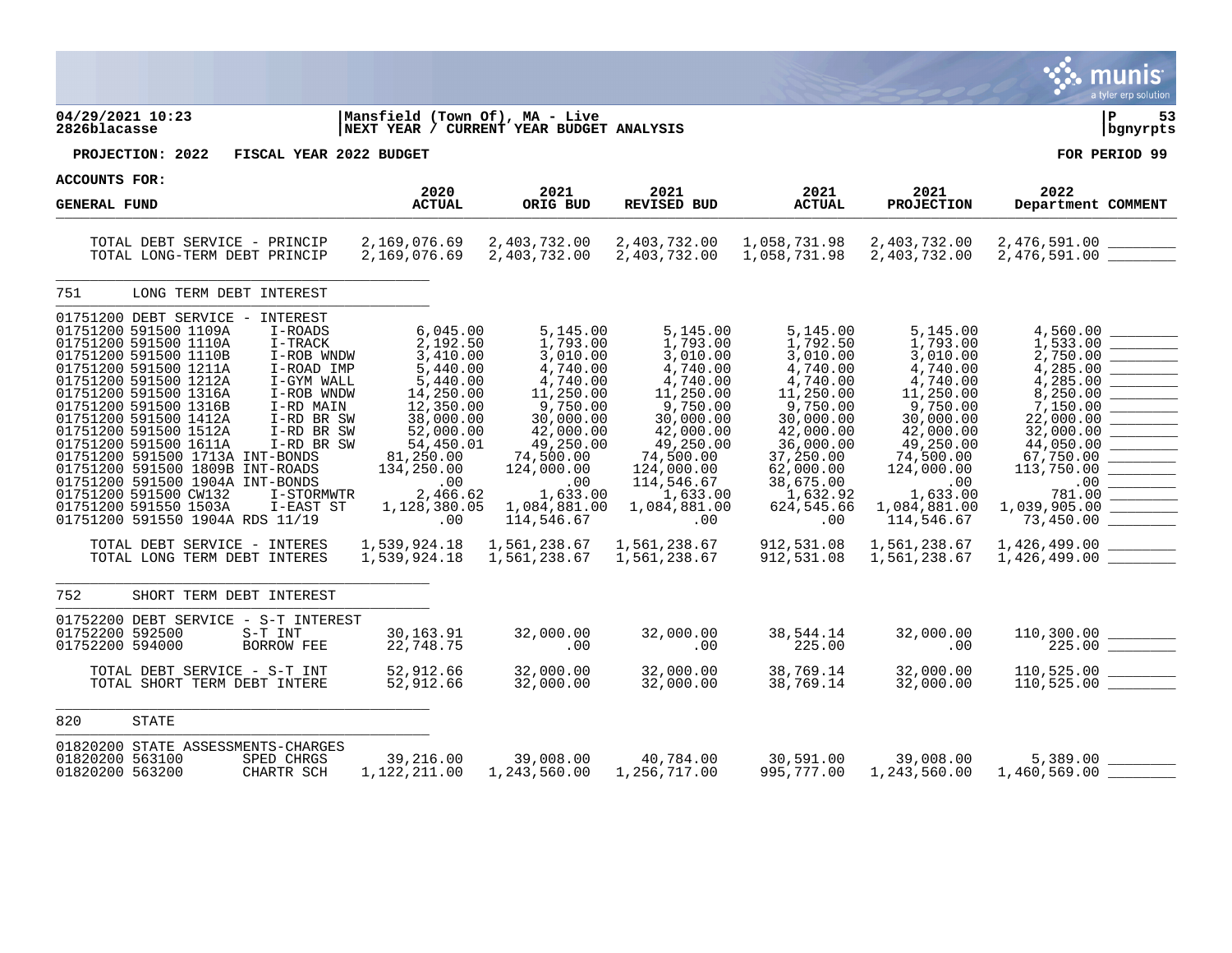

## **04/29/2021 10:23 |Mansfield (Town Of), MA - Live |P 54 2826blacasse |NEXT YEAR / CURRENT YEAR BUDGET ANALYSIS |bgnyrpts**

**PROJECTION: 2022 FISCAL YEAR 2022 BUDGET FOR PERIOD 99**

| <b>GENERAL FUND</b>                                                                                                                                                                                           |                          |                                                                                                                                                                                                                         | 2020<br><b>ACTUAL</b>                                                                                                                                              | 2021<br>ORIG BUD                                                                                                                                                    | 2021<br>REVISED BUD                                                                                                                                                 | 2021<br><b>ACTUAL</b>                                                                                                                                             | 2021<br><b>PROJECTION</b>                                                                                                                                           | 2022<br>Department COMMENT                                                                                                                                                                |
|---------------------------------------------------------------------------------------------------------------------------------------------------------------------------------------------------------------|--------------------------|-------------------------------------------------------------------------------------------------------------------------------------------------------------------------------------------------------------------------|--------------------------------------------------------------------------------------------------------------------------------------------------------------------|---------------------------------------------------------------------------------------------------------------------------------------------------------------------|---------------------------------------------------------------------------------------------------------------------------------------------------------------------|-------------------------------------------------------------------------------------------------------------------------------------------------------------------|---------------------------------------------------------------------------------------------------------------------------------------------------------------------|-------------------------------------------------------------------------------------------------------------------------------------------------------------------------------------------|
| 01820200 563300<br>01820200 563900<br>01820200 564000<br>01820200 564600<br>01820200 566300                                                                                                                   |                          | SCH CHOICE<br>MOSQUITO<br>AIR POLLUT<br>RMV NONREN<br>REG TRANST                                                                                                                                                        | 154,826.00<br>79,295.00<br>7,712.00<br>26,540.00<br>175,756.00                                                                                                     | 141,764.00<br>83,663.00<br>7,905.00<br>25,500.00<br>180,150.00                                                                                                      | 144,498.00<br>83,647.00<br>7,905.00<br>25,500.00<br>180,150.00                                                                                                      | 97,388.00<br>62,466.00<br>5,920.00<br>19,338.00<br>134,896.00                                                                                                     | 141,764.00<br>83,663.00<br>7,905.00<br>25,500.00<br>180,150.00                                                                                                      | 124,366.00<br>85,987.00<br>8,135.00<br>25,500.00<br>180,150.00                                                                                                                            |
|                                                                                                                                                                                                               | TOTAL STATE              | TOTAL STATE ASSESSMENTS-CHAR                                                                                                                                                                                            | 1,605,556.00<br>1,605,556.00                                                                                                                                       | 1,721,550.00<br>1,721,550.00                                                                                                                                        | 1,739,201.00<br>1,739,201.00                                                                                                                                        | 1,346,376.00<br>1,346,376.00                                                                                                                                      | 1,721,550.00<br>1,721,550.00                                                                                                                                        | 1,890,096.00<br>$1,890,096.00$ ________<br>1,890,096.00 ________                                                                                                                          |
| 830                                                                                                                                                                                                           | COUNTY                   |                                                                                                                                                                                                                         |                                                                                                                                                                    |                                                                                                                                                                     |                                                                                                                                                                     |                                                                                                                                                                   |                                                                                                                                                                     |                                                                                                                                                                                           |
| 01830200 562100                                                                                                                                                                                               |                          | 01830200 COUNTY ASSESSMENTS-CHARGES<br>COUNTY TAX                                                                                                                                                                       | 407,605.94                                                                                                                                                         | 417,796.00                                                                                                                                                          | 417,796.00                                                                                                                                                          | 208,898.04                                                                                                                                                        | 417,796.00                                                                                                                                                          | 429,668.00 _________                                                                                                                                                                      |
|                                                                                                                                                                                                               | TOTAL COUNTY             | TOTAL COUNTY ASSESSMENTS-CHA                                                                                                                                                                                            | 407,605.94<br>407,605.94                                                                                                                                           | 417,796.00<br>417,796.00                                                                                                                                            | 417,796.00<br>417,796.00                                                                                                                                            | 208,898.04<br>208,898.04                                                                                                                                          | 417,796.00<br>417,796.00                                                                                                                                            |                                                                                                                                                                                           |
| 840                                                                                                                                                                                                           | OTHER GOVERNMENTAL       |                                                                                                                                                                                                                         |                                                                                                                                                                    |                                                                                                                                                                     |                                                                                                                                                                     |                                                                                                                                                                   |                                                                                                                                                                     |                                                                                                                                                                                           |
| 01840200 560000                                                                                                                                                                                               |                          | 01840200 REGIONAL ASSESSMENTS-CHARGES<br>SRPEDD                                                                                                                                                                         | 4,342.83                                                                                                                                                           | 4,474.00                                                                                                                                                            | .00                                                                                                                                                                 | 4,451.33                                                                                                                                                          | 4,474.00                                                                                                                                                            |                                                                                                                                                                                           |
|                                                                                                                                                                                                               | TOTAL OTHER GOVERNMENTAL | TOTAL REGIONAL ASSESSMENTS-C                                                                                                                                                                                            | 4,342.83<br>4,342.83                                                                                                                                               | 4,474.00<br>4,474.00                                                                                                                                                | .00<br>.00                                                                                                                                                          | 4,451.33<br>4,451.33                                                                                                                                              | 4,474.00<br>4,474.00                                                                                                                                                | .00<br>$\frac{1}{\sqrt{1-\frac{1}{2}}\left(1-\frac{1}{2}\right)}\left(\frac{1}{2}-\frac{1}{2}\right)$<br>.00                                                                              |
| 910                                                                                                                                                                                                           |                          | TOWN EMPLOYEE BENEFITS                                                                                                                                                                                                  |                                                                                                                                                                    |                                                                                                                                                                     |                                                                                                                                                                     |                                                                                                                                                                   |                                                                                                                                                                     |                                                                                                                                                                                           |
| 01910150 517010<br>01910150 517015<br>01910150 517019<br>01910150 517020<br>01910150 517040<br>01910150 517050<br>01910150 517055<br>01910150 517100<br>01910150 517500<br>01910150 518000<br>01910150 518600 |                          | 01910150 EMPLOYEE BENEFITS - TOWN<br>HLTH INS<br>T-HLTH RET<br>T-HLTH MIT<br>T-MEDICARE<br>T-LIFE INS<br>T-DENT EMP<br>T-DENT RET<br>MED ADMIN<br>T-OTH BNFT<br>T-PENSION<br>T-UNEMPLOY<br>TOTAL EMPLOYEE BENEFITS - TO | 1,755,852.61<br>686, 423.31<br>18,930.59<br>290,547.70<br>3,642.90<br>59,677.84<br>26,805.65<br>2,845.12<br>65,718.38<br>2,408,837.50<br>30,554.00<br>5,349,835.60 | 1,586,618.92<br>648,519.86<br>87,000.00<br>217,937.00<br>3,585.00<br>62,876.00<br>27,528.00<br>23,000.00<br>128,912.00<br>2,567,260.00<br>45,000.00<br>5,398,236.78 | 1,599,180.72<br>648,519.86<br>87,000.00<br>217,937.00<br>3,585.00<br>62,876.00<br>27,528.00<br>23,000.00<br>128,912.00<br>2,567,260.00<br>45,000.00<br>5,410,798.58 | 1,470,065.19<br>575, 232.67<br>10,231.11<br>233,814.03<br>3,016.18<br>48,042.65<br>22,472.59<br>1,604.21<br>14,237.82<br>2,567,260.28<br>$.00 \,$<br>4,945,976.73 | 1,586,618.92<br>648,519.86<br>87,000.00<br>217,937.00<br>3,585.00<br>62,876.00<br>27,528.00<br>23,000.00<br>128,912.00<br>2,567,260.00<br>45,000.00<br>5,398,236.78 | 1,905,347.20<br>690,991.55<br><b>Contract Contract</b><br>89,500.00<br>229,691.00<br>3,550.00<br>61,669.00<br>30,770.00<br>.00<br>129,395.00<br>3,109,770.00<br>45,000.00<br>6,295,683.75 |
| 01910800 517019                                                                                                                                                                                               |                          | 01910800 TOWN EMP BENEFITS - ENCUMB<br>MITIGATION                                                                                                                                                                       | 9,945.00                                                                                                                                                           | .00                                                                                                                                                                 | 22,000.00                                                                                                                                                           | 11,972.17                                                                                                                                                         | 22,000.00                                                                                                                                                           | .00                                                                                                                                                                                       |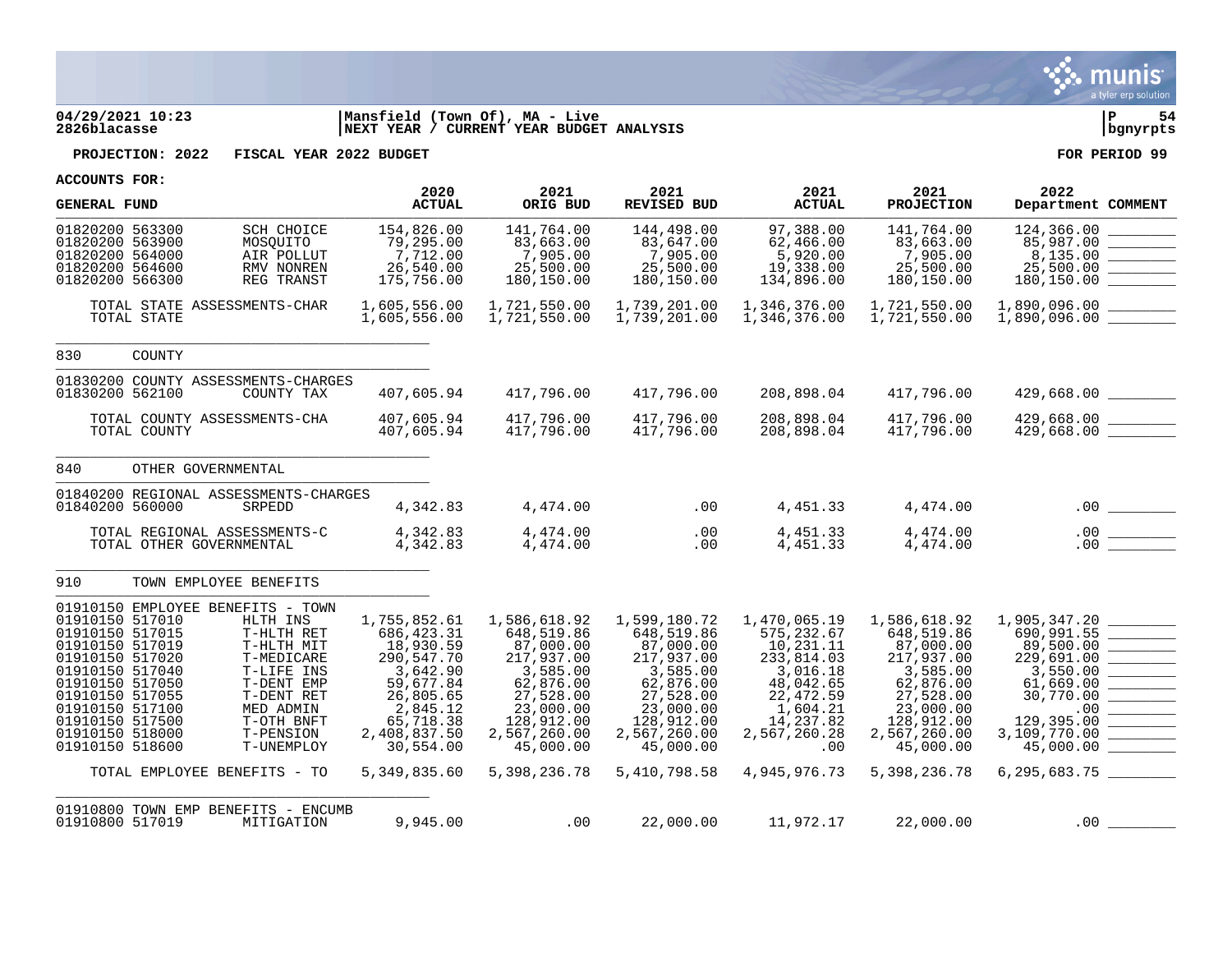

## **04/29/2021 10:23 |Mansfield (Town Of), MA - Live |P 55 2826blacasse |NEXT YEAR / CURRENT YEAR BUDGET ANALYSIS |bgnyrpts**

**PROJECTION: 2022 FISCAL YEAR 2022 BUDGET FOR PERIOD 99**

| <b>GENERAL FUND</b>                                                                                                                                                            |                                                                                                                                                                                                                                                               | 2020<br><b>ACTUAL</b>                                                                                                                                         | 2021<br>ORIG BUD                                                                                                                                              | 2021<br><b>REVISED BUD</b>                                                                                                                                    | 2021<br><b>ACTUAL</b>                                                                                                                                 | 2021<br><b>PROJECTION</b>                                                                                                                                     | 2022<br>Department COMMENT                                                                                                                                                                                                                                                                                                                                                                             |
|--------------------------------------------------------------------------------------------------------------------------------------------------------------------------------|---------------------------------------------------------------------------------------------------------------------------------------------------------------------------------------------------------------------------------------------------------------|---------------------------------------------------------------------------------------------------------------------------------------------------------------|---------------------------------------------------------------------------------------------------------------------------------------------------------------|---------------------------------------------------------------------------------------------------------------------------------------------------------------|-------------------------------------------------------------------------------------------------------------------------------------------------------|---------------------------------------------------------------------------------------------------------------------------------------------------------------|--------------------------------------------------------------------------------------------------------------------------------------------------------------------------------------------------------------------------------------------------------------------------------------------------------------------------------------------------------------------------------------------------------|
| 01910800 517100                                                                                                                                                                | MED ADMIN                                                                                                                                                                                                                                                     | 11, 113.97                                                                                                                                                    | .00                                                                                                                                                           | 11,000.00                                                                                                                                                     | 6,712.57                                                                                                                                              | 11,000.00                                                                                                                                                     | .00                                                                                                                                                                                                                                                                                                                                                                                                    |
|                                                                                                                                                                                | TOTAL TOWN EMP BENEFITS - EN<br>TOTAL TOWN EMPLOYEE BENEFITS                                                                                                                                                                                                  | 21,058.97<br>5,370,894.57                                                                                                                                     | .00<br>5,398,236.78                                                                                                                                           | 33,000.00<br>5, 443, 798.58                                                                                                                                   | 18,684.74<br>4,964,661.47                                                                                                                             | 33,000.00<br>5, 431, 236.78                                                                                                                                   | .00<br>6,295,683.75                                                                                                                                                                                                                                                                                                                                                                                    |
| 912                                                                                                                                                                            | WORKERS COMPENSATION                                                                                                                                                                                                                                          |                                                                                                                                                               |                                                                                                                                                               |                                                                                                                                                               |                                                                                                                                                       |                                                                                                                                                               |                                                                                                                                                                                                                                                                                                                                                                                                        |
| 01912200 518510<br>01912200 518520<br>01912200 518530<br>01912200 518560<br>01912200 518570<br>01912200 574400                                                                 | 01912200 WORKERS COMPENSATION<br>WC-COOK<br>WC-LEGAL<br>WC-GOWRIE<br>WC-CLAIMS<br><b>SCH CLAIMS</b><br>CYBER INS<br>TOTAL WORKERS COMPENSATION                                                                                                                | 104,943.99<br>.00<br>86,065.00<br>150,000.00<br>.00<br>13,795.00<br>354,803.99                                                                                | 125,000.00<br>5,000.00<br>73,000.00<br>175,000.00<br>25,000.00<br>20,000.00<br>423,000.00                                                                     | 125,000.00<br>5,000.00<br>73,000.00<br>122,487.00<br>25,000.00<br>20,000.00<br>370,487.00                                                                     | 73,569.50<br>.00<br>63,387.85<br>121,625.00<br>23,000.00<br>30,782.00<br>312, 364.35                                                                  | 125,000.00<br>5,000.00<br>73,000.00<br>122,487.00<br>25,000.00<br>20,000.00<br>370,487.00                                                                     | 131,250.00<br>5,250.00<br>$\begin{tabular}{ c c c } \hline \quad \quad & \quad \quad & \quad \quad \\ \hline \quad \quad & \quad \quad & \quad \quad \\ \hline \quad \quad & \quad \quad & \quad \quad \\ \hline \quad \quad & \quad \quad & \quad \quad \\ \hline \quad \quad & \quad \quad & \quad \quad \\ \hline \end{tabular}$<br>76,650.00<br>183,750.00<br>26,250.00<br>21,000.00<br>444,150.00 |
|                                                                                                                                                                                | TOTAL WORKERS COMPENSATION                                                                                                                                                                                                                                    | 354,803.99                                                                                                                                                    | 423,000.00                                                                                                                                                    | 370,487.00                                                                                                                                                    | 312, 364. 35                                                                                                                                          | 370,487.00                                                                                                                                                    | 444,150.00                                                                                                                                                                                                                                                                                                                                                                                             |
| 920<br>01920150 517010<br>01920150 517015<br>01920150 517019<br>01920150 517025<br>01920150 517040<br>01920150 517050<br>01920150 517055<br>01920150 518000<br>01920150 518600 | SCHOOL EMPLOYEE BENEFITS<br>01920150 EMPLOYEE BENEFITS - SCHOOLS<br>S-HLTH EMP<br>S-HLTH RET<br>S-HLTH MIT<br>S-MEDICARE<br>S-LIFE INS<br>S-DENT EMP<br>S-DENT RET<br>S-PENSION<br>S-UNEMPLOY<br>TOTAL EMPLOYEE BENEFITS - SC<br>TOTAL SCHOOL EMPLOYEE BENEFI | 6,200,208.73<br>2,064,987.95<br>61,707.06<br>538,259.12<br>9,455.25<br>215,768.91<br>96,187.64<br>1,551,746.61<br>45,665.28<br>10,783,986.55<br>10,783,986.55 | 6,453,250.00<br>2,182,520.00<br>80,000.00<br>596,892.00<br>9,727.00<br>221,949.00<br>96,798.00<br>1,636,252.00<br>61,500.00<br>11,338,888.00<br>11,338,888.00 | 6,392,653.15<br>2,182,520.00<br>80,000.00<br>596,892.00<br>9,727.00<br>188,449.00<br>96,798.00<br>1,636,252.00<br>61,500.00<br>11,244,791.15<br>11,244,791.15 | 5,101,994.30<br>1,782,691.12<br>33,397.59<br>486,209.94<br>7,869.77<br>167,843.06<br>82,563.21<br>1,636,251.71<br>.00<br>9,298,820.70<br>9,298,820.70 | 6,453,250.00<br>2,182,520.00<br>80,000.00<br>596,892.00<br>9,727.00<br>221,949.00<br>96,798.00<br>1,636,252.00<br>61,500.00<br>11,338,888.00<br>11,338,888.00 | 6,099,868.10<br>2, 162, 191. 22<br>80,000.00<br>608,830.00<br>9,561.00<br>223,084.00<br>110,638.00<br>1,791,868.00<br>135,000.00<br>11,221,040.32<br>11,221,040.32                                                                                                                                                                                                                                     |
| 941                                                                                                                                                                            | CLAIMS & SETTLEMENTS                                                                                                                                                                                                                                          |                                                                                                                                                               |                                                                                                                                                               |                                                                                                                                                               |                                                                                                                                                       |                                                                                                                                                               |                                                                                                                                                                                                                                                                                                                                                                                                        |
| 01941200 576100                                                                                                                                                                | 01941200 CLAIMS-SETTLEMENTS<br>SETTLEMNTS                                                                                                                                                                                                                     | 200,000.00                                                                                                                                                    | .00                                                                                                                                                           | .00                                                                                                                                                           | .00                                                                                                                                                   | .00                                                                                                                                                           | $.00 \,$<br><u>Contractor and the contractor</u>                                                                                                                                                                                                                                                                                                                                                       |
|                                                                                                                                                                                | TOTAL CLAIMS-SETTLEMENTS<br>TOTAL CLAIMS & SETTLEMENTS                                                                                                                                                                                                        | 200,000.00<br>200,000.00                                                                                                                                      | .00<br>.00                                                                                                                                                    | .00<br>.00                                                                                                                                                    | .00<br>.00                                                                                                                                            | .00<br>.00                                                                                                                                                    | .00<br>.00                                                                                                                                                                                                                                                                                                                                                                                             |
| 945                                                                                                                                                                            | PROPERTY-LIABILITY INSURANCE                                                                                                                                                                                                                                  |                                                                                                                                                               |                                                                                                                                                               |                                                                                                                                                               |                                                                                                                                                       |                                                                                                                                                               |                                                                                                                                                                                                                                                                                                                                                                                                        |
| 01945200 574000                                                                                                                                                                | 01945200 PROPERTY-LIABILITY INSURANCE<br>T-PROP INS                                                                                                                                                                                                           | 256, 115.99                                                                                                                                                   | 480, 372. 15                                                                                                                                                  | 533,482.00                                                                                                                                                    | 256,118.00                                                                                                                                            | 532,885.15                                                                                                                                                    | 567,688.96                                                                                                                                                                                                                                                                                                                                                                                             |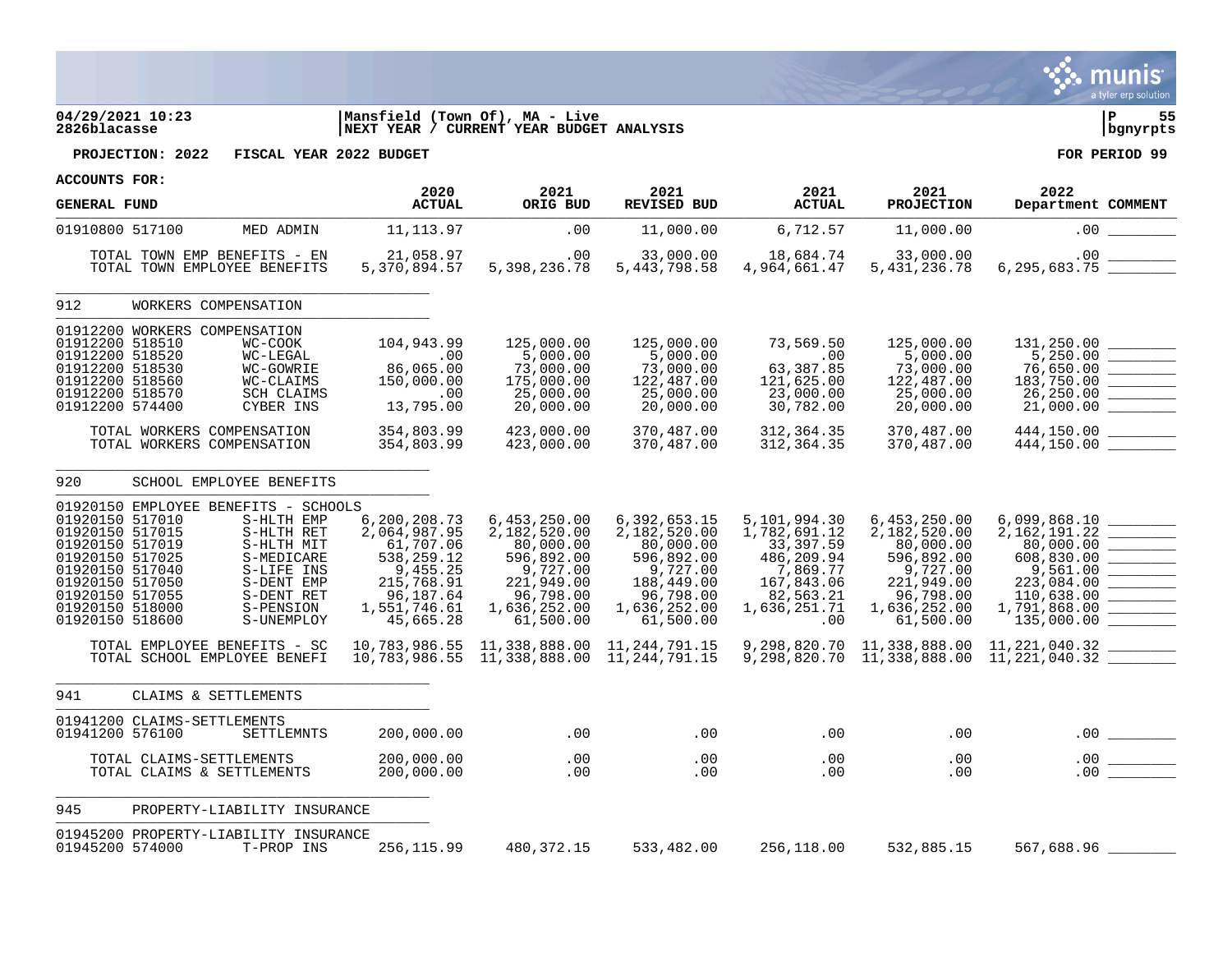

# **04/29/2021 10:23 |Mansfield (Town Of), MA - Live |P 56 2826blacasse |NEXT YEAR / CURRENT YEAR BUDGET ANALYSIS |bgnyrpts**

**PROJECTION: 2022 FISCAL YEAR 2022 BUDGET FOR PERIOD 99**

\_\_\_\_\_\_\_\_\_\_\_\_\_\_\_\_\_\_\_\_\_\_\_\_\_\_\_\_\_\_\_\_\_\_\_\_\_\_\_\_\_\_\_\_

**ACCOUNTS FOR:**

| <b>GENERAL FUND</b>          |            | 2020<br><b>ACTUAL</b> | 2021<br>ORIG BUD | 2021<br>REVISED BUD | 2021<br><b>ACTUAL</b> | 2021<br><b>PROJECTION</b> | 2022<br>Department COMMENT |
|------------------------------|------------|-----------------------|------------------|---------------------|-----------------------|---------------------------|----------------------------|
| 01945200 574050              | S-PROP INS | 204,521.01            | . 00             | .00                 | 277.363.00            | . 00                      | 2,866.50                   |
| 01945200 574100              | SURETY INS | 2,061.00              | 2,730.00         | 2,730.00            | 2,560.00              | 2,730.00                  |                            |
| TOTAL PROPERTY-LIABILITY INS |            | 462,698.00            | 483,102.15       | 536,212.00          | 536,041.00            | 535,615.15                | 570.555.46                 |
| TOTAL PROPERTY-LIABILITY INS |            | 462,698.00            | 483,102.15       | 536,212.00          | 536,041.00            | 535,615.15                | 570,555.46                 |

990 INTERFUND TRANSFERS \_\_\_\_\_\_\_\_\_\_\_\_\_\_\_\_\_\_\_\_\_\_\_\_\_\_\_\_\_\_\_\_\_\_\_\_\_\_\_\_\_\_\_\_

|                 | 01990200 TRANSFERS | FROM OTHER FUNDS          |            |            |                                             |            |            |                                                                                         |  |
|-----------------|--------------------|---------------------------|------------|------------|---------------------------------------------|------------|------------|-----------------------------------------------------------------------------------------|--|
| 01990200 596200 |                    | TRSFR-SRF                 | 5,569.08   | 136,545.00 | 136,545.00                                  | 136,545.00 | 136,545.00 | .00                                                                                     |  |
| 01990200 596300 |                    | TRSFR-CAP                 | .00        | .00        | 225,000.00                                  | 225,000.00 | .00        | $.00 \,$                                                                                |  |
| 01990200 596800 |                    | TRSFR-TRST                | 400,000.00 | 166,344.36 | 266,344.36                                  | 266,344.36 | 166,344.36 | 120,000.00                                                                              |  |
| 01990200 596890 |                    | TRSF-AGENC                | 329.99     | .00        | .00                                         | .00        | $.00 \,$   | .00                                                                                     |  |
|                 |                    |                           |            |            |                                             |            |            |                                                                                         |  |
| TOTAL           |                    | TRANSFERS FROM OTHER F    | 405,899.07 | 302,889.36 | 627,889.36                                  | 627.889.36 | 302,889.36 | 120,000.00                                                                              |  |
|                 |                    | TOTAL INTERFUND TRANSFERS | 405,899.07 | 302,889.36 | 627,889.36                                  | 627,889.36 | 302,889.36 | 120,000.00                                                                              |  |
|                 | TOTAL GENERAL FUND |                           |            |            | 60,349,571.27 100,622,165.08 106,533,660.18 |            |            | 76,293,875.44 103,241,234.88 104,369,898.59                                             |  |
|                 |                    |                           |            |            |                                             |            |            |                                                                                         |  |
|                 |                    | TOTAL REVENUE             | $.00 \,$   | .00        | $.00\,$                                     | .00        | .00        | .00                                                                                     |  |
|                 |                    | TOTAL EXPENSE             |            |            |                                             |            |            | 60,349,571.27 100,622,165.08 106,533,660.18 76,293,875.44 103,241,234.88 104,369,898.59 |  |
|                 |                    |                           |            |            |                                             |            |            |                                                                                         |  |
|                 |                    | GRAND TOTAL               |            |            |                                             |            |            | 60,349,571.27 100,622,165.08 106,533,660.18 76,293,875.44 103,241,234.88 104,369,898.59 |  |
|                 |                    |                           |            |            |                                             |            |            |                                                                                         |  |

\*\* END OF REPORT - Generated by Barry LaCasse \*\*